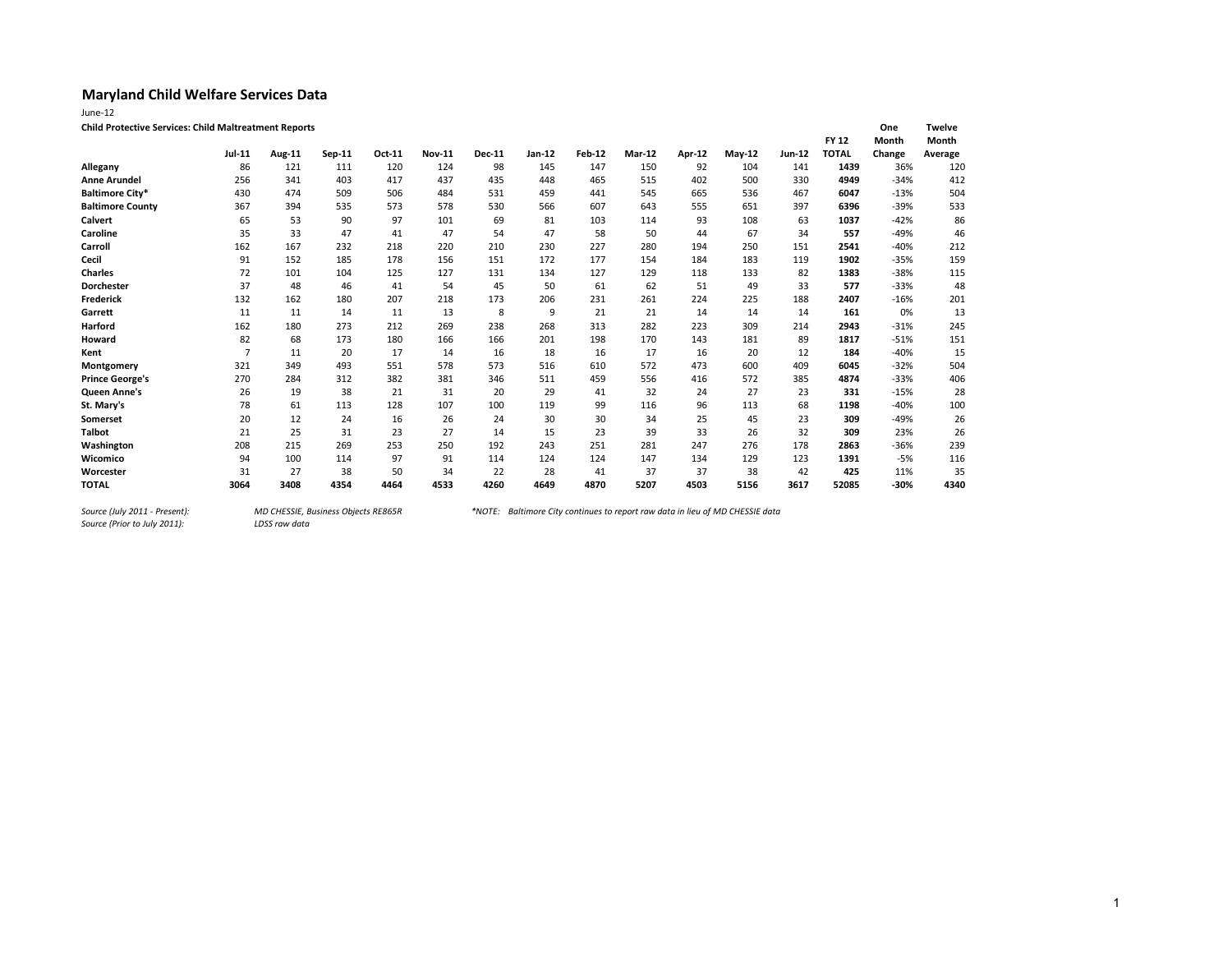| June-12                                                |                |                |        |        |               |               |        |               |               |                |        |                |              |        |               |
|--------------------------------------------------------|----------------|----------------|--------|--------|---------------|---------------|--------|---------------|---------------|----------------|--------|----------------|--------------|--------|---------------|
| <b>Child Protective Services: Investigations - New</b> |                |                |        |        |               |               |        |               |               |                |        |                |              | One    | <b>Twelve</b> |
|                                                        |                |                |        |        |               |               |        |               |               |                |        |                | <b>FY 12</b> | Month  | Month         |
|                                                        | <b>Jul-11</b>  | Aug-11         | Sep-11 | Oct-11 | <b>Nov-11</b> | <b>Dec-11</b> | Jan-12 | <b>Feb-12</b> | <b>Mar-12</b> | Apr-12         | May-12 | Jun-12         | <b>TOTAL</b> | Change | Average       |
| Allegany                                               | 43             | 42             | 41     | 36     | 47            | 26            | 61     | 54            | 56            | 44             | 30     | 59             | 539          | 97%    | 45            |
| <b>Anne Arundel</b>                                    | 134            | 168            | 199    | 215    | 206           | 204           | 208    | 246           | 249           | 166            | 209    | 145            | 2349         | $-31%$ | 196           |
| <b>Baltimore City*</b>                                 | 407            | 459            | 480    | 472    | 476           | 506           | 468    | 457           | 541           | 442            | 541    | 456            | 5705         | $-16%$ | 475           |
| <b>Baltimore County</b>                                | 156            | 186            | 232    | 246    | 253           | 225           | 251    | 257           | 276           | 231            | 302    | 186            | 2801         | $-38%$ | 233           |
| Calvert                                                | 27             | 21             | 45     | 37     | 37            | 26            | 31     | 41            | 40            | 36             | 45     | 19             | 405          | $-58%$ | 34            |
| Caroline                                               | 12             | 15             | 24     | 21     | 21            | 21            | 18     | 13            | 23            | 17             | 28     | 16             | 229          | $-43%$ | 19            |
| Carroll                                                | 43             | 57             | 73     | 58     | 55            | 58            | 64     | 57            | 72            | 47             | 63     | 36             | 683          | $-43%$ | 57            |
| Cecil                                                  | 27             | 63             | 74     | 56     | 57            | 52            | 89     | 57            | 50            | 61             | 65     | 40             | 691          | $-38%$ | 58            |
| <b>Charles</b>                                         | 38             | 51             | 60     | 62     | 70            | 60            | 68     | 66            | 77            | 62             | 82     | 44             | 740          | $-46%$ | 62            |
| <b>Dorchester</b>                                      | 19             | 25             | 24     | 28     | 40            | 26            | 29     | 36            | 31            | 37             | 27     | 23             | 345          | $-15%$ | 29            |
| Frederick                                              | 74             | 82             | 106    | 113    | 116           | 105           | 117    | 122           | 121           | 115            | 130    | 94             | 1295         | $-28%$ | 108           |
| Garrett                                                | 7              | 11             | 10     | 12     | 8             | 11            | 15     | 19            | 26            | 8              | 16     | 15             | 158          | $-6%$  | 13            |
| Harford                                                | 54             | 62             | 107    | 73     | 112           | 89            | 102    | 106           | 108           | 94             | 120    | 87             | 1114         | $-28%$ | 93            |
| Howard                                                 | 38             | 40             | 74     | 65     | 50            | 64            | 85     | 74            | 50            | 57             | 72     | 37             | 706          | $-49%$ | 59            |
| Kent                                                   | $\overline{4}$ | $\overline{3}$ | 10     | 6      | 10            | 9             | 9      | 8             | 9             | 10             | 10     | $\overline{7}$ | 95           | $-30%$ | 8             |
| Montgomery                                             | 173            | 224            | 254    | 271    | 307           | 267           | 237    | 262           | 250           | 226            | 306    | 170            | 2947         | $-44%$ | 246           |
| <b>Prince George's</b>                                 | 234            | 248            | 306    | 268    | 245           | 251           | 310    | 268           | 339           | 235            | 311    | 187            | 3202         | $-40%$ | 267           |
| <b>Queen Anne's</b>                                    | 17             | 10             | 13     | 11     | 14            | 12            | 14     | 15            | 12            | 11             | 15     | 12             | 156          | $-20%$ | 13            |
| St. Mary's                                             | 31             | 31             | 44     | 49     | 36            | 37            | 50     | 42            | 42            | 34             | 31     | 23             | 450          | $-26%$ | 38            |
| Somerset                                               | 17             | 9              | 16     | 11     | 17            | 14            | 21     | 18            | 17            | 13             | 20     | 9              | 182          | $-55%$ | 15            |
| <b>Talbot</b>                                          | 12             | 18             | 16     | 13     | 16            | 9             | 11     | 13            | 18            | $\overline{2}$ | 1      | 21             | 150          | 2000%  | 13            |
| Washington                                             | 137            | 127            | 161    | 148    | 137           | 110           | 140    | 121           | 173           | 157            | 159    | 110            | 1680         | $-31%$ | 140           |
| Wicomico                                               | 56             | 46             | 62     | 52     | 44            | 66            | 66     | 59            | 77            | 58             | 61     | 66             | 713          | 8%     | 59            |
| Worcester                                              | 34             | 28             | 36     | 39     | 31            | 29            | 35     | 53            | 40            | 29             | 31     | 41             | 426          | 32%    | 36            |
| <b>TOTAL</b>                                           | 1794           | 2026           | 2467   | 2362   | 2405          | 2277          | 2499   | 2464          | 2697          | 2192           | 2675   | 1903           | 27761        | $-29%$ | 2313          |

*Source (Prior to July 2011):*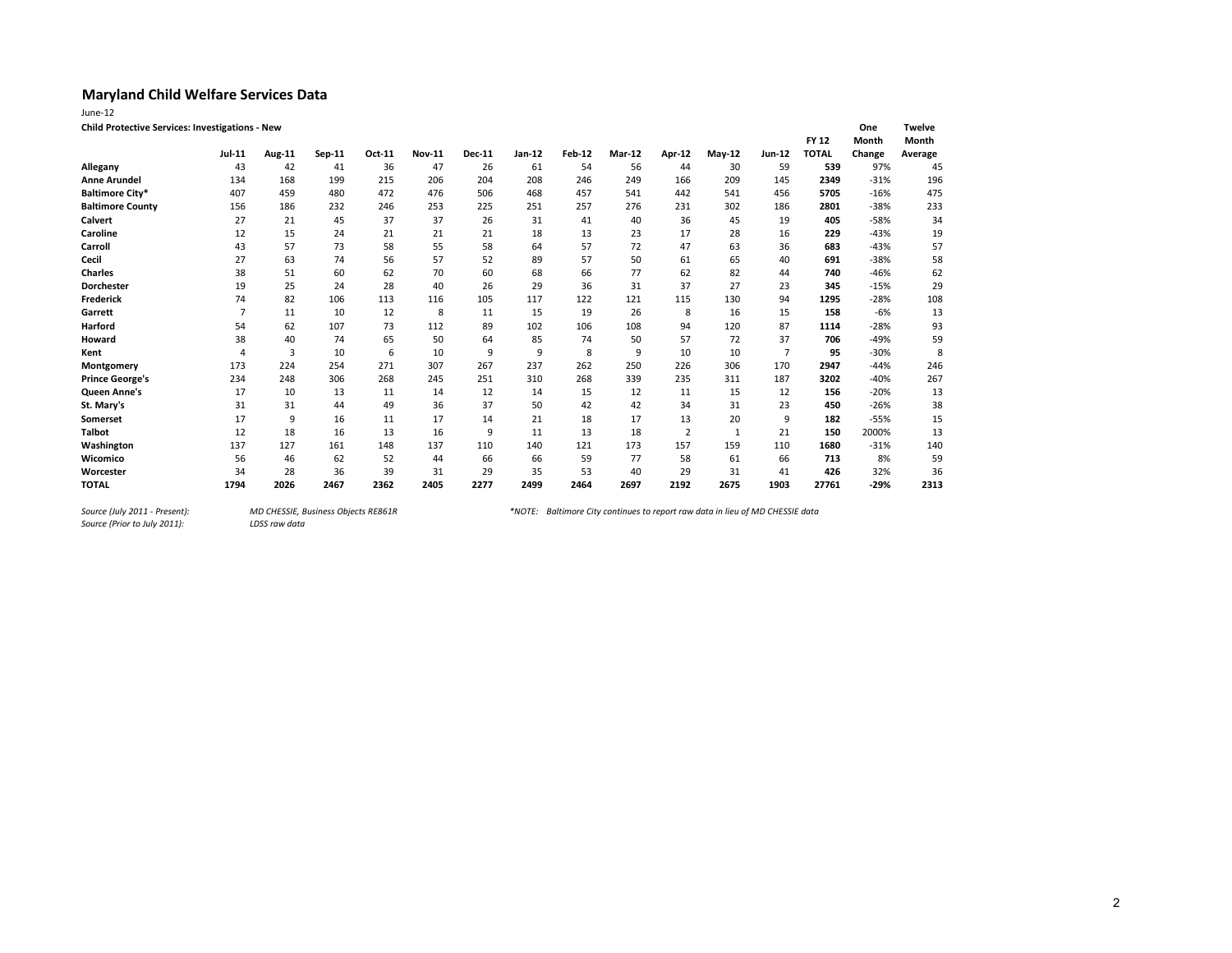| June-12                                                |        |                |        |                |               |               |                |                |               |        |          |        |              |              |         |
|--------------------------------------------------------|--------|----------------|--------|----------------|---------------|---------------|----------------|----------------|---------------|--------|----------|--------|--------------|--------------|---------|
| Child Protective Services: Investigations -- Completed |        |                |        |                |               |               |                |                |               |        |          |        |              | One          | Twelve  |
|                                                        |        |                |        |                |               |               |                |                |               |        |          |        | <b>FY 12</b> | <b>Month</b> | Month   |
|                                                        | Jul-11 | <b>Aug-11</b>  | Sep-11 | Oct-11         | <b>Nov-11</b> | <b>Dec-11</b> | Jan-12         | <b>Feb-12</b>  | <b>Mar-12</b> | Apr-12 | $May-12$ | Jun-12 | <b>TOTAL</b> | Change       | Average |
| Allegany                                               | 45     | 44             | 34     | 37             | 38            | 50            | 47             | 52             | 56            | 47     | 38       | 39     | 527          | 3%           | 44      |
| <b>Anne Arundel</b>                                    | 217    | 212            | 181    | 169            | 175           | 208           | 204            | 198            | 234           | 262    | 198      | 205    | 2463         | 4%           | 205     |
| <b>Baltimore City*</b>                                 | 464    | 460            | 424    | 512            | 417           | 470           | 440            | 437            | 576           | 412    | 442      | 501    | 5555         | 13%          | 463     |
| <b>Baltimore County</b>                                | 285    | 211            | 165    | 208            | 214           | 206           | 235            | 258            | 252           | 239    | 266      | 294    | 2833         | 11%          | 236     |
| Calvert                                                | 43     | 23             | 25     | 34             | 30            | 50            | 36             | 18             | 42            | 31     | 36       | 44     | 412          | 22%          | 34      |
| Caroline                                               | 15     | 13             | 12     | 31             | 12            | 15            | 15             | 22             | 13            | 11     | 13       | 14     | 186          | 8%           | 16      |
| Carroll                                                | 38     | 53             | 40     | 69             | 57            | 60            | 75             | 43             | 81            | 61     | 50       | 55     | 682          | 10%          | 57      |
| Cecil                                                  | 79     | 32             | 50     | 60             | 67            | 55            | 70             | 66             | 80            | 44     | 55       | 69     | 727          | 25%          | 61      |
| <b>Charles</b>                                         | 95     | 36             | 62     | 55             | 46            | 62            | 53             | 58             | 82            | 39     | 93       | 90     | 771          | $-3%$        | 64      |
| <b>Dorchester</b>                                      | 57     | 47             | 21     | 13             | 26            | 25            | 38             | 31             | 30            | 26     | 31       | 53     | 398          | 71%          | 33      |
| Frederick                                              | 189    | 115            | 76     | 112            | 107           | 92            | 111            | 113            | 118           | 128    | 110      | 148    | 1419         | 35%          | 118     |
| Garrett                                                | 21     | $\overline{7}$ | 4      | 8              | 8             | 16            | 10             | 18             | 23            | 16     | 13       | 15     | 159          | 15%          | 13      |
| Harford                                                | 131    | 114            | 50     | 78             | 80            | 86            | 80             | 98             | 97            | 98     | 108      | 135    | 1155         | 25%          | 96      |
| Howard                                                 | 56     | 68             | 77     | 80             | 46            | 53            | 64             | 72             | 82            | 63     | 54       | 79     | 794          | 46%          | 66      |
| Kent                                                   | 11     | 8              | 6      | $\overline{7}$ | 6             | 8             | 10             | 9              | 8             | 8      | 8        | 11     | 100          | 38%          | 8       |
| Montgomery                                             | 324    | 343            | 191    | 214            | 222           | 299           | 271            | 273            | 235           | 252    | 251      | 290    | 3165         | 16%          | 264     |
| <b>Prince George's</b>                                 | 487    | 560            | 331    | 289            | 233           | 252           | 237            | 233            | 311           | 275    | 292      | 251    | 3751         | $-14%$       | 313     |
| Queen Anne's                                           | 25     | 14             | 17     | 8              | 12            | 13            | 14             | 13             | 14            | 12     | 16       | 14     | 172          | $-13%$       | 14      |
| St. Mary's                                             | 56     | 149            | 62     | 29             | 27            | 52            | 43             | 31             | 41            | 46     | 37       | 51     | 624          | 38%          | 52      |
| Somerset                                               | 34     | 16             | 27     | 12             | 17            | 11            | $\overline{4}$ | 13             | 16            | 19     | 14       | 24     | 207          | 71%          | 17      |
| <b>Talbot</b>                                          | 11     | 15             | 20     | 12             | 9             | 20            | 10             | $\overline{7}$ | 15            | 10     | 2        | 20     | 151          | 900%         | 13      |
| Washington                                             | 234    | 138            | 133    | 106            | 121           | 194           | 169            | 139            | 118           | 90     | 186      | 189    | 1817         | 2%           | 151     |
| Wicomico                                               | 59     | 109            | 62     | 47             | 42            | 59            | 48             | 59             | 77            | 64     | 66       | 74     | 766          | 12%          | 64      |
| Worcester                                              | 98     | 50             | 44     | 46             | 32            | 43            | 25             | 39             | 34            | 42     | 40       | 32     | 525          | $-20%$       | 44      |
| <b>TOTAL</b>                                           | 3074   | 2837           | 2114   | 2236           | 2044          | 2399          | 2309           | 2300           | 2635          | 2295   | 2419     | 2697   | 29359        | 11%          | 2447    |

*Source (Prior to July 2011):*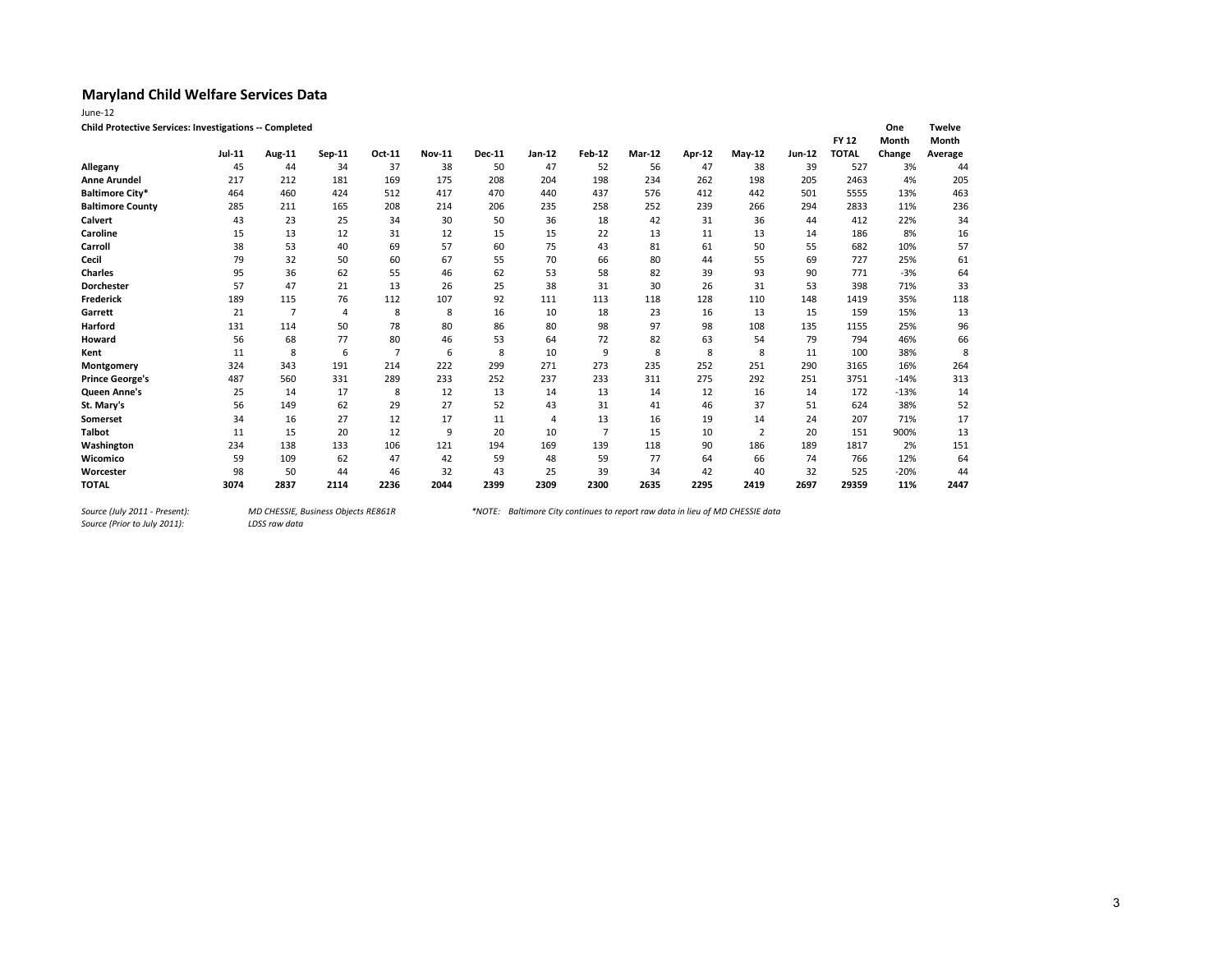| June-12                                                   |                     |                     |        |        |               |               |              |              |           |              |        |        |              |                |               |
|-----------------------------------------------------------|---------------------|---------------------|--------|--------|---------------|---------------|--------------|--------------|-----------|--------------|--------|--------|--------------|----------------|---------------|
| Child Protective Services: Investigations -- End of Month |                     |                     |        |        |               |               |              |              |           |              |        |        |              | One            | <b>Twelve</b> |
|                                                           |                     |                     |        |        |               |               |              |              |           |              |        |        | <b>FY 12</b> | Month          | Month         |
|                                                           | <b>Jul-11</b><br>25 | <b>Aug-11</b><br>23 | Sep-11 | Oct-11 | <b>Nov-11</b> | <b>Dec-11</b> | Jan-12<br>28 | Feb-12<br>30 | Mar-12    | Apr-12<br>27 | May-12 | Jun-12 | <b>TOTAL</b> | Change<br>105% | Average       |
| Allegany                                                  | 249                 | 205                 | 30     | 29     | 38            | 14            | 301          | 350          | 30<br>365 |              | 19     | 39     | n/a          |                | 28            |
| <b>Anne Arundel</b>                                       |                     |                     | 223    | 269    | 300           | 297           |              |              |           | 269          | 280    | 220    | n/a          | $-21%$         | 277           |
| <b>Baltimore City*</b>                                    | 532                 | 531                 | 587    | 547    | 606           | 642           | 670          | 690          | 655       | 685          | 784    | 739    | n/a          | -6%            | 639           |
| <b>Baltimore County</b>                                   | 272                 | 247                 | 314    | 352    | 390           | 406           | 423          | 421          | 446       | 437          | 473    | 365    | n/a          | $-23%$         | 379           |
| <b>Calvert</b>                                            | 25                  | 23                  | 43     | 46     | 53            | 29            | 24           | 47           | 45        | 50           | 59     | 33     | n/a          | $-44%$         | 40            |
| Caroline                                                  | 18                  | 20                  | 32     | 22     | 31            | 36            | 39           | 30           | 40        | 47           | 61     | 63     | n/a          | 3%             | 37            |
| Carroll                                                   | 64                  | 68                  | 101    | 90     | 88            | 86            | 75           | 89           | 81        | 67           | 80     | 61     | n/a          | $-24%$         | 79            |
| Cecil                                                     | 54                  | 85                  | 109    | 105    | 95            | 91            | 110          | 100          | 70        | 87           | 97     | 68     | n/a          | $-30%$         | 89            |
| <b>Charles</b>                                            | 79                  | 94                  | 92     | 99     | 123           | 119           | 132          | 137          | 131       | 154          | 146    | 99     | n/a          | $-32%$         | 117           |
| <b>Dorchester</b>                                         | 60                  | 38                  | 41     | 56     | 72            | 73            | 64           | 69           | 70        | 81           | 77     | 47     | n/a          | $-39%$         | 62            |
| <b>Frederick</b>                                          | 144                 | 111                 | 141    | 142    | 151           | 165           | 171          | 180          | 182       | 169          | 189    | 135    | n/a          | $-29%$         | 157           |
| Garrett                                                   | 9                   | 13                  | 19     | 23     | 23            | 18            | 23           | 23           | 27        | 19           | 22     | 22     | n/a          | 0%             | 20            |
| Harford                                                   | 123                 | 71                  | 128    | 123    | 154           | 158           | 178          | 186          | 197       | 194          | 206    | 158    | n/a          | $-23%$         | 156           |
| <b>Howard</b>                                             | 127                 | 99                  | 96     | 81     | 85            | 97            | 118          | 119          | 87        | 81           | 99     | 57     | n/a          | $-42%$         | 96            |
| Kent                                                      | 12                  | $\overline{7}$      | 11     | 10     | 14            | 15            | 14           | 13           | 14        | 16           | 18     | 14     | n/a          | $-22%$         | 13            |
| Montgomery                                                | 382                 | 263                 | 326    | 383    | 468           | 436           | 401          | 391          | 406       | 380          | 435    | 314    | n/a          | $-28%$         | 382           |
| <b>Prince George's</b>                                    | 738                 | 426                 | 401    | 380    | 391           | 393           | 467          | 503          | 531       | 490          | 508    | 445    | n/a          | $-12%$         | 473           |
| Queen Anne's                                              | 29                  | 25                  | 21     | 24     | 26            | 26            | 26           | 28           | 26        | 25           | 24     | 21     | n/a          | $-13%$         | 25            |
| St. Mary's                                                | 204                 | 86                  | 68     | 88     | 97            | 82            | 91           | 103          | 105       | 93           | 86     | 58     | n/a          | $-33%$         | 97            |
| Somerset                                                  | 40                  | 33                  | 22     | 21     | 21            | 24            | 42           | 47           | 48        | 42           | 48     | 32     | n/a          | $-33%$         | 35            |
| <b>Talbot</b>                                             | 15                  | 18                  | 14     | 15     | 22            | 11            | 12           | 18           | 21        | 13           | 12     | 23     | n/a          | 92%            | 16            |
| Washington                                                | 228                 | 217                 | 245    | 287    | 302           | 218           | 189          | 171          | 226       | 293          | 266    | 187    | n/a          | $-30%$         | 236           |
| Wicomico                                                  | 150                 | 87                  | 87     | 92     | 93            | 100           | 118          | 118          | 118       | 111          | 106    | 100    | n/a          | $-6%$          | 107           |
| Worcester                                                 | 100                 | 78                  | 70     | 63     | 62            | 49            | 59           | 73           | 79        | 66           | 57     | 64     | n/a          | 12%            | 68            |
| <b>TOTAL</b>                                              | 3679                | 2868                | 3221   | 3347   | 3705          | 3585          | 3775         | 3936         | 4000      | 3896         | 4152   | 3364   | n/a          | $-19%$         | 3627          |

*Source (Prior to July 2011):*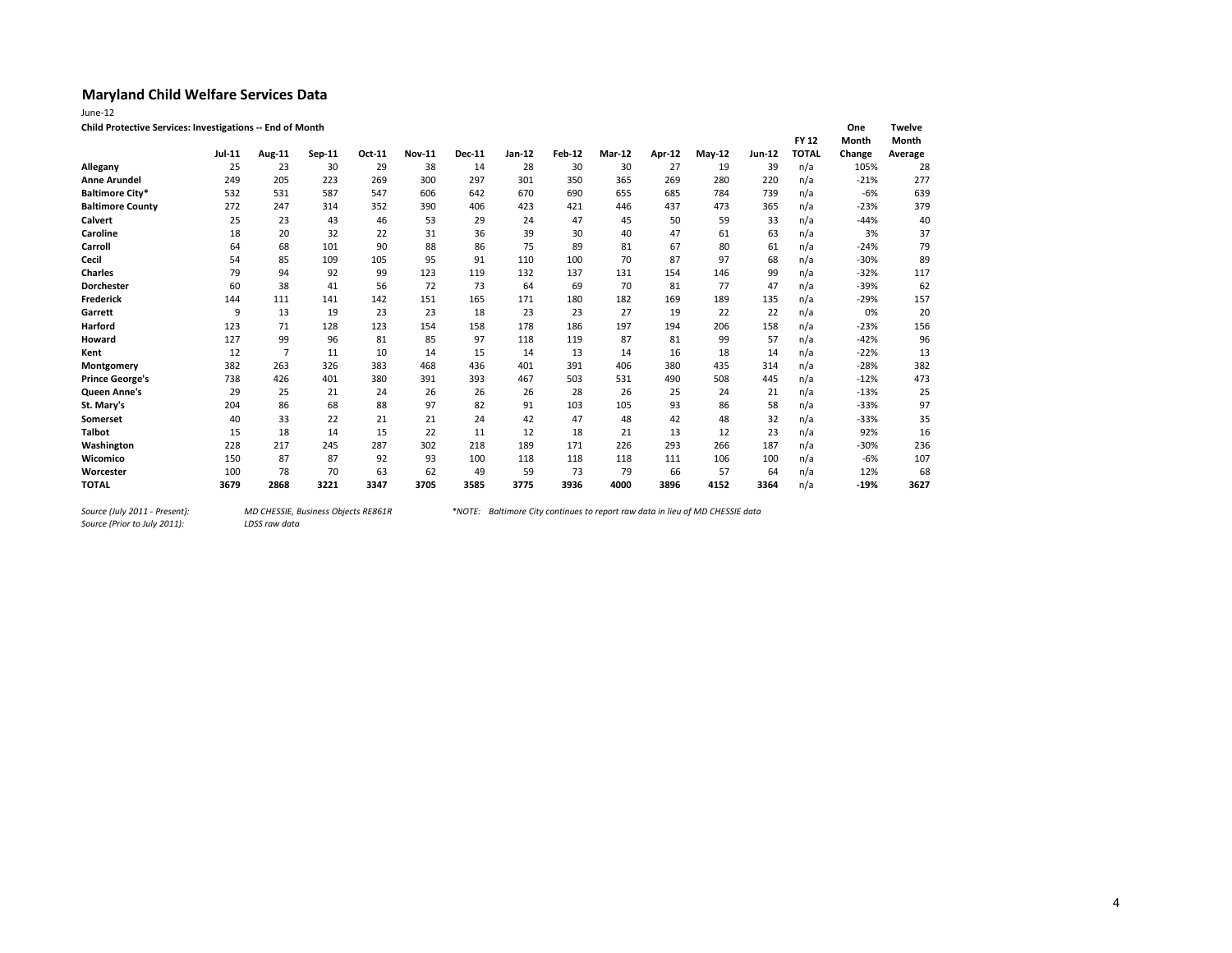| Child Protective Services: Indicated Findings for Completed Investigations -- Physical Abuse |               |        |          |        |               |               |        |               |        |               |          |               |              | One     | Twelve  |
|----------------------------------------------------------------------------------------------|---------------|--------|----------|--------|---------------|---------------|--------|---------------|--------|---------------|----------|---------------|--------------|---------|---------|
|                                                                                              |               |        |          |        |               |               |        |               |        |               |          |               | <b>FY 12</b> | Month   | Month   |
|                                                                                              | <b>Jul-11</b> | Aug-11 | Sep-11   | Oct-11 | <b>Nov-11</b> | <b>Dec-11</b> | Jan-12 | <b>Feb-12</b> | Mar-12 | <b>Apr-12</b> | $May-12$ | <b>Jun-12</b> | <b>TOTAL</b> | Change  | Average |
| Allegany                                                                                     |               | 3      |          |        | -1            |               |        | ς             |        |               | $\Omega$ |               | 24           | N/A     |         |
| <b>Anne Arundel</b>                                                                          |               | 3      |          |        |               |               |        |               |        |               |          |               | 52           | $-29%$  |         |
| <b>Baltimore City*</b>                                                                       | 36            | 15     | 30       | 50     | 35            | 21            | 42     | 39            | 32     | 30            | 45       | 57            | 432          | 27%     | 36      |
| <b>Baltimore County</b>                                                                      | 17            | 9      | 13       | 16     | 9             | 11            | 10     | 15            | 15     | 18            | 14       | 13            | 160          | $-7%$   | 13      |
| Calvert                                                                                      |               |        |          | 3      |               |               |        |               |        |               |          |               | 24           | $-80%$  |         |
| Caroline                                                                                     |               |        |          |        |               |               |        |               |        |               |          |               | 6            | $-100%$ |         |
| Carroll                                                                                      |               |        |          |        |               |               |        |               |        |               |          | በ             | 12           | N/A     |         |
| Cecil                                                                                        |               |        |          |        |               |               |        |               |        |               |          |               | 39           | 200%    |         |
| Charles                                                                                      |               |        |          |        |               |               |        |               | 11     |               |          |               | 57           | $-44%$  |         |
| <b>Dorchester</b>                                                                            |               |        |          |        |               |               |        |               |        |               |          |               | 13           | N/A     |         |
| Frederick                                                                                    |               | 10     |          |        |               |               |        |               |        |               |          |               | 63           | $-20%$  |         |
| Garrett                                                                                      |               |        |          |        |               |               |        |               |        |               |          |               |              | N/A     |         |
| Harford                                                                                      |               |        |          |        |               |               |        |               |        |               |          |               | 44           | 0%      |         |
| Howard                                                                                       |               |        |          |        |               |               |        |               |        |               |          |               | 25           | -33%    |         |
| Kent                                                                                         |               |        |          |        |               |               |        |               |        |               |          |               | 1            | N/A     |         |
| Montgomery                                                                                   | 33            | q      | 8        |        |               |               |        |               |        |               | 10       |               | 102          | -50%    |         |
| <b>Prince George's</b>                                                                       | 25            | 33     | 10       | 10     | 11            | 13            |        | 10            | 14     | 16            | 12       | 15            | 178          | 25%     | 15      |
| Queen Anne's                                                                                 | O             |        | $\Omega$ |        | $\Omega$      |               |        |               |        | 0             |          | 0             | 2            | N/A     | ŋ       |
| St. Mary's                                                                                   |               |        |          |        |               |               |        |               |        |               |          | 12            | 45           | 71%     |         |
| Somerset                                                                                     |               |        |          |        |               |               |        |               |        |               |          |               | 15           | $-67%$  |         |
| <b>Talbot</b>                                                                                |               |        |          |        |               |               |        |               |        |               |          |               | 6            | N/A     |         |
| Washington                                                                                   |               |        |          |        |               |               |        |               |        |               | 12       |               | 59           | $-58%$  |         |
| Wicomico                                                                                     |               |        |          | h      |               |               |        |               |        |               |          |               | 39           | N/A     |         |
| Worcester                                                                                    |               |        |          |        |               |               |        |               |        |               |          |               | 32           | 200%    |         |
| <b>TOTAL</b>                                                                                 | 180           | 114    | 103      | 122    | 82            | 90            | 108    | 101           | 124    | 117           | 142      | 148           | 1431         | 4%      | 119     |

*Source (July 2011 - Present):<br>Source (Prior to July 2011):*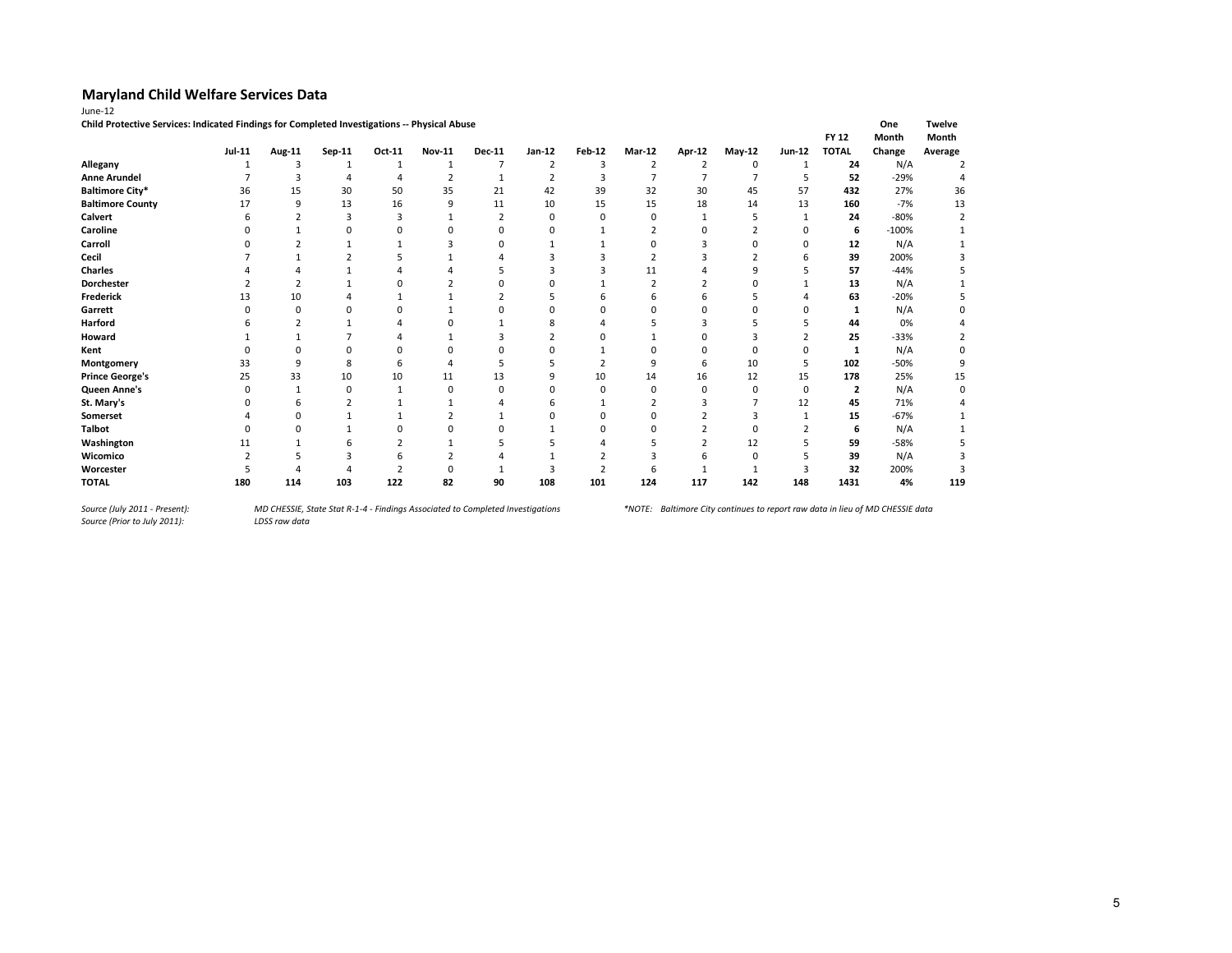|                         | Child Protective Services: Indicated Findings for Completed Investigations -- Sexual Abuse<br>Month<br><b>FY 12</b> |                |        |                |               |               |               |               |               |        |                |        |                |         |         |
|-------------------------|---------------------------------------------------------------------------------------------------------------------|----------------|--------|----------------|---------------|---------------|---------------|---------------|---------------|--------|----------------|--------|----------------|---------|---------|
|                         | Jul-11                                                                                                              | Aug-11         | Sep-11 | Oct-11         | <b>Nov-11</b> | <b>Dec-11</b> | Jan-12        | <b>Feb-12</b> | <b>Mar-12</b> | Apr-12 | $May-12$       | Jun-12 | <b>TOTAL</b>   | Change  | Average |
| Allegany                |                                                                                                                     | $\overline{2}$ |        | $\overline{2}$ |               | 2             |               |               | 0             |        | 0              | 3      | 17             | N/A     |         |
| <b>Anne Arundel</b>     |                                                                                                                     |                | q      | 8              |               | 10            | 11            |               | 8             | q      | 6              | 8      | 91             | 33%     |         |
| <b>Baltimore City*</b>  | 41                                                                                                                  | 29             | 27     | 12             | 34            | 24            | 14            | 38            | 41            | 33     | 19             | 17     | 329            | $-11%$  | 27      |
| <b>Baltimore County</b> | 15                                                                                                                  | 8              | 7      | 10             |               | 12            | 17            | 17            | 9             | 11     | 15             | 20     | 146            | 33%     | 12      |
| Calvert                 |                                                                                                                     |                |        |                |               |               |               | $\Omega$      | O             |        | 0              | O      | 8              | N/A     |         |
| Caroline                |                                                                                                                     |                |        |                |               |               |               | $\Omega$      |               |        | ŋ              |        | 4              | N/A     |         |
| Carroll                 |                                                                                                                     |                |        |                |               |               |               | n             |               |        |                |        | 32             | $-25%$  |         |
| Cecil                   |                                                                                                                     |                |        |                |               |               |               |               |               |        |                |        | 31             | 300%    |         |
| <b>Charles</b>          |                                                                                                                     |                |        |                |               |               |               |               |               |        |                |        | 21             | $-33%$  |         |
| <b>Dorchester</b>       |                                                                                                                     |                |        |                |               |               |               |               |               |        |                |        | 18             | 300%    |         |
| <b>Frederick</b>        |                                                                                                                     |                |        |                |               |               |               |               |               |        |                |        | 45             | 250%    |         |
| Garrett                 |                                                                                                                     |                |        |                |               |               |               | $\Omega$      |               |        | 0              |        | 9              | N/A     |         |
| Harford                 |                                                                                                                     |                |        |                |               |               |               | 10            |               |        |                |        | 54             | 25%     |         |
| Howard                  |                                                                                                                     |                | 10     |                |               |               |               |               |               |        | h              |        | 28             | $-83%$  |         |
| Kent                    |                                                                                                                     | $\Omega$       | 0      |                |               |               |               | $\Omega$      |               | ŋ      | 0              | 0      | $\overline{2}$ | N/A     |         |
| Montgomery              | 18                                                                                                                  | 21             | 5      | 10             | 12            |               | q             | 10            |               | 13     | 9              | 11     | 131            | 22%     | 11      |
| <b>Prince George's</b>  | 19                                                                                                                  | 38             | 19     | 13             | 12            |               | 13            | 16            | 16            | 11     | 14             | 11     | 185            | $-21%$  | 15      |
| Queen Anne's            |                                                                                                                     | $\Omega$       | n      |                |               |               | $\Omega$      |               | $\Omega$      |        |                |        | 7              | $-50%$  |         |
| St. Mary's              |                                                                                                                     |                |        |                |               |               |               |               |               |        |                | ŋ      | 23             | $-100%$ |         |
| Somerset                |                                                                                                                     |                |        |                |               |               |               |               | O             |        | n              |        | 19             | N/A     |         |
| <b>Talbot</b>           |                                                                                                                     |                |        |                |               |               | $\Omega$      |               | O             | O      | $\Omega$       | ŋ      | 6              | N/A     |         |
| Washington              |                                                                                                                     |                |        |                |               |               | 10            |               |               |        | 18             |        | 68             | $-89%$  |         |
| Wicomico                |                                                                                                                     |                |        |                |               |               |               |               |               |        |                |        | 43             | 33%     |         |
| Worcester               |                                                                                                                     |                |        |                |               |               | $\mathcal{P}$ |               |               |        | $\mathfrak{p}$ |        | 24             | 0%      |         |
| <b>TOTAL</b>            | 154                                                                                                                 | 139            | 103    | 89             | 99            | 82            | 100           | 124           | 109           | 114    | 113            | 115    | 1341           | 2%      | 112     |

*Source (July 2011 - Present):<br>Source (Prior to July 2011):*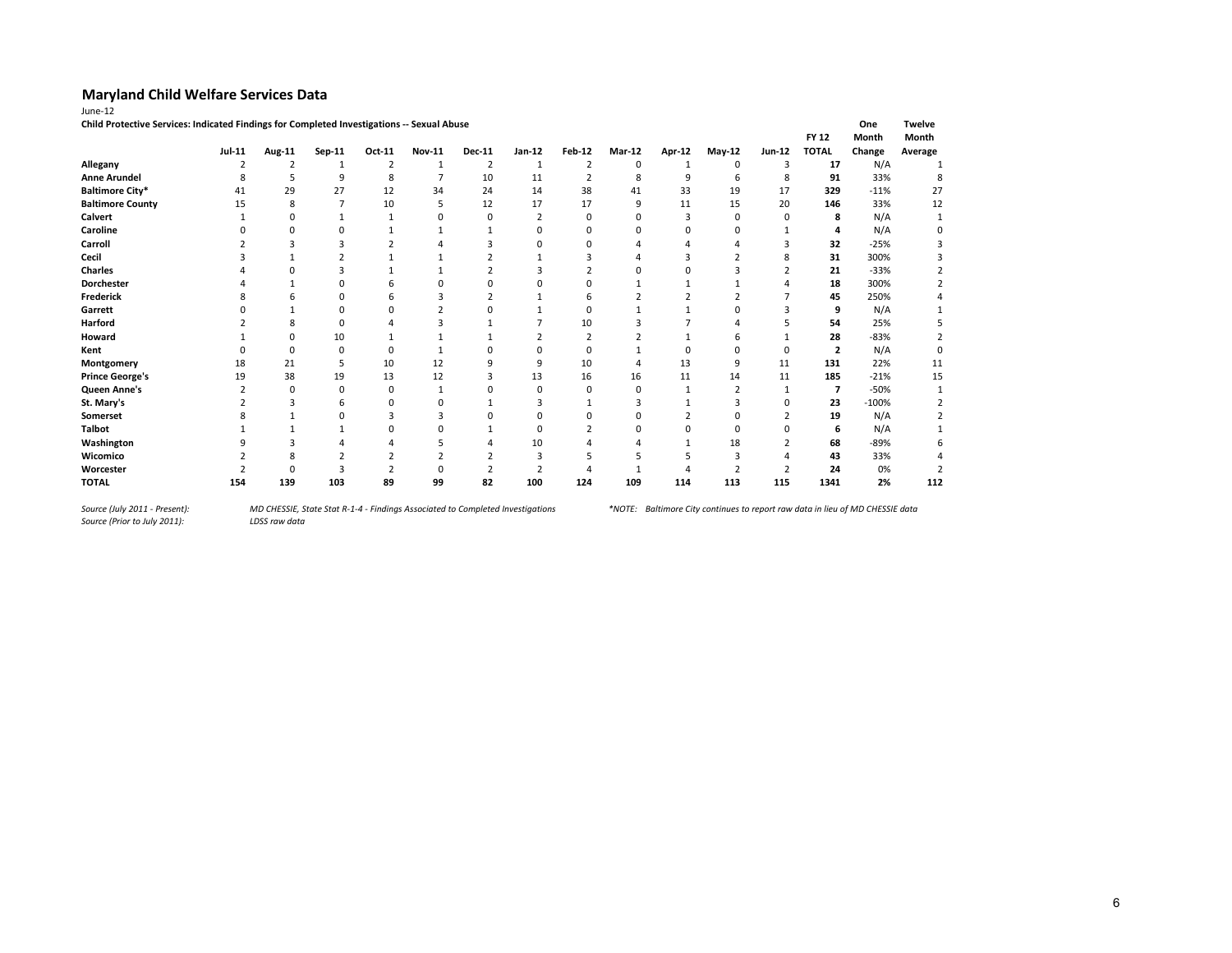**Child Protective Services: Indicated Findings for Completed Investigations -- Neglect One Twelve**

|                         |                |                |                |        |                |                |                |                |                          |        |              |        | <b>FY 12</b> | <b>Month</b> | Month          |
|-------------------------|----------------|----------------|----------------|--------|----------------|----------------|----------------|----------------|--------------------------|--------|--------------|--------|--------------|--------------|----------------|
|                         | Jul-11         | Aug-11         | Sep-11         | Oct-11 | <b>Nov-11</b>  | Dec-11         | $Jan-12$       | <b>Feb-12</b>  | Mar-12                   | Apr-12 | $May-12$     | Jun-12 | <b>TOTAL</b> | Change       | Average        |
| Allegany                | 21             | 17             | 23             | 37     | 25             | 34             | 24             | 21             | 24                       | 43     | 16           | 22     | 307          | 38%          | 26             |
| <b>Anne Arundel</b>     | 22             | 34             | 49             | 35     | 34             | 19             | 14             | 14             | 23                       | 34     | 25           | 25     | 328          | 0%           | 27             |
| <b>Baltimore City*</b>  | 98             | 96             | 73             | 107    | 72             | 103            | 76             | 73             | 69                       | 82     | 79           | 89     | 1017         | 13%          | 85             |
| <b>Baltimore County</b> | 83             | 65             | 61             | 44     | 66             | 60             | 45             | 59             | 73                       | 58     | 74           | 68     | 756          | $-8%$        | 63             |
| <b>Calvert</b>          | 10             | 13             | 9              | 16     | 9              | 12             | 12             | 17             | 10                       | 12     | 15           | 21     | 156          | 40%          | 13             |
| Caroline                | $\Omega$       | $\overline{2}$ | $\overline{2}$ | 0      | $\overline{2}$ | 4              | 0              | 3              | $\overline{2}$           | 10     | 2            | 11     | 38           | 450%         | 3              |
| Carroll                 |                | 10             | 11             | 8      | 9              | 10             | 6              | 6              | 23                       | 2      | 7            | 8      | 105          | 14%          | 9              |
| Cecil                   | 22             | 19             | 10             | 41     | 28             | 27             | 17             | 24             | 18                       | 24     | 19           | 23     | 272          | 21%          | 23             |
| <b>Charles</b>          | 21             | 13             | 16             | 16     | 11             | 15             | $\overline{2}$ | 5              | 5                        | 3      | 15           | 13     | 135          | $-13%$       | 11             |
| Dorchester              | 18             | 18             | 12             | 4      | 19             | 18             | 5              | 13             | 12                       | 13     | 22           | 30     | 184          | 36%          | 15             |
| Frederick               | 40             | 36             | 33             | 30     | 35             | 21             | 27             | 34             | 18                       | 38     | 20           | 6      | 338          | $-70%$       | 28             |
| Garrett                 | $\Omega$       | 0              | 0              | 1      | 0              | 0              | 0              | $\mathbf 0$    | 1                        | 8      | $\mathbf{1}$ | 11     | 22           | 1000%        | 2              |
| Harford                 | 20             | 26             | 10             | 10     | 13             | 9              | 9              | 24             | 9                        | 13     | 25           | 8      | 176          | $-68%$       | 15             |
| Howard                  | 6              | 22             | 11             | 18     | 6              |                | $\overline{7}$ | 1              | 17                       | 12     | 6            | 10     | 123          | 67%          | 10             |
| Kent                    |                | 1              | 0              | 1      | $\Omega$       |                | $\Omega$       | 3              | 0                        | 0      | $\Omega$     | 2      | 9            | N/A          | $\mathbf{1}$   |
| Montgomery              | 78             | 99             | 47             | 43     | 48             | 55             | 59             | 38             | 42                       | 34     | 54           | 55     | 652          | 2%           | 54             |
| <b>Prince George's</b>  | 39             | 74             | 68             | 48     | 34             | 35             | 45             | 24             | 38                       | 27     | 50           | 34     | 516          | $-32%$       | 43             |
| Queen Anne's            | 2              | 3              | $\overline{4}$ | 0      | 0              | $\overline{2}$ | 3              | $\mathbf 0$    | 8                        | 2      | 0            | 3      | 27           | N/A          | $\overline{2}$ |
| St. Mary's              | 2              | 41             | 17             | 2      |                | 13             | 11             | 17             | 5                        | 9      | 20           | 10     | 148          | $-50%$       | 12             |
| Somerset                | 10             | 5              | 10             | 10     |                | 5              | $\Omega$       | 0              | 4                        | 10     |              | 4      | 69           | $-43%$       | 6              |
| <b>Talbot</b>           | $\overline{2}$ | $\overline{2}$ | $\overline{3}$ | 0      | 8              | $\overline{2}$ | 6              | $\overline{2}$ | 2                        | 9      |              |        | 38           | 0%           | 3              |
| Washington              | 121            | 76             | 95             | 47     | 56             | 83             | 75             | 26             | 40                       | 24     | 59           | 86     | 788          | 46%          | 66             |
| Wicomico                | 17             | 19             | 17             | 11     | 12             | 3              | 10             | 19             | $\Delta$                 | 5      | 6            | 9      | 132          | 50%          | 11             |
| Worcester               | 32             | 17             | 18             | 24     | ⇁              | 9              | 10             | 10             | $\overline{\phantom{a}}$ | 12     | 25           | 12     | 183          | $-52%$       | 15             |
| <b>TOTAL</b>            | 670            | 708            | 599            | 553    | 499            | 547            | 463            | 433            | 454                      | 484    | 548          | 561    | 6519         | 2%           | 543            |

*Source (Prior to July 2011):*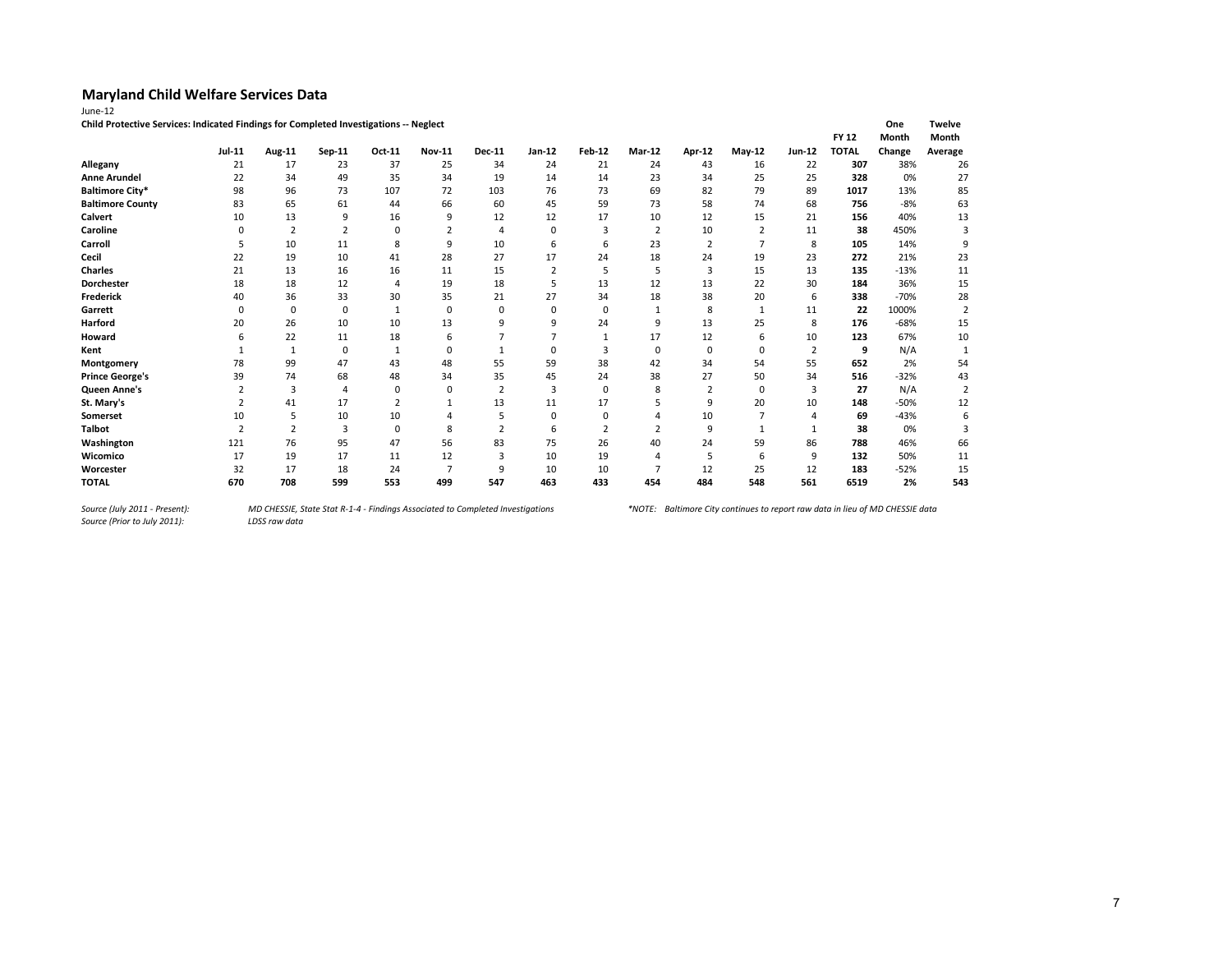| June-12                                                                                                         |               |          |          |          |               |               |          |               |        |               |          |          |              |        |               |
|-----------------------------------------------------------------------------------------------------------------|---------------|----------|----------|----------|---------------|---------------|----------|---------------|--------|---------------|----------|----------|--------------|--------|---------------|
| Child Protective Services: Indicated Findings for Completed Investigations -- Mental Injury (Abuse and Neglect) |               |          |          |          |               |               |          |               |        |               |          |          |              | One    | <b>Twelve</b> |
|                                                                                                                 |               |          |          |          |               |               |          |               |        |               |          |          | <b>FY 12</b> | Month  | Month         |
|                                                                                                                 | <b>Jul-11</b> | Aug-11   | Sep-11   | Oct-11   | <b>Nov-11</b> | <b>Dec-11</b> | Jan-12   | <b>Feb-12</b> | Mar-12 | <b>Apr-12</b> | May-12   | Jun-12   | <b>TOTAL</b> | Change | Average       |
| Allegany                                                                                                        | ŋ             | $\Omega$ | $\Omega$ | $\Omega$ |               | $\Omega$      | $\Omega$ | $\Omega$      |        | $\Omega$      | $\Omega$ | $\Omega$ | 0            | N/A    | $\Omega$      |
| <b>Anne Arundel</b>                                                                                             |               |          |          | n        |               | $\Omega$      |          | n             |        | n             | O        |          | 1            | N/A    |               |
| <b>Baltimore City*</b>                                                                                          |               |          |          |          |               | n             |          |               |        | n             | O        | O        | 0            | N/A    |               |
| <b>Baltimore County</b>                                                                                         |               |          |          |          |               |               |          |               |        |               |          | 0        | 0            | N/A    |               |
| <b>Calvert</b>                                                                                                  |               | $\Omega$ |          |          |               |               |          |               |        |               |          | O        | 0            | N/A    |               |
| Caroline                                                                                                        |               |          |          |          |               |               |          |               |        |               |          |          | 0            | N/A    |               |
| Carroll                                                                                                         |               |          |          |          |               |               |          |               |        |               |          |          | 0            | N/A    |               |
| Cecil                                                                                                           |               | n        |          | n        |               | O             |          |               |        |               | O        | O        | 2            | N/A    |               |
| Charles                                                                                                         |               |          |          |          |               |               |          |               |        |               |          |          | 0            | N/A    |               |
| Dorchester                                                                                                      |               |          |          |          |               |               |          |               |        |               |          |          | 0            | N/A    |               |
| <b>Frederick</b>                                                                                                |               |          |          |          |               |               |          |               |        | n             | O        | O        | 2            | N/A    |               |
| Garrett                                                                                                         |               |          |          |          |               |               |          |               |        | n             | n        | O        | 0            | N/A    |               |
| Harford                                                                                                         |               |          |          |          |               | n             |          |               |        | n             |          | O        | 2            | N/A    |               |
| Howard                                                                                                          |               |          |          |          |               |               |          |               |        |               |          | O        | 0            | N/A    |               |
| Kent                                                                                                            |               |          |          |          |               |               |          |               |        |               |          |          | 0            | N/A    |               |
| Montgomery                                                                                                      |               |          |          |          |               |               |          |               |        |               |          | O        | 2            | N/A    |               |
| <b>Prince George's</b>                                                                                          |               |          |          |          |               |               |          |               |        |               |          | O        | 10           | N/A    |               |
| Queen Anne's                                                                                                    |               | $\Omega$ |          | n        |               | n             |          |               |        | O             | O        | O        | 0            | N/A    |               |
| St. Mary's                                                                                                      |               |          |          |          |               |               |          |               |        |               |          |          |              | N/A    |               |
| Somerset                                                                                                        |               |          |          |          |               |               |          |               |        | O             |          |          | 1            | N/A    |               |
| <b>Talbot</b>                                                                                                   |               |          |          |          |               |               |          |               |        |               | 0        | O        | 0            | N/A    |               |
| Washington                                                                                                      |               |          |          |          |               |               |          |               |        | n             | ŋ        |          | 0            | N/A    |               |
| Wicomico                                                                                                        |               |          |          |          |               |               |          |               |        |               |          |          | ,            | N/A    |               |
| Worcester                                                                                                       |               |          |          |          |               |               |          |               |        |               |          |          |              | N/A    |               |
| <b>TOTAL</b>                                                                                                    |               |          |          |          |               | C.            |          |               |        | я             | ŋ        |          | 30           | N/A    |               |

*Source (Prior to July 2011):*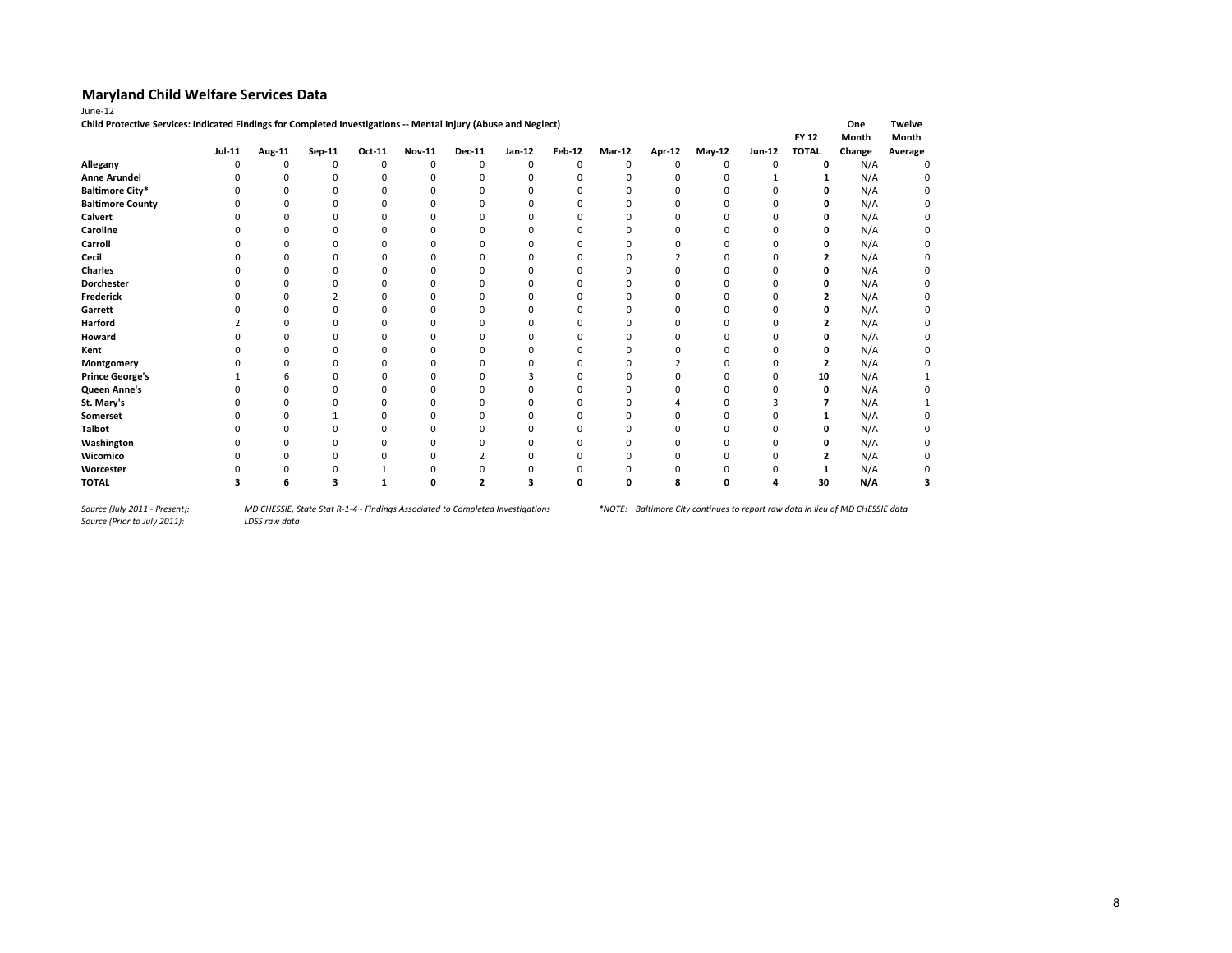|        | on the |
|--------|--------|
| "<br>۰ |        |

| Child Protective Services: Unsubstantiated Findings for Completed Investigation -- Physical Abuse |               |          |          |        |               |               |          |               |        |               |          |          |                         | One    | Twelve  |
|---------------------------------------------------------------------------------------------------|---------------|----------|----------|--------|---------------|---------------|----------|---------------|--------|---------------|----------|----------|-------------------------|--------|---------|
|                                                                                                   |               |          |          |        |               |               |          |               |        |               |          |          | <b>FY 12</b>            | Month  | Month   |
|                                                                                                   | <b>Jul-11</b> | Aug-11   | Sep-11   | Oct-11 | <b>Nov-11</b> | <b>Dec-11</b> | Jan-12   | <b>Feb-12</b> | Mar-12 | <b>Apr-12</b> | $May-12$ | Jun-12   | <b>TOTAL</b>            | Change | Average |
| Allegany                                                                                          | 0             | 0        | 3        |        | 0             | 4             | 6        |               | 4      |               |          | ٩        | 27                      | 200%   |         |
| <b>Anne Arundel</b>                                                                               | 13            |          | 5        | 11     | 9             | 14            | 6        |               | 11     | 9             | 6        |          | 100                     | 17%    |         |
| <b>Baltimore City*</b>                                                                            | 36            | 35       | 31       | 43     | 27            | 35            | 57       | 48            | 47     | 33            | 47       | 47       | 486                     | 0%     | 41      |
| <b>Baltimore County</b>                                                                           | 39            | 30       | 25       | 30     | 28            | 30            | 25       | 26            | 37     | 34            | 28       | 36       | 368                     | 29%    | 31      |
| Calvert                                                                                           |               |          |          |        |               |               |          |               |        | 21            | 0        |          | 45                      | N/A    |         |
| Caroline                                                                                          |               |          |          |        |               |               |          |               |        |               |          |          |                         | N/A    |         |
| Carroll                                                                                           |               |          |          |        | 0             |               |          |               |        |               |          |          |                         | N/A    |         |
| Cecil                                                                                             |               |          |          |        | 10            |               |          |               |        |               |          |          | 62                      | 33%    |         |
| <b>Charles</b>                                                                                    |               |          |          |        |               |               |          |               | 10     |               |          |          | 70                      | 40%    |         |
| <b>Dorchester</b>                                                                                 |               |          |          | ŋ      | n             |               |          |               | h      |               |          |          | 12                      | 400%   |         |
| Frederick                                                                                         |               |          | 8        |        |               |               |          |               |        |               |          | 13       | 90                      | 117%   |         |
| Garrett                                                                                           |               |          |          |        |               |               |          |               |        |               |          | $\Omega$ | 2                       | N/A    | O       |
| Harford                                                                                           |               |          |          |        |               |               |          | 15            | 10     | 15            | 10       | 15       | 116                     | 50%    | 10      |
| Howard                                                                                            |               |          |          |        |               |               |          |               |        |               |          | 8        | 32                      | 100%   |         |
| Kent                                                                                              |               | $\Omega$ |          |        |               |               |          |               |        |               | 0        | 0        | $\overline{\mathbf{2}}$ | N/A    |         |
| Montgomery                                                                                        | 31            | 27       | 8        | 15     |               | 16            | 15       | 18            |        | 16            | 13       | 22       | 193                     | 69%    | 16      |
| <b>Prince George's</b>                                                                            | 56            | 72       | 26       | 26     | 38            | 50            | 32       | 26            | 48     | 38            | 45       | 49       | 506                     | 9%     | 42      |
| Queen Anne's                                                                                      |               |          | $\Omega$ | 0      |               | 0             | $\Omega$ | 0             |        |               |          |          | 8                       | N/A    |         |
| St. Mary's                                                                                        |               |          |          | ŋ      |               |               |          |               |        |               |          |          | 18                      | N/A    |         |
| Somerset                                                                                          |               |          |          | ŋ      |               |               |          |               |        |               |          |          | 18                      | N/A    |         |
| <b>Talbot</b>                                                                                     |               |          |          |        |               |               |          |               |        |               |          |          |                         | N/A    |         |
| Washington                                                                                        |               |          |          |        |               | a             |          |               |        |               |          |          | 39                      | $-75%$ |         |
| Wicomico                                                                                          |               |          |          |        |               |               |          |               |        |               |          |          | 25                      | $-50%$ |         |
| Worcester                                                                                         | 14            |          |          | q      |               |               |          |               |        |               |          | h        | 74                      | $-14%$ |         |
| <b>TOTAL</b>                                                                                      | 243           | 215      | 143      | 170    | 153           | 207           | 171      | 172           | 215    | 198           | 182      | 236      | 2305                    | 30%    | 192     |

*Source (July 2011 - Present):<br>Source (Prior to July 2011):*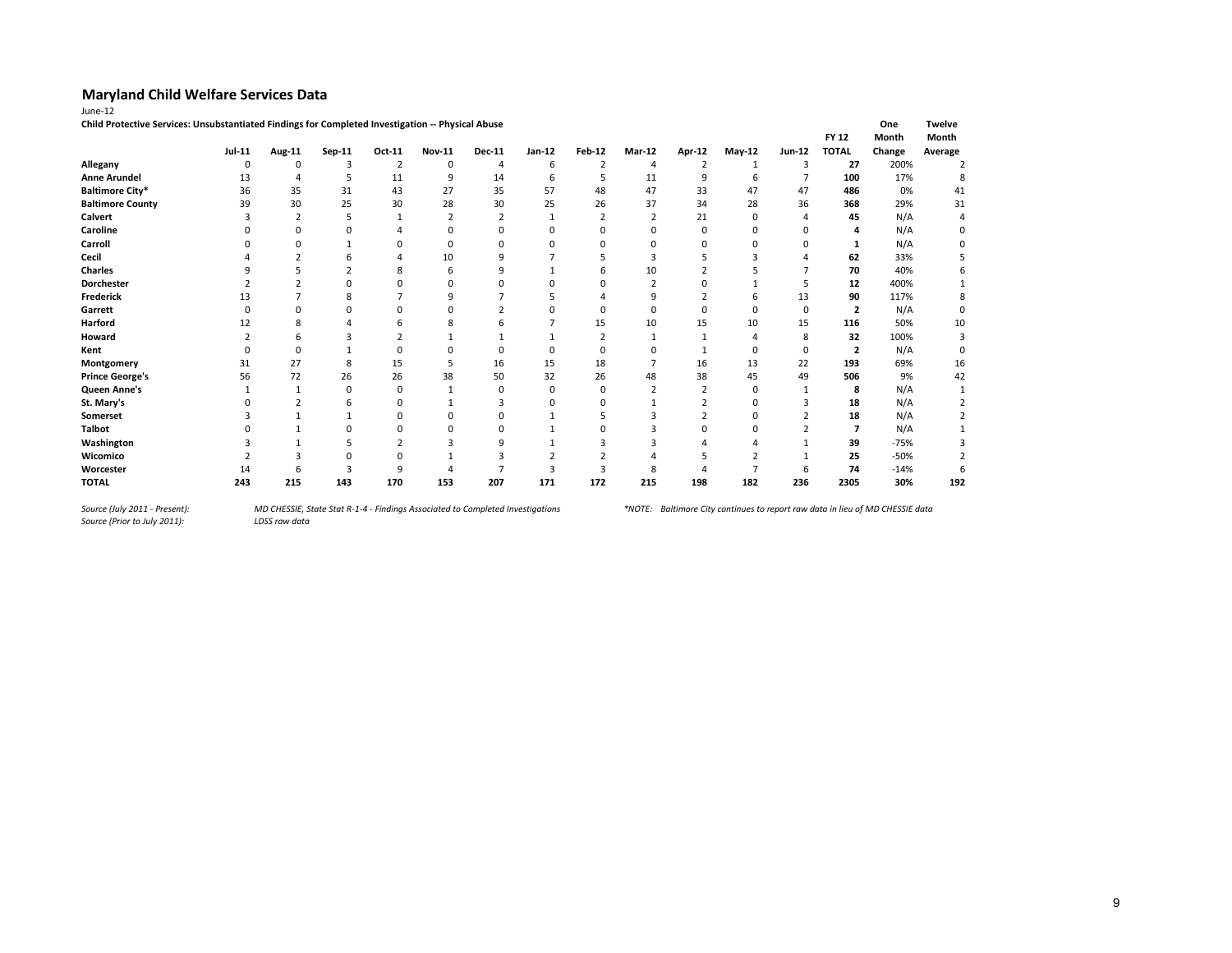| June-12                                                                                          |               |          |        |        |               |               |              |               |          |                |          |              |                         |         |               |
|--------------------------------------------------------------------------------------------------|---------------|----------|--------|--------|---------------|---------------|--------------|---------------|----------|----------------|----------|--------------|-------------------------|---------|---------------|
| Child Protective Services: Unsubstantiated Findings for Completed Investigations -- Sexual Abuse |               |          |        |        |               |               |              |               |          |                |          |              |                         | One     | <b>Twelve</b> |
|                                                                                                  |               |          |        |        |               |               |              |               |          |                |          |              | <b>FY 12</b>            | Month   | Month         |
|                                                                                                  | <b>Jul-11</b> | Aug-11   | Sep-11 | Oct-11 | <b>Nov-11</b> | <b>Dec-11</b> | Jan-12       | <b>Feb-12</b> | Mar-12   | <b>Apr-12</b>  | $May-12$ | Jun-12       | <b>TOTAL</b>            | Change  | Average       |
| Allegany                                                                                         |               | 4        | 0      |        | $\mathbf 0$   | 1             | $\mathbf{1}$ | 3             | 0        | 0              | 0        | $\Omega$     | 12                      | N/A     |               |
| <b>Anne Arundel</b>                                                                              |               | 3        | 6      | Δ      |               |               | 5            | b             | 3        | 6              | 3        | 6            | 53                      | 100%    |               |
| <b>Baltimore City*</b>                                                                           | 16            | 10       | 5      | 10     |               | 15            | 16           | 9             | 15       | 12             | 18       | 17           | 147                     | $-6%$   | 12            |
| <b>Baltimore County</b>                                                                          | 9             | 6        |        |        | 8             |               | 15           | 15            | 7        | 11             | 4        | 6            | 94                      | 50%     | 8             |
| Calvert                                                                                          |               |          |        |        |               |               |              | n             | $\Omega$ | 14             |          | $\Omega$     | 18                      | N/A     |               |
| Caroline                                                                                         |               |          |        |        |               |               |              |               |          | $\overline{2}$ |          |              | 13                      | 0%      |               |
| Carroll                                                                                          |               |          |        |        |               |               |              | n             |          |                |          |              | 9                       | N/A     |               |
| Cecil                                                                                            |               |          | U      |        |               |               |              |               |          |                |          |              | 28                      | 250%    |               |
| Charles                                                                                          |               |          |        |        |               |               |              |               |          |                |          |              | 26                      | $-25%$  |               |
| <b>Dorchester</b>                                                                                |               |          |        |        |               |               |              |               |          |                |          |              | 15                      | 0%      |               |
| Frederick                                                                                        | 12            |          |        |        |               |               |              |               |          |                | 3        |              | 43                      | 67%     |               |
| Garrett                                                                                          |               |          | C      |        |               |               |              |               |          | n              |          |              | $\overline{\mathbf{2}}$ | N/A     |               |
| <b>Harford</b>                                                                                   |               |          |        |        |               |               |              |               |          |                |          |              | 55                      | $-50%$  |               |
| Howard                                                                                           |               |          |        |        |               |               |              |               |          |                |          |              | 13                      | 0%      |               |
| Kent                                                                                             |               |          |        | በ      | c             |               |              | <sup>0</sup>  | O        |                |          |              | 1                       | $-100%$ |               |
| Montgomery                                                                                       |               | 9        |        | በ      |               |               |              | <sup>0</sup>  | O        | ŋ              | n        |              | 18                      | N/A     |               |
| <b>Prince George's</b>                                                                           | 23            | 16       | 20     | 9      | 11            |               |              | 12            | 6        | 10             | 11       | 8            | 141                     | $-27%$  | 12            |
| Queen Anne's                                                                                     | $\mathbf{1}$  | $\Omega$ |        | 0      | $\mathbf 0$   |               |              |               | $\Omega$ | $\mathbf{1}$   | $\Omega$ | <sup>0</sup> | 6                       | N/A     |               |
| St. Mary's                                                                                       |               |          |        | በ      | $\Omega$      |               |              |               |          | $\Omega$       |          |              | 5                       | $-100%$ |               |
| Somerset                                                                                         |               |          |        |        | $\Omega$      |               |              |               | O        | $\Omega$       |          |              | 6                       | N/A     |               |
| <b>Talbot</b>                                                                                    |               |          |        |        |               |               |              |               |          | $\Omega$       |          |              | 2                       | 0%      |               |
| Washington                                                                                       |               |          |        |        |               |               |              |               |          | ŋ              |          |              | 14                      | 0%      |               |
| Wicomico                                                                                         |               |          |        |        |               |               |              |               |          |                |          |              | 28                      | $-60%$  |               |
| Worcester                                                                                        |               |          | э      |        |               |               |              |               |          |                |          |              | 24                      | N/A     |               |
| <b>TOTAL</b>                                                                                     | 96            | 70       | 60     | 57     | 46            | 43            | 70           | 67            | 48       | 81             | 65       | 70           | 773                     | 8%      | 64            |

*Source (July 2011 - Present):<br>Source (Prior to July 2011):*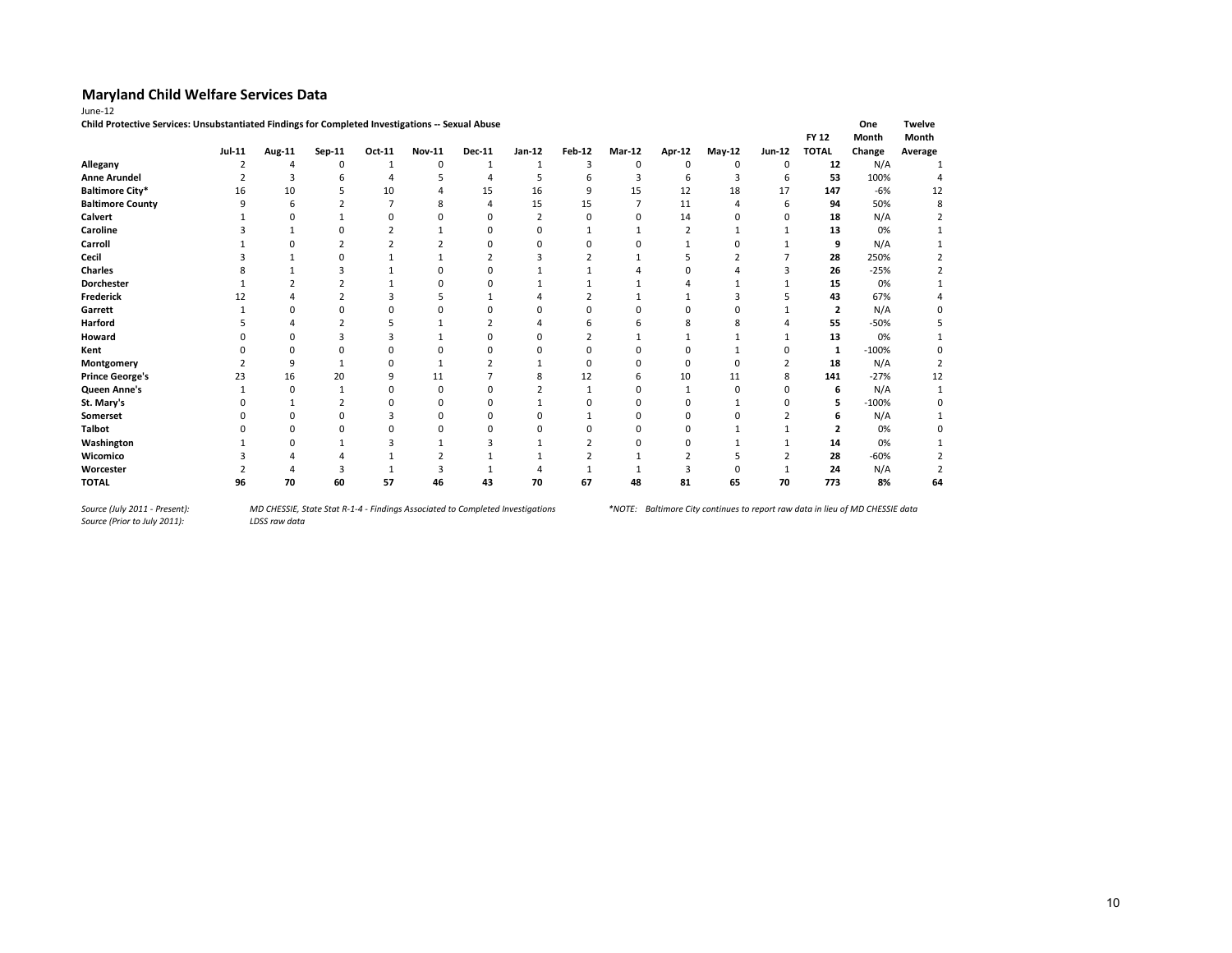| . |  |
|---|--|
|   |  |

| Child Protective Services: Unsubstantiated Findings for Completed Investigations -- Neglect |                |             |        |          |               |                |          |                |          |               |             |        |              | One     | <b>Twelve</b> |
|---------------------------------------------------------------------------------------------|----------------|-------------|--------|----------|---------------|----------------|----------|----------------|----------|---------------|-------------|--------|--------------|---------|---------------|
|                                                                                             |                |             |        |          |               |                |          |                |          |               |             |        | <b>FY 12</b> | Month   | Month         |
|                                                                                             | Jul-11         | Aug-11      | Sep-11 | Oct-11   | <b>Nov-11</b> | <b>Dec-11</b>  | Jan-12   | <b>Feb-12</b>  | Mar-12   | <b>Apr-12</b> | $May-12$    | Jun-12 | <b>TOTAL</b> | Change  | Average       |
| Allegany                                                                                    | 10             | 4           | 6      |          | 24            | 6              | 6        | З              | 9        |               | 5           | 5      | 85           | 0%      |               |
| <b>Anne Arundel</b>                                                                         | 40             | 25          | 17     | 40       | 20            | 26             | 41       | 15             | 37       | 25            | 32          | 26     | 344          | $-19%$  | 29            |
| <b>Baltimore City*</b>                                                                      | 77             | 116         | 102    | 89       | 68            | 58             | 76       | 70             | 91       | 78            | 94          | 109    | 1028         | 16%     | 86            |
| <b>Baltimore County</b>                                                                     | 56             | 59          | 34     | 51       | 65            | 31             | 44       | 50             | 58       | 53            | 61          | 59     | 621          | $-3%$   | 52            |
| Calvert                                                                                     |                |             |        |          |               |                |          |                | $\Omega$ |               |             |        | 29           | 600%    |               |
| Caroline                                                                                    |                |             |        | 10       |               |                |          |                |          |               |             |        | 39           | $-100%$ |               |
| Carroll                                                                                     |                | n           | 0      | $\Omega$ | $\Omega$      | O              | n        |                | $\Omega$ |               | n           |        | 6            | N/A     |               |
| Cecil                                                                                       | 45             | 24          | 22     | 19       | 31            | 22             | 25       | 46             | 25       | 12            | 25          | 14     | 310          | $-44%$  | 26            |
| <b>Charles</b>                                                                              | 10             | 3           | 6      | 11       |               | 3              | q        |                | 8        |               |             | 9      | 74           | 29%     | 6             |
| Dorchester                                                                                  |                | 27          | 17     | 3        | 8             | 5              | 27       | $\overline{2}$ | 20       |               | q           | 31     | 152          | 244%    | 13            |
| Frederick                                                                                   | 32             | 29          | 14     | 13       | 19            | 18             | 16       | 18             | 11       | 15            | 13          | 26     | 224          | 100%    | 19            |
| Garrett                                                                                     | $\overline{2}$ | $\mathbf 0$ | 0      | 0        | $\Omega$      | $\Omega$       | $\Omega$ | $\mathbf 0$    | 0        |               | $\mathbf 0$ | 1      | 4            | N/A     | $\Omega$      |
| Harford                                                                                     | 52             | 32          | 6      | 20       | 20            | 41             | 18       | 29             | 30       | 29            | 29          | 34     | 340          | 17%     | 28            |
| Howard                                                                                      |                | 6           |        |          |               | q              |          |                | 3        |               | 6           | 10     | 70           | 67%     |               |
| Kent                                                                                        |                | $\Omega$    |        | 0        |               | $\overline{2}$ | $\Omega$ |                | 0        |               | $\Omega$    | 0      | 14           | N/A     |               |
| Montgomery                                                                                  | 82             | 68          | 32     | 37       | 37            | 45             | 47       | 76             | 44       | 63            | 53          | 69     | 653          | 30%     | 54            |
| <b>Prince George's</b>                                                                      | 59             | 78          | 68     | 60       | 59            | 49             | 39       | 38             | 46       | 49            | 49          | 44     | 638          | $-10%$  | 53            |
| Queen Anne's                                                                                |                | 0           |        | $\Omega$ | 6             | $\overline{2}$ |          |                |          |               |             |        | 41           | $-86%$  |               |
| St. Mary's                                                                                  |                |             | 12     |          |               | 10             | 10       |                |          |               |             | q      | 81           | N/A     |               |
| <b>Somerset</b>                                                                             |                |             | 8      |          |               |                |          |                |          |               |             |        | 47           | 150%    |               |
| <b>Talbot</b>                                                                               |                |             |        |          |               |                |          |                |          |               |             |        | 22           | N/A     |               |
| Washington                                                                                  | 63             | 38          | 38     | 27       | 25            | 51             | 32       | 14             | 33       | 16            | 55          | 23     | 415          | $-58%$  | 35            |
| Wicomico                                                                                    |                | 6           |        |          | $\mathcal{I}$ | 21             | n        |                | 19       |               | 12          | 10     | 91           | $-17%$  | 8             |
| Worcester                                                                                   | 23             | 17          | 20     | 13       | 13            | 18             |          | 8              | 7        | 18            | 22          | 11     | 172          | $-50%$  | 14            |
| <b>TOTAL</b>                                                                                | 607            | 553         | 423    | 415      | 415           | 423            | 408      | 406            | 452      | 403           | 484         | 511    | 5500         | 6%      | 458           |

*Source (July 2011 - Present):<br>Source (Prior to July 2011):*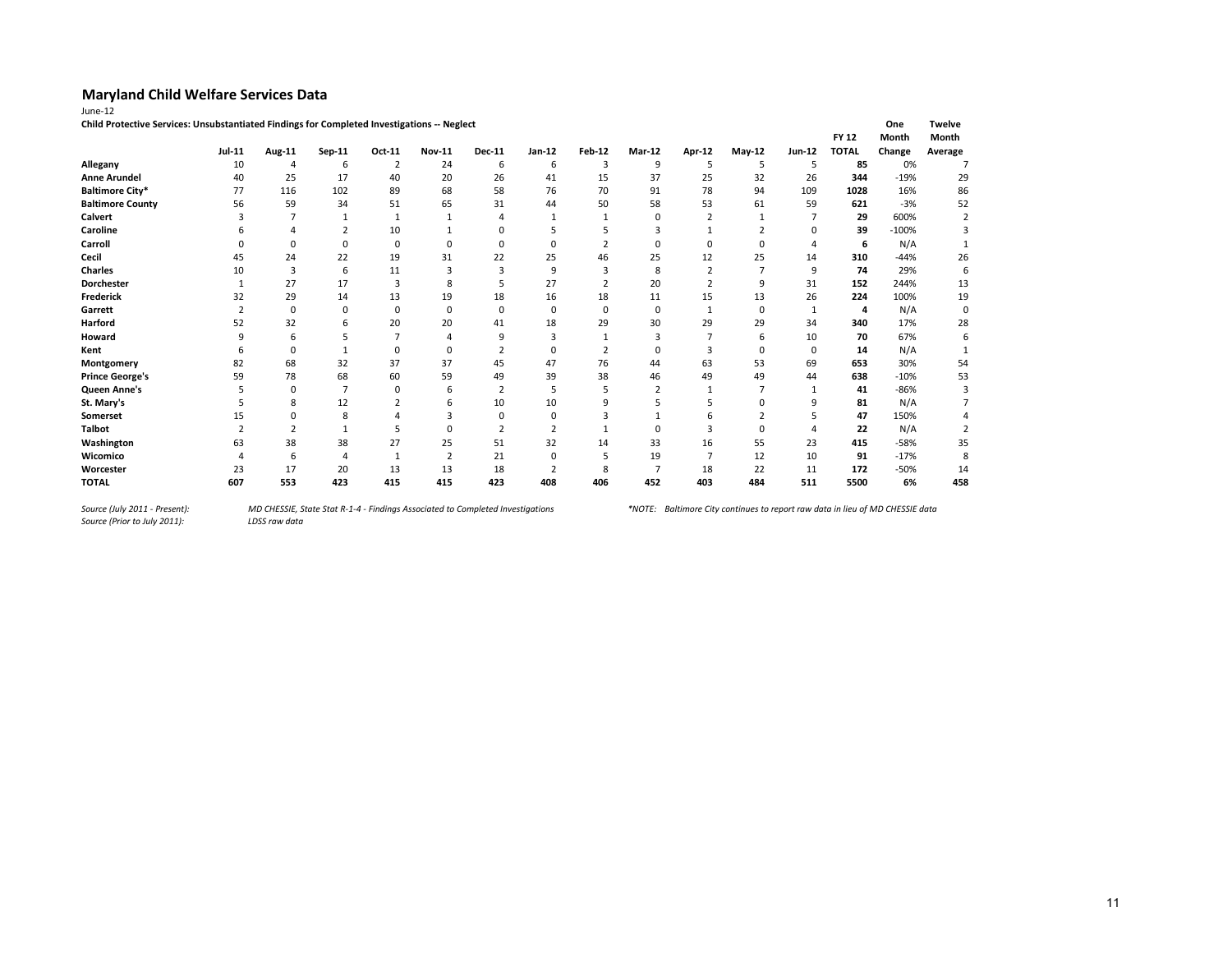| June-12                                                                                                               |               |          |              |          |               |               |          |               |               |          |               |          |              |         |               |
|-----------------------------------------------------------------------------------------------------------------------|---------------|----------|--------------|----------|---------------|---------------|----------|---------------|---------------|----------|---------------|----------|--------------|---------|---------------|
| Child Protective Services: Unsubstantiated Findings for Completed Investigations -- Mental Injury (Abuse and Neglect) |               |          |              |          |               |               |          |               |               |          |               |          |              | One     | <b>Twelve</b> |
|                                                                                                                       |               |          |              |          |               |               |          |               |               |          |               |          | <b>FY 12</b> | Month   | Month         |
|                                                                                                                       | <b>Jul-11</b> | Aug-11   | Sep-11       | Oct-11   | <b>Nov-11</b> | <b>Dec-11</b> | Jan-12   | <b>Feb-12</b> | <b>Mar-12</b> | Apr-12   | <b>May-12</b> | Jun-12   | <b>TOTAL</b> | Change  | Average       |
| Allegany                                                                                                              | O             | $\Omega$ | 0            | 0        | 0             | 0             | 0        | $\Omega$      | $\Omega$      | $\Omega$ | 0             | 0        | 0            | N/A     | $\Omega$      |
| <b>Anne Arundel</b>                                                                                                   |               | O        | <sup>0</sup> | $\Omega$ | $\Omega$      | 1             | $\Omega$ | $\Omega$      | $\Omega$      | $\Omega$ | $\Omega$      | $\Omega$ | 1            | N/A     |               |
| <b>Baltimore City*</b>                                                                                                |               | O        | ŋ            | O        | n             | $\Omega$      | n        | n             | n             | n        | O             | O        | 0            | N/A     |               |
| <b>Baltimore County</b>                                                                                               |               | 0        |              | 0        |               | $\Omega$      | 0        |               |               |          | 0             | $\Omega$ | 2            | N/A     |               |
| <b>Calvert</b>                                                                                                        |               | n        | O            | ŋ        | n             | n             | n        |               | O             | n        | O             |          | 0            | N/A     |               |
| Caroline                                                                                                              |               |          |              |          |               |               |          |               |               |          |               |          | ŋ            | N/A     |               |
| Carroll                                                                                                               |               | n        | n            | O        | n             | <sup>0</sup>  | n        | n             | <sup>0</sup>  | n        |               | n        | 0            | N/A     |               |
| Cecil                                                                                                                 |               | O        | n            | O        | n             | <sup>0</sup>  | n        | n             | n             | n        |               | O        | 1            | $-100%$ |               |
| <b>Charles</b>                                                                                                        |               |          |              |          |               |               |          |               |               |          |               | O        | 0            | N/A     |               |
| <b>Dorchester</b>                                                                                                     |               | O        |              | O        | n             | n             | n        | O             | O             | O        |               | O        | 0            | N/A     |               |
| <b>Frederick</b>                                                                                                      |               | O        | O            | O        | n             | n             | n        |               | O             | O        | O             | O        | 0            | N/A     |               |
| Garrett                                                                                                               |               | O        | ŋ            | O        | n             | n             | n        | n             | n             | O        | <sup>0</sup>  | ŋ        | 0            | N/A     |               |
| Harford                                                                                                               |               | O        | O            | O        | <sup>0</sup>  | $\Omega$      | n        | n             | O             | 0        | 0             |          |              | N/A     |               |
| Howard                                                                                                                |               | O        | O            | 0        |               | $\Omega$      | n        | n             | n             | O        | 0             | O        | 0            | N/A     |               |
| Kent                                                                                                                  |               | O        |              | O        | <sup>0</sup>  | <sup>0</sup>  | n        | n             | n             | O        | O             | O        | 0            | N/A     |               |
| Montgomery                                                                                                            |               | O        |              | O        | O             | <sup>0</sup>  | n        | n             | n             | n        | O             | O        | 1            | N/A     |               |
| <b>Prince George's</b>                                                                                                |               | O        | n            | O        | <sup>0</sup>  | <sup>0</sup>  | O        | n             | n             | n        | 0             | O        |              | N/A     |               |
| Queen Anne's                                                                                                          |               | O        | O            | O        | n             | $\Omega$      | $\Omega$ | O             | $\Omega$      | $\Omega$ | $\Omega$      | O        | 0            | N/A     |               |
| St. Mary's                                                                                                            |               | O        |              | O        |               | $\Omega$      | n        |               |               | $\Omega$ | O             | O        | 0            | N/A     |               |
| Somerset                                                                                                              |               | O        | O            | ŋ        | n             | n             | O        | O             | 0             | $\Omega$ | 0             | O        | 0            | N/A     |               |
| Talbot                                                                                                                |               | O        | 0            | 0        | $\Omega$      | $\Omega$      | n        |               | 0             | $\Omega$ | 0             | 0        | 0            | N/A     |               |
| Washington                                                                                                            |               | ŋ        | ŋ            | n        | n             | n             | n        |               | n             | O        | 0             | ŋ        | 0            | N/A     |               |
| Wicomico                                                                                                              |               | ŋ        |              | ŋ        | n             | n             | n        | n             | n             | O        | O             | ŋ        | 0            | N/A     |               |
| Worcester                                                                                                             |               |          |              |          |               |               |          |               |               |          |               |          |              | N/A     |               |
| <b>TOTAL</b>                                                                                                          |               | O        |              | O        |               |               |          | O             | O             | O        |               |          | 11           | 0%      |               |

*Source (July 2011 - Present):<br>Source (Prior to July 2011):*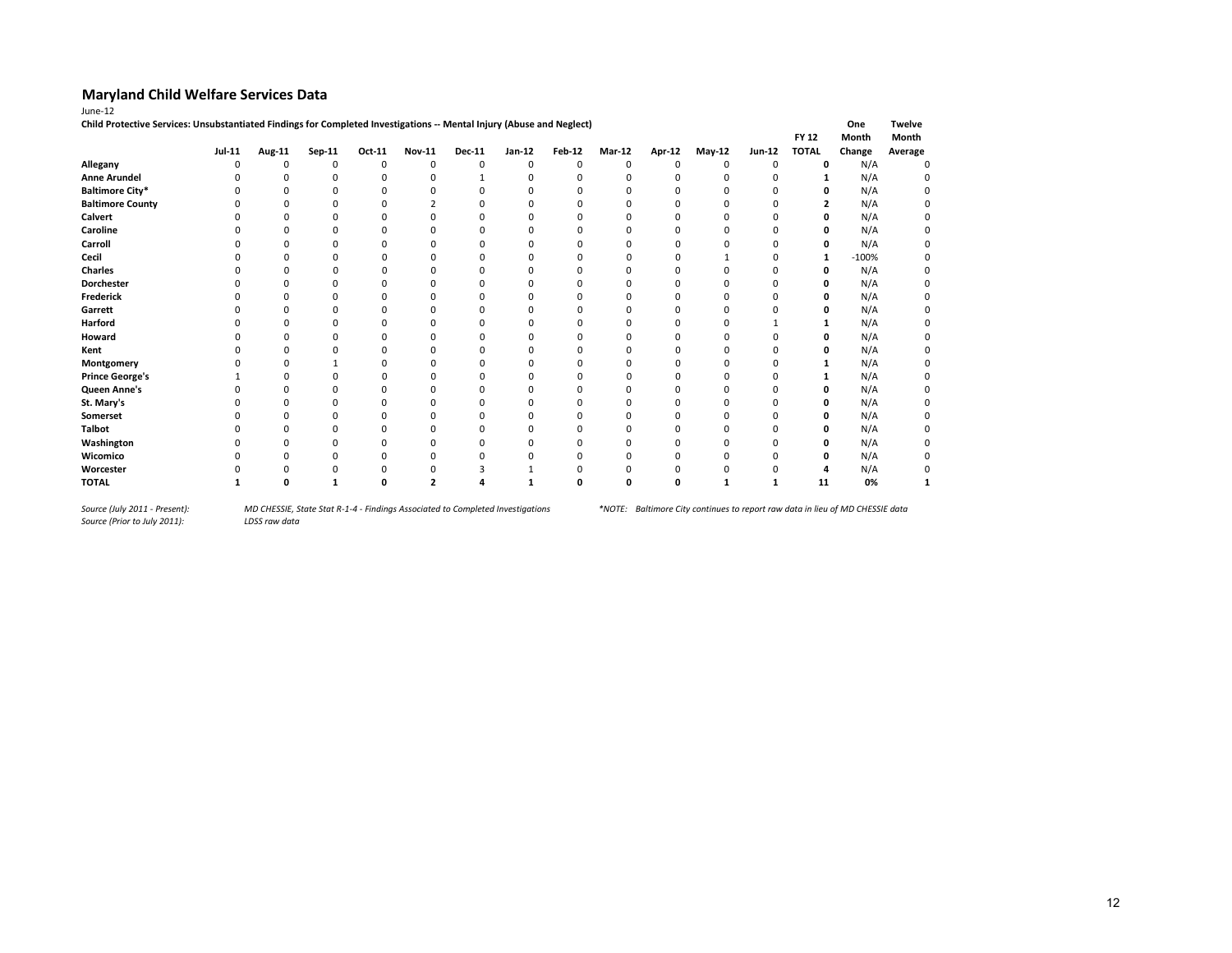| June-12                              |               |        |        |        |               |               |        |        |        |        |        |        |              |        |               |
|--------------------------------------|---------------|--------|--------|--------|---------------|---------------|--------|--------|--------|--------|--------|--------|--------------|--------|---------------|
| In-Home Services: Beginning of Month |               |        |        |        |               |               |        |        |        |        |        |        |              | One    | <b>Twelve</b> |
|                                      |               |        |        |        |               |               |        |        |        |        |        |        | <b>FY 12</b> | Month  | Month         |
|                                      | <b>Jul-11</b> | Aug-11 | Sep-11 | Oct-11 | <b>Nov-11</b> | <b>Dec-11</b> | Jan-12 | Feb-12 | Mar-12 | Apr-12 | May-12 | Jun-12 | <b>TOTAL</b> | Change | Average       |
| Allegany                             | 74            | 75     | 74     | 69     | 71            | 71            | 72     | 67     | 65     | 62     | 64     | 68     | n/a          | 6%     | 69            |
| <b>Anne Arundel</b>                  | 244           | 226    | 245    | 218    | 223           | 226           | 210    | 331    | 279    | 214    | 223    | 214    | n/a          | $-4%$  | 238           |
| <b>Baltimore City</b>                | 909           | 932    | 913    | 864    | 941           | 1216          | 1357   | 1438   | 1350   | 1361   | 1346   | 1387   | n/a          | 3%     | 1168          |
| <b>Baltimore County</b>              | 389           | 378    | 374    | 391    | 387           | 386           | 381    | 368    | 370    | 371    | 378    | 377    | n/a          | 0%     | 379           |
| Calvert                              | 79            | 79     | 71     | 73     | 80            | 78            | 84     | 82     | 93     | 96     | 98     | 93     | n/a          | $-5%$  | 84            |
| Caroline                             | 42            | 40     | 36     | 43     | 46            | 45            | 44     | 42     | 40     | 39     | 49     | 48     | n/a          | $-2%$  | 43            |
| Carroll                              | 38            | 42     | 45     | 48     | 45            | 44            | 50     | 61     | 57     | 53     | 50     | 49     | n/a          | $-2%$  | 49            |
| Cecil                                | 93            | 95     | 97     | 94     | 94            | 96            | 106    | 104    | 107    | 103    | 96     | 101    | n/a          | 5%     | 99            |
| <b>Charles</b>                       | 91            | 90     | 86     | 87     | 88            | 81            | 77     | 78     | 77     | 76     | 74     | 80     | n/a          | 8%     | 82            |
| <b>Dorchester</b>                    | 45            | 41     | 42     | 46     | 50            | 51            | 56     | 48     | 46     | 46     | 46     | 44     | n/a          | $-4%$  | 47            |
| Frederick                            | 59            | 59     | 57     | 63     | 68            | 75            | 73     | 72     | 66     | 64     | 57     | 60     | n/a          | 5%     | 64            |
| Garrett                              | 52            | 44     | 35     | 36     | 32            | 29            | 34     | 32     | 31     | 31     | 36     | 35     | n/a          | $-3%$  | 36            |
| Harford                              | 79            | 60     | 67     | 64     | 65            | 72            | 70     | 70     | 67     | 69     | 61     | 55     | n/a          | $-10%$ | 67            |
| Howard                               | 92            | 88     | 79     | 84     | 78            | 80            | 82     | 79     | 86     | 80     | 78     | 71     | n/a          | $-9%$  | 81            |
| Kent                                 | 11            | 6      | 8      | 6      | 6             | 5             | 6      | 3      | 6      | 9      | 13     | 11     | n/a          | $-15%$ | 8             |
| Montgomery                           | 184           | 178    | 174    | 176    | 184           | 186           | 192    | 182    | 173    | 169    | 169    | 161    | n/a          | $-5%$  | 177           |
| <b>Prince George's</b>               | 300           | 289    | 275    | 282    | 263           | 259           | 260    | 280    | 266    | 259    | 265    | 274    | n/a          | 3%     | 273           |
| <b>Queen Anne's</b>                  | 24            | 25     | 24     | 32     | 25            | 25            | 22     | 19     | 21     | 21     | 17     | 19     | n/a          | 12%    | 23            |
| St. Mary's                           | 127           | 132    | 113    | 122    | 126           | 123           | 124    | 124    | 119    | 122    | 111    | 107    | n/a          | $-4%$  | 121           |
| Somerset                             | 42            | 42     | 42     | 45     | 45            | 47            | 50     | 48     | 45     | 38     | 29     | 23     | n/a          | $-21%$ | 41            |
| <b>Talbot</b>                        | 36            | 32     | 37     | 31     | 28            | 32            | 37     | 29     | 37     | 39     | 38     | 31     | n/a          | $-18%$ | 34            |
| Washington                           | 131           | 134    | 134    | 149    | 145           | 152           | 121    | 142    | 139    | 120    | 136    | 145    | n/a          | 7%     | 137           |
| Wicomico                             | 96            | 88     | 81     | 79     | 73            | 67            | 65     | 64     | 72     | 81     | 81     | 82     | n/a          | 1%     | 77            |
| Worcester                            | 52            | 54     | 60     | 60     | 60            | 55            | 45     | 49     | 47     | 44     | 55     | 69     | n/a          | 25%    | 54            |
| <b>TOTAL</b>                         | 3289          | 3229   | 3169   | 3162   | 3223          | 3501          | 3618   | 3812   | 3659   | 3567   | 3570   | 3604   | n/a          | 1%     | 3450          |

*Source (July 2011 - Present): LDSS raw data*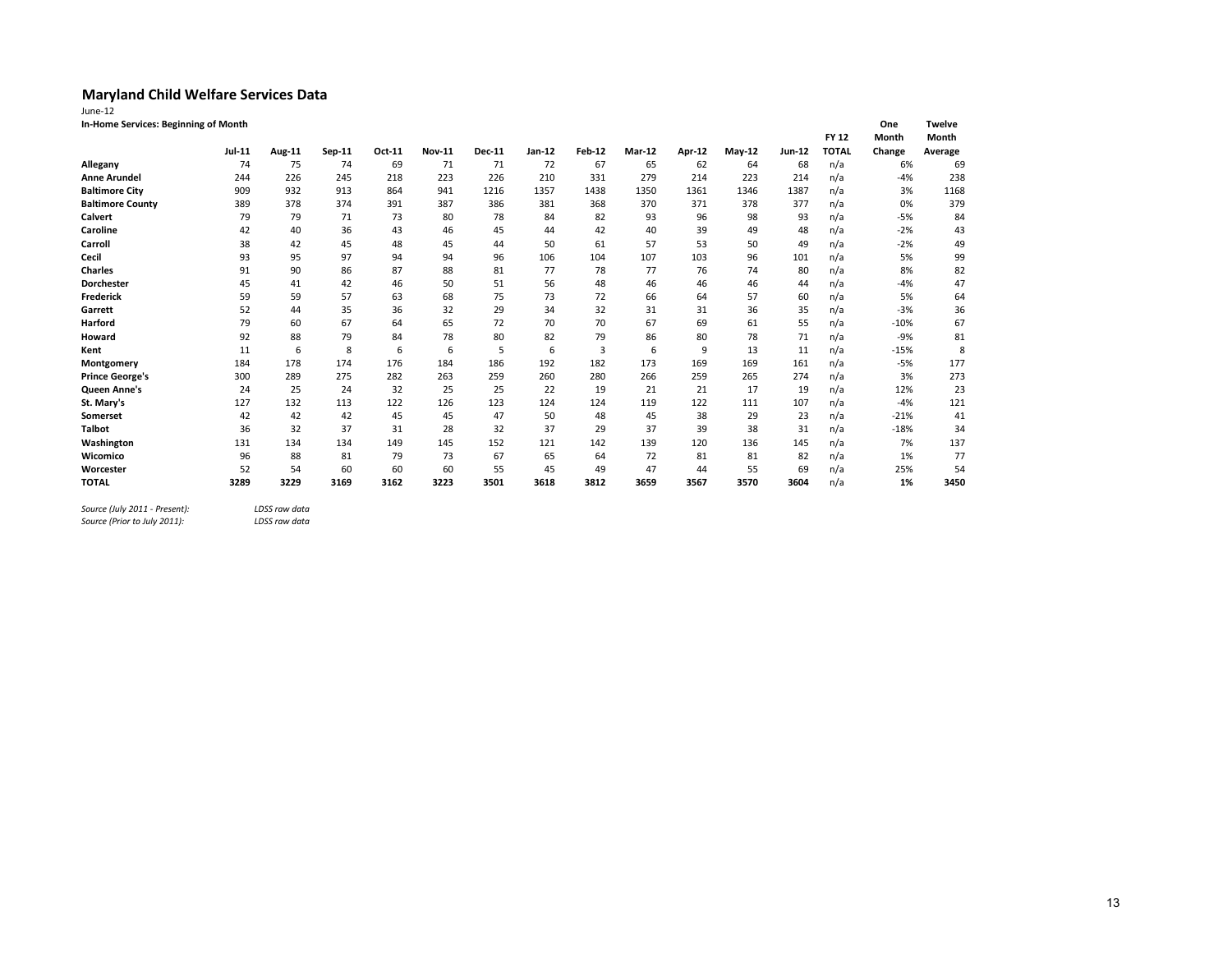| June-12                            |                |                |                |                |                |               |                |                |                |        |                |                |              |        |                |
|------------------------------------|----------------|----------------|----------------|----------------|----------------|---------------|----------------|----------------|----------------|--------|----------------|----------------|--------------|--------|----------------|
| <b>In-Home Services: New Cases</b> |                |                |                |                |                |               |                |                |                |        |                |                |              | One    | <b>Twelve</b>  |
|                                    |                |                |                |                |                |               |                |                |                |        |                |                | <b>FY 12</b> | Month  | Month          |
|                                    | Jul-11         | <b>Aug-11</b>  | Sep-11         | Oct-11         | <b>Nov-11</b>  | <b>Dec-11</b> | Jan-12         | <b>Feb-12</b>  | Mar-12         | Apr-12 | $May-12$       | Jun-12         | <b>TOTAL</b> | Change | Average        |
| Allegany                           | 20             | 18             | 16             | 19             | 26             | 13            | 12             | 21             | 19             | 22     | 25             | 24             | 235          | $-4%$  | 20             |
| <b>Anne Arundel</b>                | 40             | 47             | 29             | 42             | 38             | 42            | 287            | 130            | 53             | 58     | 38             | 48             | 852          | 26%    | 71             |
| <b>Baltimore City</b>              | 280            | 280            | 231            | 418            | 484            | 543           | 432            | 404            | 424            | 581    | 520            | 524            | 5121         | 1%     | 427            |
| <b>Baltimore County</b>            | 53             | 48             | 50             | 48             | 44             | 34            | 39             | 34             | 57             | 59     | 39             | 40             | 545          | 3%     | 45             |
| Calvert                            | 11             | 9              | 20             | 17             | 13             | 8             | 9              | 17             | 6              | 8      | 8              | 10             | 136          | 25%    | 11             |
| Caroline                           | 10             | 9              | 18             | 15             | 12             | 9             | 9              | 9              | 8              | 11     | $\overline{7}$ | 6              | 123          | $-14%$ | 10             |
| Carroll                            | 11             | 11             | 11             | 10             | $\overline{7}$ | 13            | 18             | 9              | 8              | 11     | 11             | 15             | 135          | 36%    | 11             |
| Cecil                              | 18             | 13             | 8              | 19             | 11             | 18            | 10             | 16             | 12             | 9      | 14             | 13             | 161          | $-7%$  | 13             |
| <b>Charles</b>                     | 8              | 7              | 8              | 15             | 7              | 6             | 8              | $\overline{7}$ | 5              | 17     | 16             | 13             | 117          | $-19%$ | 10             |
| <b>Dorchester</b>                  | 5              | 8              | 8              | 6              | 4              | 10            | 6              | 8              | 6              | 4      | 4              | 6              | 75           | 50%    | 6              |
| <b>Frederick</b>                   | 9              | 10             | 19             | 13             | 16             | 7             | 10             | 8              | 14             | 5      | 10             | 13             | 134          | 30%    | 11             |
| Garrett                            | $\overline{2}$ | 4              | $\overline{7}$ | 5              | $\overline{2}$ | 5             | $\overline{2}$ | 3              | $\overline{7}$ | 9      | $\overline{2}$ | 4              | 52           | 100%   | $\overline{4}$ |
| Harford                            | 11             | 23             | 14             | 21             | 26             | 10            | 33             | 20             | 21             | 19     | 13             | 13             | 224          | 0%     | 19             |
| Howard                             | 9              | 11             | 18             | 11             | 10             | 16            | 8              | 16             | 13             | 18     | 11             | 13             | 154          | 18%    | 13             |
| Kent                               | 2              | 4              | 3              | $\mathbf{1}$   | $\mathbf 0$    | 2             | $\mathbf{1}$   | 3              | 5              | 5      | $\mathbf 0$    | $\overline{2}$ | 28           | N/A    | $\overline{2}$ |
| Montgomery                         | 19             | 26             | 25             | 25             | 20             | 24            | 22             | 20             | 17             | 23     | 15             | 15             | 251          | 0%     | 21             |
| <b>Prince George's</b>             | 26             | 26             | 45             | 32             | 31             | 28            | 41             | 23             | 25             | 34     | 41             | 42             | 394          | 2%     | 33             |
| Queen Anne's                       | 9              | 11             | 12             | $\overline{7}$ | 9              | 11            | 5              | 6              | $\overline{2}$ | 8      | 10             | 5              | 95           | $-50%$ | 8              |
| St. Mary's                         | 19             | 10             | 26             | 25             | 22             | 29            | 25             | 20             | 24             | 18     | 13             | 8              | 239          | $-38%$ | 20             |
| Somerset                           | 2              | 1              | 3              | $\overline{2}$ | 6              | 4             | $\mathbf 0$    | 4              | $\overline{2}$ | 1      | 3              | $\overline{7}$ | 35           | 133%   | 3              |
| <b>Talbot</b>                      | 5              | 14             | 8              | 13             | 11             | 9             | 9              | 14             | 11             | 6      | $\overline{7}$ | 6              | 113          | $-14%$ | 9              |
| Washington                         | 31             | 35             | 37             | 24             | 25             | 27            | 46             | 25             | 22             | 45     | 43             | 37             | 397          | $-14%$ | 33             |
| Wicomico                           | 17             | 11             | 16             | 12             | $\overline{7}$ | 7             | 16             | 17             | 23             | 13     | 16             | 14             | 169          | $-13%$ | 14             |
| Worcester                          | 11             | $\overline{7}$ | 9              | 10             | $\overline{2}$ | 4             | 11             | 4              | $\overline{4}$ | 11     | 16             | 3              | 92           | $-81%$ | 8              |
| <b>TOTAL</b>                       | 628            | 643            | 641            | 810            | 833            | 879           | 1059           | 838            | 788            | 995    | 882            | 881            | 9877         | 0%     | 823            |
|                                    |                |                |                |                |                |               |                |                |                |        |                |                |              |        |                |

*Source (July 2011 - Present): LDSS raw data*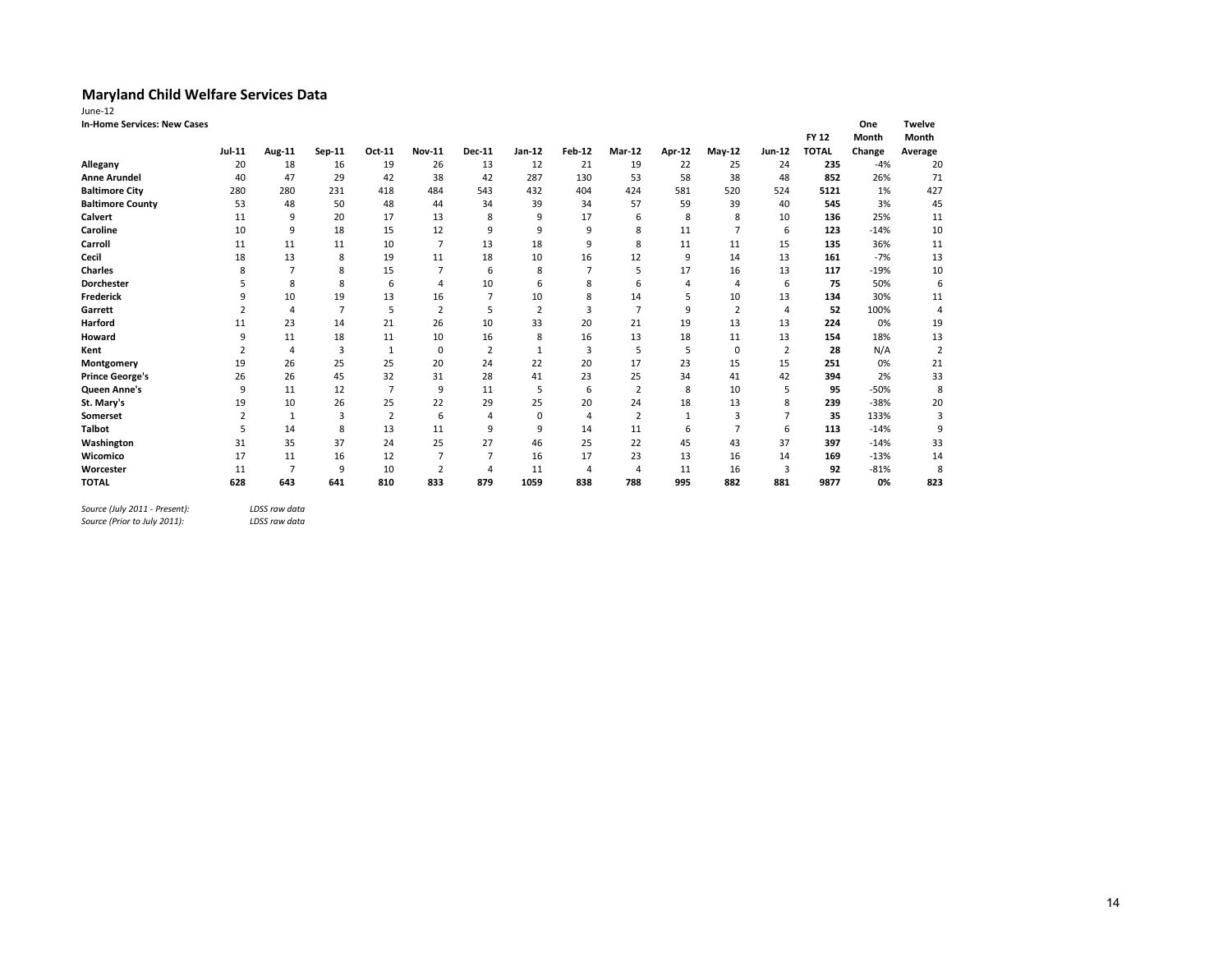| <b>In-Home Services: Closed Cases</b><br><b>Twelve</b><br>One<br><b>FY 12</b><br>Month<br>Month<br>Jul-11<br><b>Nov-11</b><br>$Jan-12$<br><b>Feb-12</b><br><b>Jun-12</b><br><b>TOTAL</b><br>Change<br>Aug-11<br>Oct-11<br>Dec-11<br>Mar-12<br>Apr-12<br>$May-12$<br>Sep-11<br>Average<br>19<br>17<br>26<br>17<br>22<br>22<br>20<br>$-29%$<br>Allegany<br>19<br>21<br>12<br>21<br>15<br>231<br>182<br><b>Anne Arundel</b><br>58<br>28<br>56<br>37<br>35<br>58<br>166<br>118<br>47<br>887<br>13%<br>49<br>53<br><b>Baltimore City</b><br>299<br>280<br>209<br>492<br>479<br>257<br>341<br>402<br>351<br>413<br>596<br>478<br>4597<br>0%<br>52<br>33<br>32<br>52<br><b>Baltimore County</b><br>64<br>52<br>45<br>39<br>52<br>56<br>61<br>578<br>53%<br>40<br>Calvert<br>18<br>$-46%$<br>17<br>10<br>15<br>6<br>3<br>13<br>11<br>2<br>11<br>7<br>119<br>6<br>Caroline<br>8<br>12<br>13<br>11<br>12<br>13<br>10<br>11<br>9<br>9<br>11<br>120<br>13%<br>$\mathbf{1}$<br>Carroll<br>8<br>8<br>$\overline{7}$<br>13<br>$-8%$<br>$\overline{7}$<br>13<br>8<br>12<br>14<br>12<br>120<br>11<br>Cecil<br>11<br>19<br>9<br>8<br>12<br>13<br>16<br>9<br>$-33%$<br>16<br>11<br>16<br>6<br>146<br><b>Charles</b><br>9<br>11<br>$\overline{7}$<br>14<br>10<br>$\overline{7}$<br>8<br>6<br>19<br>10<br>0%<br>14<br>10<br>125<br>10<br>Dorchester<br>$\overline{7}$<br>$\overline{2}$<br>3<br>5<br>14<br>6<br>5<br>5<br>8<br>78<br>60%<br>q<br>4<br><b>Frederick</b><br>12<br>13<br>8<br>9<br>9<br>16<br>9<br>11<br>14<br>12<br>19<br>139<br>171%<br>5<br>0%<br>Garrett<br>10<br>13<br>6<br>9<br>0<br>7<br>3<br>3<br>68<br>$\overline{4}$<br>4<br>4<br>20<br>33<br>23<br>19<br>Harford<br>30<br>16<br>17<br>19<br>12<br>27<br>19<br>21<br>256<br>11%<br>20<br>13<br>17<br>9<br>19<br>20<br>18<br>$-39%$<br>13<br>8<br>173<br>Howard<br>14<br>11<br>11<br>$\overline{2}$<br>5<br>$\mathbf 0$<br>50%<br>Kent<br>$\overline{2}$<br>$\overline{2}$<br>3<br>29<br>$\mathbf{1}$<br>1<br>1<br>4<br>1<br>30<br>23<br>29<br>23<br>25<br>17<br>18<br>18<br>32<br>21<br>23<br>35<br>294<br>52%<br>Montgomery<br>38<br>37<br>35<br>37<br>32<br>32<br>$-28%$<br><b>Prince George's</b><br>40<br>51<br>27<br>21<br>28<br>23<br>401<br>8<br>$-38%$<br>8<br>12<br>14<br>9<br>8<br>$\overline{2}$<br>12<br>Queen Anne's<br>4<br>14<br>5<br>100<br>$\overline{4}$<br>St. Mary's<br>29<br>17<br>25<br>25<br>29<br>21<br>28<br>25<br>21<br>17<br>19<br>270<br>12%<br>14<br>$\mathbf 0$<br>2<br>$\overline{7}$<br>9<br>10<br>9<br>$-67%$<br>$\overline{2}$<br>3<br>50<br>Somerset<br>$\overline{2}$<br>1<br>$\boldsymbol{\Delta}$<br><b>Talbot</b><br>10<br>9<br>$\overline{7}$<br>$-50%$<br>14<br>16<br>$\overline{7}$<br>17<br>6<br>$\overline{7}$<br>8<br>14<br>119<br>58<br>28<br>Washington<br>28<br>35<br>22<br>28<br>18<br>25<br>41<br>29<br>32<br>378<br>$-6%$<br>34<br>25<br>18<br>18<br>18<br>13<br>17<br>9<br>Wicomico<br>9<br>14<br>13<br>15<br>9<br>$-40%$<br>178<br>9<br>9<br>10<br>$\overline{7}$<br>$\overline{7}$<br>6<br>$\overline{2}$<br>0%<br>Worcester<br>14<br>7<br>0<br>$\overline{2}$<br>74<br>-1<br>880<br>993<br><b>TOTAL</b><br>687<br>704<br>648<br>749<br>555<br>762<br>865<br>990<br>847<br>850<br>9530<br>0% | June-12 |  |  |  |  |  |  |  |                |
|------------------------------------------------------------------------------------------------------------------------------------------------------------------------------------------------------------------------------------------------------------------------------------------------------------------------------------------------------------------------------------------------------------------------------------------------------------------------------------------------------------------------------------------------------------------------------------------------------------------------------------------------------------------------------------------------------------------------------------------------------------------------------------------------------------------------------------------------------------------------------------------------------------------------------------------------------------------------------------------------------------------------------------------------------------------------------------------------------------------------------------------------------------------------------------------------------------------------------------------------------------------------------------------------------------------------------------------------------------------------------------------------------------------------------------------------------------------------------------------------------------------------------------------------------------------------------------------------------------------------------------------------------------------------------------------------------------------------------------------------------------------------------------------------------------------------------------------------------------------------------------------------------------------------------------------------------------------------------------------------------------------------------------------------------------------------------------------------------------------------------------------------------------------------------------------------------------------------------------------------------------------------------------------------------------------------------------------------------------------------------------------------------------------------------------------------------------------------------------------------------------------------------------------------------------------------------------------------------------------------------------------------------------------------------------------------------------------------------------------------------------------------------------------------------------------------------------------------------------------------------------------------------------------------------------------------------------------------------------------------------------------------------------------------------------------------------------------------------------------------------------------------------------------------------------------------------|---------|--|--|--|--|--|--|--|----------------|
|                                                                                                                                                                                                                                                                                                                                                                                                                                                                                                                                                                                                                                                                                                                                                                                                                                                                                                                                                                                                                                                                                                                                                                                                                                                                                                                                                                                                                                                                                                                                                                                                                                                                                                                                                                                                                                                                                                                                                                                                                                                                                                                                                                                                                                                                                                                                                                                                                                                                                                                                                                                                                                                                                                                                                                                                                                                                                                                                                                                                                                                                                                                                                                                                      |         |  |  |  |  |  |  |  |                |
|                                                                                                                                                                                                                                                                                                                                                                                                                                                                                                                                                                                                                                                                                                                                                                                                                                                                                                                                                                                                                                                                                                                                                                                                                                                                                                                                                                                                                                                                                                                                                                                                                                                                                                                                                                                                                                                                                                                                                                                                                                                                                                                                                                                                                                                                                                                                                                                                                                                                                                                                                                                                                                                                                                                                                                                                                                                                                                                                                                                                                                                                                                                                                                                                      |         |  |  |  |  |  |  |  |                |
|                                                                                                                                                                                                                                                                                                                                                                                                                                                                                                                                                                                                                                                                                                                                                                                                                                                                                                                                                                                                                                                                                                                                                                                                                                                                                                                                                                                                                                                                                                                                                                                                                                                                                                                                                                                                                                                                                                                                                                                                                                                                                                                                                                                                                                                                                                                                                                                                                                                                                                                                                                                                                                                                                                                                                                                                                                                                                                                                                                                                                                                                                                                                                                                                      |         |  |  |  |  |  |  |  |                |
|                                                                                                                                                                                                                                                                                                                                                                                                                                                                                                                                                                                                                                                                                                                                                                                                                                                                                                                                                                                                                                                                                                                                                                                                                                                                                                                                                                                                                                                                                                                                                                                                                                                                                                                                                                                                                                                                                                                                                                                                                                                                                                                                                                                                                                                                                                                                                                                                                                                                                                                                                                                                                                                                                                                                                                                                                                                                                                                                                                                                                                                                                                                                                                                                      |         |  |  |  |  |  |  |  | 19             |
|                                                                                                                                                                                                                                                                                                                                                                                                                                                                                                                                                                                                                                                                                                                                                                                                                                                                                                                                                                                                                                                                                                                                                                                                                                                                                                                                                                                                                                                                                                                                                                                                                                                                                                                                                                                                                                                                                                                                                                                                                                                                                                                                                                                                                                                                                                                                                                                                                                                                                                                                                                                                                                                                                                                                                                                                                                                                                                                                                                                                                                                                                                                                                                                                      |         |  |  |  |  |  |  |  | 74             |
|                                                                                                                                                                                                                                                                                                                                                                                                                                                                                                                                                                                                                                                                                                                                                                                                                                                                                                                                                                                                                                                                                                                                                                                                                                                                                                                                                                                                                                                                                                                                                                                                                                                                                                                                                                                                                                                                                                                                                                                                                                                                                                                                                                                                                                                                                                                                                                                                                                                                                                                                                                                                                                                                                                                                                                                                                                                                                                                                                                                                                                                                                                                                                                                                      |         |  |  |  |  |  |  |  | 383            |
|                                                                                                                                                                                                                                                                                                                                                                                                                                                                                                                                                                                                                                                                                                                                                                                                                                                                                                                                                                                                                                                                                                                                                                                                                                                                                                                                                                                                                                                                                                                                                                                                                                                                                                                                                                                                                                                                                                                                                                                                                                                                                                                                                                                                                                                                                                                                                                                                                                                                                                                                                                                                                                                                                                                                                                                                                                                                                                                                                                                                                                                                                                                                                                                                      |         |  |  |  |  |  |  |  | 48             |
|                                                                                                                                                                                                                                                                                                                                                                                                                                                                                                                                                                                                                                                                                                                                                                                                                                                                                                                                                                                                                                                                                                                                                                                                                                                                                                                                                                                                                                                                                                                                                                                                                                                                                                                                                                                                                                                                                                                                                                                                                                                                                                                                                                                                                                                                                                                                                                                                                                                                                                                                                                                                                                                                                                                                                                                                                                                                                                                                                                                                                                                                                                                                                                                                      |         |  |  |  |  |  |  |  | 10             |
|                                                                                                                                                                                                                                                                                                                                                                                                                                                                                                                                                                                                                                                                                                                                                                                                                                                                                                                                                                                                                                                                                                                                                                                                                                                                                                                                                                                                                                                                                                                                                                                                                                                                                                                                                                                                                                                                                                                                                                                                                                                                                                                                                                                                                                                                                                                                                                                                                                                                                                                                                                                                                                                                                                                                                                                                                                                                                                                                                                                                                                                                                                                                                                                                      |         |  |  |  |  |  |  |  | 10             |
|                                                                                                                                                                                                                                                                                                                                                                                                                                                                                                                                                                                                                                                                                                                                                                                                                                                                                                                                                                                                                                                                                                                                                                                                                                                                                                                                                                                                                                                                                                                                                                                                                                                                                                                                                                                                                                                                                                                                                                                                                                                                                                                                                                                                                                                                                                                                                                                                                                                                                                                                                                                                                                                                                                                                                                                                                                                                                                                                                                                                                                                                                                                                                                                                      |         |  |  |  |  |  |  |  | 10             |
|                                                                                                                                                                                                                                                                                                                                                                                                                                                                                                                                                                                                                                                                                                                                                                                                                                                                                                                                                                                                                                                                                                                                                                                                                                                                                                                                                                                                                                                                                                                                                                                                                                                                                                                                                                                                                                                                                                                                                                                                                                                                                                                                                                                                                                                                                                                                                                                                                                                                                                                                                                                                                                                                                                                                                                                                                                                                                                                                                                                                                                                                                                                                                                                                      |         |  |  |  |  |  |  |  | 12             |
|                                                                                                                                                                                                                                                                                                                                                                                                                                                                                                                                                                                                                                                                                                                                                                                                                                                                                                                                                                                                                                                                                                                                                                                                                                                                                                                                                                                                                                                                                                                                                                                                                                                                                                                                                                                                                                                                                                                                                                                                                                                                                                                                                                                                                                                                                                                                                                                                                                                                                                                                                                                                                                                                                                                                                                                                                                                                                                                                                                                                                                                                                                                                                                                                      |         |  |  |  |  |  |  |  | 10             |
|                                                                                                                                                                                                                                                                                                                                                                                                                                                                                                                                                                                                                                                                                                                                                                                                                                                                                                                                                                                                                                                                                                                                                                                                                                                                                                                                                                                                                                                                                                                                                                                                                                                                                                                                                                                                                                                                                                                                                                                                                                                                                                                                                                                                                                                                                                                                                                                                                                                                                                                                                                                                                                                                                                                                                                                                                                                                                                                                                                                                                                                                                                                                                                                                      |         |  |  |  |  |  |  |  | $\overline{7}$ |
|                                                                                                                                                                                                                                                                                                                                                                                                                                                                                                                                                                                                                                                                                                                                                                                                                                                                                                                                                                                                                                                                                                                                                                                                                                                                                                                                                                                                                                                                                                                                                                                                                                                                                                                                                                                                                                                                                                                                                                                                                                                                                                                                                                                                                                                                                                                                                                                                                                                                                                                                                                                                                                                                                                                                                                                                                                                                                                                                                                                                                                                                                                                                                                                                      |         |  |  |  |  |  |  |  | 12             |
|                                                                                                                                                                                                                                                                                                                                                                                                                                                                                                                                                                                                                                                                                                                                                                                                                                                                                                                                                                                                                                                                                                                                                                                                                                                                                                                                                                                                                                                                                                                                                                                                                                                                                                                                                                                                                                                                                                                                                                                                                                                                                                                                                                                                                                                                                                                                                                                                                                                                                                                                                                                                                                                                                                                                                                                                                                                                                                                                                                                                                                                                                                                                                                                                      |         |  |  |  |  |  |  |  | 6              |
|                                                                                                                                                                                                                                                                                                                                                                                                                                                                                                                                                                                                                                                                                                                                                                                                                                                                                                                                                                                                                                                                                                                                                                                                                                                                                                                                                                                                                                                                                                                                                                                                                                                                                                                                                                                                                                                                                                                                                                                                                                                                                                                                                                                                                                                                                                                                                                                                                                                                                                                                                                                                                                                                                                                                                                                                                                                                                                                                                                                                                                                                                                                                                                                                      |         |  |  |  |  |  |  |  | 21             |
|                                                                                                                                                                                                                                                                                                                                                                                                                                                                                                                                                                                                                                                                                                                                                                                                                                                                                                                                                                                                                                                                                                                                                                                                                                                                                                                                                                                                                                                                                                                                                                                                                                                                                                                                                                                                                                                                                                                                                                                                                                                                                                                                                                                                                                                                                                                                                                                                                                                                                                                                                                                                                                                                                                                                                                                                                                                                                                                                                                                                                                                                                                                                                                                                      |         |  |  |  |  |  |  |  | 14             |
|                                                                                                                                                                                                                                                                                                                                                                                                                                                                                                                                                                                                                                                                                                                                                                                                                                                                                                                                                                                                                                                                                                                                                                                                                                                                                                                                                                                                                                                                                                                                                                                                                                                                                                                                                                                                                                                                                                                                                                                                                                                                                                                                                                                                                                                                                                                                                                                                                                                                                                                                                                                                                                                                                                                                                                                                                                                                                                                                                                                                                                                                                                                                                                                                      |         |  |  |  |  |  |  |  | $\overline{2}$ |
|                                                                                                                                                                                                                                                                                                                                                                                                                                                                                                                                                                                                                                                                                                                                                                                                                                                                                                                                                                                                                                                                                                                                                                                                                                                                                                                                                                                                                                                                                                                                                                                                                                                                                                                                                                                                                                                                                                                                                                                                                                                                                                                                                                                                                                                                                                                                                                                                                                                                                                                                                                                                                                                                                                                                                                                                                                                                                                                                                                                                                                                                                                                                                                                                      |         |  |  |  |  |  |  |  | 25             |
|                                                                                                                                                                                                                                                                                                                                                                                                                                                                                                                                                                                                                                                                                                                                                                                                                                                                                                                                                                                                                                                                                                                                                                                                                                                                                                                                                                                                                                                                                                                                                                                                                                                                                                                                                                                                                                                                                                                                                                                                                                                                                                                                                                                                                                                                                                                                                                                                                                                                                                                                                                                                                                                                                                                                                                                                                                                                                                                                                                                                                                                                                                                                                                                                      |         |  |  |  |  |  |  |  | 33             |
|                                                                                                                                                                                                                                                                                                                                                                                                                                                                                                                                                                                                                                                                                                                                                                                                                                                                                                                                                                                                                                                                                                                                                                                                                                                                                                                                                                                                                                                                                                                                                                                                                                                                                                                                                                                                                                                                                                                                                                                                                                                                                                                                                                                                                                                                                                                                                                                                                                                                                                                                                                                                                                                                                                                                                                                                                                                                                                                                                                                                                                                                                                                                                                                                      |         |  |  |  |  |  |  |  | 8              |
|                                                                                                                                                                                                                                                                                                                                                                                                                                                                                                                                                                                                                                                                                                                                                                                                                                                                                                                                                                                                                                                                                                                                                                                                                                                                                                                                                                                                                                                                                                                                                                                                                                                                                                                                                                                                                                                                                                                                                                                                                                                                                                                                                                                                                                                                                                                                                                                                                                                                                                                                                                                                                                                                                                                                                                                                                                                                                                                                                                                                                                                                                                                                                                                                      |         |  |  |  |  |  |  |  | 23             |
|                                                                                                                                                                                                                                                                                                                                                                                                                                                                                                                                                                                                                                                                                                                                                                                                                                                                                                                                                                                                                                                                                                                                                                                                                                                                                                                                                                                                                                                                                                                                                                                                                                                                                                                                                                                                                                                                                                                                                                                                                                                                                                                                                                                                                                                                                                                                                                                                                                                                                                                                                                                                                                                                                                                                                                                                                                                                                                                                                                                                                                                                                                                                                                                                      |         |  |  |  |  |  |  |  | $\overline{4}$ |
|                                                                                                                                                                                                                                                                                                                                                                                                                                                                                                                                                                                                                                                                                                                                                                                                                                                                                                                                                                                                                                                                                                                                                                                                                                                                                                                                                                                                                                                                                                                                                                                                                                                                                                                                                                                                                                                                                                                                                                                                                                                                                                                                                                                                                                                                                                                                                                                                                                                                                                                                                                                                                                                                                                                                                                                                                                                                                                                                                                                                                                                                                                                                                                                                      |         |  |  |  |  |  |  |  | 10             |
|                                                                                                                                                                                                                                                                                                                                                                                                                                                                                                                                                                                                                                                                                                                                                                                                                                                                                                                                                                                                                                                                                                                                                                                                                                                                                                                                                                                                                                                                                                                                                                                                                                                                                                                                                                                                                                                                                                                                                                                                                                                                                                                                                                                                                                                                                                                                                                                                                                                                                                                                                                                                                                                                                                                                                                                                                                                                                                                                                                                                                                                                                                                                                                                                      |         |  |  |  |  |  |  |  | 32             |
|                                                                                                                                                                                                                                                                                                                                                                                                                                                                                                                                                                                                                                                                                                                                                                                                                                                                                                                                                                                                                                                                                                                                                                                                                                                                                                                                                                                                                                                                                                                                                                                                                                                                                                                                                                                                                                                                                                                                                                                                                                                                                                                                                                                                                                                                                                                                                                                                                                                                                                                                                                                                                                                                                                                                                                                                                                                                                                                                                                                                                                                                                                                                                                                                      |         |  |  |  |  |  |  |  | 15             |
|                                                                                                                                                                                                                                                                                                                                                                                                                                                                                                                                                                                                                                                                                                                                                                                                                                                                                                                                                                                                                                                                                                                                                                                                                                                                                                                                                                                                                                                                                                                                                                                                                                                                                                                                                                                                                                                                                                                                                                                                                                                                                                                                                                                                                                                                                                                                                                                                                                                                                                                                                                                                                                                                                                                                                                                                                                                                                                                                                                                                                                                                                                                                                                                                      |         |  |  |  |  |  |  |  | 6              |
|                                                                                                                                                                                                                                                                                                                                                                                                                                                                                                                                                                                                                                                                                                                                                                                                                                                                                                                                                                                                                                                                                                                                                                                                                                                                                                                                                                                                                                                                                                                                                                                                                                                                                                                                                                                                                                                                                                                                                                                                                                                                                                                                                                                                                                                                                                                                                                                                                                                                                                                                                                                                                                                                                                                                                                                                                                                                                                                                                                                                                                                                                                                                                                                                      |         |  |  |  |  |  |  |  | 794            |

*Source (July 2011 - Present): LDSS raw data*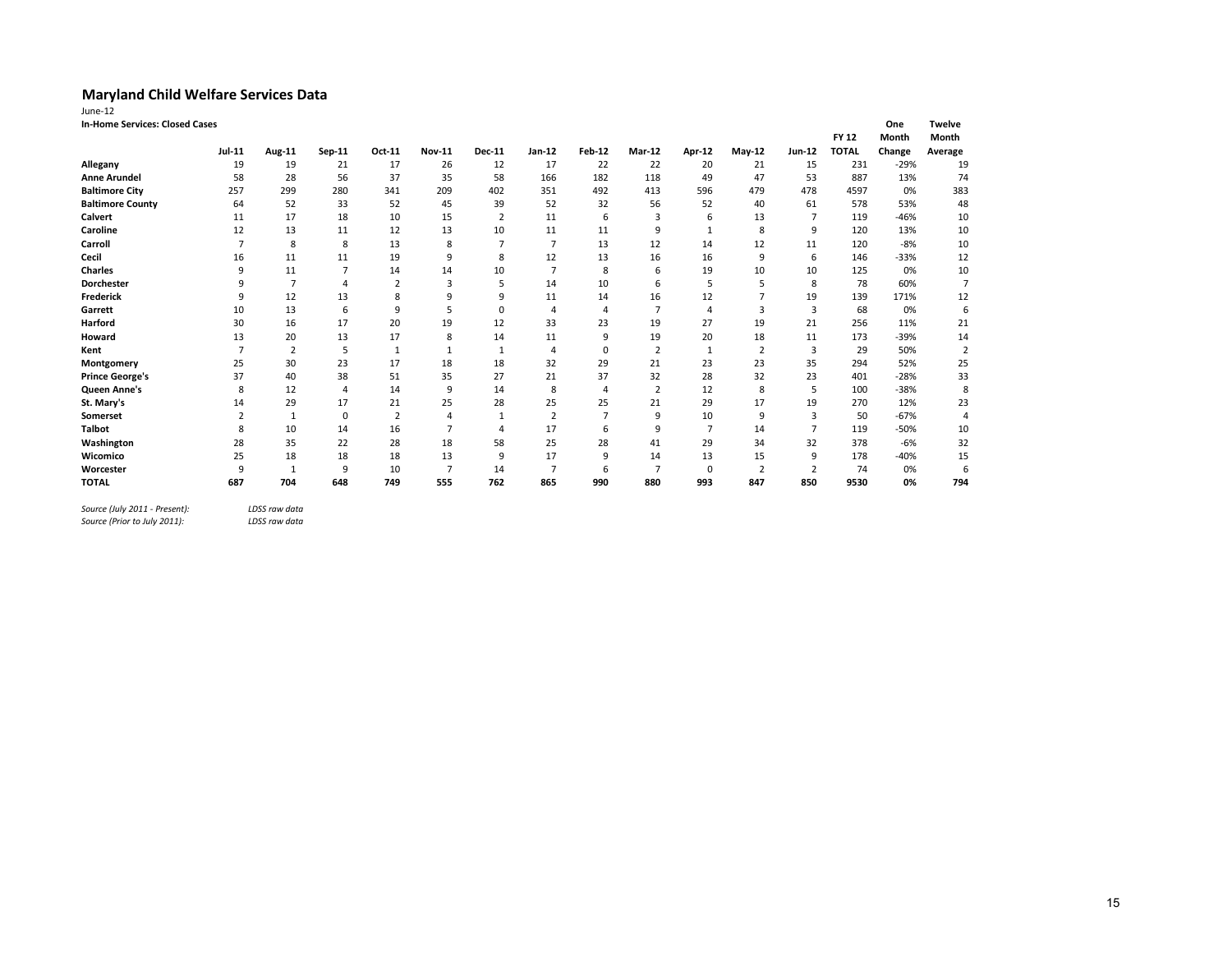| June-12                        |        |        |        |        |               |               |        |               |        |               |        |        |              |        |                |
|--------------------------------|--------|--------|--------|--------|---------------|---------------|--------|---------------|--------|---------------|--------|--------|--------------|--------|----------------|
| In-Home Services: End of Month |        |        |        |        |               |               |        |               |        |               |        |        |              | One    | <b>Twelve</b>  |
|                                |        |        |        |        |               |               |        |               |        |               |        |        | <b>FY 12</b> | Month  | Month          |
|                                | Jul-11 | Aug-11 | Sep-11 | Oct-11 | <b>Nov-11</b> | <b>Dec-11</b> | Jan-12 | <b>Feb-12</b> | Mar-12 | <b>Apr-12</b> | May-12 | Jun-12 | <b>TOTAL</b> | Change | Average        |
| Allegany                       | 75     | 74     | 69     | 71     | 71            | 72            | 67     | 66            | 62     | 64            | 68     | 77     | n/a          | 13%    | 70             |
| <b>Anne Arundel</b>            | 226    | 245    | 218    | 223    | 226           | 210           | 331    | 279           | 214    | 223           | 214    | 209    | n/a          | $-2%$  | 235            |
| <b>Baltimore City</b>          | 932    | 913    | 864    | 941    | 1216          | 1357          | 1438   | 1350          | 1361   | 1346          | 1387   | 1433   | n/a          | 3%     | 1212           |
| <b>Baltimore County</b>        | 378    | 374    | 391    | 387    | 386           | 381           | 368    | 370           | 371    | 378           | 377    | 356    | n/a          | $-6%$  | 376            |
| <b>Calvert</b>                 | 79     | 71     | 73     | 80     | 78            | 84            | 82     | 93            | 96     | 98            | 93     | 96     | n/a          | 3%     | 85             |
| Caroline                       | 40     | 36     | 43     | 46     | 45            | 44            | 42     | 40            | 39     | 49            | 48     | 45     | n/a          | $-6%$  | 43             |
| Carroll                        | 42     | 45     | 48     | 45     | 44            | 50            | 61     | 57            | 53     | 50            | 49     | 53     | n/a          | 8%     | 50             |
| Cecil                          | 95     | 97     | 94     | 94     | 96            | 106           | 104    | 107           | 103    | 96            | 101    | 108    | n/a          | 7%     | 100            |
| <b>Charles</b>                 | 90     | 86     | 87     | 88     | 81            | 77            | 78     | 77            | 76     | 74            | 80     | 83     | n/a          | 4%     | 81             |
| Dorchester                     | 41     | 42     | 46     | 50     | 51            | 56            | 48     | 46            | 46     | 45            | 45     | 42     | n/a          | $-7%$  | 47             |
| <b>Frederick</b>               | 59     | 57     | 63     | 68     | 75            | 73            | 72     | 66            | 64     | 57            | 60     | 54     | n/a          | $-10%$ | 64             |
| Garrett                        | 44     | 35     | 36     | 32     | 29            | 34            | 32     | 31            | 31     | 36            | 35     | 36     | n/a          | 3%     | 34             |
| Harford                        | 60     | 67     | 64     | 65     | 72            | 70            | 70     | 67            | 69     | 61            | 55     | 47     | n/a          | $-15%$ | 64             |
| Howard                         | 88     | 79     | 84     | 78     | 80            | 82            | 79     | 86            | 80     | 78            | 71     | 73     | n/a          | 3%     | 80             |
| Kent                           | 6      | 8      | 6      | 6      | 5             | 6             | 3      | 6             | 9      | 13            | 11     | 10     | n/a          | $-9%$  | $\overline{7}$ |
| Montgomery                     | 178    | 174    | 176    | 184    | 186           | 192           | 182    | 173           | 169    | 169           | 161    | 141    | n/a          | $-12%$ | 174            |
| <b>Prince George's</b>         | 289    | 275    | 282    | 263    | 259           | 260           | 280    | 266           | 259    | 265           | 274    | 293    | n/a          | 7%     | 272            |
| <b>Queen Anne's</b>            | 25     | 24     | 32     | 25     | 25            | 22            | 19     | 21            | 21     | 17            | 19     | 19     | n/a          | 0%     | 22             |
| St. Mary's                     | 132    | 113    | 122    | 126    | 123           | 124           | 124    | 119           | 122    | 111           | 107    | 96     | n/a          | $-10%$ | 118            |
| Somerset                       | 42     | 42     | 45     | 45     | 47            | 50            | 48     | 45            | 38     | 29            | 23     | 27     | n/a          | 17%    | 40             |
| <b>Talbot</b>                  | 33     | 36     | 31     | 28     | 32            | 37            | 29     | 37            | 39     | 38            | 31     | 30     | n/a          | $-3%$  | 33             |
| Washington                     | 134    | 134    | 149    | 145    | 152           | 121           | 142    | 139           | 120    | 136           | 145    | 150    | n/a          | 3%     | 139            |
| Wicomico                       | 88     | 81     | 79     | 73     | 67            | 65            | 64     | 72            | 81     | 81            | 82     | 87     | n/a          | 6%     | 77             |
| Worcester                      | 54     | 60     | 60     | 60     | 55            | 45            | 49     | 47            | 44     | 55            | 69     | 70     | n/a          | 1%     | 56             |
| <b>TOTAL</b>                   | 3230   | 3168   | 3162   | 3223   | 3501          | 3618          | 3812   | 3660          | 3567   | 3569          | 3605   | 3635   | n/a          | 1%     | 3479           |

*Source (July 2011 - Present): LDSS raw data*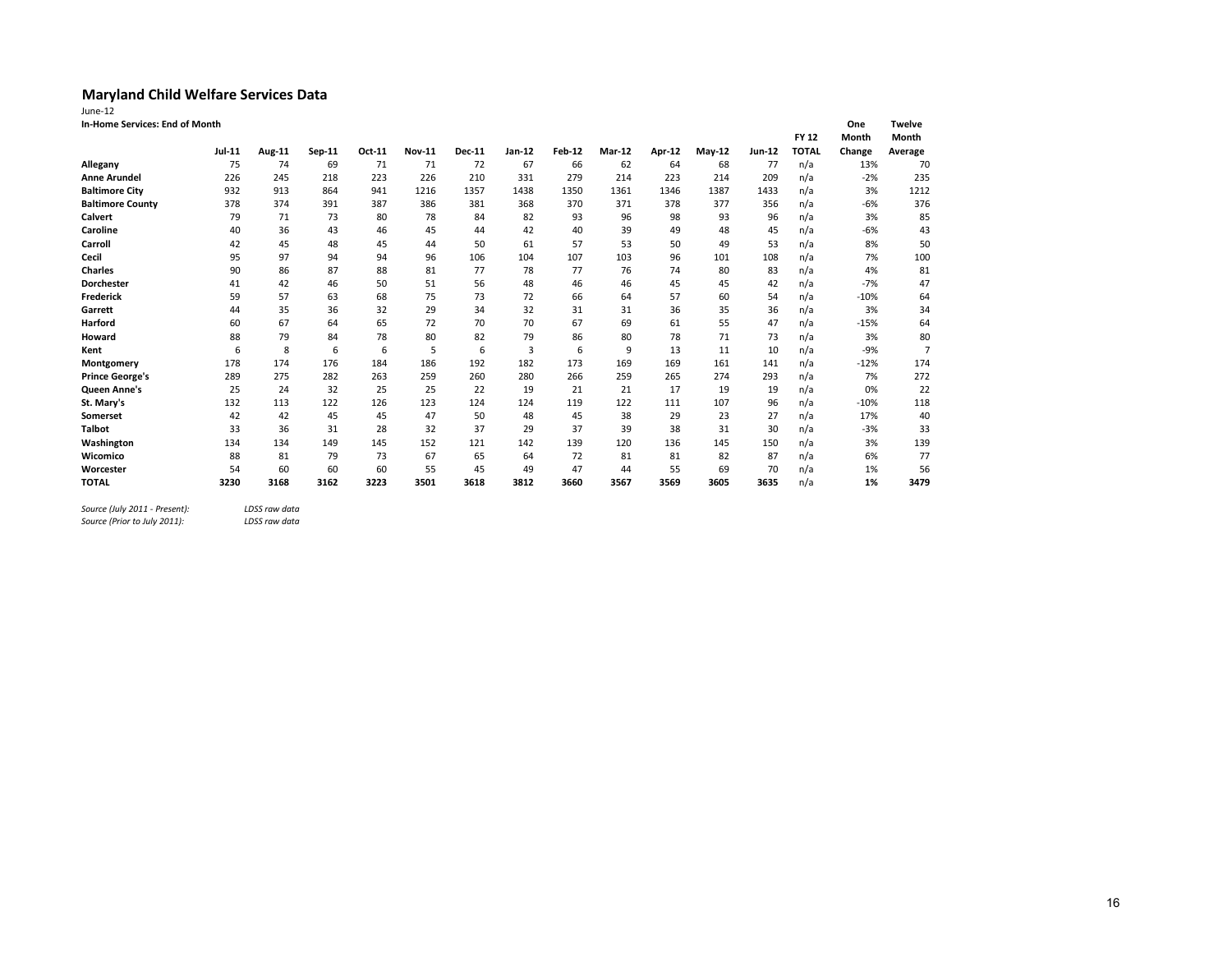| lune |  |  |
|------|--|--|

| June-12                           |  |
|-----------------------------------|--|
| OOH Placement: Beginning of Month |  |

| OOH Placement: Beginning of Month |        |        |          |        |               |               |        |               |        |                |          |               |              | One    | Twelve         |
|-----------------------------------|--------|--------|----------|--------|---------------|---------------|--------|---------------|--------|----------------|----------|---------------|--------------|--------|----------------|
|                                   |        |        |          |        |               |               |        |               |        |                |          |               | <b>FY 12</b> | Month  | Month          |
|                                   | Jul-11 | Aug-11 | $Sep-11$ | Oct-11 | <b>Nov-11</b> | <b>Dec-11</b> | Jan-12 | <b>Feb-12</b> | Mar-12 | Apr-12         | $May-12$ | <b>Jun-12</b> | <b>TOTAL</b> | Change | Average        |
| Allegany                          | 83     | 80     | 79       | 79     | 82            | 87            | 86     | 86            | 84     | 85             | 82       | 78            | n/a          | $-5%$  | 83             |
| <b>Anne Arundel</b>               | 153    | 149    | 151      | 160    | 161           | 163           | 163    | 164           | 160    | 163            | 165      | 167           | n/a          | 1%     | 160            |
| <b>Baltimore City*</b>            | 4005   | 3909   | 3863     | 3789   | 3776          | 3705          | 3649   | 3612          | 3566   | 3506           | 3428     | 3409          | n/a          | $-1%$  | 3685           |
| <b>Baltimore County</b>           | 574    | 567    | 566      | 569    | 570           | 567           | 569    | 578           | 584    | 568            | 582      | 594           | n/a          | 2%     | 574            |
| Calvert                           | 91     | 89     | 78       | 80     | 78            | 81            | 86     | 80            | 87     | 88             | 88       | 92            | n/a          | 5%     | 85             |
| Caroline                          | 38     | 39     | 40       | 44     | 40            | 40            | 37     | 36            | 41     | 41             | 43       | 43            | n/a          | 0%     | 40             |
| Carroll                           | 41     | 42     | 43       | 44     | 40            | 38            | 39     | 42            | 40     | 43             | 47       | 46            | n/a          | $-2%$  | 42             |
| Cecil                             | 130    | 127    | 128      | 125    | 121           | 122           | 132    | 131           | 135    | 133            | 135      | 145           | n/a          | 7%     | 130            |
| <b>Charles</b>                    | 101    | 99     | 97       | 103    | 103           | 104           | 110    | 105           | 108    | 106            | 105      | 106           | n/a          | 1%     | 104            |
| Dorchester                        | 22     | 21     | 19       | 19     | 18            | 18            | 18     | 17            | 19     | 21             | 21       | 22            | n/a          | 5%     | 20             |
| <b>Frederick</b>                  | 148    | 149    | 148      | 150    | 150           | 142           | 142    | 149           | 156    | 162            | 169      | 159           | n/a          | $-6%$  | 152            |
| Garrett                           | 32     | 32     | 33       | 29     | 35            | 38            | 40     | 46            | 47     | 52             | 52       | 54            | n/a          | 4%     | 41             |
| Harford                           | 264    | 257    | 254      | 257    | 256           | 256           | 253    | 254           | 244    | 242            | 247      | 255           | n/a          | 3%     | 253            |
| Howard                            | 70     | 68     | 67       | 72     | 71            | 74            | 76     | 74            | 74     | 74             | 76       | 68            | n/a          | $-11%$ | 72             |
| Kent                              | 9      | 9      | 9        | 8      | 8             | 6             | 6      | 6             | 8      | $\overline{7}$ | 7        | 6             | n/a          | $-14%$ | $\overline{7}$ |
| Montgomery                        | 511    | 525    | 530      | 514    | 505           | 493           | 493    | 498           | 492    | 497            | 488      | 480           | n/a          | $-2%$  | 502            |
| <b>Prince George's</b>            | 633    | 637    | 636      | 639    | 625           | 606           | 595    | 598           | 598    | 609            | 595      | 613           | n/a          | 3%     | 615            |
| <b>Queen Anne's</b>               | 19     | 21     | 18       | 18     | 16            | 16            | 16     | 15            | 15     | 15             | 15       | 15            | n/a          | 0%     | 17             |
| St. Mary's                        | 160    | 162    | 163      | 166    | 168           | 164           | 165    | 165           | 162    | 160            | 164      | 169           | n/a          | 3%     | 164            |
| Somerset                          | 50     | 49     | 52       | 53     | 50            | 49            | 48     | 48            | 51     | 49             | 49       | 51            | n/a          | 4%     | 50             |
| <b>Talbot</b>                     | 26     | 27     | 29       | 31     | 33            | 32            | 31     | 29            | 25     | 23             | 24       | 25            | n/a          | 4%     | 28             |
| Washington                        | 216    | 222    | 231      | 228    | 232           | 228           | 235    | 226           | 218    | 206            | 203      | 203           | n/a          | 0%     | 221            |
| Wicomico                          | 55     | 55     | 51       | 49     | 48            | 45            | 43     | 42            | 41     | 41             | 39       | 40            | n/a          | 3%     | 46             |
| Worcester                         | 34     | 34     | 31       | 35     | 36            | 36            | 35     | 35            | 37     | 37             | 35       | 33            | n/a          | -6%    | 35             |
| <b>TOTAL</b>                      | 7465   | 7369   | 7316     | 7261   | 7222          | 7110          | 7067   | 7036          | 6992   | 6928           | 6859     | 6873          | n/a          | 0%     | 7125           |

*Source (July 2011 - Present):<br>Source (Prior to July 2011):*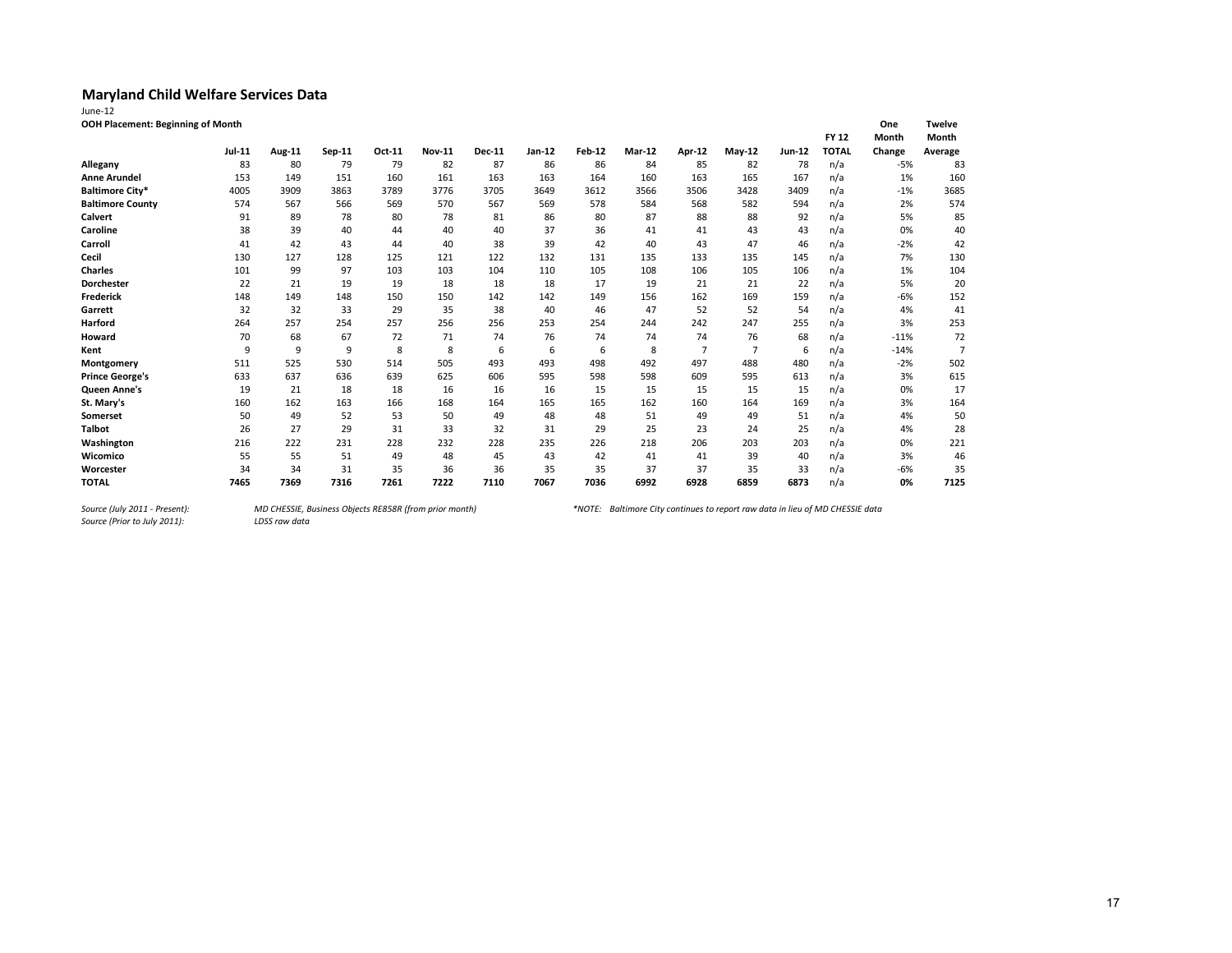| June-12                              |                |                |                         |                |               |                |                |          |          |          |                |          |               |         |               |
|--------------------------------------|----------------|----------------|-------------------------|----------------|---------------|----------------|----------------|----------|----------|----------|----------------|----------|---------------|---------|---------------|
| <b>OOH Placement: New Placements</b> |                |                |                         |                |               |                |                |          |          |          |                |          |               | One     | <b>Twelve</b> |
|                                      |                |                |                         |                |               |                |                |          |          |          |                |          | <b>FY 12</b>  | Month   | Month         |
|                                      | Jul-11         | Aug-11         | Sep-11                  | Oct-11         | <b>Nov-11</b> | <b>Dec-11</b>  | Jan-12         | Feb-12   | Mar-12   | Apr-12   | $May-12$       | Jun-12   | <b>TOTAL</b>  | Change  | Average       |
| Allegany                             | 3              | 4              | 4                       | 7              | 8             | 1              | 4              | 4        | 6        | 5        | 1              | .5       |               | 400%    |               |
| <b>Anne Arundel</b>                  | $\overline{2}$ | $\overline{7}$ | 11                      | 5              | 10            | $\overline{2}$ | $\overline{2}$ | 3        | 9        | 6        | $\overline{7}$ | $\Omega$ |               | $-100%$ | 5             |
| <b>Baltimore City*</b>               | 117            | 155            | 125                     | 155            | 121           | 112            | 105            | 95       | 147      | 103      | 150            | 106      |               | $-29%$  | 124           |
| <b>Baltimore County</b>              | 13             | 29             | 23                      | 18             | 19            | 20             | 24             | 23       | 28       | 19       | 24             | 25       |               | 4%      | 22            |
| <b>Calvert</b>                       | 6              | $\mathbf{1}$   | 3                       | 0              | 3             |                |                |          | 8        | 2        |                | 3        |               | $-25%$  |               |
| Caroline                             |                |                | 5                       | 0              | ŋ             | ŋ              |                |          |          |          |                | $\Omega$ |               | $-100%$ |               |
| Carroll                              |                |                | $\overline{\mathbf{c}}$ | 3              |               | 2              |                |          |          |          |                |          |               | 100%    |               |
| Cecil                                |                |                | з                       | 3              |               | 13             |                | q        |          | h        | 10             | 9        |               | $-10%$  | 6             |
| <b>Charles</b>                       |                |                |                         | 3              | 5             |                |                |          |          |          |                |          |               | $-25%$  |               |
| Dorchester                           |                |                | $\Omega$                |                | C             | ŋ              | n              |          |          |          |                |          |               | $-100%$ |               |
| <b>Frederick</b>                     |                | 3              | 10                      | 6              | 3             | 9              | 10             | 14       | 13       | 8        | 8              |          | 9 FY 12 total | 13%     | 8             |
| Garrett                              |                |                | $\overline{1}$          | 6              | 3             |                |                |          | 8        |          | 11             |          | entries       | $-73%$  |               |
| Harford                              |                | 6              | 11                      |                | 15            | 9              | 12             |          |          | 16       | 17             | 8        | pending       | $-53%$  | 10            |
| Howard                               |                | 5              | 7                       | $\overline{c}$ | 8             |                | $\overline{2}$ |          |          |          | $\Omega$       |          | revised       | N/A     | 3             |
| Kent                                 | O              | $\Omega$       | $\Omega$                | n              | O             | 0              | $\Omega$       |          | 1        | $\Omega$ | $\Omega$       | $\Omega$ | data          | N/A     | $\Omega$      |
| Montgomery                           | 21             | 25             | ∍                       | 8              |               | 12             | 10             | 6        | 21       | 9        | 14             | 13       |               | $-7%$   | 13            |
| <b>Prince George's</b>               | 19             | 9              | 17                      | 13             |               |                | 13             | 8        | 20       | 16       | 23             | 13       |               | $-43%$  | 14            |
| Queen Anne's                         | h              | $\Omega$       | $\Omega$                | $\Omega$       | C             | 0              | n              |          | $\Omega$ | $\Omega$ | n              | $\Omega$ |               | N/A     | $\Omega$      |
| St. Mary's                           |                | 5              |                         |                |               | 6              |                |          |          |          | h              | 9        |               | 50%     |               |
| <b>Somerset</b>                      |                | 3              |                         | 0              | ŋ             | 0              |                |          |          |          |                | $\Omega$ |               | $-100%$ |               |
| <b>Talbot</b>                        |                | 3              |                         | 3              | 2             | O              |                | $\Omega$ |          |          |                |          |               | 0%      |               |
| Washington                           | 12             | 12             | 3                       | 15             | 8             | 11             | 6              | 14       |          |          |                | 10       |               | 25%     | 9             |
| Wicomico                             |                |                | $\Omega$                | 0              |               | $\overline{2}$ |                | $\Omega$ |          |          |                | $\Omega$ |               | $-100%$ |               |
| Worcester                            |                |                |                         |                |               | 0              |                |          |          |          | n              |          |               | N/A     |               |
| <b>TOTAL</b>                         | 239            | 283            | 252                     | 257            | 228           | 224            | 222            | 215      | 295      | 223      | 297            | 219      |               | $-26%$  | 246           |

*Source (July 2011 - Present):<br>Source (Prior to July 2011):* 

*Source (July 2011 - Present): MD CHESSIE; Business Objects RE859R \*NOTE: Baltimore City continues to report raw data in lieu of MD CHESSIE data*

18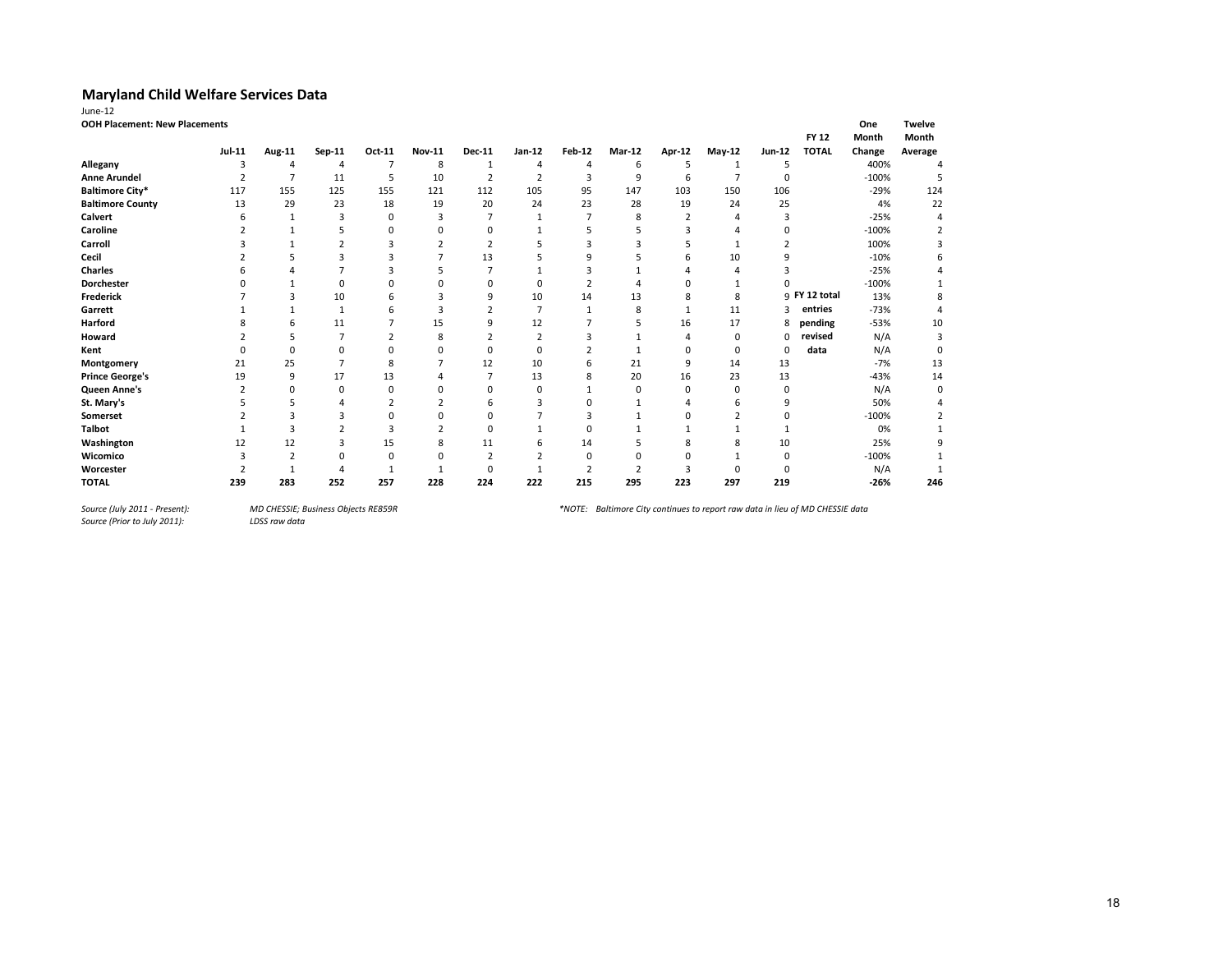| June-12                                |        |        |                |                |                |                |              |                |        |                |          |          |               |         |               |
|----------------------------------------|--------|--------|----------------|----------------|----------------|----------------|--------------|----------------|--------|----------------|----------|----------|---------------|---------|---------------|
| <b>OOH Placement: Children Exiting</b> |        |        |                |                |                |                |              |                |        |                |          |          |               | One     | <b>Twelve</b> |
|                                        |        |        |                |                |                |                |              |                |        |                |          |          | <b>FY 12</b>  | Month   | Month         |
|                                        | Jul-11 | Aug-11 | Sep-11         | Oct-11         | <b>Nov-11</b>  | <b>Dec-11</b>  | $Jan-12$     | Feb-12         | Mar-12 | <b>Apr-12</b>  | May-12   | Jun-12   | <b>TOTAL</b>  | Change  | Average       |
| Allegany                               | 6      | 5      | 4              | 4              | 3              | $\overline{2}$ | 3            | 6              | 5      | 8              | 5        | 5        |               | 0%      |               |
| <b>Anne Arundel</b>                    | 6      | 5      | $\overline{2}$ | 4              | 8              | $\overline{2}$ | $\mathbf{1}$ | $\overline{7}$ | 6      | $\Delta$       | 5        | 9        |               | 80%     |               |
| <b>Baltimore City*</b>                 | 213    | 201    | 199            | 168            | 192            | 168            | 142          | 141            | 207    | 181            | 169      | 239      |               | 41%     | 185           |
| <b>Baltimore County</b>                | 20     | 30     | 20             | 17             | 22             | 18             | 19           | 17             | 44     | 5              | 12       | 15       |               | 25%     | 20            |
| <b>Calvert</b>                         |        | 12     |                | $\overline{2}$ | 0              | 2              | 3            | $\Omega$       |        |                | n        |          |               | N/A     |               |
| Caroline                               |        | 0      |                |                | 0              |                |              |                |        |                |          |          |               | $-75%$  |               |
| Carroll                                |        | 0      |                |                |                |                |              |                |        |                |          | 5        |               | 150%    |               |
| Cecil                                  |        |        |                |                | 6              |                |              |                |        |                | $\Omega$ | 11       |               | N/A     |               |
| <b>Charles</b>                         |        |        |                |                |                |                |              |                |        |                |          | 7        |               | 133%    |               |
| Dorchester                             |        | з      |                |                | O              |                |              |                |        |                |          |          |               | N/A     |               |
| <b>Frederick</b>                       |        |        |                | 6              | 11             |                | Р            |                |        | 1              | 18       |          | 7 FY 12 total | $-61%$  |               |
| Garrett                                |        | 0      |                | $\Omega$       | 0              |                |              | $\Omega$       |        |                | 9        | $\Omega$ | exits         | $-100%$ |               |
| Harford                                | 15     | 9      |                | 8              | 15             | 12             | 16           | 17             |        | 11             | q        | 16       | pending       | 78%     | 12            |
| Howard                                 |        | h      |                | 3              | 5              |                | 3            | 3              |        | $\overline{2}$ | 8        | 6        | revised       | $-25%$  |               |
| Kent                                   |        | O      |                | $\Omega$       | $\overline{2}$ |                | $\Omega$     | $\Omega$       |        | $\Omega$       |          | $\Omega$ | data          | $-100%$ |               |
| Montgomery                             |        | 20     | 23             | 17             | 19             | 12             | 10           | 12             | 16     | 18             | 22       | 15       |               | $-32%$  | 16            |
| <b>Prince George's</b>                 | 15     | 10     | 14             | 27             | 23             | 18             | 8            | 8              | 9      | 30             |          | 15       |               | 200%    | 15            |
| Queen Anne's                           |        | 3      | O              | $\overline{2}$ | $\Omega$       | n              |              |                | 0      | $\Omega$       | n        | $\Omega$ |               | N/A     |               |
| St. Mary's                             |        |        |                | $\Omega$       | 6              |                |              |                |        | $\Omega$       |          | 11       |               | 1000%   |               |
| Somerset                               |        |        |                | 3              |                |                |              | n              |        | $\Omega$       | n        |          |               | N/A     |               |
| <b>Talbot</b>                          |        |        | n              |                | κ              |                |              |                |        | $\Omega$       | n        |          |               | N/A     |               |
| Washington                             |        |        |                | 11             | 12             |                | 11           | 22             | 17     | 11             |          | 12       |               | 50%     | 10            |
| Wicomico                               |        |        |                |                | 3              |                | з            |                | 0      |                |          | O        |               | N/A     |               |
| Worcester                              |        |        |                | $\Omega$       |                |                |              | n              | 2      |                |          |          |               | $-50%$  |               |
| <b>TOTAL</b>                           | 337    | 336    | 307            | 296            | 340            | 267            | 246          | 259            | 359    | 292            | 283      | 383      |               | 35%     | 309           |

*Source (July 2011 - Present):<br>Source (Prior to July 2011):* 

*Source (July 2011 - Present): RESD calculations, based on BOM, Entries, and EOM \*NOTE: Baltimore City continues to report raw data in lieu of MD CHESSIE data*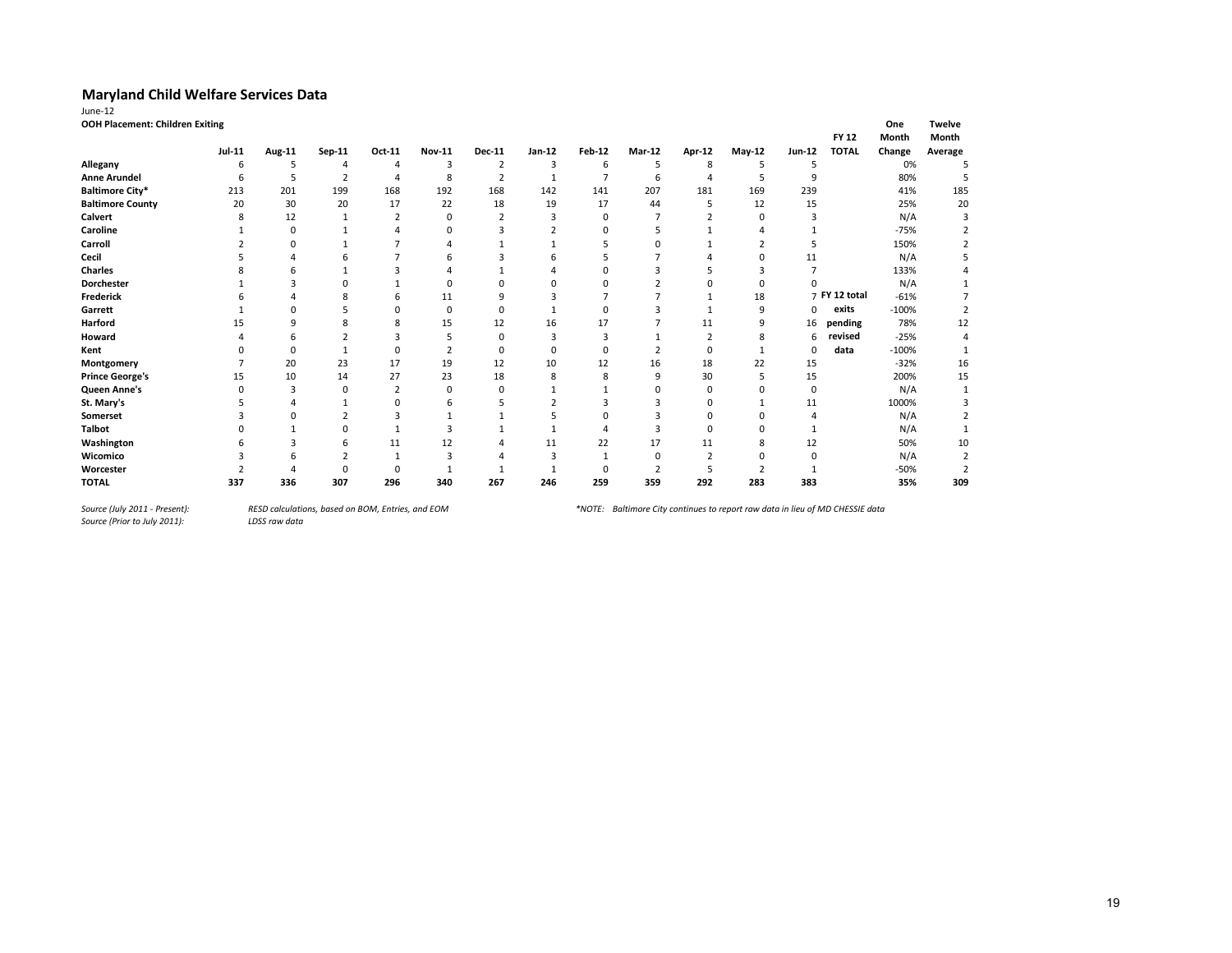| June-12                      |               |        |        |        |               |               |        |               |                |                |          |        |              |         |                |
|------------------------------|---------------|--------|--------|--------|---------------|---------------|--------|---------------|----------------|----------------|----------|--------|--------------|---------|----------------|
| OOH Placements: End of Month |               |        |        |        |               |               |        |               |                |                |          |        |              | One     | <b>Twelve</b>  |
|                              |               |        |        |        |               |               |        |               |                |                |          |        | <b>FY 12</b> | Month   | Month          |
|                              | <b>Jul-11</b> | Aug-11 | Sep-11 | Oct-11 | <b>Nov-11</b> | <b>Dec-11</b> | Jan-12 | <b>Feb-12</b> | Mar-12         | Apr-12         | $May-12$ | Jun-12 | <b>TOTAL</b> | Change  | Average        |
| Allegany                     | 80            | 79     | 79     | 82     | 87            | 86            | 86     | 84            | 85             | 82             | 78       | 78     | n/a          | 0%      | 82             |
| <b>Anne Arundel</b>          | 149           | 151    | 160    | 161    | 163           | 163           | 164    | 160           | 163            | 165            | 167      | 158    | n/a          | $-5%$   | 160            |
| <b>Baltimore City*</b>       | 3909          | 3863   | 3789   | 3776   | 3705          | 3649          | 3612   | 3566          | 3506           | 3428           | 3409     | 3276   | n/a          | $-4%$   | 3624           |
| <b>Baltimore County</b>      | 567           | 566    | 569    | 570    | 567           | 569           | 578    | 584           | 568            | 582            | 594      | 604    | n/a          | 2%      | 577            |
| <b>Calvert</b>               | 89            | 78     | 80     | 78     | 81            | 86            | 80     | 87            | 88             | 88             | 92       | 92     | n/a          | 0%      | 85             |
| Caroline                     | 39            | 40     | 44     | 40     | 40            | 37            | 36     | 41            | 41             | 43             | 43       | 42     | n/a          | $-2%$   | 41             |
| Carroll                      | 42            | 43     | 44     | 40     | 38            | 39            | 42     | 40            | 43             | 47             | 46       | 43     | n/a          | $-7%$   | 42             |
| Cecil                        | 127           | 128    | 125    | 121    | 122           | 132           | 131    | 135           | 133            | 135            | 145      | 143    | n/a          | $-1%$   | 131            |
| <b>Charles</b>               | 99            | 97     | 103    | 103    | 104           | 110           | 105    | 108           | 106            | 105            | 106      | 102    | n/a          | $-4%$   | 104            |
| <b>Dorchester</b>            | 21            | 19     | 19     | 18     | 18            | 18            | 17     | 19            | 21             | 21             | 22       | 22     | n/a          | 0%      | 20             |
| <b>Frederick</b>             | 149           | 148    | 150    | 150    | 142           | 142           | 149    | 156           | 162            | 169            | 159      | 161    | n/a          | 1%      | 153            |
| Garrett                      | 32            | 33     | 29     | 35     | 38            | 40            | 46     | 47            | 52             | 52             | 54       | 57     | n/a          | 6%      | 43             |
| Harford                      | 257           | 254    | 257    | 256    | 256           | 253           | 254    | 244           | 242            | 247            | 255      | 247    | n/a          | $-3%$   | 252            |
| Howard                       | 68            | 67     | 72     | 71     | 74            | 76            | 74     | 74            | 74             | 76             | 68       | 62     | n/a          | $-9%$   | 71             |
| Kent                         | 9             | 9      | 8      | 8      | 6             | 6             | 6      | 8             | $\overline{7}$ | $\overline{7}$ | 6        | 6      | n/a          | 0%      | $\overline{7}$ |
| Montgomery                   | 525           | 530    | 514    | 505    | 493           | 493           | 498    | 492           | 497            | 488            | 480      | 478    | n/a          | 0%      | 499            |
| <b>Prince George's</b>       | 637           | 636    | 639    | 625    | 606           | 595           | 598    | 598           | 609            | 595            | 613      | 611    | n/a          | 0%      | 614            |
| Queen Anne's                 | 21            | 18     | 18     | 16     | 16            | 16            | 15     | 15            | 15             | 15             | 15       | 15     | n/a          | 0%      | 16             |
| St. Mary's                   | 160           | 163    | 166    | 168    | 164           | 165           | 165    | 162           | 160            | 164            | 169      | 167    | n/a          | $-1%$   | 164            |
| <b>Somerset</b>              | 49            | 52     | 53     | 50     | 49            | 48            | 48     | 51            | 49             | 49             | 51       | 47     | n/a          | $-8%$   | 50             |
| <b>Talbot</b>                | 27            | 29     | 31     | 33     | 32            | 31            | 29     | 25            | 23             | 24             | 25       | 25     | n/a          | 0%      | 28             |
| Washington                   | 222           | 231    | 228    | 232    | 228           | 235           | 226    | 218           | 206            | 203            | 203      | 201    | n/a          | $-1%$   | 219            |
| Wicomico                     | 55            | 51     | 49     | 48     | 45            | 43            | 42     | 41            | 41             | 39             | 40       | 40     | n/a          | 0%      | 45             |
| Worcester                    | 34            | 31     | 35     | 36     | 36            | 35            | 35     | 37            | 37             | 35             | 33       | 32     | n/a          | $-3%$   | 35             |
| <b>TOTAL</b>                 | 7367          | 7316   | 7261   | 7222   | 7110          | 7067          | 7036   | 6992          | 6928           | 6859           | 6873     | 6709   | n/a          | $-2.4%$ | 7062           |

*Source (Prior to July 2011):* 

*Source (July 2011 - Present): MD CHESSIE; Business Objects RE858R \*NOTE: Baltimore City continues to report raw data in lieu of MD CHESSIE data*

20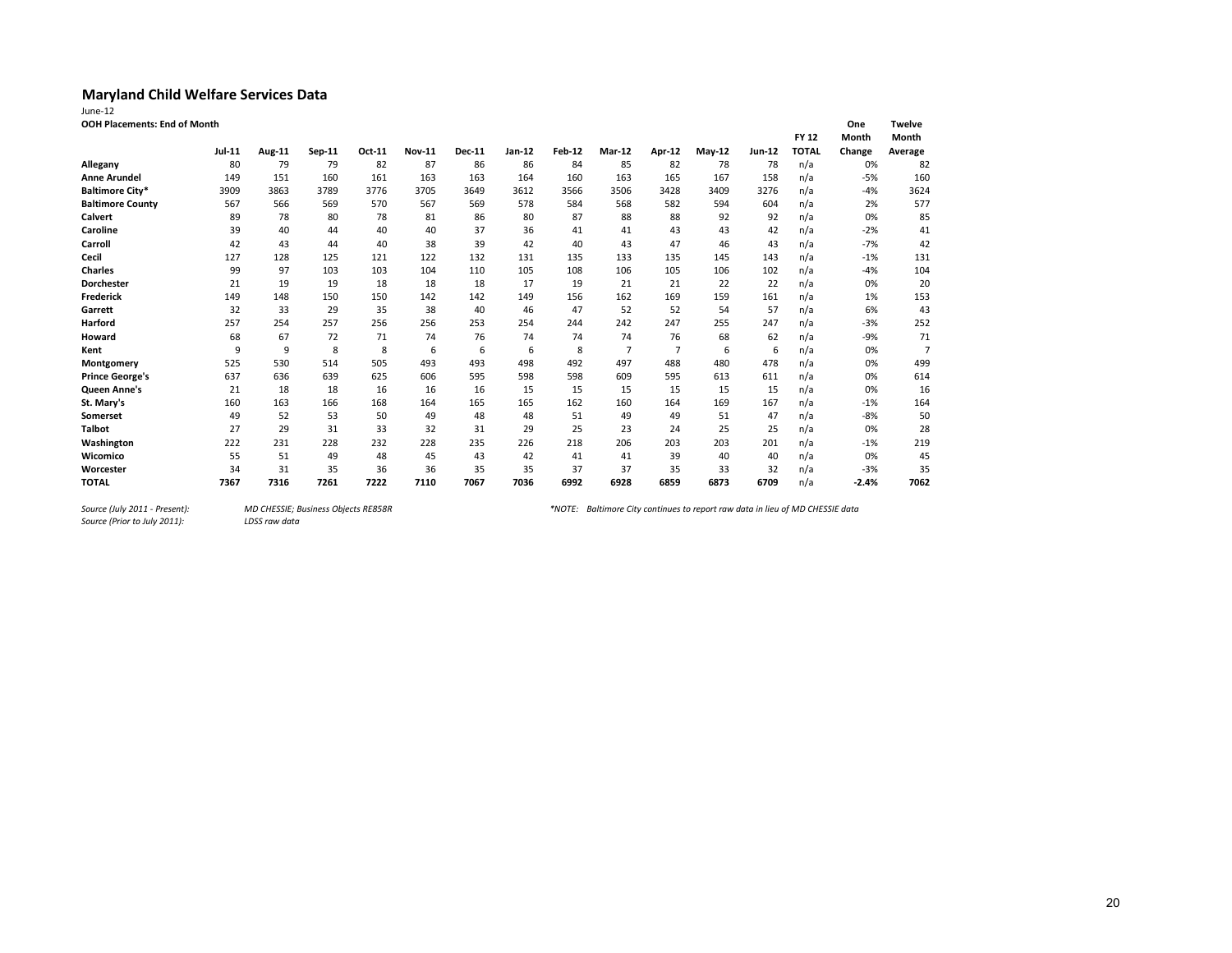| June-12 |  |
|---------|--|
| OOH Pla |  |

| <b>DOH Placement: End of Month: Children in Family Homes</b> |  |
|--------------------------------------------------------------|--|
|--------------------------------------------------------------|--|

| OOH Placement: End of Month: Children in Family Homes |        |                |                |                |               |               |                |                |                |        |          |               |              | One    | Twelve  |
|-------------------------------------------------------|--------|----------------|----------------|----------------|---------------|---------------|----------------|----------------|----------------|--------|----------|---------------|--------------|--------|---------|
|                                                       |        |                |                |                |               |               |                |                |                |        |          |               | <b>FY 12</b> | Month  | Month   |
|                                                       | Jul-11 | Aug-11         | Sep-11         | Oct-11         | <b>Nov-11</b> | <b>Dec-11</b> | Jan-12         | <b>Feb-12</b>  | Mar-12         | Apr-12 | $May-12$ | <b>Jun-12</b> | <b>TOTAL</b> | Change | Average |
| Allegany                                              | 65     | 64             | 63             | 67             | 73            | 72            | 70             | 67             | 68             | 65     | 59       | 59            | n/a          | 0%     | 66      |
| <b>Anne Arundel</b>                                   | 97     | 104            | 109            | 111            | 111           | 113           | 113            | 111            | 112            | 108    | 115      | 107           | n/a          | $-7%$  | 109     |
| <b>Baltimore City*</b>                                | 2964   | 2921           | 2847           | 2842           | 2798          | 2779          | 2785           | 2734           | 2674           | 2602   | 2581     | 2468          | n/a          | -4%    | 2750    |
| <b>Baltimore County</b>                               | 363    | 367            | 375            | 377            | 367           | 369           | 373            | 373            | 359            | 373    | 396      | 406           | n/a          | 3%     | 375     |
| Calvert                                               | 77     | 66             | 67             | 65             | 68            | 68            | 62             | 70             | 73             | 75     | 78       | 76            | n/a          | $-3%$  | 70      |
| Caroline                                              | 34     | 34             | 37             | 33             | 34            | 31            | 30             | 35             | 34             | 37     | 37       | 37            | n/a          | 0%     | 34      |
| Carroll                                               | 30     | 29             | 30             | 28             | 28            | 26            | 28             | 28             | 29             | 31     | 32       | 31            | n/a          | $-3%$  | 29      |
| Cecil                                                 | 98     | 98             | 99             | 92             | 95            | 104           | 105            | 110            | 109            | 114    | 122      | 120           | n/a          | $-2%$  | 106     |
| <b>Charles</b>                                        | 72     | 69             | 77             | 77             | 78            | 82            | 72             | 72             | 71             | 71     | 72       | 72            | n/a          | 0%     | 74      |
| <b>Dorchester</b>                                     | 9      | 9              | 8              | $\overline{7}$ | 6             |               | $\overline{7}$ | 9              | 10             | 11     | 13       | 13            | n/a          | 0%     | 9       |
| <b>Frederick</b>                                      | 102    | 105            | 104            | 104            | 96            | 96            | 108            | 115            | 120            | 123    | 110      | 115           | n/a          | 5%     | 108     |
| Garrett                                               | 19     | 22             | 18             | 20             | 21            | 23            | 28             | 29             | 35             | 34     | 36       | 38            | n/a          | 6%     | 27      |
| Harford                                               | 180    | 178            | 179            | 179            | 176           | 177           | 169            | 166            | 161            | 162    | 179      | 173           | n/a          | $-3%$  | 173     |
| Howard                                                | 31     | 33             | 35             | 35             | 33            | 37            | 38             | 43             | 43             | 41     | 37       | 39            | n/a          | 5%     | 37      |
| Kent                                                  | 6      | $\overline{7}$ | $\overline{7}$ | 7              | 5             | 5             | 5              | 5              | 5              | 5      | 3        | 3             | n/a          | 0%     | 5       |
| Montgomery                                            | 387    | 386            | 375            | 360            | 347           | 338           | 334            | 329            | 338            | 340    | 332      | 342           | n/a          | 3%     | 351     |
| <b>Prince George's</b>                                | 429    | 421            | 432            | 431            | 421           | 410           | 404            | 404            | 408            | 384    | 396      | 384           | n/a          | $-3%$  | 410     |
| <b>Queen Anne's</b>                                   | 13     | 11             | 11             | 8              | 8             | 7             | $\overline{7}$ | $\overline{7}$ | $\overline{7}$ | 7      | 8        | 8             | n/a          | 0%     | 9       |
| St. Mary's                                            | 128    | 133            | 140            | 140            | 141           | 139           | 141            | 139            | 135            | 140    | 145      | 141           | n/a          | $-3%$  | 139     |
| Somerset                                              | 39     | 41             | 44             | 41             | 40            | 39            | 37             | 43             | 37             | 38     | 39       | 38            | n/a          | $-3%$  | 40      |
| <b>Talbot</b>                                         | 19     | 22             | 23             | 25             | 25            | 26            | 24             | 18             | 16             | 18     | 18       | 19            | n/a          | 6%     | 21      |
| Washington                                            | 170    | 183            | 177            | 186            | 181           | 182           | 177            | 171            | 166            | 158    | 155      | 149           | n/a          | $-4%$  | 171     |
| Wicomico                                              | 34     | 32             | 34             | 33             | 30            | 28            | 27             | 27             | 24             | 22     | 23       | 22            | n/a          | $-4%$  | 28      |
| Worcester                                             | 31     | 28             | 31             | 32             | 33            | 30            | 32             | 34             | 32             | 29     | 28       | 27            | n/a          | -4%    | 31      |
| <b>TOTAL</b>                                          | 5397   | 5363           | 5322           | 5300           | 5215          | 5188          | 5176           | 5139           | 5066           | 4988   | 5014     | 4887          | n/a          | $-3%$  | 5171    |

*Source (July 2011 - Present):<br>Source (Prior to July 2011):*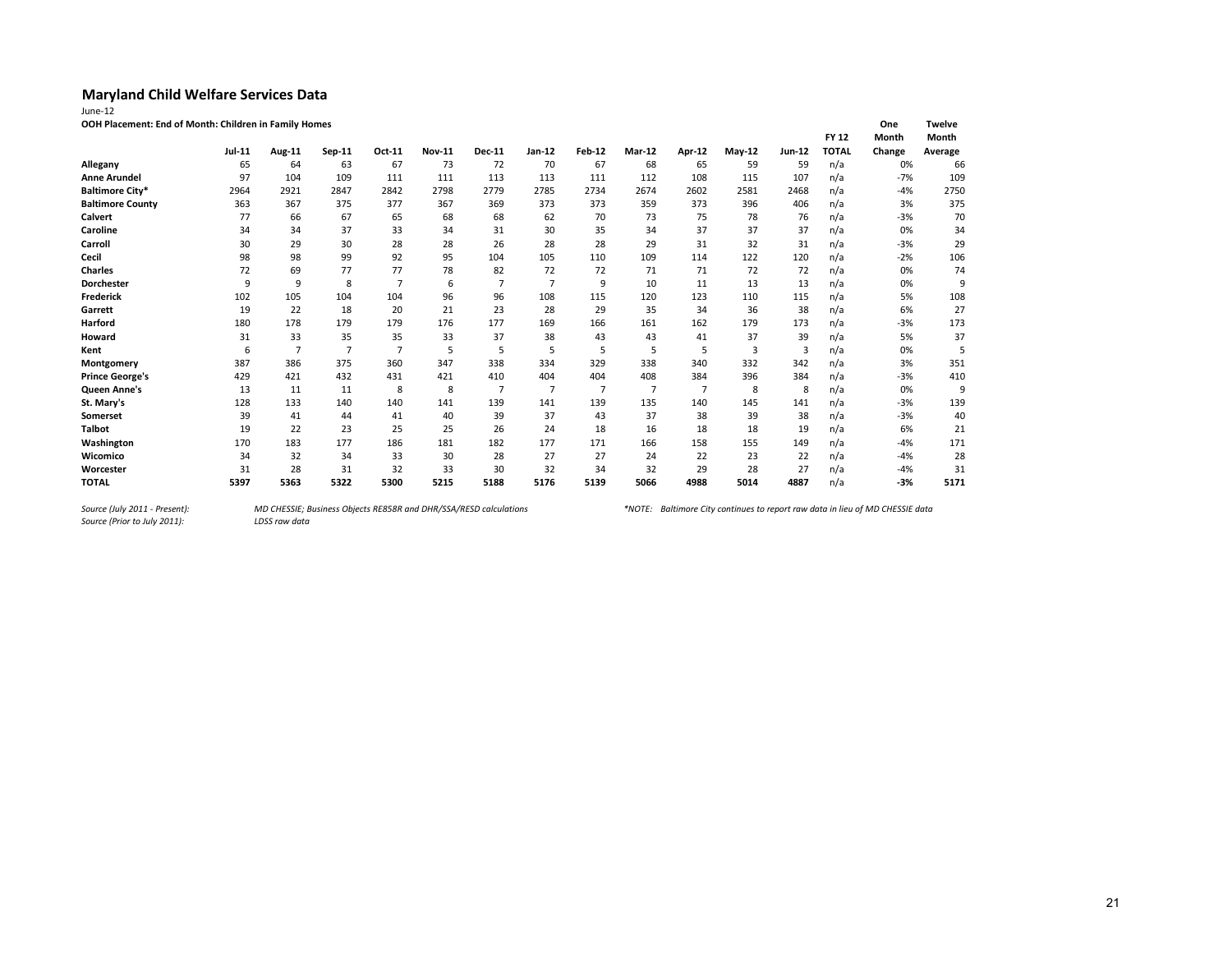| OOH Placement-End of month: Children in Family Homes<br><b>Formal Kinship Care</b> |          |                |                |                |                |                |                |                |                |                |                |             | <b>FY 12</b> | One<br>Month | <b>Twelve</b><br>Month |
|------------------------------------------------------------------------------------|----------|----------------|----------------|----------------|----------------|----------------|----------------|----------------|----------------|----------------|----------------|-------------|--------------|--------------|------------------------|
|                                                                                    | Jul-11   | Aug-11         | Sep-11         | Oct-11         | <b>Nov-11</b>  | <b>Dec-11</b>  | Jan-12         | <b>Feb-12</b>  | Mar-12         | Apr-12         | $May-12$       | Jun-12      | <b>TOTAL</b> | Change       | Average                |
| Allegany                                                                           | 18       | 19             | 18             | 18             | 20             | 18             | 19             | 11             | 13             | 18             | 17             | 11          | n/a          | $-35%$       | 17                     |
| <b>Anne Arundel</b>                                                                | 17       | 20             | 20             | 20             | 19             | 19             | 20             | 19             | 22             | 16             | 16             | 13          | n/a          | $-19%$       | 18                     |
| <b>Baltimore City*</b>                                                             | 948      | 948            | 901            | 898            | 878            | 855            | 866            | 843            | 825            | 796            | 780            | 756         | n/a          | $-3%$        | 858                    |
| <b>Baltimore County</b>                                                            | 39       | 41             | 48             | 49             | 56             | 67             | 60             | 60             | 49             | 48             | 50             | 51          | n/a          | 2%           | 52                     |
| Calvert                                                                            | 22       | 21             | 20             | 20             | 15             | 19             | 15             | 19             | 20             | 20             | 21             | 23          | n/a          | 10%          | 20                     |
| Caroline                                                                           |          | 3              | 4              | $\overline{2}$ | $\overline{2}$ | 0              | $\Omega$       | 0              |                |                |                |             | n/a          | 0%           |                        |
| Carroll                                                                            |          | 4              | 1              | $\overline{2}$ | 3              | $\overline{2}$ | $\overline{2}$ | $\overline{2}$ | 3              | 3              | 4              | 3           | n/a          | $-25%$       | 3                      |
| Cecil                                                                              | 17       | 19             | 17             | 17             | 18             | 18             | 18             | 18             | 20             | 19             | 16             | 21          | n/a          | 31%          | 18                     |
| <b>Charles</b>                                                                     | q        | 12             | 10             | 11             | 12             | 20             | 16             | 15             | 11             | 11             | 11             | 15          | n/a          | 36%          | 13                     |
| <b>Dorchester</b>                                                                  |          | 2              | 2              | 1              | 1              | $\mathbf{1}$   | 1              | $\overline{2}$ | $\overline{2}$ | 2              | 4              | 5           | n/a          | 25%          | $\overline{2}$         |
| <b>Frederick</b>                                                                   | 17       | 22             | 26             | 21             | 22             | 22             | 30             | 27             | 24             | 26             | 25             | 26          | n/a          | 4%           | 24                     |
| Garrett                                                                            |          | 1              |                | 4              | 4              | 5              | 3              | 3              | $\overline{2}$ | 3              | 6              | 10          | n/a          | 67%          |                        |
| Harford                                                                            | 33       | 32             | 33             | 32             | 31             | 26             | 26             | 25             | 24             | 24             | 32             | 32          | n/a          | 0%           | 29                     |
| Howard                                                                             |          | 5              | $\overline{7}$ | 8              | 6              | 6              | 5              | 6              | 6              | 6              | 6              | 6           | n/a          | 0%           | 6                      |
| Kent                                                                               |          | $\overline{2}$ | $\overline{2}$ | $\overline{2}$ | $\overline{2}$ | $\overline{2}$ | $\overline{2}$ |                |                |                | $\Omega$       | $\mathbf 0$ | n/a          | N/A          |                        |
| Montgomery                                                                         | 112      | 114            | 110            | 106            | 104            | 101            | 95             | 89             | 87             | 82             | 81             | 83          | n/a          | 2%           | 97                     |
| <b>Prince George's</b>                                                             | 64       | 70             | 72             | 72             | 71             | 60             | 61             | 58             | 68             | 60             | 67             | 56          | n/a          | $-16%$       | 65                     |
| Queen Anne's                                                                       | $\Omega$ | 0              | 0              | 0              | 0              | 0              | 0              | 0              | 0              | 0              | $\mathbf 0$    | $\mathbf 0$ | n/a          | N/A          | 0                      |
| St. Mary's                                                                         | 42       | 46             | 46             | 48             | 47             | 42             | 42             | 39             | 41             | 40             | 47             | 50          | n/a          | 6%           | 44                     |
| Somerset                                                                           |          |                |                |                |                |                |                |                | 4              |                | 10             | 8           | n/a          | $-20%$       | 4                      |
| <b>Talbot</b>                                                                      |          |                | $\Omega$       | $\Omega$       | 3              | 3              | 3              | $\Omega$       | $\Omega$       | $\Omega$       |                | 2           | n/a          | 100%         |                        |
| Washington                                                                         | 22       | 25             | 25             | 26             | 21             | 20             | 19             | 15             | 15             | 15             | 12             | 10          | n/a          | $-17%$       | 19                     |
| Wicomico                                                                           | O        | $\Omega$       | $\Omega$       | $\Omega$       |                |                |                |                | $\overline{2}$ | $\overline{2}$ | $\Omega$       | $\Omega$    | n/a          | N/A          |                        |
| Worcester                                                                          |          |                | $\Omega$       | O              | $\Omega$       | n              |                |                | $\overline{2}$ | $\overline{2}$ | $\overline{2}$ |             | n/a          | 0%           |                        |
| <b>TOTAL</b>                                                                       | 1380     | 1410           | 1365           | 1359           | 1338           | 1309           | 1307           | 1261           | 1242           | 1202           | 1209           | 1184        | n/a          | $-2%$        | 1297                   |

*Source (July 2011 - Present):<br>Source (Prior to July 2011):*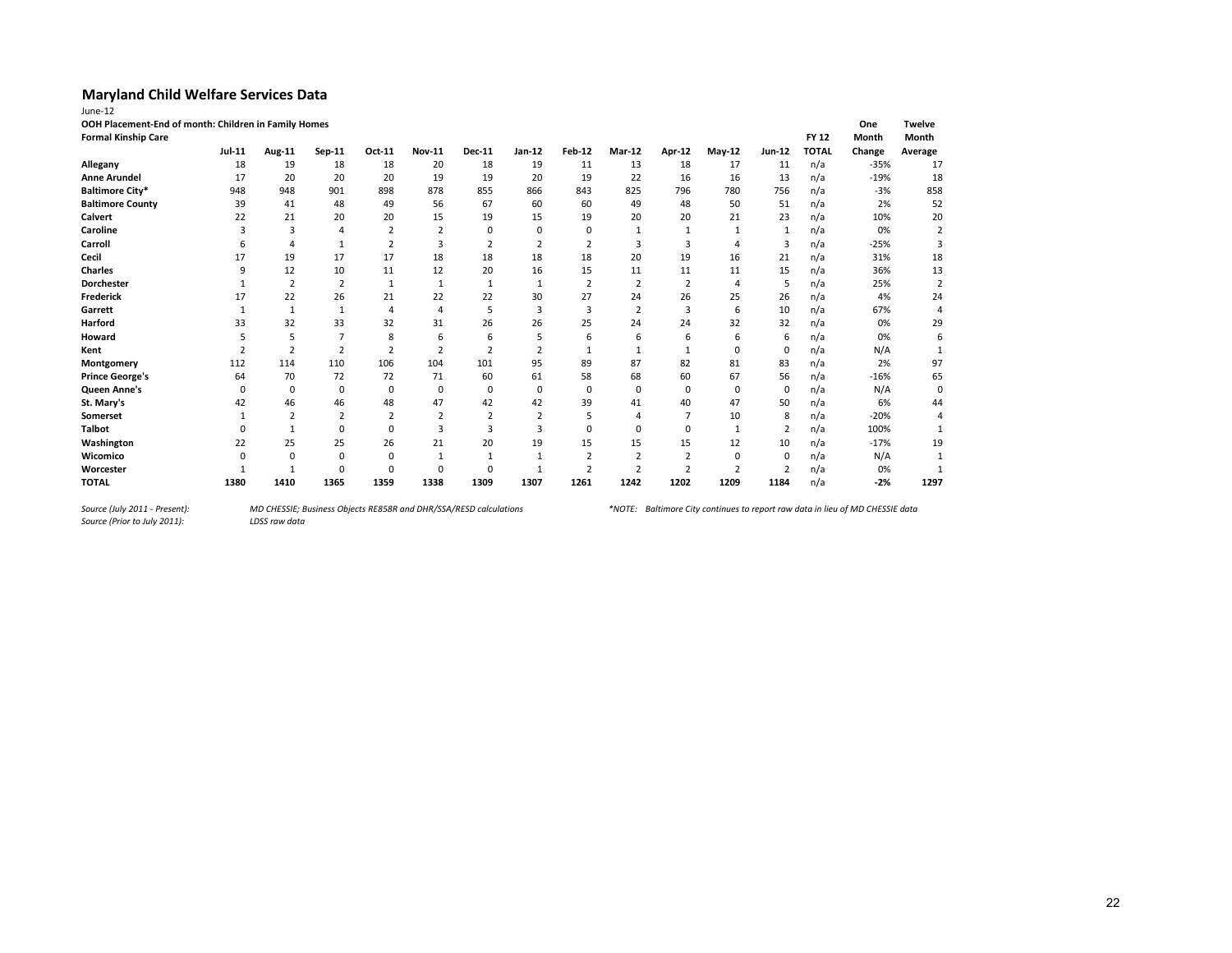| June-12                                               |          |                |                |                |               |                |                |                |          |                |               |                |              |              |                |
|-------------------------------------------------------|----------|----------------|----------------|----------------|---------------|----------------|----------------|----------------|----------|----------------|---------------|----------------|--------------|--------------|----------------|
| OOH Placement: End of Month: Children in Family Homes |          |                |                |                |               |                |                |                |          |                |               |                |              | One          | <b>Twelve</b>  |
| <b>Restricted (Relative) Foster Care</b>              |          |                |                |                |               |                |                |                |          |                |               |                | <b>FY 12</b> | <b>Month</b> | Month          |
|                                                       | Jul-11   | Aug-11         | Sep-11         | Oct-11         | <b>Nov-11</b> | <b>Dec-11</b>  | Jan-12         | <b>Feb-12</b>  | Mar-12   | Apr-12         | May-12        | Jun-12         | <b>TOTAL</b> | Change       | Average        |
| Allegany                                              | $\Omega$ | 0              | 0              | 0              | 0             | 0              | $\mathbf 0$    | 0              | 0        | 0              | 0             | 1              | n/a          | N/A          | $\Omega$       |
| <b>Anne Arundel</b>                                   |          | $\overline{3}$ | 3              | 3              |               | $\overline{2}$ | $\overline{2}$ | $\overline{2}$ | 1        | $\overline{2}$ | 1             | 1              | n/a          | 0%           | $\overline{2}$ |
| <b>Baltimore City*</b>                                | 396      | 383            | 375            | 357            | 349           | 348            | 352            | 328            | 315      | 300            | 291           | 275            | n/a          | $-5%$        | 339            |
| <b>Baltimore County</b>                               | 23       | 23             | 24             | 26             | 21            | 22             | 17             | 19             | 16       | 22             | 27            | 27             | n/a          | 0%           | 22             |
| Calvert                                               |          | 2              | $\overline{2}$ | $\overline{2}$ |               |                | 6              |                | 10       | 10             | 10            | 10             | n/a          | 0%           | 7              |
| Caroline                                              |          | $\Omega$       | O              | n              | 0             | O              | n              |                | $\Omega$ | $\Omega$       | n             | 0              | n/a          | N/A          |                |
| Carroll                                               |          | $\Omega$       | ŋ              | $\Omega$       | $\Omega$      |                | $\Omega$       |                |          | $\Omega$       | n             | 0              | n/a          | N/A          |                |
| Cecil                                                 |          |                |                |                | $\Omega$      | O              |                | O              |          | O              | $\Omega$      | $\mathbf 0$    | n/a          | N/A          |                |
| <b>Charles</b>                                        |          |                |                |                | Ω             |                |                |                |          |                |               | 0              | n/a          | $-100%$      |                |
| Dorchester                                            |          | 0              |                |                |               |                |                |                |          |                | n             | 0              | n/a          | N/A          |                |
| <b>Frederick</b>                                      | 10       | 10             |                |                |               | q              | q              | 8              |          |                |               | 5              | n/a          | $-29%$       |                |
| Garrett                                               |          | $\overline{2}$ |                | $\overline{2}$ | $\Omega$      | O              |                |                |          | 3              | $\mathcal{P}$ | $\overline{2}$ | n/a          | 0%           |                |
| Harford                                               |          | 8              |                |                |               |                |                |                |          |                |               | 4              | n/a          | 33%          |                |
| Howard                                                |          |                |                | $\Omega$       | 0             |                |                |                |          |                |               | 1              | n/a          | 0%           |                |
| Kent                                                  |          | $\Omega$       | O              | n              | O             | $\Omega$       | $\Omega$       | O              |          | n              | $\Omega$      | $\mathbf 0$    | n/a          | N/A          |                |
| Montgomery                                            | 23       | 20             | 20             | 17             | 17            | 21             | 21             | 22             | 24       | 25             | 25            | 23             | n/a          | $-8%$        | 22             |
| <b>Prince George's</b>                                | 15       | 14             | 14             | 17             | 18            | 20             | 17             | 16             | 16       | 8              | 6             | 6              | n/a          | 0%           | 14             |
| Queen Anne's                                          | n        | $\Omega$       | $\Omega$       | $\Omega$       | 0             | O              | n              | 0              |          | O              | n             | 0              | n/a          | N/A          | n              |
| St. Mary's                                            |          |                |                | 3              | 6             |                |                |                |          | h              |               | 6              | n/a          | 0%           |                |
| Somerset                                              |          |                |                |                | $\Omega$      | O              | $\Omega$       |                |          | O              | $\Omega$      | 0              | n/a          | N/A          |                |
| <b>Talbot</b>                                         |          | $\Omega$       | 0              | $\Omega$       | 0             | $\Omega$       | $\Omega$       | 0              | O        | <sup>0</sup>   | $\Omega$      | 0              | n/a          | N/A          | 0              |
| Washington                                            | 14       | 15             | 17             | 16             | 12            | 12             | 14             | 16             | 17       | 16             | 19            | 15             | n/a          | $-21%$       | 15             |
| Wicomico                                              |          |                | $\Omega$       |                | 0             | $\Omega$       |                | 0              |          | O              |               | -1             | n/a          | 0%           | $\Omega$       |
| Worcester                                             |          | O              | O              |                | 0             | O              | $\Omega$       | ŋ              |          | n              | $\Omega$      | 0              | n/a          | N/A          | $\Omega$       |
| <b>TOTAL</b>                                          | 511      | 488            | 479            | 458            | 442           | 456            | 453            | 433            | 421      | 405            | 401           | 377            | n/a          | $-6%$        | 444            |

*Source (July 2011 - Present):<br>Source (Prior to July 2011):*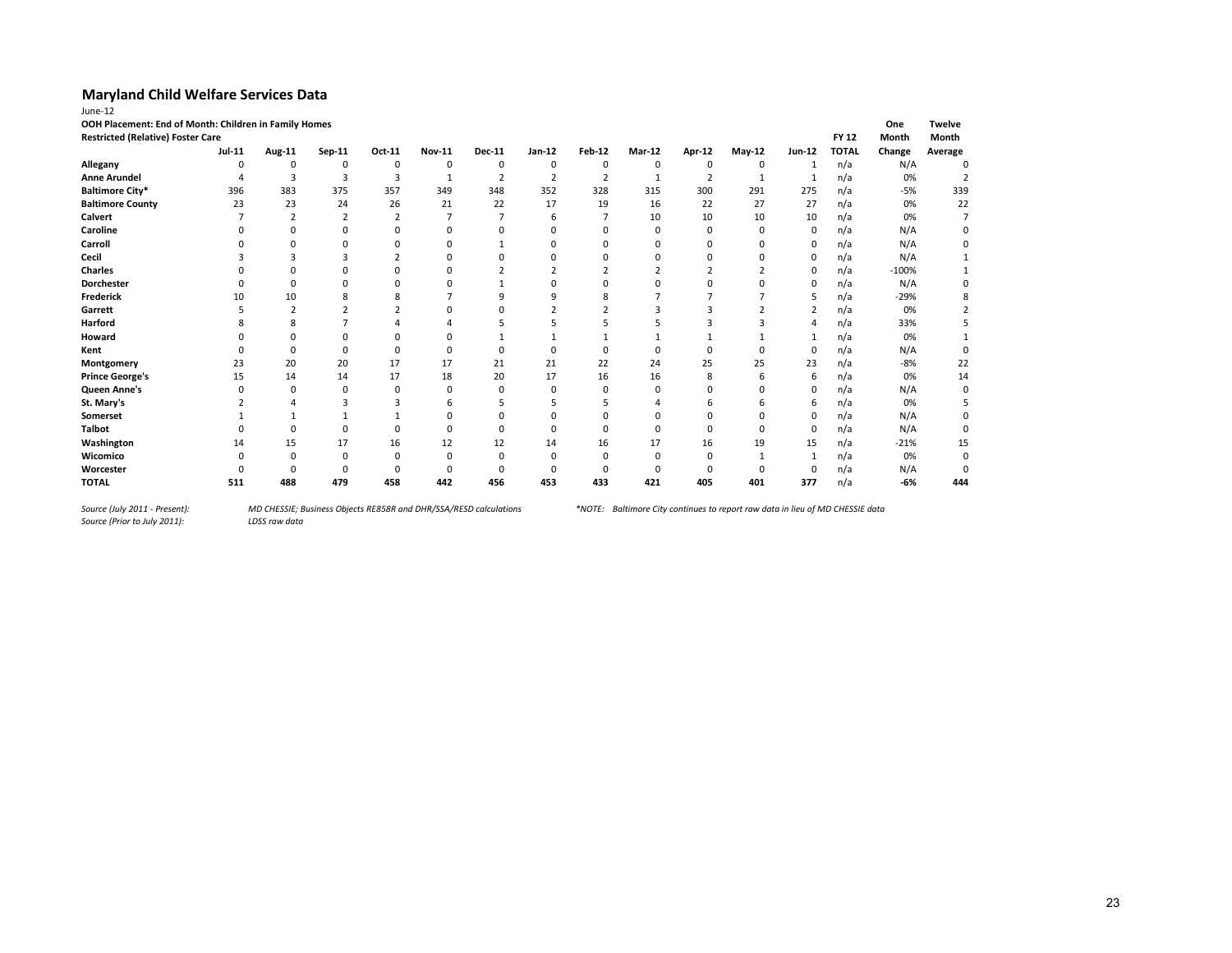| OOH Placement - End of Month: Children in Family Homes                                       |        |                |        |                |                |               |          |                |                |                |                |                |              | One    | <b>Twelve</b>  |
|----------------------------------------------------------------------------------------------|--------|----------------|--------|----------------|----------------|---------------|----------|----------------|----------------|----------------|----------------|----------------|--------------|--------|----------------|
| Regular Foster Care -- Includes Emergency FC, Regular FC, Intermediate FC, and Refugee Child |        |                |        |                |                |               |          |                |                |                |                |                | <b>FY 12</b> | Month  | Month          |
|                                                                                              | Jul-11 | Aug-11         | Sep-11 | Oct-11         | <b>Nov-11</b>  | <b>Dec-11</b> | $Jan-12$ | <b>Feb-12</b>  | Mar-12         | Apr-12         | <b>May-12</b>  | <b>Jun-12</b>  | <b>TOTAL</b> | Change | Average        |
| Allegany                                                                                     | 36     | 31             | 29     | 35             | 39             | 37            | 37       | 38             | 38             | 39             | 33             | 40             | n/a          | 21%    | 36             |
| <b>Anne Arundel</b>                                                                          | 41     | 47             | 52     | 54             | 61             | 63            | 64       | 59             | 60             | 65             | 68             | 59             | n/a          | $-13%$ | 58             |
| <b>Baltimore City*</b>                                                                       | 468    | 448            | 429    | 441            | 429            | 441           | 439      | 449            | 436            | 428            | 445            | 402            | n/a          | $-10%$ | 438            |
| <b>Baltimore County</b>                                                                      | 96     | 95             | 93     | 94             | 88             | 85            | 89       | 90             | 101            | 101            | 109            | 115            | n/a          | 6%     | 96             |
| Calvert                                                                                      | 31     | 28             | 30     | 28             | 31             | 29            | 24       | 25             | 22             | 25             | 24             | 23             | n/a          | $-4%$  | 27             |
| Caroline                                                                                     | 21     | 20             | 21     | 20             | 19             | 19            | 17       | 22             | 22             | 21             | 23             | 26             | n/a          | 13%    | 21             |
| Carroll                                                                                      | 17     | 18             | 19     | 17             | 17             | 15            | 19       | 19             | 22             | 24             | 25             | 24             | n/a          | $-4%$  | 20             |
| Cecil                                                                                        | 53     | 48             | 50     | 48             | 50             | 54            | 59       | 63             | 64             | 69             | 77             | 75             | n/a          | $-3%$  | 59             |
| <b>Charles</b>                                                                               | 41     | 27             | 31     | 32             | 37             | 33            | 34       | 36             | 41             | 41             | 39             | 37             | n/a          | $-5%$  | 36             |
| <b>Dorchester</b>                                                                            |        | 4              | 4      | $\overline{4}$ | 4              | 4             | 5        | 5              | 6              | $\overline{4}$ | 4              | -1             | n/a          | $-75%$ | 4              |
| <b>Frederick</b>                                                                             | 50     | 50             | 44     | 46             | 42             | 41            | 40       | 51             | 57             | 58             | 56             | 56             | n/a          | 0%     | 49             |
| Garrett                                                                                      | 8      | 11             | 10     | 10             | 11             | 13            | 17       | 20             | 27             | 25             | 24             | 23             | n/a          | $-4%$  | 17             |
| Harford                                                                                      | 79     | 76             | 83     | 81             | 84             | 88            | 78       | 74             | 69             | 74             | 72             | 65             | n/a          | $-10%$ | 77             |
| Howard                                                                                       | 9      | 10             | 12     | 12             | 13             | 13            | 13       | 12             | 12             | 12             | 13             | 13             | n/a          | 0%     | 12             |
| Kent                                                                                         |        | $\overline{3}$ | 3      | 3              | 1              | $\mathbf{1}$  | 1        | $\overline{2}$ | $\overline{2}$ | $\overline{2}$ | $\overline{2}$ | $\overline{2}$ | n/a          | 0%     | $\overline{2}$ |
| Montgomery                                                                                   | 121    | 117            | 112    | 107            | 101            | 97            | 98       | 98             | 106            | 92             | 88             | 91             | n/a          | 3%     | 102            |
| <b>Prince George's</b>                                                                       | 98     | 94             | 98     | 102            | 90             | 87            | 85       | 83             | 86             | 95             | 97             | 98             | n/a          | 1%     | 93             |
| Queen Anne's                                                                                 | 5      | 5              | 5      | 5              | 5              | 4             | 4        | $\Delta$       | 4              | $\overline{4}$ | 5              | 5              | n/a          | 0%     |                |
| St. Mary's                                                                                   | 42     | 37             | 42     | 36             | 37             | 37            | 40       | 41             | 39             | 37             | 35             | 37             | n/a          | 6%     | 38             |
| Somerset                                                                                     | 14     | 14             | 16     | 15             | 14             | 12            | 14       | 15             | 13             | 13             | 12             | 11             | n/a          | $-8%$  | 14             |
| <b>Talbot</b>                                                                                | 8      | 10             | 12     | 10             | $\overline{7}$ | 8             | 8        | 8              | 10             | 11             | 10             | 8              | n/a          | $-20%$ | 9              |
| Washington                                                                                   | 99     | 100            | 93     | 90             | 90             | 94            | 89       | 84             | 75             | 71             | 74             | 64             | n/a          | $-14%$ | 85             |
| Wicomico                                                                                     | 11     | 9              | 9      | 9              | 9              | 8             | 10       | 9              | 9              | 9              | 10             | 8              | n/a          | $-20%$ | 9              |
| Worcester                                                                                    | 15     | 15             | 20     | 20             | 21             | 19            | 18       | 18             | 16             | 15             | 13             | 11             | n/a          | $-15%$ | 17             |
| <b>TOTAL</b>                                                                                 | 1369   | 1317           | 1317   | 1319           | 1300           | 1302          | 1302     | 1325           | 1337           | 1335           | 1358           | 1294           | n/a          | $-5%$  | 1323           |

*Source (Prior to July 2011):*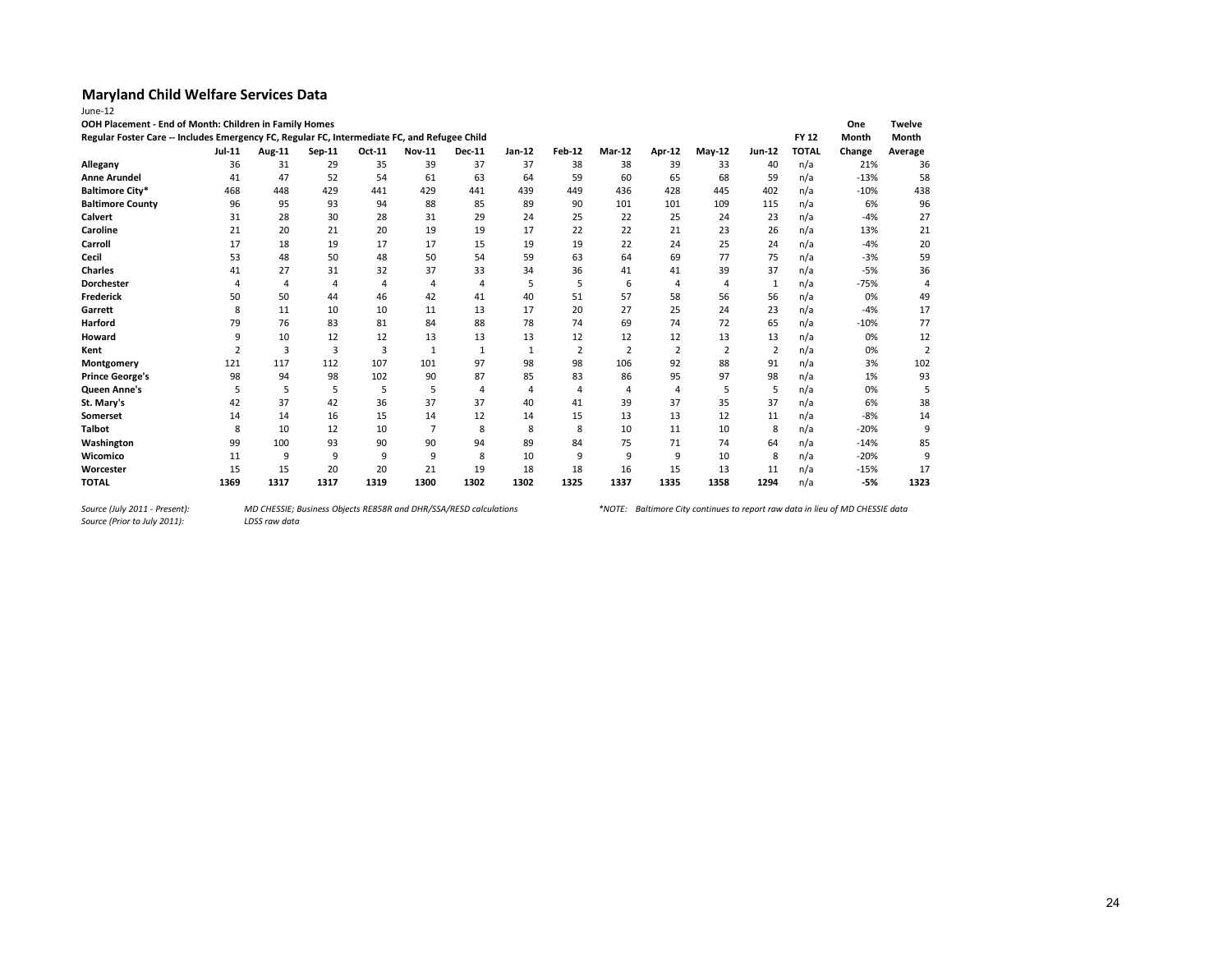| June-12                                              |                |                |                |                |                |                |                |                |                |                |              |                |              |        |                |
|------------------------------------------------------|----------------|----------------|----------------|----------------|----------------|----------------|----------------|----------------|----------------|----------------|--------------|----------------|--------------|--------|----------------|
| OOH Placement-End of Month: Children in Family Homes |                |                |                |                |                |                |                |                |                |                |              |                |              | One    | <b>Twelve</b>  |
| <b>Treatment Foster Care - Private</b>               |                |                |                |                |                |                |                |                |                |                |              |                | <b>FY 12</b> | Month  | Month          |
|                                                      | Jul-11         | Aug-11         | Sep-11         | Oct-11         | <b>Nov-11</b>  | <b>Dec-11</b>  | Jan-12         | Feb-12         | Mar-12         | Apr-12         | $May-12$     | <b>Jun-12</b>  | <b>TOTAL</b> | Change | Average        |
| Allegany                                             | 5              | 4              | 6              | 4              | $\overline{4}$ | 4              | $\overline{4}$ | $\overline{4}$ | 5              | 5              | 3            | 2              | n/a          | $-33%$ | 4              |
| <b>Anne Arundel</b>                                  | 27             | 28             | 28             | 29             | 27             | 26             | 23             | 26             | 25             | 21             | 22           | 26             | n/a          | 18%    | 26             |
| <b>Baltimore City*</b>                               | 1152           | 1142           | 1142           | 1143           | 1142           | 1135           | 1128           | 1114           | 1098           | 1078           | 1065         | 1035           | n/a          | $-3%$  | 1115           |
| <b>Baltimore County</b>                              | 169            | 173            | 172            | 172            | 170            | 163            | 169            | 166            | 163            | 168            | 176          | 174            | n/a          | $-1%$  | 170            |
| <b>Calvert</b>                                       | q              |                | 7              |                | $\overline{7}$ |                |                |                | 8              | 9              | 11           | 10             | n/a          | $-9%$  | 8              |
| Caroline                                             |                | 6              |                | 8              |                |                | 6              |                | 6              | 6              |              | 6              | n/a          | $-14%$ |                |
| Carroll                                              |                | 3              | 3              | 3              |                |                | 2              | 2              | 2              | 2              | 2            | $\overline{2}$ | n/a          | 0%     | 3              |
| Cecil                                                | 10             | 9              | 11             | 12             | 12             | 12             | 13             | 14             | 14             | 15             | 17           | 16             | n/a          | -6%    | 13             |
| <b>Charles</b>                                       | 17             | 15             | 16             | 16             | 16             | 16             | 14             | 13             | 12             | 13             | 14           | 14             | n/a          | 0%     | 15             |
| Dorchester                                           | з              | 3              | 2              | $\overline{2}$ |                |                |                | $\overline{2}$ | $\overline{2}$ | 5              | 5            | 6              | n/a          | 20%    | 3              |
| <b>Frederick</b>                                     | 22             | 21             | 20             | 21             | 21             | 18             | 19             | 18             | 17             | 15             | 14           | 16             | n/a          | 14%    | 19             |
| Garrett                                              | $\overline{2}$ | 3              | 3              | 3              | 3              | $\overline{2}$ | 3              | 1              | $\mathbf 0$    | $\mathbf 0$    | $\mathbf{1}$ | $\mathbf{1}$   | n/a          | 0%     | $\overline{2}$ |
| Harford                                              | 44             | 44             | 42             | 41             | 43             | 43             | 45             | 41             | 41             | 42             | 46           | 47             | n/a          | 2%     | 43             |
| Howard                                               | 11             | 11             | 11             | 10             | 9              | 11             | 12             | 15             | 15             | 15             | 15           | 16             | n/a          | 7%     | 13             |
| Kent                                                 | $\overline{2}$ | 2              | 2              | 2              | 2              | 2              | $\overline{2}$ | $\overline{2}$ | $\overline{2}$ | $\overline{2}$ | $\mathbf{1}$ | 1              | n/a          | 0%     | $\overline{2}$ |
| Montgomery                                           | 87             | 93             | 94             | 90             | 87             | 81             | 81             | 83             | 82             | 83             | 82           | 84             | n/a          | 2%     | 86             |
| <b>Prince George's</b>                               | 233            | 222            | 226            | 228            | 228            | 231            | 223            | 228            | 219            | 206            | 207          | 205            | n/a          | $-1%$  | 221            |
| Queen Anne's                                         | $\overline{4}$ | $\overline{4}$ | $\overline{4}$ | 3              | 3              | $\overline{2}$ | 2              | 3              | 3              | 3              | 3            | 3              | n/a          | 0%     | 3              |
| St. Mary's                                           | 37             | 40             | 44             | 46             | 45             | 49             | 49             | 50             | 49             | 50             | 50           | 44             | n/a          | $-12%$ | 46             |
| <b>Somerset</b>                                      | 16             | 17             | 20             | 19             | 20             | 19             | 15             | 17             | 16             | 14             | 13           | 14             | n/a          | 8%     | 17             |
| <b>Talbot</b>                                        | 6              | 6              | 6              | 8              | 8              | $\overline{7}$ | $\overline{7}$ | .5             | 5              | 6              | 6            | 5              | n/a          | $-17%$ | 6              |
| Washington                                           | 24             | 25             | 25             | 26             | 26             | 26             | 27             | 27             | 29             | 28             | 28           | 31             | n/a          | 11%    | 27             |
| Wicomico                                             | 18             | 18             | 19             | 19             | 18             | 18             | 14             | 14             | 11             | 10             | 11           | 10             | n/a          | $-9%$  | 15             |
| Worcester                                            | 13             | 12             | 11             | 12             | 12             | 10             | 12             | 12             | 12             | 11             | 12           | 11             | n/a          | $-8%$  | 12             |
| <b>TOTAL</b>                                         | 1920           | 1908           | 1921           | 1924           | 1915           | 1893           | 1878           | 1871           | 1836           | 1807           | 1811         | 1779           | n/a          | $-2%$  | 1872           |

*Source (July 2011 - Present):<br>Source (Prior to July 2011):*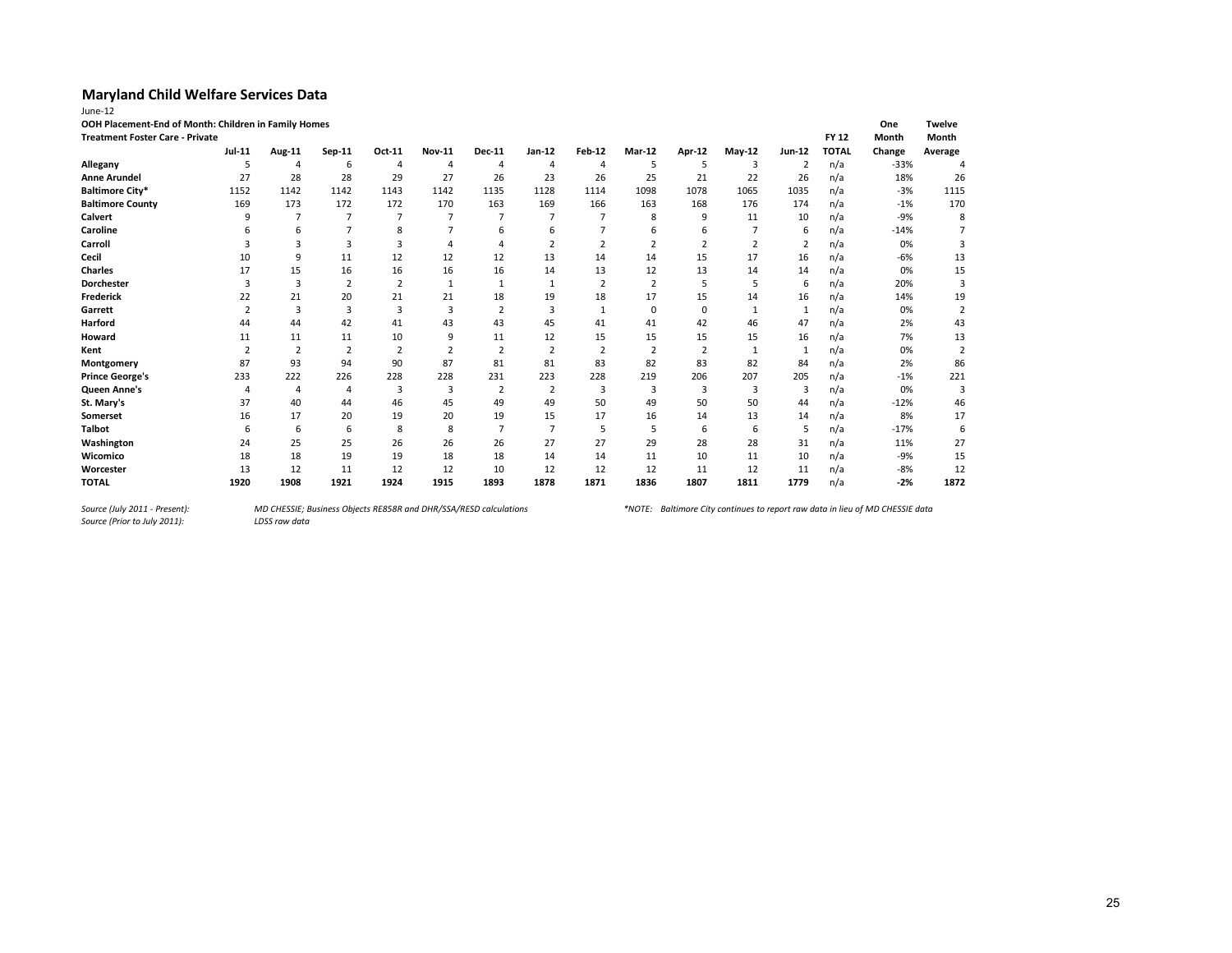| OOH Placement-End Of Month: Children In Family Homes<br><b>Treatment Foster Care--Public</b> |               |          |          |        |               |          |          |               |               |        |          |          | <b>FY 12</b> | One<br>Month | <b>Twelve</b><br>Month |
|----------------------------------------------------------------------------------------------|---------------|----------|----------|--------|---------------|----------|----------|---------------|---------------|--------|----------|----------|--------------|--------------|------------------------|
|                                                                                              | <b>Jul-11</b> | Aug-11   | Sep-11   | Oct-11 | <b>Nov-11</b> | Dec-11   | Jan-12   | <b>Feb-12</b> | <b>Mar-12</b> | Apr-12 | $May-12$ | Jun-12   | <b>TOTAL</b> | Change       | Average                |
| Allegany                                                                                     | n             | $\Omega$ | $\Omega$ | O      | $\Omega$      | 0        | 0        | $\Omega$      | $\Omega$      | O      | 0        | 0        | n/a          | N/A          | $\Omega$               |
| <b>Anne Arundel</b>                                                                          |               |          |          |        |               |          |          |               |               |        |          |          | n/a          | 0%           |                        |
| <b>Baltimore City*</b>                                                                       |               | O        |          |        |               |          |          |               |               |        |          | $\Omega$ | n/a          | N/A          |                        |
| <b>Baltimore County</b>                                                                      | 11            | 10       | 10       | q      | 8             |          | 8        |               |               |        |          | 6        | n/a          | 0%           |                        |
| Calvert                                                                                      |               |          |          |        |               |          |          |               |               |        |          | 1        | n/a          | 0%           |                        |
| Caroline                                                                                     |               |          | 0        |        | $\Omega$      | $\Omega$ | 0        |               |               | 0      | 0        | 0        | n/a          | N/A          |                        |
| Carroll                                                                                      |               | $\Omega$ | O        | n      | $\Omega$      | $\Omega$ |          | n             | n             | U      | ŋ        | 0        | n/a          | N/A          | n                      |
| Cecil                                                                                        |               |          |          |        |               |          |          |               | b             |        |          | 4        | n/a          | $-20%$       | 6                      |
| <b>Charles</b>                                                                               |               |          |          |        |               | n        |          |               | O             | O      |          | 0        | n/a          | N/A          |                        |
| <b>Dorchester</b>                                                                            |               |          | ŋ        | ŋ      | n             | n        |          | n             |               | ŋ      | ŋ        | 0        | n/a          | N/A          |                        |
| <b>Frederick</b>                                                                             |               |          | ŋ        |        | n             | n        |          |               |               |        |          | 0        | n/a          | N/A          |                        |
| Garrett                                                                                      |               |          |          |        |               |          |          |               |               |        |          | 0        | n/a          | $-100%$      |                        |
| Harford                                                                                      |               |          |          |        | n             | n        |          |               |               | ŋ      | ŋ        | 0        | n/a          | N/A          |                        |
| Howard                                                                                       |               |          |          |        | $\Omega$      | O        |          | O             | O             | ŋ      |          | 0        | n/a          | N/A          |                        |
| Kent                                                                                         |               | O        | O        | ŋ      | $\Omega$      | $\Omega$ | $\Omega$ | O             | $\Omega$      | 0      | 0        | 0        | n/a          | N/A          |                        |
| Montgomery                                                                                   | 16            | 16       | 17       | 17     | 13            | 14       | 14       | 14            | 15            | 15     | 14       | 16       | n/a          | 14%          | 15                     |
| <b>Prince George's</b>                                                                       | O             | $\Omega$ | O        | ŋ      | n             | O        | O        | 0             | $\Omega$      | O      | ŋ        | 0        | n/a          | N/A          | 0                      |
| Queen Anne's                                                                                 |               | O        | 0        | 0      | $\Omega$      | n        |          |               | 0             | 0      | 0        | 0        | n/a          | N/A          |                        |
| St. Mary's                                                                                   |               |          |          |        | n             |          |          |               |               |        |          | 0        | n/a          | N/A          |                        |
| Somerset                                                                                     |               |          |          |        |               |          |          |               |               |        |          |          | n/a          | 0%           |                        |
| <b>Talbot</b>                                                                                |               |          |          |        |               |          |          |               |               |        |          | 0        | n/a          | N/A          |                        |
| Washington                                                                                   |               |          |          |        | n             |          |          |               |               | ŋ      |          | 0        | n/a          | N/A          |                        |
| Wicomico                                                                                     |               |          |          |        | n             | n        |          |               |               |        |          | $\Omega$ | n/a          | N/A          |                        |
| Worcester                                                                                    |               |          |          |        |               |          |          |               |               |        |          | $\Omega$ | n/a          | N/A          |                        |
| <b>TOTAL</b>                                                                                 | 42            | 41       | 40       | 39     | 34            | 35       | 35       | 35            | 33            | 32     | 30       | 30       | n/a          | 0%           | 36                     |

*Source (July 2011 - Present):<br>Source (Prior to July 2011):*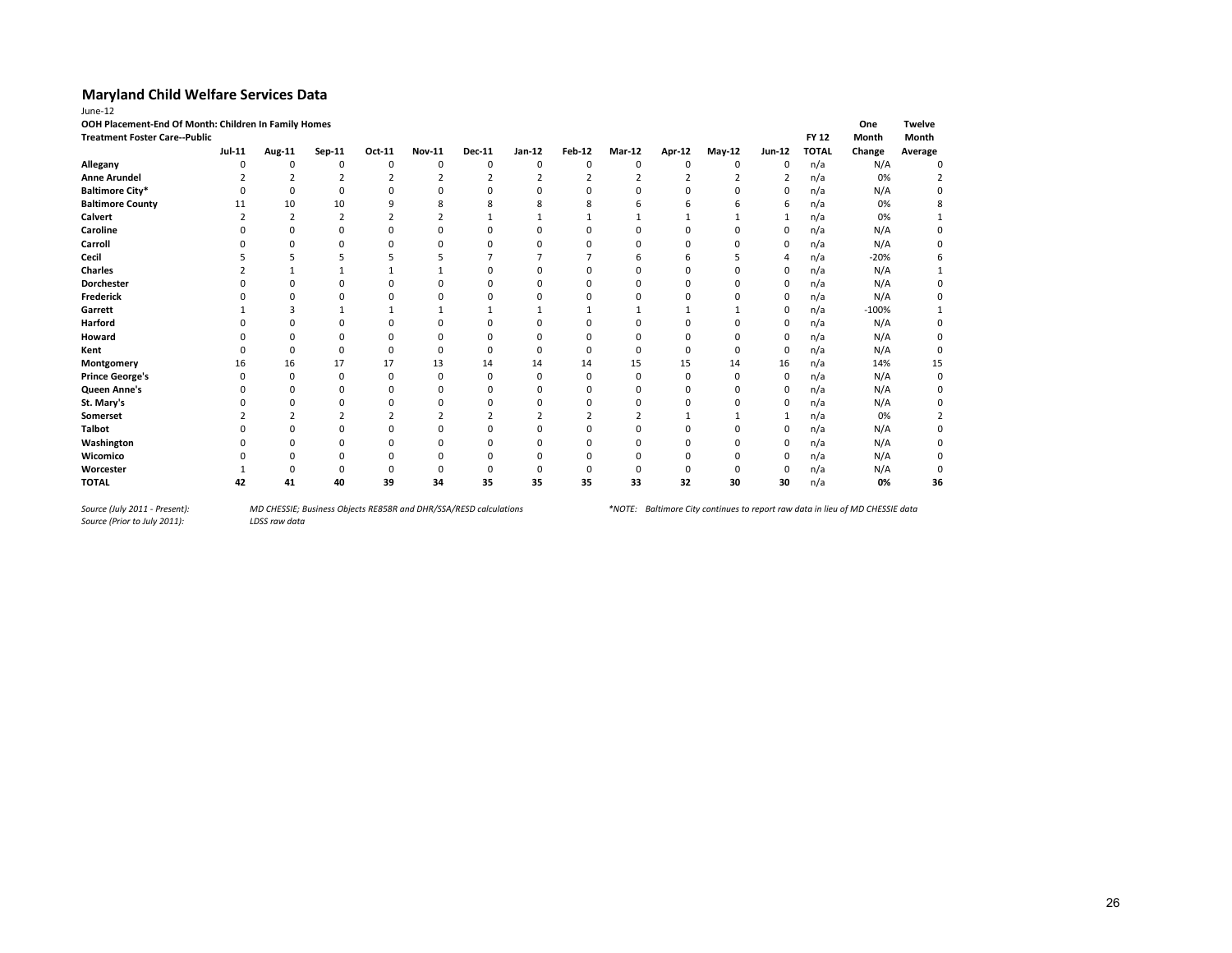| June-12                                                |               |        |        |             |               |               |          |               |        |        |          |                |              |         |               |
|--------------------------------------------------------|---------------|--------|--------|-------------|---------------|---------------|----------|---------------|--------|--------|----------|----------------|--------------|---------|---------------|
| OOH Placement - End of Month: Children in Family Homes |               |        |        |             |               |               |          |               |        |        |          |                |              | One     | <b>Twelve</b> |
| <b>Adoptive / Pre-Finalized Adoptive Homes</b>         |               |        |        |             |               |               |          |               |        |        |          |                | <b>FY 12</b> | Month   | Month         |
|                                                        | <b>Jul-11</b> | Aug-11 | Sep-11 | Oct-11      | <b>Nov-11</b> | <b>Dec-11</b> | Jan-12   | <b>Feb-12</b> | Mar-12 | Apr-12 | May-12   | <b>Jun-12</b>  | <b>TOTAL</b> | Change  | Average       |
| Allegany                                               |               | 6      | 5      | 5           | 6             |               | 5        | 8             | 8      | 3      | 3        | 1              | n/a          | $-67%$  |               |
| <b>Anne Arundel</b>                                    |               | 0      | O      | $\mathbf 0$ | 0             | n             | $\Omega$ | $\Omega$      |        | O      | $\Omega$ | 0              | n/a          | N/A     |               |
| <b>Baltimore City*</b>                                 |               | O      |        |             | n             | <sup>0</sup>  | n        |               |        | C      | n        | 0              | n/a          | N/A     |               |
| <b>Baltimore County</b>                                |               |        |        |             |               |               |          |               |        |        |          | 1              | n/a          | 0%      |               |
| <b>Calvert</b>                                         |               |        |        |             |               |               |          |               |        |        |          | 6              | n/a          | $-14%$  |               |
| Caroline                                               |               |        |        |             |               |               |          |               |        |        |          | 3              | n/a          | $-40%$  |               |
| Carroll                                                |               |        |        |             |               |               |          |               |        |        |          | $\mathbf{1}$   | n/a          | 0%      |               |
| Cecil                                                  |               | 0      | 0      |             |               |               |          | ŋ             |        |        | n        | 0              | n/a          | N/A     |               |
| Charles                                                |               | 10     | 10     |             |               |               |          |               |        |        |          | 4              | n/a          | 33%     |               |
| Dorchester                                             |               | O      | O      |             |               |               |          |               |        |        | n        |                | n/a          | N/A     |               |
| Frederick                                              |               |        | ٦      | h           | ੨             |               |          |               |        |        | n        | 0              | n/a          | N/A     |               |
| Garrett                                                |               |        |        |             |               |               |          |               |        |        |          | $\overline{2}$ | n/a          | 0%      |               |
| Harford                                                |               |        |        |             |               |               |          |               |        |        |          | 0              | n/a          | $-100%$ |               |
| Howard                                                 |               |        |        |             |               |               |          |               |        |        |          | 0              | n/a          | N/A     |               |
| Kent                                                   |               |        | ŋ      |             |               |               |          |               |        |        | n        | 0              | n/a          | N/A     |               |
| Montgomery                                             |               |        |        |             |               |               |          |               |        |        |          | 0              | n/a          | N/A     |               |
| <b>Prince George's</b>                                 |               |        |        |             |               |               |          |               |        |        |          |                | n/a          | 0%      |               |
| Queen Anne's                                           |               |        |        |             |               |               |          |               |        |        |          | 0              | n/a          | N/A     |               |
| St. Mary's                                             |               |        |        |             |               |               |          |               |        |        |          | $\Omega$       | n/a          | $-100%$ |               |
| Somerset                                               |               |        |        |             |               |               |          |               |        |        |          | $\Omega$       | n/a          | N/A     |               |
| <b>Talbot</b>                                          |               |        |        |             |               |               |          |               |        |        | n        |                | n/a          | N/A     |               |
| Washington                                             |               |        |        | 10          | 10            |               |          |               |        |        |          | 8              | n/a          | 100%    |               |
| Wicomico                                               |               |        |        |             |               |               |          |               |        |        |          | $\Omega$       | n/a          | N/A     |               |
| Worcester                                              |               | O      |        |             |               |               |          |               |        |        |          |                | n/a          | 200%    |               |
| <b>TOTAL</b>                                           | 32            | 38     | 39     | 56          | 39            | 39            | 38       | 47            | 44     | 38     | 36       | 32             | n/a          | $-11%$  | 40            |

*Source (July 2011 - Present):<br>Source (Prior to July 2011):*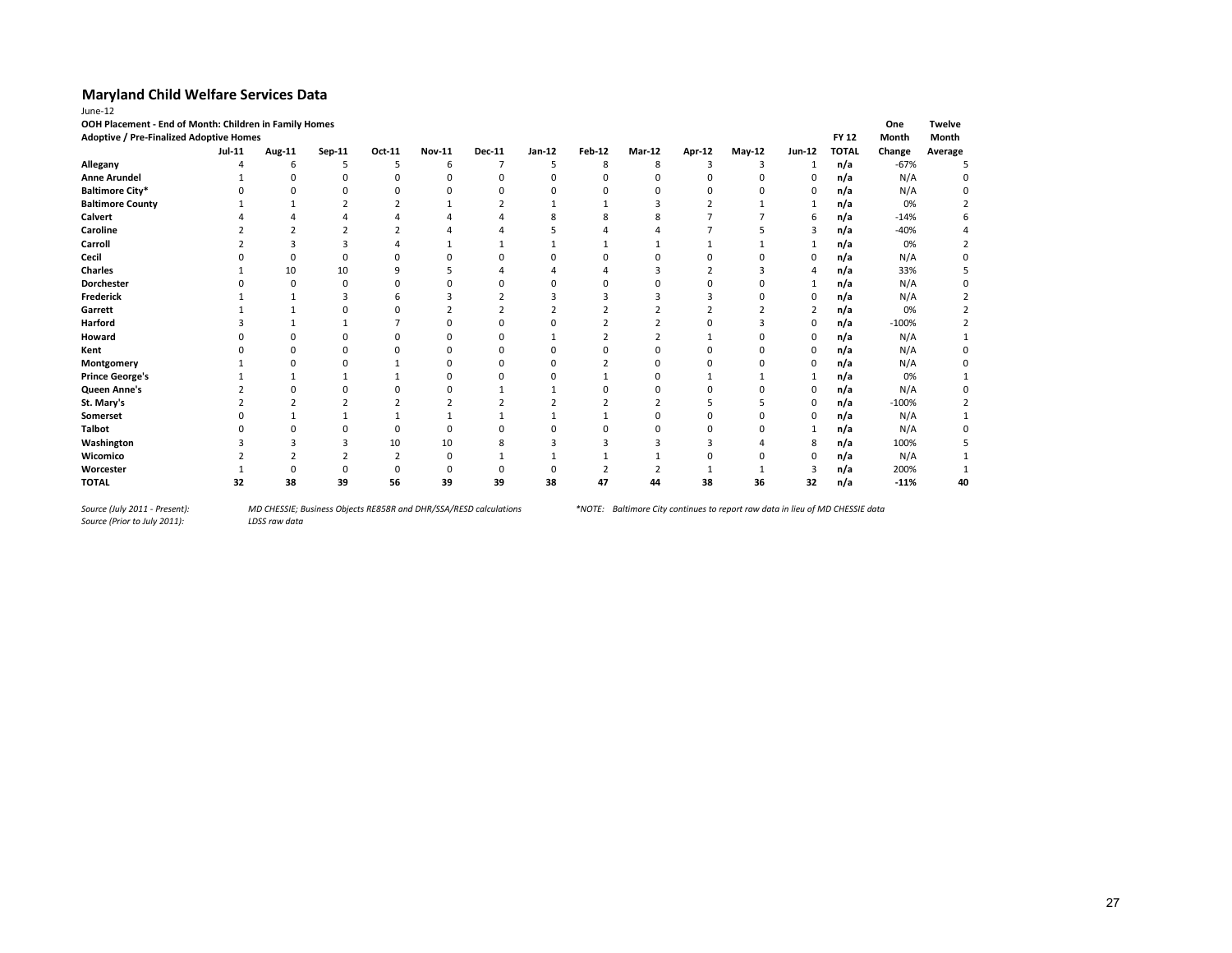| une |  |
|-----|--|

**OOH Placement: End of Month: Children in Group Homes One Twelve**

|                         |               |                |        |                |               |                |             |                |                |             |                |          | <b>FY 12</b> | Month  | Month   |
|-------------------------|---------------|----------------|--------|----------------|---------------|----------------|-------------|----------------|----------------|-------------|----------------|----------|--------------|--------|---------|
|                         | <b>Jul-11</b> | Aug-11         | Sep-11 | Oct-11         | <b>Nov-11</b> | <b>Dec-11</b>  | Jan-12      | <b>Feb-12</b>  | Mar-12         | Apr-12      | May-12         | Jun-12   | <b>TOTAL</b> | Change | Average |
| Allegany                |               |                |        | 7              | 6             |                | 7           | 8              | 8              | 8           | 8              | 10       | n/a          | 25%    | 8       |
| <b>Anne Arundel</b>     | 26            | 23             | 26     | 29             | 26            | 25             | 24          | 25             | 28             | 30          | 26             | 27       | n/a          | 4%     | 26      |
| <b>Baltimore City*</b>  | 319           | 308            | 295    | 294            | 270           | 261            | 236         | 222            | 217            | 207         | 189            | 172      | n/a          | $-9%$  | 249     |
| <b>Baltimore County</b> | 103           | 90             | 92     | 87             | 89            | 99             | 107         | 107            | 109            | 105         | 100            | 104      | n/a          | 4%     | 99      |
| Calvert                 | 8             |                | 9      | q              | q             | 10             | 9           | 8              | 8              | 6           | 11             | 8        | n/a          | $-27%$ | 9       |
| Caroline                |               |                |        |                |               | $\overline{2}$ |             |                |                | 3           | 3              | 3        | n/a          | 0%     |         |
| Carroll                 | 10            | 9              |        | 8              |               | 6              |             |                |                | 5           | $\overline{7}$ | 8        | n/a          | 14%    |         |
| Cecil                   | 19            | 17             | 16     | 18             | 17            | 18             | 16          | 16             | 14             | 14          | 15             | 15       | n/a          | 0%     | 16      |
| <b>Charles</b>          | 17            | 14             | 11     | 13             | 13            | 14             | 16          | 15             | 16             | 15          | 15             | 14       | n/a          | $-7%$  | 14      |
| <b>Dorchester</b>       | 5             | 5              | 5      | .5             | 5             | 6              | 6           | 6              | 6              | 5           | 3              | 2        | n/a          | $-33%$ | 5       |
| Frederick               | 29            | 27             | 26     | 27             | 28            | 28             | 24          | 24             | 26             | 27          | 28             | 26       | n/a          | $-7%$  | 27      |
| Garrett                 |               | 6              | 6      | 9              | 11            | 10             | 9           | 9              | 10             | 9           | 10             | 10       | n/a          | 0%     | 9       |
| Harford                 | 49            | 55             | 53     | 53             | 52            | 52             | 52          | 48             | 47             | 51          | 46             | 41       | n/a          | $-11%$ | 50      |
| Howard                  | 16            | 14             | 17     | 18             | 20            | 18             | 17          | 13             | 15             | 15          | 15             | 10       | n/a          | $-33%$ | 16      |
| Kent                    |               | $\mathbf 0$    | 0      | $\mathbf 0$    | 0             | 0              | $\mathbf 0$ | 0              | 0              | $\mathbf 0$ | $\mathbf 0$    |          | n/a          | N/A    | 0       |
| Montgomery              | 70            | 70             | 66     | 69             | 68            | 77             | 80          | 75             | 74             | 72          | 72             | 69       | n/a          | $-4%$  | 72      |
| <b>Prince George's</b>  | 102           | 104            | 101    | 103            | 93            | 90             | 91          | 90             | 92             | 97          | 97             | 101      | n/a          | 4%     | 97      |
| Queen Anne's            | 2             | 3              | 4      | $\overline{a}$ | 4             | $\overline{a}$ | 4           | $\overline{3}$ | 3              | 3           | 4              | 4        | n/a          | 0%     | 4       |
| St. Mary's              | 22            | 19             | 20     | 19             | 15            | 17             | 17          | 16             | 16             | 16          | 16             | 17       | n/a          | 6%     | 18      |
| Somerset                |               | 5              |        | $\overline{2}$ | 3             | 3              | 3           |                | $\overline{2}$ | 4           | 5              | 5        | n/a          | 0%     |         |
| <b>Talbot</b>           |               | 3              | 3      |                |               |                | ੨           |                |                | 4           |                | 4        | n/a          | $-20%$ | 3       |
| Washington              | 28            | 30             | 36     | 32             | 35            | 35             | 35          | 34             | 31             | 31          | 31             | 33       | n/a          | 6%     | 33      |
| Wicomico                |               | 6              |        |                |               |                | 6           | 6              | 6              | 5           |                |          | n/a          | 0%     |         |
| Worcester               |               | $\overline{2}$ | 3      |                |               | $\Omega$       | 0           |                | $\Omega$       | $\Omega$    | $\Omega$       | $\Omega$ | n/a          | N/A    |         |
| <b>TOTAL</b>            | 857           | 826            | 816    | 819            | 782           | 792            | 771         | 738            | 741            | 732         | 713            | 691      | n/a          | $-3%$  | 773     |

*Source (Prior to July 2011):*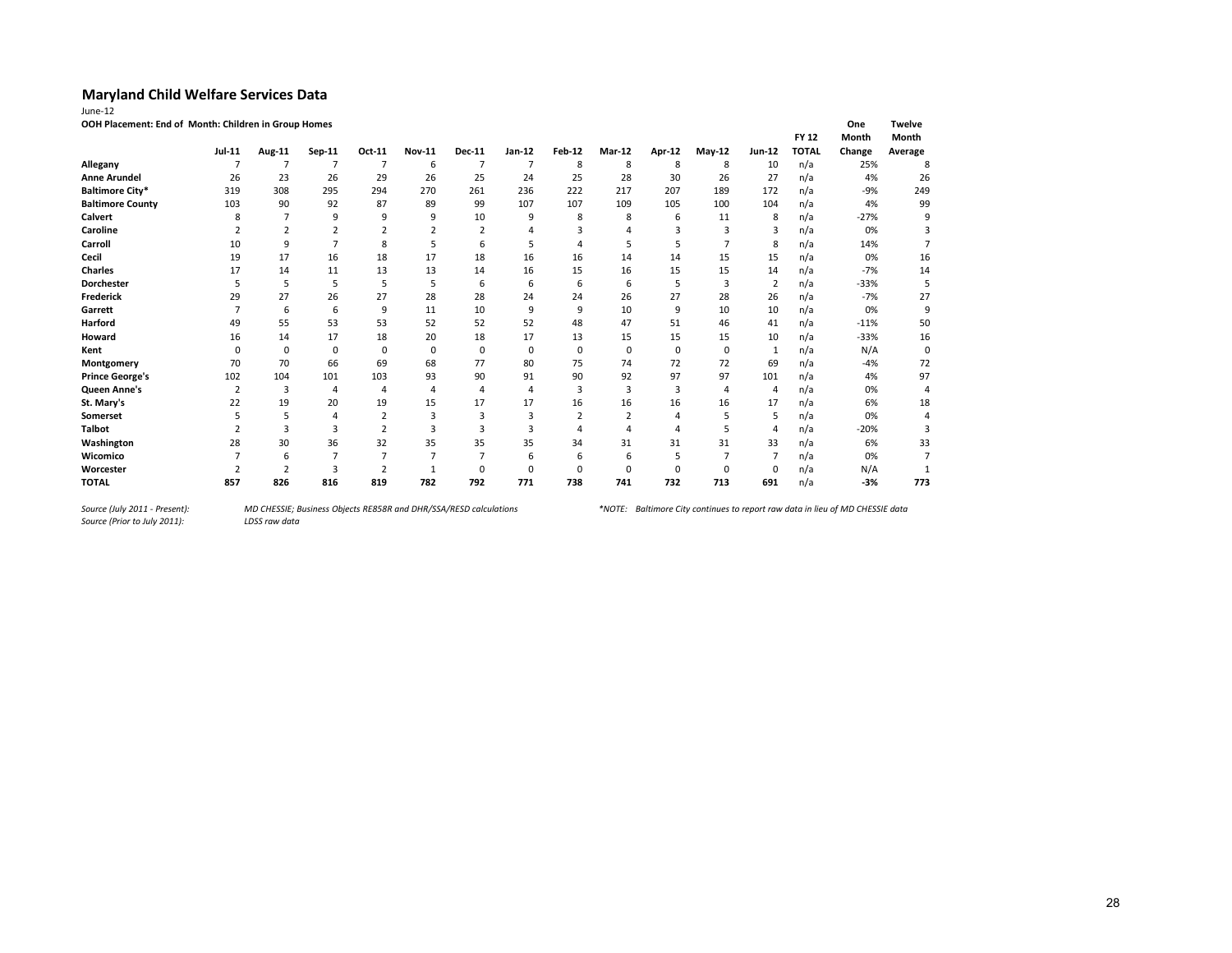| ١H<br>ır |  |
|----------|--|
|          |  |

**OOH Placement - End of Month: Children in Residential Treatment Centers One Twelve**

|                         |               |          |        |        |               |               |          |                |                |                |                |                | <b>FY 12</b> | Month  | Month    |
|-------------------------|---------------|----------|--------|--------|---------------|---------------|----------|----------------|----------------|----------------|----------------|----------------|--------------|--------|----------|
|                         | <b>Jul-11</b> | Aug-11   | Sep-11 | Oct-11 | <b>Nov-11</b> | <b>Dec-11</b> | Jan-12   | <b>Feb-12</b>  | <b>Mar-12</b>  | <b>Apr-12</b>  | May-12         | $Jun-12$       | <b>TOTAL</b> | Change | Average  |
| Allegany                |               |          | 1      |        |               | 1             | 1        | $\overline{2}$ | $\overline{2}$ | $\overline{2}$ | $\overline{2}$ | 2              | n/a          | 0%     |          |
| <b>Anne Arundel</b>     |               |          | 8      |        | 9             | 8             | 8        |                | 8              | 11             | 9              | 9              | n/a          | 0%     |          |
| <b>Baltimore City*</b>  | 53            | 53       | 47     | 45     | 44            | 44            | 45       | 44             | 41             | 42             | 44             | 47             | n/a          | 7%     | 46       |
| <b>Baltimore County</b> | 29            | 30       | 32     | 33     | 31            | 31            | 34       | 35             | 36             | 36             | 36             | 33             | n/a          | $-8%$  | 33       |
| Calvert                 |               |          |        |        | -1            |               |          |                |                |                |                | 3              | n/a          | 50%    |          |
| Caroline                |               |          |        |        |               |               |          |                |                |                |                | $\overline{2}$ | n/a          | 0%     |          |
| Carroll                 |               |          |        |        |               |               |          |                |                |                |                | 2              | n/a          | $-60%$ |          |
| Cecil                   |               |          |        |        |               |               |          |                |                |                |                | $\overline{2}$ | n/a          | 0%     |          |
| <b>Charles</b>          |               |          |        |        |               |               |          |                |                |                |                | 4              | n/a          | 0%     |          |
| Dorchester              |               |          |        |        |               |               |          |                |                |                |                |                | n/a          | 0%     |          |
| Frederick               |               |          | q      | 10     | 11            | 11            | 13       | 12             | 10             | 10             | 10             | 10             | n/a          | 0%     | 10       |
| Garrett                 |               |          |        |        |               |               |          |                | $\overline{2}$ | $\overline{2}$ |                | 2              | n/a          | 0%     | 2        |
| Harford                 |               |          |        |        |               | 6             |          | 9              | 12             | 11             | 12             | 10             | n/a          | $-17%$ | 9        |
| Howard                  |               |          | q      | q      | q             | 10            | 10       | 10             | q              | 9              | q              |                | n/a          | $-22%$ | 9        |
| Kent                    |               | $\Omega$ |        |        | $\Omega$      | $\mathbf 0$   | $\Omega$ | $\Omega$       | $\Omega$       | $\Omega$       | $\Omega$       |                | n/a          | N/A    | $\Omega$ |
| Montgomery              | 14            | 11       | 9      | 13     | 13            | 13            | 14       | 13             | 14             | 14             | 16             | 14             | n/a          | $-13%$ | 13       |
| <b>Prince George's</b>  | 18            | 17       | 20     | 19     | 19            | 19            | 18       | 19             | 19             | 19             | 21             | 22             | n/a          | 5%     | 19       |
| Queen Anne's            |               |          |        |        |               |               |          |                |                |                |                | $\overline{2}$ | n/a          | 0%     |          |
| St. Mary's              |               |          |        |        |               |               |          |                |                |                |                |                | n/a          | $-20%$ |          |
| Somerset                |               |          |        |        |               |               |          |                |                |                |                | $\overline{2}$ | n/a          | 0%     |          |
| Talbot                  |               |          |        |        |               |               |          |                |                |                |                |                | n/a          | 0%     |          |
| Washington              |               |          | h      |        |               |               |          |                |                |                |                | 6              | n/a          | 20%    |          |
| Wicomico                |               |          |        |        |               |               |          |                |                |                |                |                | n/a          | 0%     |          |
| Worcester               |               |          |        |        |               |               |          |                |                |                |                |                | n/a          | 0%     |          |
| <b>TOTAL</b>            | 182           | 181      | 178    | 181    | 181           | 182           | 189      | 189            | 193            | 198            | 199            | 193            | n/a          | $-3%$  | 187      |

*Source (Prior to July 2011):*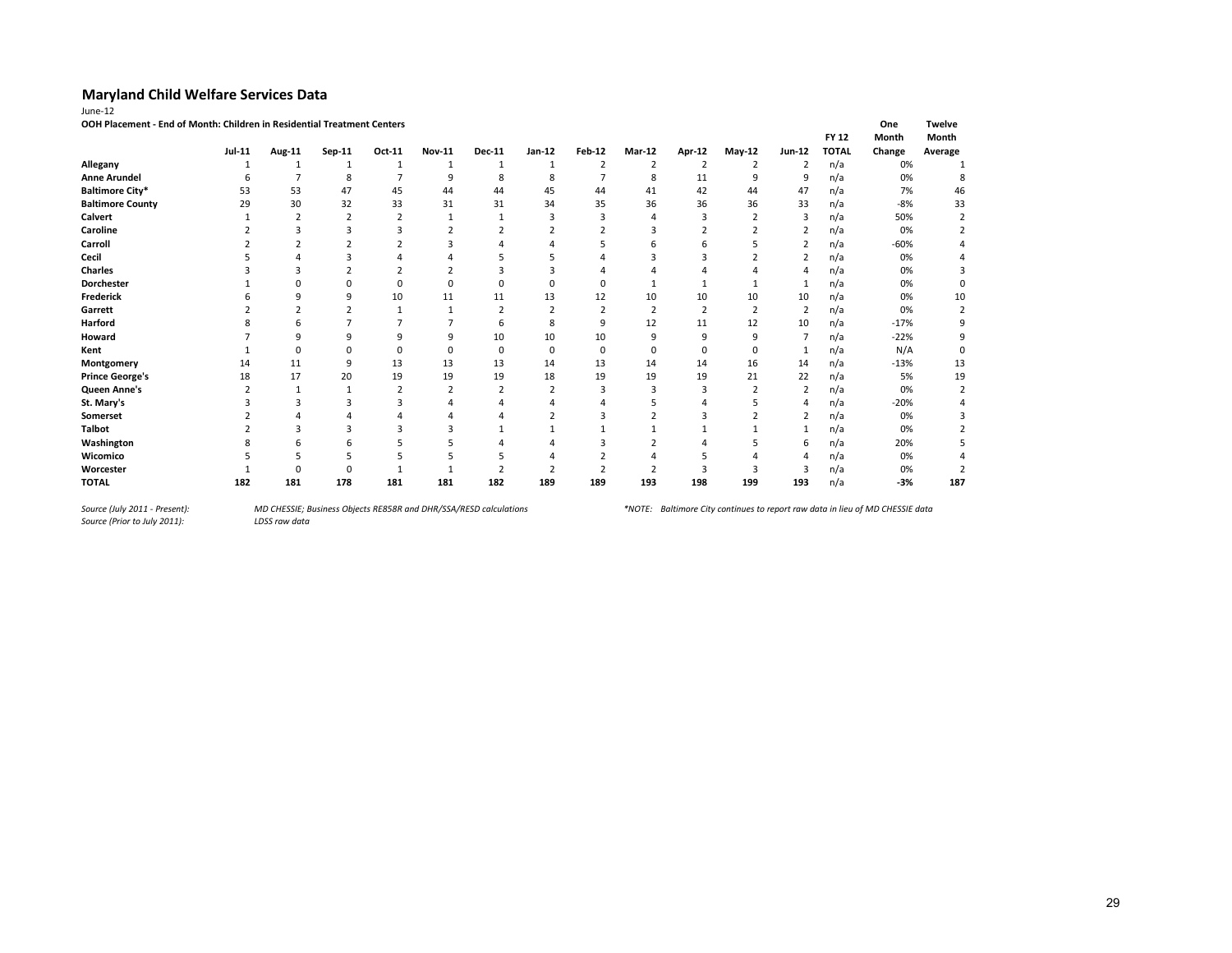| June-12                                                    |               |          |             |          |                |               |          |                |                |                |                |                |              |        |               |
|------------------------------------------------------------|---------------|----------|-------------|----------|----------------|---------------|----------|----------------|----------------|----------------|----------------|----------------|--------------|--------|---------------|
| OOH Placement-End of Month: Children In Independent Living |               |          |             |          |                |               |          |                |                |                |                |                |              | One    | <b>Twelve</b> |
|                                                            |               |          |             |          |                |               |          |                |                |                |                |                | <b>FY 12</b> | Month  | Month         |
|                                                            | <b>Jul-11</b> | Aug-11   | Sep-11      | Oct-11   | <b>Nov-11</b>  | <b>Dec-11</b> | Jan-12   | <b>Feb-12</b>  | <b>Mar-12</b>  | Apr-12         | May-12         | Jun-12         | <b>TOTAL</b> | Change | Average       |
| Allegany                                                   | 0             | 0        | $\mathbf 0$ | 0        | $\mathbf 0$    | 0             | 0        | 0              | 0              | 0              | 1              | 1              | n/a          | 0%     | 0             |
| <b>Anne Arundel</b>                                        | 6             | 6        | 6           | 5        | $\overline{4}$ | 5             | 5        | 6              | 5              | 5              | 4              | $\overline{4}$ | n/a          | 0%     |               |
| <b>Baltimore City*</b>                                     | 159           | 166      | 168         | 171      | 175            | 170           | 173      | 181            | 182            | 191            | 197            | 204            | n/a          | 4%     | 178           |
| <b>Baltimore County</b>                                    | 14            | 13       | 13          | 13       | 15             | 16            | 17       | 25             | 23             | 23             | 25             | 24             | n/a          | $-4%$  | 18            |
| Calvert                                                    | n             | 0        | 0           | 0        | $\mathbf 0$    | 0             | $\Omega$ | $\Omega$       | 0              | 1              | 0              | 0              | n/a          | N/A    | 0             |
| Caroline                                                   |               |          |             | $\Omega$ | $\Omega$       | O             | n        | 0              | $\Omega$       | $\Omega$       | 0              | 0              | n/a          | N/A    | 0             |
| Carroll                                                    |               |          | $\Omega$    | 0        | $\Omega$       |               | $\Omega$ | $\overline{2}$ | $\overline{2}$ | $\overline{2}$ | $\overline{2}$ | 2              | n/a          | 0%     |               |
| Cecil                                                      |               |          |             |          |                |               |          |                | 3              |                |                | $\mathbf{1}$   | n/a          | $-50%$ |               |
| <b>Charles</b>                                             |               |          |             |          |                |               |          |                |                | h              | 5              | 5              | n/a          | 0%     |               |
| Dorchester                                                 |               |          |             |          |                |               |          |                |                |                |                | 1              | n/a          | 0%     |               |
| Frederick                                                  |               | O        |             |          |                |               | n        |                | 3              |                |                | 5              | n/a          | 25%    |               |
| Garrett                                                    |               | $\Omega$ | $\Omega$    |          |                |               |          |                | $\Omega$       | O              | 0              | $\mathbf 0$    | n/a          | N/A    |               |
| <b>Harford</b>                                             |               |          |             |          |                |               |          |                |                |                |                | 5              | n/a          | 0%     |               |
| Howard                                                     |               | 5        | 6           |          | h              |               | 3        |                | 3              | 3              | 3              | $\overline{2}$ | n/a          | $-33%$ |               |
| Kent                                                       |               | $\Omega$ | $\Omega$    | O        | $\Omega$       |               | n        |                |                | 1              |                | 1              | n/a          | 0%     | 0             |
| Montgomery                                                 | 15            | 13       | 17          | 17       | 18             | 18            | 18       | 24             | 21             | 20             | 22             | 21             | n/a          | $-5%$  | 19            |
| <b>Prince George's</b>                                     | 23            | 20       | 15          | 13       | 13             | 15            | 18       | 23             | 28             | 33             | 35             | 39             | n/a          | 11%    | 23            |
| Queen Anne's                                               |               |          |             |          |                |               |          |                |                | 0              | $\Omega$       | 0              | n/a          | N/A    |               |
| St. Mary's                                                 |               |          |             | 0        |                |               |          |                |                |                |                | 2              | n/a          | 100%   |               |
| Somerset                                                   |               |          | 0           | ŋ        | n              |               | n        |                |                |                |                | $\mathbf{1}$   | n/a          | $-50%$ |               |
| <b>Talbot</b>                                              |               |          | 2           |          | 1              |               |          |                |                | 1              |                | -1             | n/a          | 0%     |               |
| Washington                                                 |               |          | $\Omega$    | $\Omega$ |                |               |          |                |                |                | $\overline{2}$ | $\overline{2}$ | n/a          | 0%     |               |
| Wicomico                                                   |               |          | Ω           |          | $\Omega$       |               |          |                |                |                |                | 1              | n/a          | 0%     |               |
| Worcester                                                  |               | $\Omega$ | n           | O        | $\Omega$       |               |          |                |                |                |                | -1             | n/a          | 0%     | $\Omega$      |
| <b>TOTAL</b>                                               | 238           | 239      | 243         | 240      | 246            | 243           | 249      | 287            | 289            | 304            | 315            | 323            | n/a          | 3%     | 268           |

*Source (July 2011 - Present):<br>Source (Prior to July 2011):*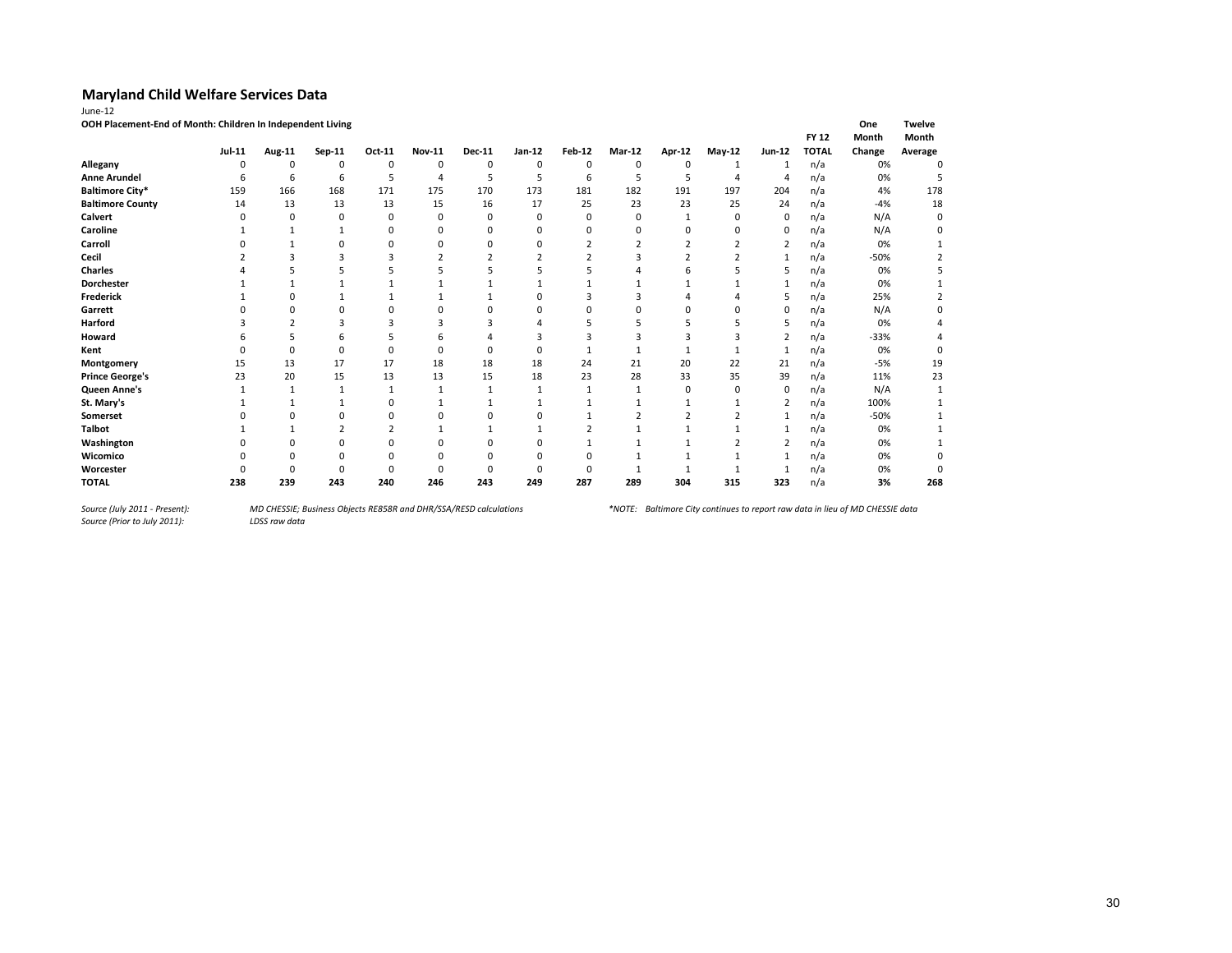| OOH Placement - End of Months: Children in Other Placements (excluding Trial Home Visit)<br>Note: Includes College, Correctional Institution / Secure Detention Facility, Halfway House, Own home / apartment |               |        |          |                |               |               |        |               |               |        |          |          | <b>FY 12</b> | One<br>Month | <b>Twelve</b><br>Month |
|---------------------------------------------------------------------------------------------------------------------------------------------------------------------------------------------------------------|---------------|--------|----------|----------------|---------------|---------------|--------|---------------|---------------|--------|----------|----------|--------------|--------------|------------------------|
|                                                                                                                                                                                                               | <b>Jul-11</b> | Aug-11 | $Sep-11$ | Oct-11         | <b>Nov-11</b> | <b>Dec-11</b> | Jan-12 | <b>Feb-12</b> | <b>Mar-12</b> | Apr-12 | $May-12$ | Jun-12   | <b>TOTAL</b> | Change       | Average                |
| Allegany                                                                                                                                                                                                      |               |        | 8        | $\overline{7}$ |               | 6             | 8      |               |               |        | 8        | 6        | n/a          | $-25%$       |                        |
| <b>Anne Arundel</b>                                                                                                                                                                                           | 14            | 11     | 11       | 9              | 13            | 12            | 14     | 11            | 10            | 11     | 13       | 11       | n/a          | $-15%$       | 12                     |
| <b>Baltimore City*</b>                                                                                                                                                                                        | 414           | 415    | 432      | 427            | 418           | 395           | 373    | 385           | 392           | 386    | 398      | 385      | n/a          | $-3%$        | 402                    |
| <b>Baltimore County</b>                                                                                                                                                                                       | 58            | 66     | 57       | 60             | 65            | 54            | 47     | 44            | 41            | 45     | 37       | 37       | n/a          | 0%           | 51                     |
| Calvert                                                                                                                                                                                                       |               |        |          |                |               |               |        | h             |               |        |          |          | n/a          | 400%         |                        |
| Caroline                                                                                                                                                                                                      |               |        |          |                |               |               |        |               |               |        |          |          | n/a          | $-100%$      |                        |
| Carroll                                                                                                                                                                                                       |               |        |          |                |               |               |        |               |               |        |          |          | n/a          | N/A          |                        |
| Cecil                                                                                                                                                                                                         |               |        |          |                |               |               |        |               |               |        |          |          | n/a          | 25%          |                        |
| <b>Charles</b>                                                                                                                                                                                                |               |        |          |                |               |               |        | 12            | 11            |        | 10       |          | n/a          | $-30%$       |                        |
| Dorchester                                                                                                                                                                                                    |               |        |          |                |               |               |        |               |               |        |          |          | n/a          | 25%          |                        |
| <b>Frederick</b>                                                                                                                                                                                              |               |        | 10       |                |               |               |        |               |               |        |          |          | n/a          | $-29%$       |                        |
| Garrett                                                                                                                                                                                                       |               | з      | 3        |                |               |               |        |               |               |        | h        |          | n/a          | 17%          |                        |
| <b>Harford</b>                                                                                                                                                                                                | 17            | 13     | 15       | 14             | 18            | 15            | 21     | 16            | 17            | 18     | 13       | 18       | n/a          | 38%          | 16                     |
| Howard                                                                                                                                                                                                        |               | h      |          |                |               |               |        |               |               | 8      |          |          | n/a          | 0%           |                        |
| Kent                                                                                                                                                                                                          |               |        |          |                |               |               |        |               |               |        |          | $\Omega$ | n/a          | $-100%$      |                        |
| Montgomery                                                                                                                                                                                                    | 39            | 50     | 47       | 46             | 47            | 47            | 52     | 51            | 50            | 42     | 38       | 32       | n/a          | $-16%$       | 45                     |
| <b>Prince George's</b>                                                                                                                                                                                        | 65            | 74     | 71       | 59             | 60            | 61            | 67     | 62            | 62            | 62     | 64       | 65       | n/a          | 2%           | 64                     |
| Queen Anne's                                                                                                                                                                                                  |               |        | 1        |                |               |               |        |               | 1             |        |          |          | n/a          | 0%           |                        |
| St. Mary's                                                                                                                                                                                                    |               |        |          |                |               |               |        |               |               |        |          | 3        | n/a          | 50%          |                        |
| Somerset                                                                                                                                                                                                      |               |        |          |                |               |               |        |               |               |        |          |          | n/a          | $-67%$       |                        |
| <b>Talbot</b>                                                                                                                                                                                                 |               |        |          |                |               |               |        |               |               |        |          | $\Omega$ | n/a          | N/A          |                        |
| Washington                                                                                                                                                                                                    | 16            | 12     |          |                |               | 14            | 10     | q             |               | q      | 10       | 11       | n/a          | 10%          | 10                     |
| Wicomico                                                                                                                                                                                                      |               | 8      |          |                |               |               |        |               |               |        |          | 6        | n/a          | 20%          |                        |
| Worcester                                                                                                                                                                                                     |               |        |          |                |               |               |        |               |               |        |          |          | n/a          | 0%           |                        |
| <b>TOTAL</b>                                                                                                                                                                                                  | 693           | 707    | 702      | 685            | 686           | 662           | 651    | 639           | 639           | 637    | 632      | 615      | n/a          | $-3%$        | 662                    |

*Source (Prior to July 2011):*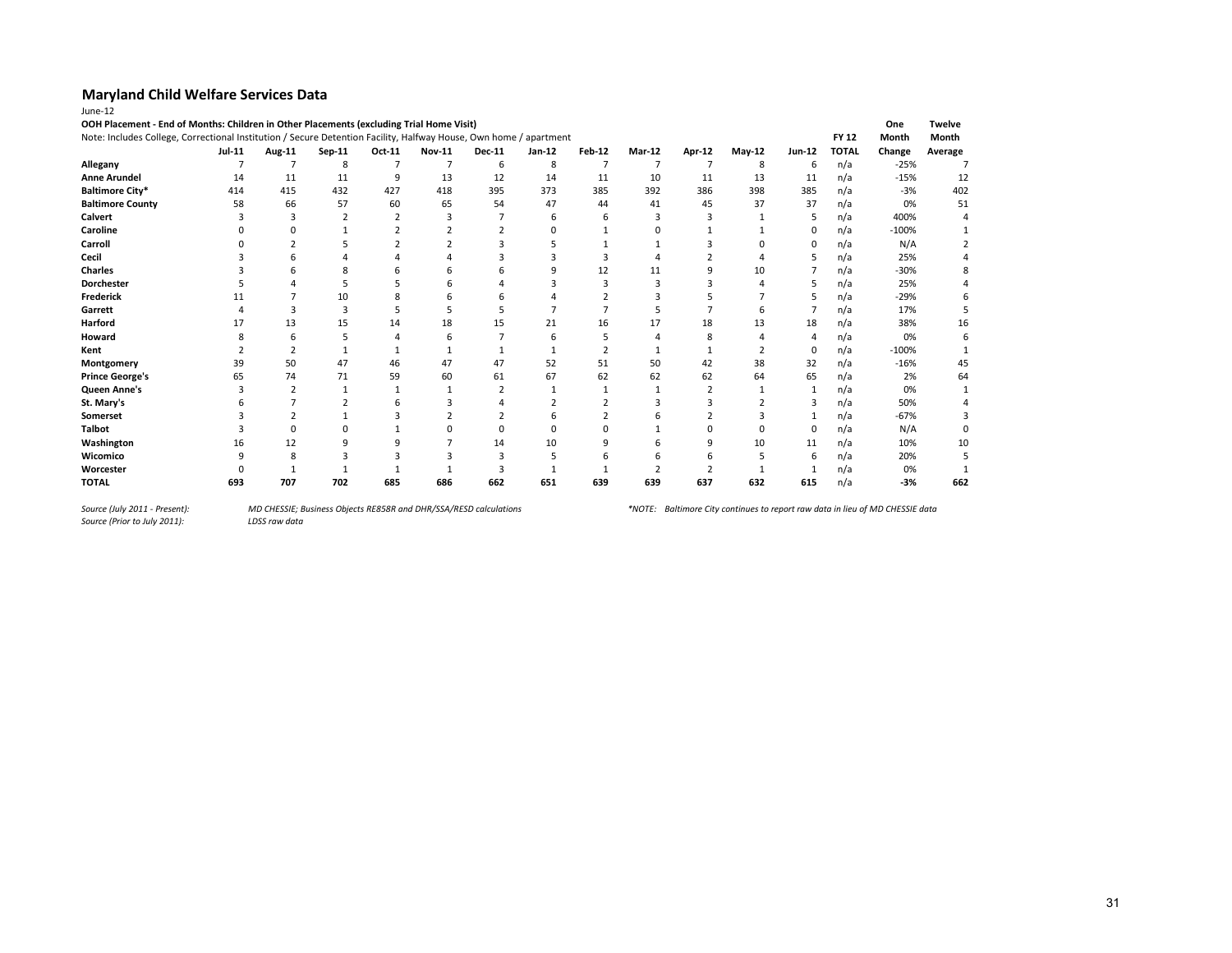| "<br>L |  |
|--------|--|
|        |  |

**OOH Placement - End of Month: Children in Trial Home Visits (Aftercare) One Twelve**

|                         |        |        | .             |          |               |               |          |               |                |          |          |                | <b>FY 12</b> | Month  | Month   |
|-------------------------|--------|--------|---------------|----------|---------------|---------------|----------|---------------|----------------|----------|----------|----------------|--------------|--------|---------|
|                         | Jul-11 | Aug-11 | Sep-11        | Oct-11   | <b>Nov-11</b> | <b>Dec-11</b> | Jan-12   | <b>Feb-12</b> | <b>Mar-12</b>  | Apr-12   | May-12   | Jun-12         | <b>TOTAL</b> | Change | Average |
| Allegany                |        |        |               | 5        | Δ             | 6             |          | 6             |                |          |          | Δ              | n/a          | 33%    |         |
| <b>Anne Arundel</b>     |        |        |               |          |               |               |          |               |                |          |          | 6              | n/a          | 0%     |         |
| <b>Baltimore City*</b>  |        |        |               |          |               | 0             |          |               |                |          |          | 0              | n/a          | N/A    |         |
| <b>Baltimore County</b> | 24     | 24     | 26            | 25       | 23            | 22            | 29       | 29            | 21             | 26       | 27       | 32             | n/a          | 19%    | 26      |
| Calvert                 |        |        |               |          |               |               |          |               |                |          |          | 3              | n/a          | $-25%$ |         |
| Caroline                |        |        |               |          |               |               |          |               |                |          |          | $\mathbf{1}$   | n/a          | 0%     |         |
| Carroll                 |        |        |               |          |               |               |          |               |                |          |          |                | n/a          | N/A    |         |
| Cecil                   | 10     | 14     | 13            | 8        | 10            | 13            |          |               |                |          |          |                | n/a          | $-43%$ |         |
| <b>Charles</b>          |        |        | q             |          |               |               |          |               |                |          |          | $\overline{2}$ | n/a          | $-33%$ |         |
| <b>Dorchester</b>       |        |        |               |          |               |               |          |               |                |          |          | $\Omega$       | n/a          | N/A    |         |
| Frederick               |        |        |               |          |               |               |          | 8             | 12             | 14       |          | 12             | n/a          | 50%    |         |
| Garrett                 |        |        |               | $\Omega$ |               | O             | n        | $\Omega$      | $\Omega$       | $\Omega$ |          | $\mathbf 0$    | n/a          | N/A    | 0       |
| Harford                 | 13     | 17     | 13            | 14       | 14            | 15            | 15       | 19            | 20             | 19       | 23       | 25             | n/a          | 9%     | 17      |
| Howard                  |        |        | 5             | 5        | 5             | 6             | 6        |               |                | 6        |          | 3              | n/a          | 50%    |         |
| Kent                    |        | 0      | $\Omega$      | $\Omega$ | O             | O             |          | $\Omega$      |                |          |          | $\mathbf 0$    | n/a          | N/A    |         |
| Montgomery              | 27     | 26     | 22            | 22       | 25            | 24            | 25       | 21            | 24             | 43       | 42       | 45             | n/a          | 7%     | 29      |
| <b>Prince George's</b>  | 18     | 20     | 21            | 11       | 14            | 12            | 18       | 18            | 19             | 14       | 18       | 18             | n/a          | 0%     | 17      |
| Queen Anne's            |        |        | $\mathcal{I}$ | 0        | 0             | 0             | $\Omega$ | O             | $\Omega$       | $\Omega$ | $\Omega$ | 0              | n/a          | N/A    |         |
| St. Mary's              |        |        |               |          |               |               |          |               |                |          |          | 4              | n/a          | 100%   |         |
| Somerset                |        |        |               |          |               |               |          |               | $\overline{2}$ |          |          | 4              | n/a          | 33%    |         |
| <b>Talbot</b>           |        |        |               |          |               |               |          |               |                |          |          | 3              | n/a          | 200%   |         |
| Washington              |        | 15     | 14            | 18       | 22            | 22            | 25       | 26            | 27             | 25       | 18       | 21             | n/a          | 17%    | 20      |
| Wicomico                |        |        |               | 3        |               | 0             |          |               |                |          |          | 3              | n/a          | 200%   |         |
| Worcester               |        |        |               | 0        | O             |               |          | $\Omega$      |                |          |          | $\Omega$       | n/a          | N/A    |         |
| <b>TOTAL</b>            | 143    | 161    | 161           | 145      | 147           | 154           | 163      | 165           | 153            | 169      | 169      | 191            | n/a          | 13%    | 160     |

*Source (Prior to July 2011):*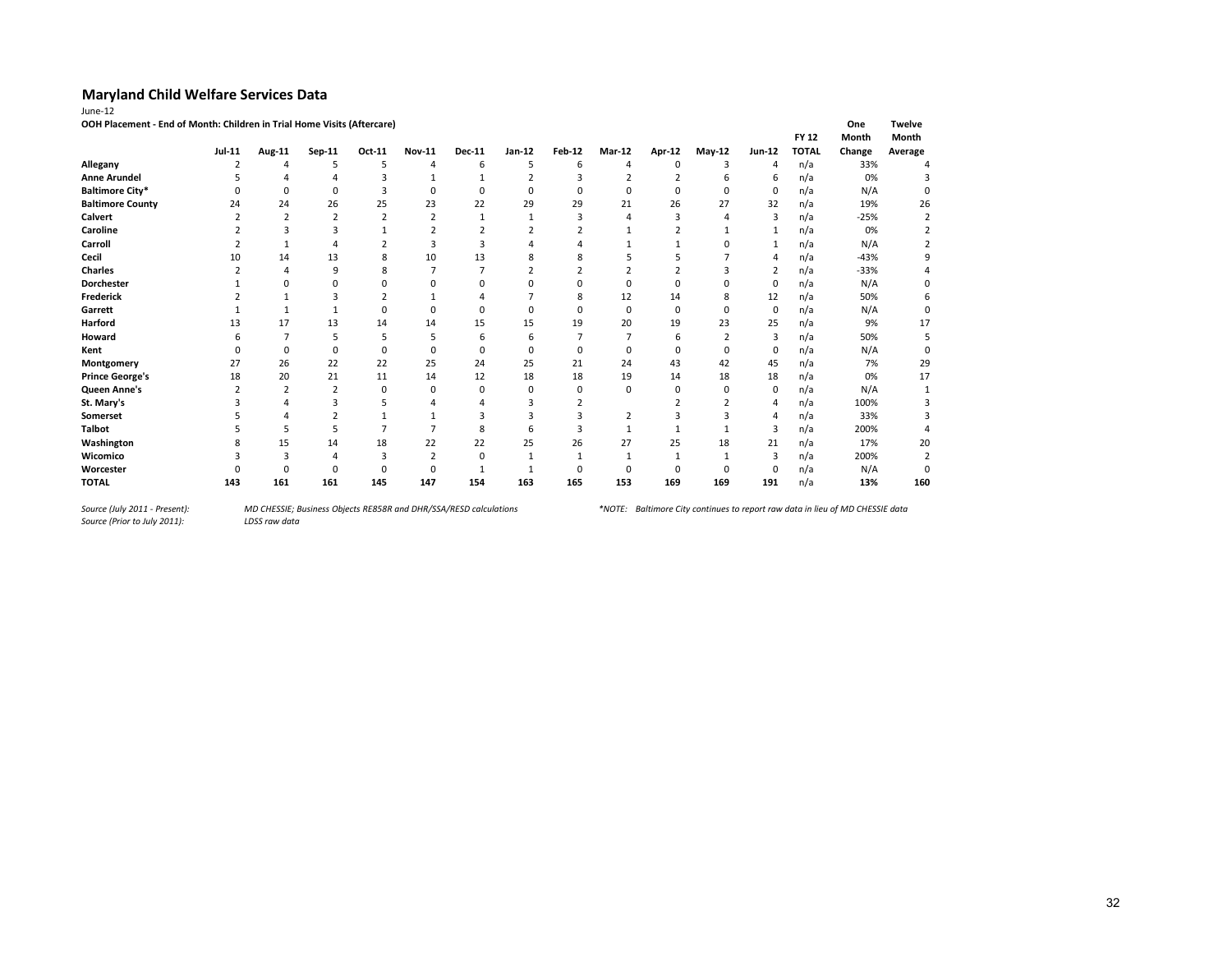| OOH Placement- Exits: Reunification |               |                |          |        |                |               |                |        |               |               |          |                | <b>FY 12</b>  | One<br>Month | <b>Twelve</b><br>Month |
|-------------------------------------|---------------|----------------|----------|--------|----------------|---------------|----------------|--------|---------------|---------------|----------|----------------|---------------|--------------|------------------------|
|                                     | <b>Jul-11</b> | Aug-11         | Sep-11   | Oct-11 | <b>Nov-11</b>  | <b>Dec-11</b> | Jan-12         | Feb-12 | <b>Mar-12</b> | <b>Apr-12</b> | $May-12$ | Jun-12         | <b>TOTAL</b>  | Change       | Average                |
| Allegany                            | 3             | 1              | 2        | 2      | 0              | 0             | $\overline{2}$ | 3      | 5             | 5             |          | 2              |               | 100%         |                        |
| <b>Anne Arundel</b>                 |               | 0              | 1        |        | 0              | 1             |                | 4      | 3             |               |          | 7              |               | 250%         |                        |
| <b>Baltimore City*</b>              | 117           | 104            | 102      | 84     | 93             | 66            | 64             | 60     | 134           | 84            | 86       | 131            |               | 52%          | 94                     |
| <b>Baltimore County</b>             | 9             | 19             | 11       | 4      | 6              | 5             |                | 7      | 16            | 3             | 7        |                |               | 0%           | 8                      |
| Calvert                             | O             | $\overline{2}$ | $\Omega$ | 0      | 0              |               |                |        | <sup>0</sup>  |               |          |                |               | N/A          |                        |
| Caroline                            |               | ŋ              | $\Omega$ | O      | ŋ              |               |                |        | 0             |               |          | 0              |               | $-100%$      |                        |
| Carroll                             |               | 0              |          |        | $\overline{2}$ |               |                |        |               |               |          |                |               | N/A          |                        |
| Cecil                               |               |                |          |        |                |               |                |        |               |               |          | 8              |               | N/A          |                        |
| <b>Charles</b>                      |               |                | O        | ŋ      | 3              |               |                |        | n             |               | O        |                |               | N/A          |                        |
| <b>Dorchester</b>                   |               |                | O        | O      | O              | $\Omega$      |                |        |               |               | ŋ        | ŋ              |               | N/A          |                        |
| <b>Frederick</b>                    |               |                |          |        |                |               |                |        |               |               | h        |                | 4 FY 12 total | $-33%$       |                        |
| Garrett                             |               |                | ٦        | ŋ      | ŋ              |               |                |        | <sup>0</sup>  |               |          | 0              | exits         | $-100%$      |                        |
| Harford                             |               |                | $\Omega$ |        | 8              |               |                |        |               |               |          | 10             | pending       | 100%         |                        |
| Howard                              |               |                |          |        |                |               |                |        |               |               |          | 3              | revised       | $-50%$       |                        |
| Kent                                |               |                | ŋ        | 0      |                |               |                |        |               |               | O        | 0              | data          | N/A          |                        |
| Montgomery                          |               |                |          | 9      | 10             | з             |                |        |               | 8             |          | $\overline{2}$ |               | $-50%$       |                        |
| <b>Prince George's</b>              | 10            |                | h        |        |                |               |                |        |               | 13            |          | 9              |               | 350%         |                        |
| Queen Anne's                        | 0             |                | 0        |        |                |               |                |        |               | 0             |          | 0              |               | N/A          |                        |
| St. Mary's                          |               | ŋ              | O        | 0      |                |               |                |        |               |               |          | $\overline{2}$ |               | N/A          |                        |
| Somerset                            |               | ŋ              | ŋ        | 0      |                | O             |                |        |               |               |          |                |               | N/A          |                        |
| <b>Talbot</b>                       |               |                | 0        | 0      |                |               |                |        |               |               |          |                |               | N/A          |                        |
| Washington                          |               |                |          |        |                |               |                |        |               |               |          |                |               | $-20%$       |                        |
| Wicomico                            |               |                | ŋ        | 0      |                |               |                |        |               |               |          |                |               | N/A          | 0                      |
| Worcester                           |               |                |          | ŋ      |                |               |                |        |               |               |          |                |               | $-50%$       | 0                      |
| <b>TOTAL</b>                        | 162           | 147            | 139      | 127    | 137            | 99            | 98             | 101    | 188           | 130           | 133      | 195            |               | 47%          | 138                    |

*Source (July 2011 - Present):<br>Source (Prior to July 2011):* 

*Source (July 2011 - Present): MD CHESSIE; Business Objects RE857R \*NOTE: Baltimore City continues to report raw data in lieu of MD CHESSIE data*

33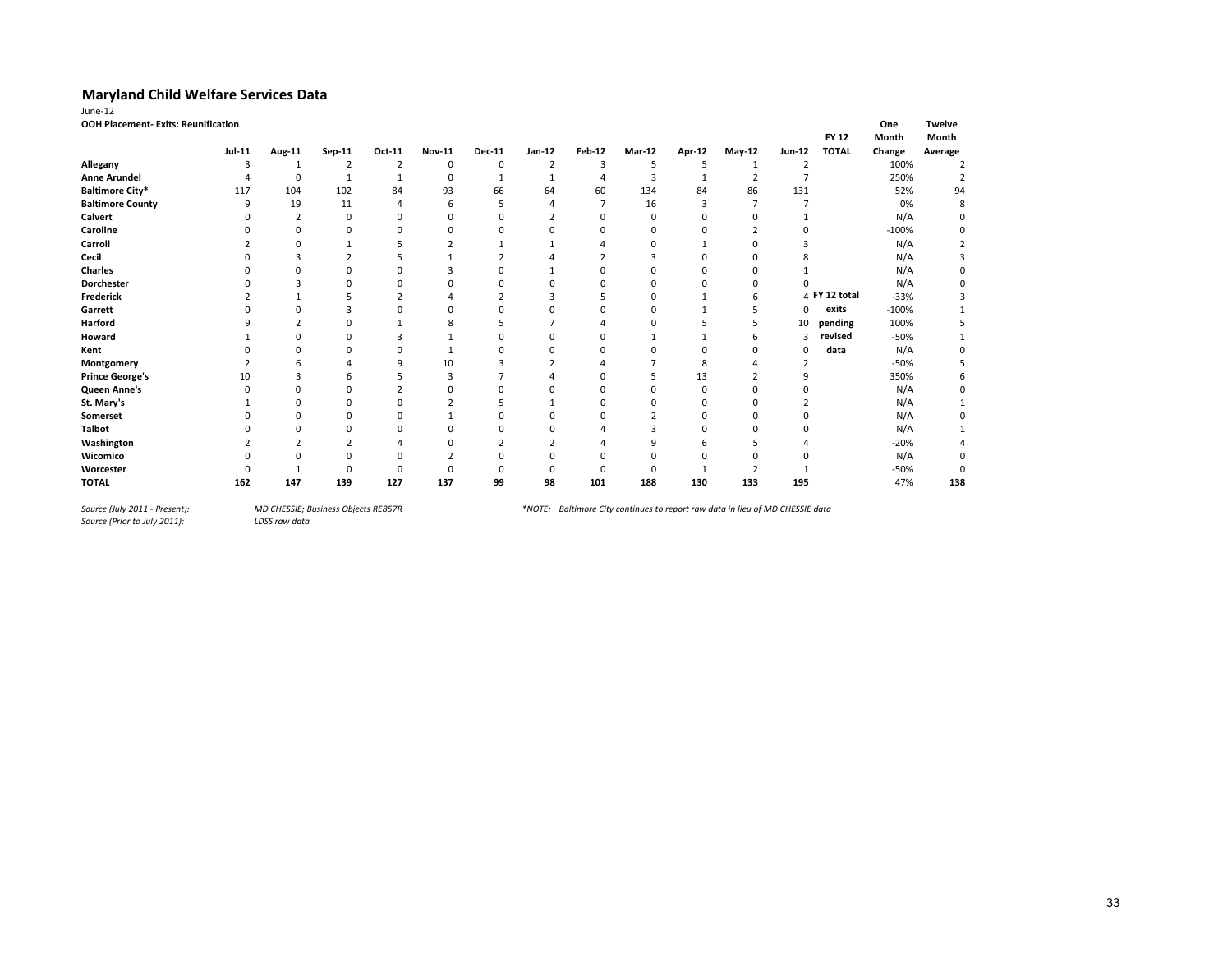| <b>OOH Placement-Exits: Adoption</b> |          |          |        |          |               |               |               |               |        |        |          |               | FY 12         | One<br>Month | <b>Twelve</b><br>Month |
|--------------------------------------|----------|----------|--------|----------|---------------|---------------|---------------|---------------|--------|--------|----------|---------------|---------------|--------------|------------------------|
|                                      | $Jul-11$ | Aug-11   | Sep-11 | Oct-11   | <b>Nov-11</b> | <b>Dec-11</b> | <b>Jan-12</b> | <b>Feb-12</b> | Mar-12 | Apr-12 | $May-12$ | <b>Jun-12</b> | <b>TOTAL</b>  | Change       | Average                |
| Allegany                             |          | $\Omega$ |        | $\Omega$ |               |               | $\Omega$      |               |        |        | з        |               |               | $-33%$       |                        |
| <b>Anne Arundel</b>                  |          |          |        |          |               |               |               |               |        |        |          |               |               | 100%         |                        |
| <b>Baltimore City*</b>               | 16       | 21       | 17     | 16       | 28            | 22            | 11            | 17            | 10     | 22     |          | 34            |               | 278%         | 19                     |
| <b>Baltimore County</b>              |          |          |        |          |               |               |               |               |        |        |          |               |               | $-50%$       |                        |
| Calvert                              |          |          |        |          |               |               |               |               |        |        |          |               |               | N/A          |                        |
| Caroline                             |          |          |        |          |               |               |               |               |        |        |          |               |               | $-50%$       |                        |
| Carroll                              |          |          |        |          |               |               |               |               |        |        |          |               |               | N/A          |                        |
| Cecil                                |          |          |        |          |               |               |               |               |        |        |          |               |               | N/A          |                        |
| <b>Charles</b>                       |          |          |        |          |               |               |               |               |        |        |          |               |               | N/A          |                        |
| Dorchester                           |          |          |        |          |               |               |               |               |        |        |          |               |               | N/A          |                        |
| Frederick                            |          |          |        |          |               |               |               |               |        |        |          |               | 1 FY 12 total | $-80%$       |                        |
| Garrett                              |          |          |        |          |               |               |               |               |        |        |          | $\Omega$      | exits         | N/A          |                        |
| Harford                              |          |          |        |          |               |               |               |               |        |        |          |               | pending       | 67%          |                        |
| Howard                               |          |          |        |          |               |               |               |               |        |        |          | 0             | revised       | $-100%$      |                        |
| Kent                                 |          |          |        |          |               |               |               |               |        |        |          | 0             | data          | N/A          |                        |
| Montgomery                           |          |          |        |          |               |               |               |               |        |        |          |               |               | $-67%$       |                        |
| <b>Prince George's</b>               |          |          |        |          |               |               |               |               |        |        |          |               |               | N/A          |                        |
| Queen Anne's                         |          |          |        |          |               |               |               |               |        |        |          |               |               | N/A          |                        |
| St. Mary's                           |          |          |        |          |               |               |               |               |        |        |          |               |               | N/A          |                        |
| Somerset                             |          |          |        |          |               |               |               |               |        |        |          |               |               | N/A          |                        |
| <b>Talbot</b>                        |          |          |        |          |               |               |               |               |        |        |          |               |               | N/A          |                        |
| Washington                           |          |          |        |          |               |               |               |               |        |        |          |               |               | N/A          |                        |
| Wicomico                             |          |          |        |          |               |               |               |               |        |        |          |               |               | N/A          |                        |
| Worcester                            |          |          |        |          |               |               |               |               |        |        |          |               |               | N/A          |                        |
| <b>TOTAL</b>                         | 33       | 37       | 25     | 40       | 65            | 46            | 25            | 24            | 33     | 46     | 29       | 62            |               | 114%         | 39                     |

*Source (July 2011 - Present):<br>Source (Prior to July 2011):*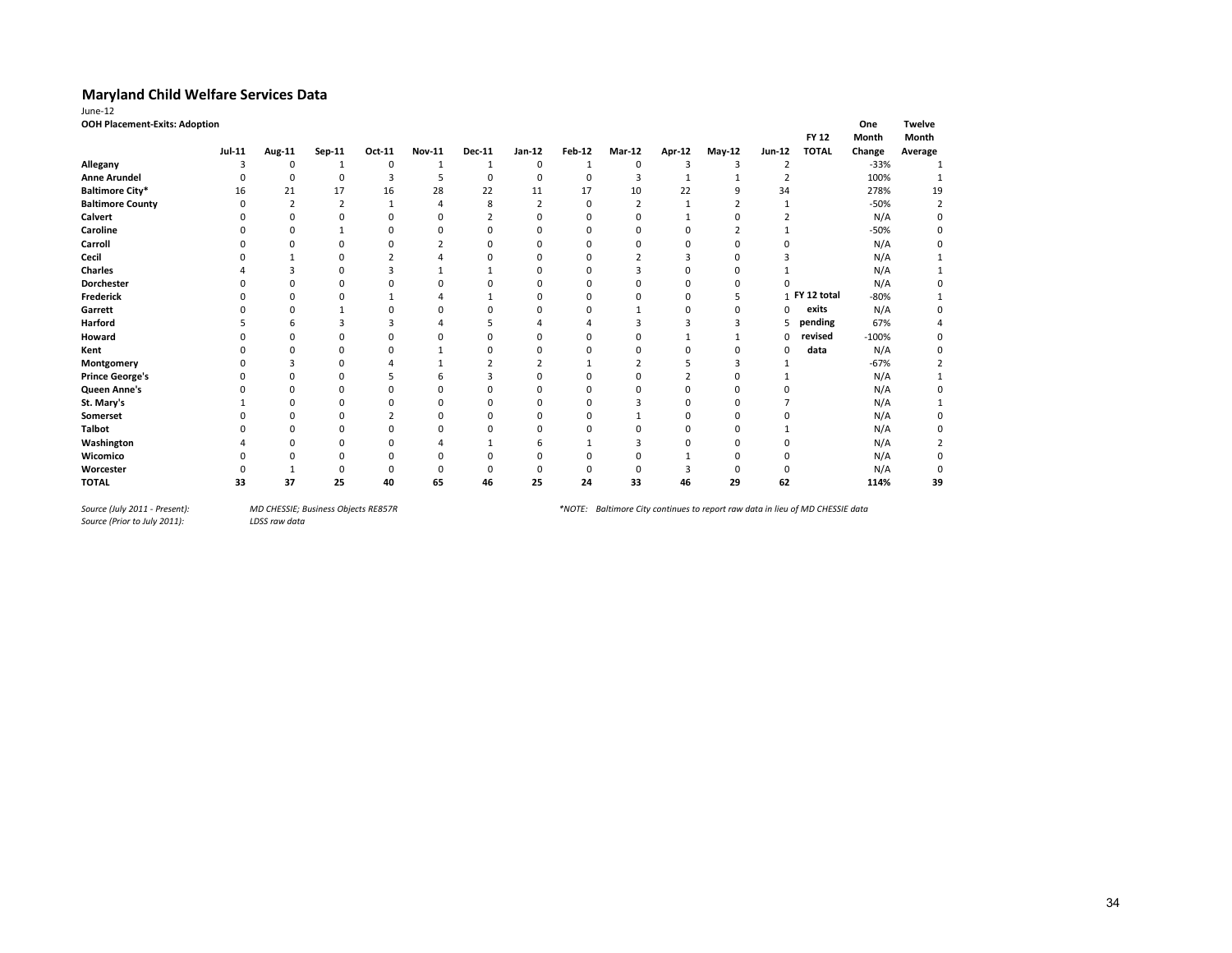| OOH Placement - Exits: Guardianship |          |          |        |        |               |        |        |               |          |        |          |          | <b>FY 12</b> | One<br>Month | <b>Twelve</b><br>Month |
|-------------------------------------|----------|----------|--------|--------|---------------|--------|--------|---------------|----------|--------|----------|----------|--------------|--------------|------------------------|
|                                     | $Jul-11$ | Aug-11   | Sep-11 | Oct-11 | <b>Nov-11</b> | Dec-11 | Jan-12 | <b>Feb-12</b> | Mar-12   | Apr-12 | $May-12$ | Jun-12   | <b>TOTAL</b> | Change       | Average                |
| Allegany                            | 0        |          |        |        |               | 0      |        |               | $\Omega$ |        |          | 0        |              | $-100%$      |                        |
| <b>Anne Arundel</b>                 |          | O        |        | n      | O             | O      | 0      |               | 0        |        | C        | O        |              | N/A          |                        |
| <b>Baltimore City*</b>              | 34       | 37       | 40     | 32     | 40            | 37     | 39     | 35            | 33       | 46     | 47       | 43       |              | $-9%$        | 39                     |
| <b>Baltimore County</b>             |          |          |        |        | 8             |        | 12     |               | 18       |        |          |          |              | 0%           |                        |
| Calvert                             |          | 10       |        |        | n             |        |        |               | ŋ        |        | n        |          |              | N/A          |                        |
| Caroline                            |          | 0        |        | O      | n             |        | O      |               |          |        | n        |          |              | N/A          |                        |
| Carroll                             |          | $\Omega$ |        |        |               |        |        |               |          |        |          |          |              | N/A          |                        |
| Cecil                               |          |          |        |        |               |        |        |               |          |        |          |          |              | N/A          |                        |
| <b>Charles</b>                      |          | ŋ        |        |        | n             |        |        |               |          |        |          |          |              | 0%           |                        |
| Dorchester                          |          |          |        |        |               |        |        |               |          |        |          |          |              | N/A          |                        |
| Frederick                           |          |          |        |        |               |        |        |               |          |        |          | з        | FY 12 total  | $-57%$       |                        |
| Garrett                             |          |          |        |        |               |        |        |               |          |        |          | $\Omega$ | exits        | $-100%$      |                        |
| Harford                             |          |          |        |        |               |        |        |               |          |        |          |          | pending      | N/A          |                        |
| Howard                              |          |          |        |        |               |        |        |               |          |        | n        | 1        | revised      | N/A          |                        |
| Kent                                |          | 0        |        |        |               |        |        |               |          |        | $\Omega$ | $\Omega$ | data         | N/A          |                        |
| Montgomery                          |          | 11       | 12     |        |               |        |        |               |          |        | 10       | 6        |              | $-40%$       |                        |
| <b>Prince George's</b>              |          | $\Omega$ |        |        | a             |        |        |               |          |        |          |          |              | N/A          |                        |
| Queen Anne's                        |          |          |        |        |               |        |        |               |          |        |          |          |              | N/A          |                        |
| St. Mary's                          |          |          |        |        |               |        |        |               |          |        |          |          |              | N/A          |                        |
| Somerset                            |          |          |        |        |               |        |        |               |          |        |          |          |              | N/A          |                        |
| <b>Talbot</b>                       |          |          |        |        |               |        |        |               |          |        |          |          |              | N/A          |                        |
| Washington                          |          |          |        |        |               |        |        |               |          |        |          |          |              | 100%         |                        |
| Wicomico                            |          |          |        |        |               |        |        |               |          |        |          |          |              | N/A          |                        |
| Worcester                           |          |          |        |        |               |        |        |               |          |        |          |          |              | N/A          |                        |
| <b>TOTAL</b>                        | 55       | 72       | 71     | 46     | 75            | 52     | 70     | 66            | 63       | 65     | 76       | 64       |              | $-16%$       | 65                     |

*Source (July 2011 - Present):<br>Source (Prior to July 2011):*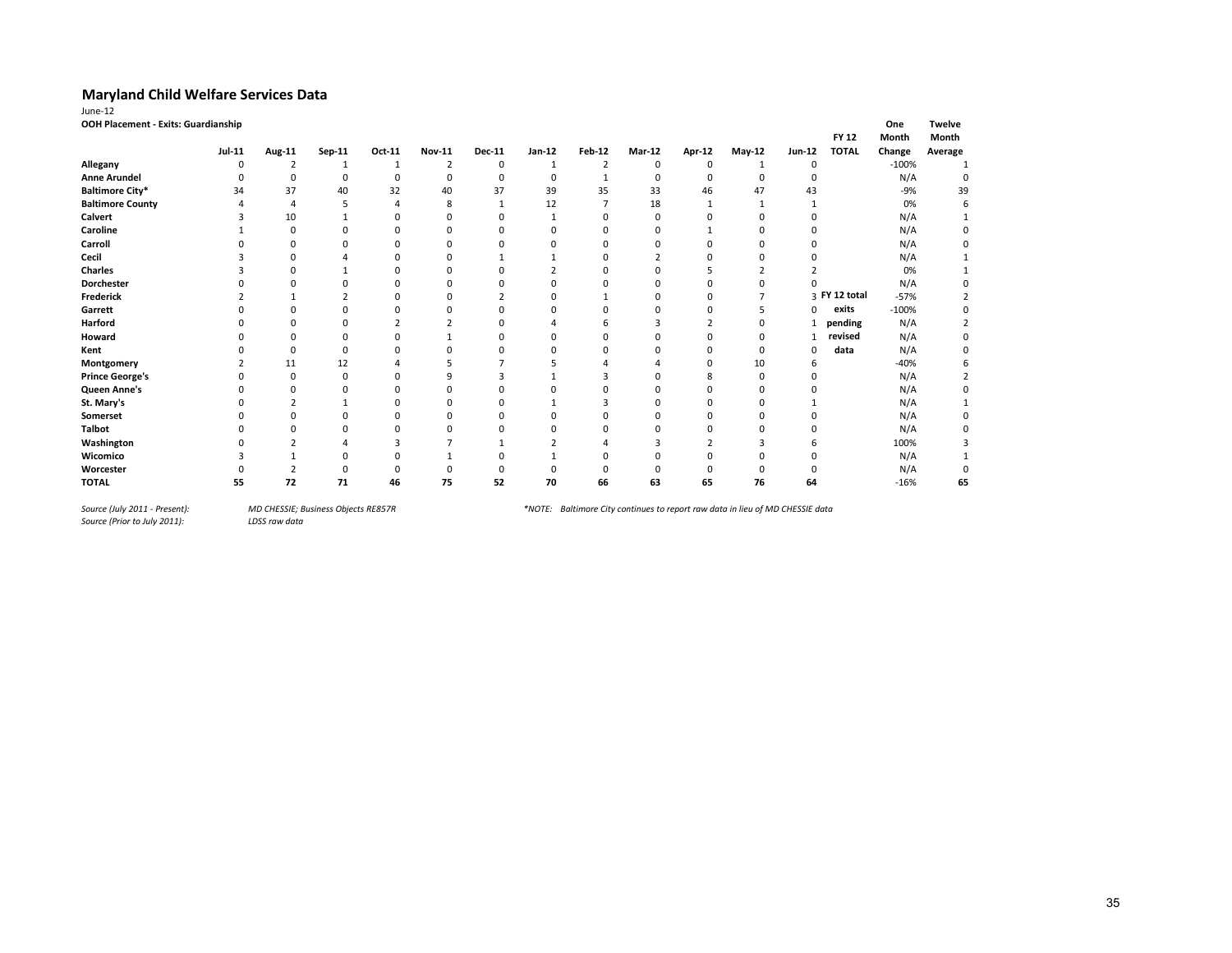| June-12                         |                         |                |          |                |               |                |             |               |             |        |             |                |                 |         |               |
|---------------------------------|-------------------------|----------------|----------|----------------|---------------|----------------|-------------|---------------|-------------|--------|-------------|----------------|-----------------|---------|---------------|
| OOH Placement - Exits: Aged Out |                         |                |          |                |               |                |             |               |             |        |             |                |                 | One     | <b>Twelve</b> |
|                                 |                         |                |          |                |               |                |             |               |             |        |             |                | <b>FY 12</b>    | Month   | Month         |
|                                 | <b>Jul-11</b>           | Aug-11         | Sep-11   | Oct-11         | <b>Nov-11</b> | <b>Dec-11</b>  | Jan-12      | <b>Feb-12</b> | Mar-12      | Apr-12 | $May-12$    | Jun-12         | <b>TOTAL</b>    | Change  | Average       |
| Allegany                        | 0                       | $\overline{2}$ | 0        | 1              | 0             | 1              | 0           | 0             | $\mathbf 0$ | 0      | $\mathbf 0$ |                |                 | N/A     | 0             |
| <b>Anne Arundel</b>             | $\overline{\mathbf{c}}$ | 5              |          | $\Omega$       | 3             | 0              | $\mathbf 0$ | $\mathbf{1}$  | $\mathbf 0$ | 2      |             | $\Omega$       |                 | $-100%$ |               |
| <b>Baltimore City*</b>          | 45                      | 38             | 40       | 35             | 31            | 42             | 28          | 28            | 29          | 29     | 27          | 31             |                 | 15%     | 34            |
| <b>Baltimore County</b>         | 2                       | 5              |          | 5              | 3             | $\overline{2}$ | 1           |               | 7           | 0      | $\Omega$    | 5              |                 | N/A     |               |
| <b>Calvert</b>                  | 0                       | $\Omega$       | 0        |                | $\Omega$      | $\Omega$       | 0           | $\Omega$      | $\Omega$    | 0      | $\Omega$    | 0              |                 | N/A     | 0             |
| Caroline                        | n                       | O              | ŋ        | $\Omega$       | $\Omega$      | O              | O           | n             | n           | O      | n           |                |                 | N/A     |               |
| Carroll                         |                         | $\Omega$       | ŋ        | $\overline{2}$ | $\Omega$      | $\Omega$       | $\Omega$    | $\Omega$      | n           |        |             |                |                 | 0%      |               |
| Cecil                           |                         | $\Omega$       |          | $\Omega$       | $\Omega$      | 0              |             |               | $\Omega$    |        |             |                |                 | N/A     |               |
| <b>Charles</b>                  |                         |                |          | 0              | $\Omega$      | $\Omega$       |             | $\Omega$      | 0           |        |             |                |                 | $-50%$  |               |
| Dorchester                      |                         |                |          |                |               | ŋ              | ŋ           | O             | O           | O      | O           |                |                 | N/A     |               |
| <b>Frederick</b>                |                         |                |          |                |               |                | O           |               | $\Omega$    | O      |             |                | $0$ FY 12 total | $-100%$ |               |
| Garrett                         |                         |                |          | 0              | $\Omega$      | O              | O           | $\Omega$      |             | O      | n           | $\Omega$       | exits           | N/A     |               |
| Harford                         |                         |                |          |                | $\Omega$      |                |             |               |             |        |             | 0              | pending         | $-100%$ |               |
| Howard                          |                         | h              |          | 0              |               | $\Omega$       | O           | n             |             |        |             | $\overline{2}$ | revised         | N/A     |               |
| Kent                            |                         |                |          | U              | O             | O              | ŋ           | n             |             |        |             | $\Omega$       | data            | N/A     |               |
| Montgomery                      |                         |                |          | $\mathbf 1$    |               | O              |             |               |             |        |             |                |                 | $-33%$  |               |
| <b>Prince George's</b>          |                         |                | 8        | 18             | 5             | 6              |             |               |             |        |             |                |                 | $-33%$  |               |
| Queen Anne's                    | n                       |                | ŋ        | $\Omega$       | $\Omega$      | O              | O           | O             |             |        |             |                |                 | N/A     |               |
| St. Mary's                      |                         |                | n        | $\Omega$       |               | O              |             |               |             | n      | O           |                |                 | N/A     |               |
| Somerset                        |                         |                | O        | $\overline{2}$ | ŋ             | O              | U           | $\Omega$      | O           | O      | O           |                |                 | N/A     |               |
| <b>Talbot</b>                   | ŋ                       |                | 0        | -1             | ŋ             | $\Omega$       | ŋ           | <sup>0</sup>  | n           | ŋ      | O           |                |                 | N/A     |               |
| Washington                      |                         |                | $\Omega$ | З              |               | O              | U           |               |             |        | O           |                |                 | N/A     |               |
| Wicomico                        |                         |                |          |                |               |                |             | $\Omega$      |             |        |             |                |                 | N/A     |               |
| Worcester                       |                         |                | n        | n              |               | ŋ              |             |               | O           |        | O           |                |                 | N/A     |               |
| <b>TOTAL</b>                    | 69                      | 72             | 65       | 75             | 51            | 60             | 37          | 45            | 46          | 43     | 39          | 47             |                 | 21%     | 54            |

*Source (July 2011 - Present):<br>Source (Prior to July 2011):*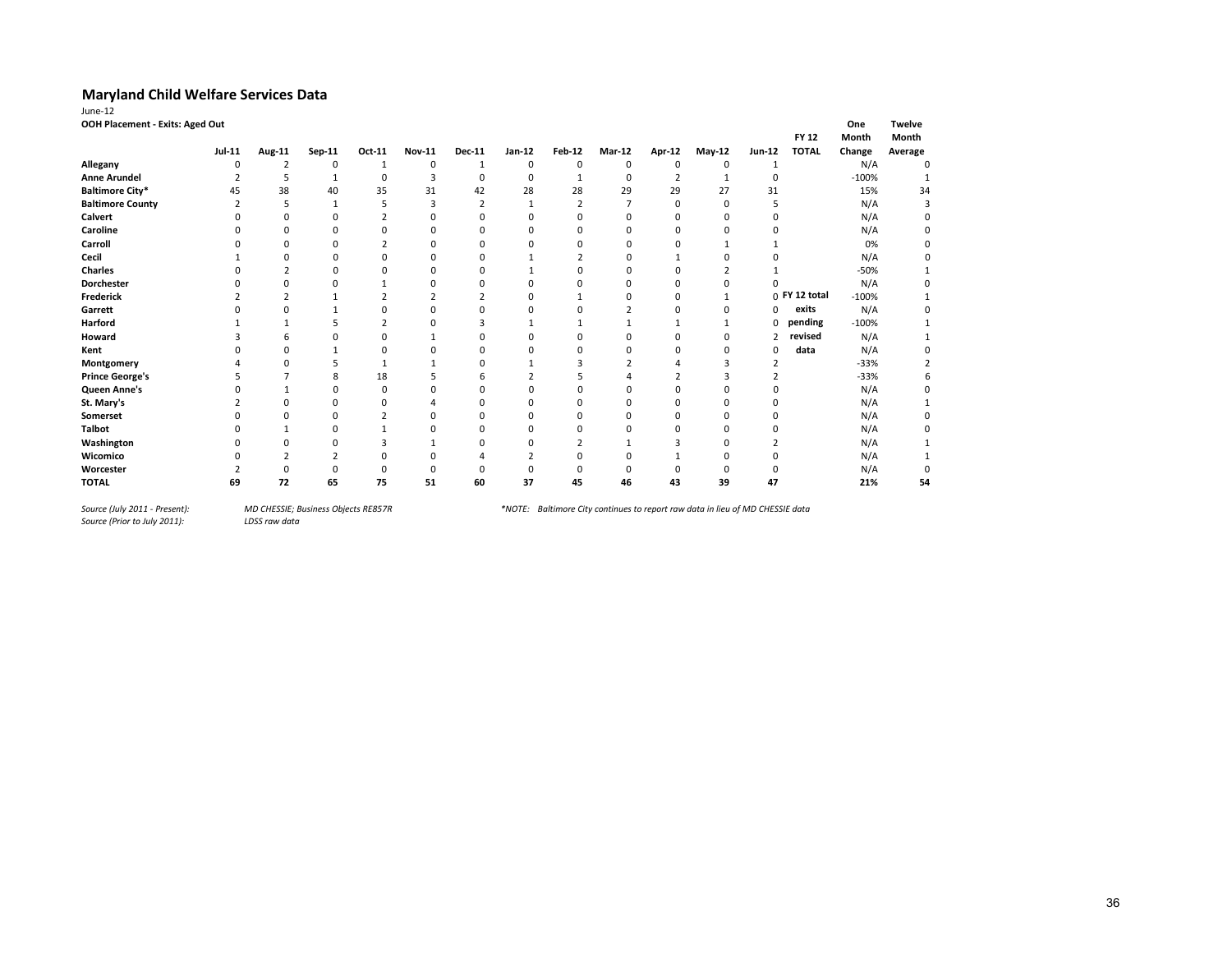| June-12                            |               |          |          |          |               |               |             |          |               |        |          |          |               |         |               |
|------------------------------------|---------------|----------|----------|----------|---------------|---------------|-------------|----------|---------------|--------|----------|----------|---------------|---------|---------------|
| <b>OOH Placements-Exits: Other</b> |               |          |          |          |               |               |             |          |               |        |          |          |               | One     | <b>Twelve</b> |
|                                    |               |          |          |          |               |               |             |          |               |        |          |          | <b>FY 12</b>  | Month   | Month         |
|                                    | <b>Jul-11</b> | Aug-11   | Sep-11   | Oct-11   | <b>Nov-11</b> | <b>Dec-11</b> | Jan-12      | Feb-12   | <b>Mar-12</b> | Apr-12 | $May-12$ | Jun-12   | <b>TOTAL</b>  | Change  | Average       |
| Allegany                           | 0             | 0        | 0        | 0        | 0             | 0             | $\mathbf 0$ | 0        | 0             | 0      | $\Omega$ | 0        |               | N/A     | 0             |
| <b>Anne Arundel</b>                |               | O        | $\Omega$ | 0        | $\Omega$      |               | O           |          | n             | O      |          | 0        |               | $-100%$ |               |
| <b>Baltimore City*</b>             |               |          | U        |          | $\Omega$      |               | O           |          |               |        |          | 0        |               | N/A     |               |
| <b>Baltimore County</b>            |               |          |          |          |               |               |             |          |               |        |          |          |               | 100%    |               |
| Calvert                            |               |          | n        | n        | $\Omega$      |               |             |          |               |        | O        | 0        |               | N/A     |               |
| Caroline                           |               |          | C        |          | n             |               |             |          |               |        | O        | n        |               | N/A     |               |
| Carroll                            |               |          | $\Omega$ | $\Omega$ | $\Omega$      | 0             | $\Omega$    |          |               | ŋ      |          |          |               | 0%      |               |
| Cecil                              |               |          | $\Omega$ | $\Omega$ |               | U             | $\Omega$    |          | O             | 0      | $\Omega$ | $\Omega$ |               | N/A     |               |
| <b>Charles</b>                     |               |          |          |          |               |               |             |          |               |        |          |          |               | N/A     |               |
| Dorchester                         |               | በ        | n        | 0        | n             | C             | O           | 0        |               | U      | 0        |          |               | N/A     |               |
| Frederick                          |               | ŋ        | 0        |          |               |               | O           | 0        |               | n      | $\Omega$ |          | 0 FY 12 total | N/A     |               |
| Garrett                            |               |          | 0        | 0        | C             | O             |             | O        |               | 0      | $\Omega$ | 0        | exits         | N/A     |               |
| Harford                            |               |          | 0        | 0        |               |               |             |          |               |        |          | 0        | pending       | $-100%$ | 0             |
| Howard                             |               |          |          | 0        |               |               |             | э        |               | 0      |          | 0        | revised       | $-100%$ |               |
| Kent                               |               | O        | $\Omega$ | O        | n             | U             | n           | ŋ        |               | O      | $\Omega$ | $\Omega$ | data          | N/A     |               |
| Montgomery                         |               | 0        |          | $\Omega$ |               |               | n           | $\Omega$ |               |        |          | 4        |               | 33%     |               |
| <b>Prince George's</b>             |               | 0        | 0        | 0        | C             | 0             |             | 0        |               | 5      | $\Omega$ |          |               | N/A     |               |
| Queen Anne's                       |               | 0        | $\Omega$ | $\Omega$ | $\Omega$      | n             |             |          | n             | ŋ      | $\Omega$ | O        |               | N/A     | ŋ             |
| St. Mary's                         |               | $\Omega$ | n        | 0        | $\Omega$      | 0             | ſ           | 0        | $\Omega$      | 0      | 0        |          |               | N/A     |               |
| Somerset                           |               | 0        | ∍        | 0        | $\Omega$      |               |             | $\Omega$ | $\Omega$      | 0      | $\Omega$ |          |               | N/A     |               |
| <b>Talbot</b>                      |               | 0        | $\Omega$ | O        | з             |               |             | $\Omega$ | $\Omega$      | 0      | $\Omega$ | $\Omega$ |               | N/A     |               |
| Washington                         |               | O        | $\Omega$ |          | $\Omega$      | O             |             | 11       |               | 0      | $\Omega$ | 0        |               | N/A     |               |
| Wicomico                           |               |          | U        |          | $\Omega$      | O             | n           |          |               |        | n        | 0        |               | N/A     | 0             |
| Worcester                          |               | በ        | U        | 0        |               |               |             | $\Omega$ |               |        | n        | 0        |               | N/A     |               |
| <b>TOTAL</b>                       | 18            |          |          | 11       | 12            | 9             | 16          | 23       | 29            | 8      | 8        | 17       |               | 113%    | 14            |

*Source (July 2011 - Present):<br>Source (Prior to July 2011):*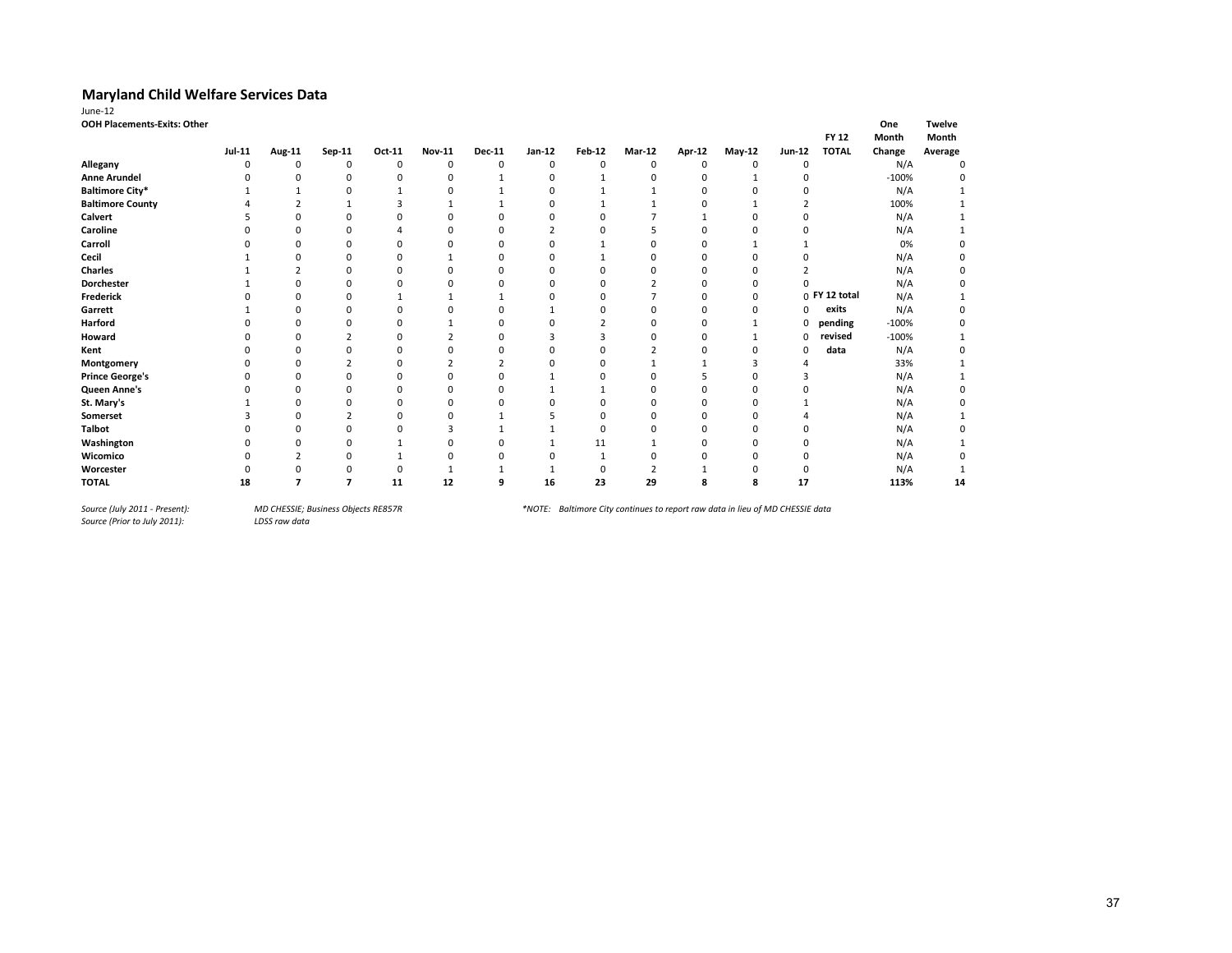| June-12                               |               |          |                         |                |               |               |          |                |               |        |              |                |              |         |               |
|---------------------------------------|---------------|----------|-------------------------|----------------|---------------|---------------|----------|----------------|---------------|--------|--------------|----------------|--------------|---------|---------------|
| <b>Family Foster Homes: New Homes</b> |               |          |                         |                |               |               |          |                |               |        |              |                |              | One     | <b>Twelve</b> |
|                                       |               |          |                         |                |               |               |          |                |               |        |              |                | <b>FY 12</b> | Month   | Month         |
|                                       | <b>Jul-11</b> | Aug-11   | Sep-11                  | Oct-11         | <b>Nov-11</b> | <b>Dec-11</b> | Jan-12   | Feb-12         | <b>Mar-12</b> | Apr-12 | May-12       | Jun-12         | <b>TOTAL</b> | Change  | Average       |
| Allegany                              | 3             | 0        |                         |                | 0             | 0             | 0        | 3              | 0             | 3      | $\mathbf{1}$ |                | 13           | 0%      |               |
| <b>Anne Arundel</b>                   |               | 5        | $\overline{\mathbf{z}}$ | 5              | 3             | 5             |          |                |               | 8      |              | $\overline{2}$ | 41           | 100%    |               |
| <b>Baltimore City</b>                 | 25            | 29       | 18                      | 26             | 18            | 18            | 43       | 26             | 27            | 25     | 19           | 34             | 308          | 79%     | 26            |
| <b>Baltimore County</b>               | $\Omega$      |          |                         |                |               |               |          |                |               |        |              |                | 42           | 33%     | 4             |
| Calvert                               | U             | U        |                         | $\Omega$       | $\Omega$      | $\Omega$      | $\Omega$ | $\Omega$       | $\Omega$      |        |              |                | 5            | $-50%$  | 0             |
| Caroline                              |               |          |                         | O              | $\mathcal{P}$ | $\Omega$      | $\Omega$ | $\Omega$       | $\Omega$      |        | n            |                |              | N/A     | O             |
| Carroll                               |               |          | n                       | 0              | $\Omega$      |               |          |                |               |        |              |                | 6            | N/A     |               |
| Cecil                                 |               |          |                         | ∠              | $\Omega$      |               |          |                |               |        |              |                | 13           | N/A     |               |
| Charles                               |               | n        | n                       |                | $\Omega$      |               |          | $\Omega$       |               |        |              |                |              | N/A     |               |
| Dorchester                            |               |          |                         | 0              | U             |               |          |                |               |        |              |                |              | N/A     |               |
| Frederick                             |               |          |                         |                |               |               |          |                |               |        |              |                | 28           | 50%     |               |
| Garrett                               |               | U        | ٩                       |                | n             |               |          | $\overline{c}$ |               |        |              |                | 15           | 100%    |               |
| Harford                               |               | U        |                         |                |               |               |          |                |               |        |              |                | 22           | 0%      |               |
| Howard                                |               | O        | ,                       |                |               | O             |          |                |               |        |              |                | 8            | N/A     |               |
| Kent                                  |               | 0        | 0                       |                |               | 0             |          |                |               |        |              |                | 2            | N/A     |               |
| Montgomery                            |               |          |                         |                |               |               |          |                |               |        |              |                | 36           | 300%    |               |
| <b>Prince George's</b>                |               | n        |                         |                | $\Omega$      | 10            |          |                |               |        |              |                | 27           | N/A     |               |
| Queen Anne's                          |               | 0        |                         | 0              | n             | $\Omega$      | n        |                |               |        |              |                | 3            | N/A     | 0             |
| St. Mary's                            |               | $\Omega$ |                         | $\Omega$       | $\mathcal{P}$ | $\Omega$      | $\Omega$ | $\Omega$       | O             |        |              |                | 6            | 100%    |               |
| Somerset                              |               | 0        |                         | 0              | $\Omega$      | $\Omega$      | $\Omega$ |                |               |        |              |                | n            | N/A     |               |
| <b>Talbot</b>                         |               |          | n                       | $\Omega$       | $\Omega$      | n             | n        |                |               |        |              |                | 5            | N/A     |               |
| Washington                            |               | 3        |                         | 0              |               | 0             |          |                |               |        |              |                | 17           | $-50%$  |               |
| Wicomico                              |               | O        |                         | $\overline{2}$ | n             |               |          | $\Omega$       |               |        |              |                | 9            | $-100%$ |               |
| Worcester                             |               | 0        |                         | 0              | 0             | 0             | $\Omega$ |                |               |        |              |                | 2            | N/A     | 0             |
| <b>TOTAL</b>                          | 55            | 48       | 46                      | 59             | 35            | 55            | 61       | 61             | 51            | 53     | 39           | 64             | 627          | 64%     | 52            |
|                                       |               |          |                         |                |               |               |          |                |               |        |              |                |              |         |               |

*Source (July 2011 - Present): LDSS raw data*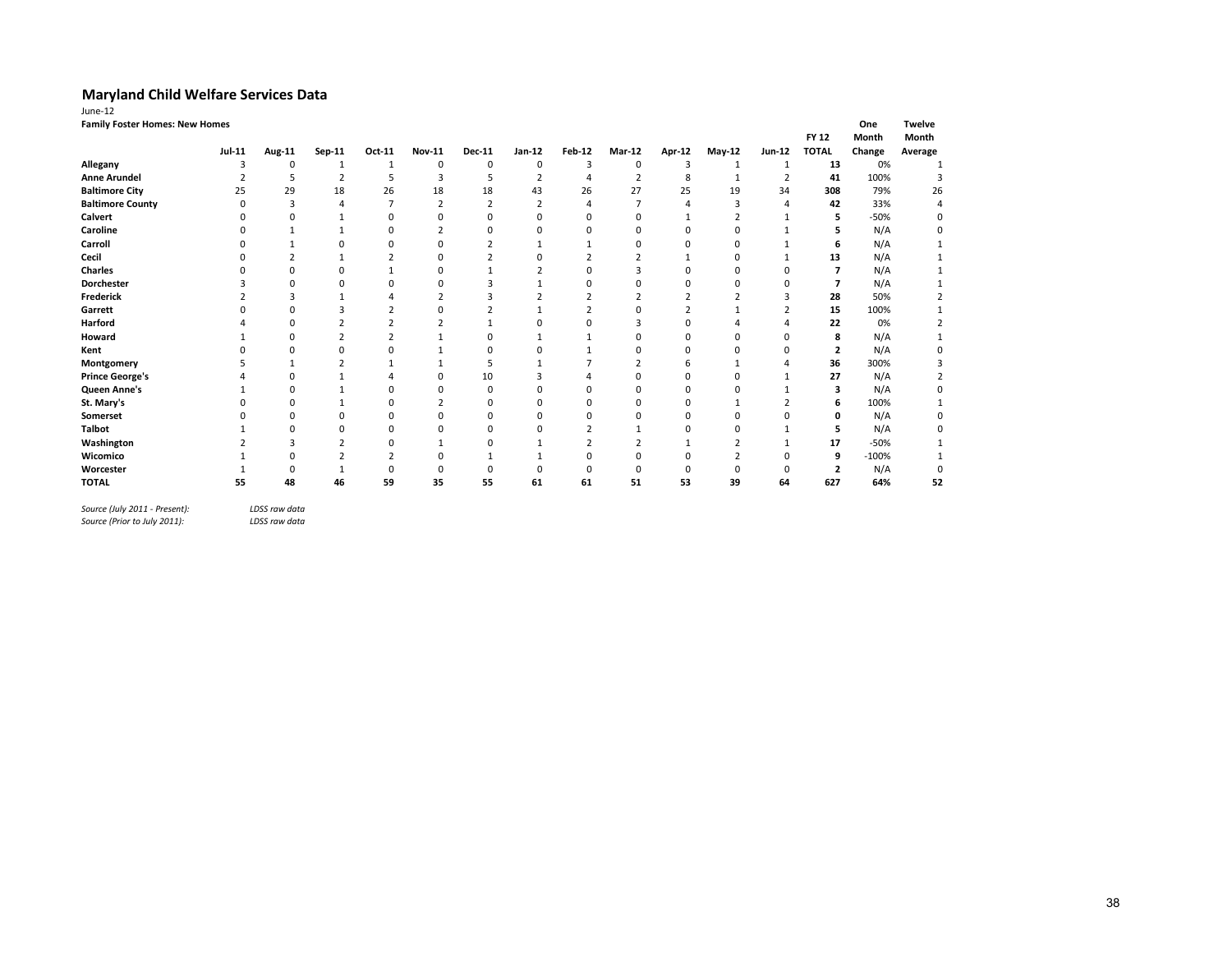| June-12                                  |                |              |             |                |               |                |          |        |               |               |                |                |              |         |               |
|------------------------------------------|----------------|--------------|-------------|----------------|---------------|----------------|----------|--------|---------------|---------------|----------------|----------------|--------------|---------|---------------|
| <b>Family Foster Homes: Closed Homes</b> |                |              |             |                |               |                |          |        |               |               |                |                |              | One     | <b>Twelve</b> |
|                                          |                |              |             |                |               |                |          |        |               |               |                |                | <b>FY 12</b> | Month   | Month         |
|                                          | <b>Jul-11</b>  | Aug-11       | Sep-11      | Oct-11         | Nov-11        | Dec-11         | $Jan-12$ | Feb-12 | <b>Mar-12</b> | <b>Apr-12</b> | $May-12$       | <b>Jun-12</b>  | <b>TOTAL</b> | Change  | Average       |
| Allegany                                 | 2              | $\Omega$     | $\mathbf 0$ | 3              | 0             | $\mathbf 0$    | 0        | 1      | 1             |               | $\overline{2}$ | 0              | 10           | $-100%$ |               |
| <b>Anne Arundel</b>                      | $\overline{2}$ | 5            | 4           | 0              | $\Delta$      | 2              | 4        | 5      | 4             | $\mathbf{1}$  | -1             | 12             | 44           | 1100%   |               |
| <b>Baltimore City</b>                    | 43             | 58           | 30          | 46             | 32            | 22             | 74       | 22     | 24            | 29            | 33             | 38             | 451          | 15%     | 38            |
| <b>Baltimore County</b>                  | 6              | 3            |             | 7              | 8             | $\overline{2}$ | 4        |        | 2             | $\Omega$      | 3              | 10             | 53           | 233%    |               |
| Calvert                                  |                | $\Omega$     |             | $\overline{2}$ |               | 0              |          |        | n             |               | n              |                |              | N/A     |               |
| Caroline                                 |                | $\Omega$     |             | 0              |               |                |          |        |               |               | O              | $\Omega$       | 8            | N/A     |               |
| Carroll                                  |                | n            |             |                |               |                | O        |        |               |               | n              | O              |              | N/A     |               |
| Cecil                                    |                |              |             | 1              | з             |                | $\Omega$ |        |               |               | $\Omega$       | O              | 12           | N/A     |               |
| <b>Charles</b>                           |                |              |             |                |               |                |          |        |               |               |                |                | 27           | 0%      |               |
| <b>Dorchester</b>                        |                | O            |             |                |               |                |          |        |               |               | n              | O              | 1            | N/A     |               |
| <b>Frederick</b>                         |                |              |             |                | 3             | 0              |          |        | 11            |               |                | 5              | 37           | 150%    |               |
| Garrett                                  |                | $\Omega$     |             |                |               |                | O        |        | 3             |               | n              | O              | 8            | N/A     |               |
| Harford                                  |                | n            |             |                |               |                |          |        | 3             |               | з              |                | 25           | $-67%$  |               |
| Howard                                   |                | $\Omega$     |             |                | $\mathcal{P}$ |                |          |        | 0             |               | 0              | $\Omega$       | 13           | N/A     |               |
| Kent                                     |                | $\Omega$     |             | ŋ              | n             | O              | O        |        | 0             |               | 0              | 0              | 0            | N/A     |               |
| Montgomery                               | 12             |              | 8           |                |               |                |          |        | 11            |               | 6              |                | 63           | $-83%$  |               |
| <b>Prince George's</b>                   |                |              |             |                |               |                |          |        |               |               | $\Omega$       | 6              | 26           | N/A     |               |
| Queen Anne's                             |                | O            |             | ŋ              |               | n              | O        |        |               | n             | $\Omega$       | O              | 5            | N/A     |               |
| St. Mary's                               |                | O            |             |                |               | n              |          |        |               |               | n              | O              | 8            | N/A     |               |
| Somerset                                 |                | <sup>0</sup> |             |                |               |                |          |        |               |               | n              | O              |              | N/A     |               |
| <b>Talbot</b>                            |                | $\Omega$     |             |                |               | 0              | $\Omega$ |        |               |               | n              | $\overline{2}$ |              | N/A     |               |
| Washington                               |                | з            |             |                |               |                | n        |        |               |               |                | 19             | 33           | 1800%   |               |
| Wicomico                                 |                | <sup>0</sup> |             |                |               |                |          |        |               |               | n              | 1              | 13           | N/A     |               |
| Worcester                                |                | $\Omega$     |             | O              |               | 0              |          |        |               |               | $\Omega$       | 3              |              | N/A     |               |
| <b>TOTAL</b>                             | 83             | 84           | 60          | 78             | 73            | 49             | 111      | 54     | 67            | 47            | 55             | 103            | 864          | 87%     | 72            |

*Source (July 2011 - Present): LDSS raw data*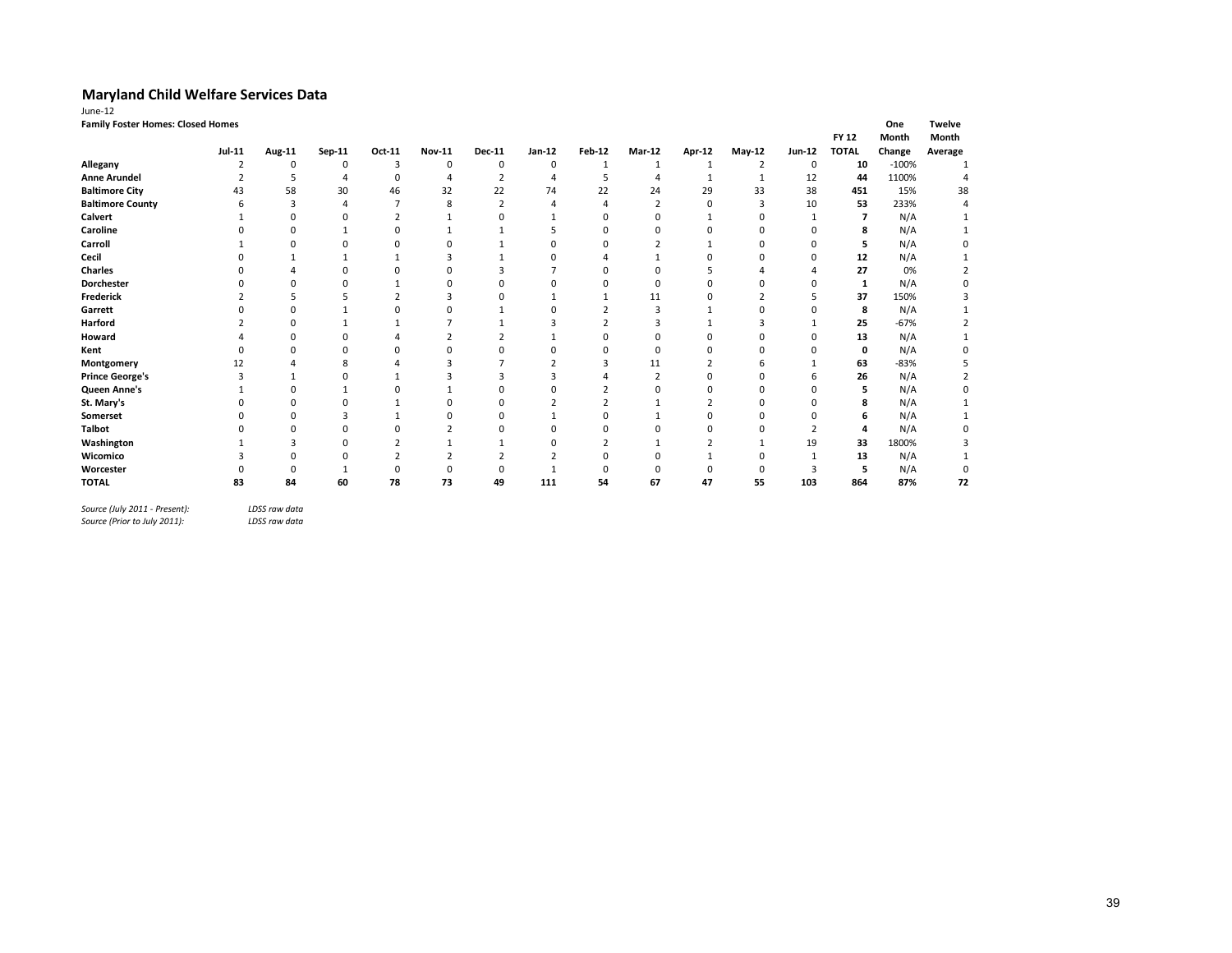| June-12                           |                |               |        |        |               |        |        |               |        |        |               |        |              |              |                               |
|-----------------------------------|----------------|---------------|--------|--------|---------------|--------|--------|---------------|--------|--------|---------------|--------|--------------|--------------|-------------------------------|
| Family Foster Homes: End of Month |                |               |        |        |               |        |        |               |        |        |               |        | <b>FY 12</b> | One<br>Month | <b>Twelve</b><br><b>Month</b> |
|                                   | Jul-11         | <b>Aug-11</b> | Sep-11 | Oct-11 | <b>Nov-11</b> | Dec-11 | Jan-12 | <b>Feb-12</b> | Mar-12 | Apr-12 | <b>May-12</b> | Jun-12 | <b>TOTAL</b> | Change       | Average                       |
| Allegany                          | 50             | 50            | 51     | 49     | 49            | 49     | 49     | 51            | 50     | 52     | 50            | 51     | n/a          | 2%           | 50                            |
| <b>Anne Arundel</b>               | 98             | 98            | 96     | 101    | 100           | 103    | 101    | 100           | 98     | 105    | 105           | 95     | n/a          | $-10%$       | 100                           |
| <b>Baltimore City</b>             | 1001           | 972           | 960    | 940    | 926           | 922    | 891    | 895           | 898    | 894    | 880           | 876    | n/a          | 0%           | 921                           |
| <b>Baltimore County</b>           | 159            | 159           | 159    | 159    | 153           | 153    | 151    | 151           | 156    | 160    | 160           | 154    | n/a          | $-4%$        | 156                           |
| <b>Calvert</b>                    | 27             | 27            | 28     | 26     | 25            | 25     | 24     | 24            | 24     | 24     | 23            | 23     | n/a          | 0%           | 25                            |
| Caroline                          | 35             | 36            | 36     | 36     | 37            | 36     | 31     | 31            | 31     | 31     | 31            | 32     | n/a          | 3%           | 34                            |
| Carroll                           | 26             | 27            | 27     | 27     | 27            | 28     | 29     | 30            | 28     | 27     | 27            | 28     | n/a          | 4%           | 28                            |
| Cecil                             | 60             | 61            | 61     | 62     | 59            | 60     | 60     | 58            | 59     | 60     | 60            | 61     | n/a          | 2%           | 60                            |
| <b>Charles</b>                    | 78             | 74            | 74     | 75     | 75            | 73     | 68     | 68            | 80     | 75     | 71            | 67     | n/a          | $-6%$        | 73                            |
| <b>Dorchester</b>                 | 28             | 28            | 28     | 27     | 27            | 30     | 31     | 31            | 31     | 31     | 31            | 31     | n/a          | 0%           | 3 <sup>c</sup>                |
| <b>Frederick</b>                  | 95             | 93            | 89     | 91     | 90            | 93     | 94     | 95            | 86     | 88     | 88            | 86     | n/a          | $-2%$        | 91                            |
| Garrett                           | 33             | 33            | 35     | 37     | 37            | 38     | 39     | 39            | 36     | 37     | 38            | 40     | n/a          | 5%           | 37                            |
| <b>Harford</b>                    | 92             | 92            | 93     | 94     | 89            | 89     | 86     | 84            | 84     | 83     | 84            | 87     | n/a          | 4%           | 88                            |
| Howard                            | 45             | 45            | 47     | 45     | 44            | 42     | 42     | 43            | 43     | 43     | 43            | 43     | n/a          | 0%           | 44                            |
| Kent                              | $\overline{7}$ | 8             | 8      | 8      | 9             | 9      | 9      | 10            | 10     | 10     | 10            | 10     | n/a          | 0%           | $\epsilon$                    |
| Montgomery                        | 272            | 269           | 263    | 260    | 258           | 256    | 255    | 259           | 250    | 254    | 249           | 252    | n/a          | 1%           | 258                           |
| <b>Prince George's</b>            | 159            | 158           | 159    | 162    | 159           | 166    | 166    | 166           | 163    | 163    | 163           | 158    | n/a          | $-3%$        | 162                           |
| <b>Queen Anne's</b>               | 22             | 22            | 22     | 22     | 21            | 21     | 21     | 19            | 19     | 19     | 19            | 20     | n/a          | 5%           | 21                            |
| St. Mary's                        | 34             | 34            | 35     | 34     | 36            | 36     | 34     | 32            | 31     | 29     | 30            | 32     | n/a          | 7%           | 33                            |
| Somerset                          | 15             | 15            | 12     | 11     | 11            | 11     | 10     | 10            | 9      | 9      | 9             | 9      | n/a          | 0%           | 11                            |
| <b>Talbot</b>                     | 20             | 21            | 21     | 21     | 19            | 19     | 19     | 21            | 22     | 22     | 22            | 21     | n/a          | $-5%$        | 21                            |
| Washington                        | 136            | 136           | 138    | 136    | 136           | 135    | 136    | 136           | 137    | 136    | 137           | 119    | n/a          | $-13%$       | 135                           |
| Wicomico                          | 53             | 53            | 55     | 55     | 53            | 52     | 51     | 51            | 51     | 50     | 52            | 51     | n/a          | $-2%$        | 52                            |
| Worcester                         | 23             | 23            | 23     | 23     | 23            | 23     | 22     | 22            | 22     | 22     | 22            | 19     | n/a          | $-14%$       | 22                            |
| <b>TOTAL</b>                      | 2568           | 2534          | 2520   | 2501   | 2463          | 2469   | 2419   | 2426          | 2418   | 2424   | 2404          | 2365   | n/a          | $-2%$        | 2459                          |
|                                   |                |               |        |        |               |        |        |               |        |        |               |        |              |              |                               |

*Source (July 2011 - Present): LDSS raw data Source (Prior to July 2011): LDSS raw data*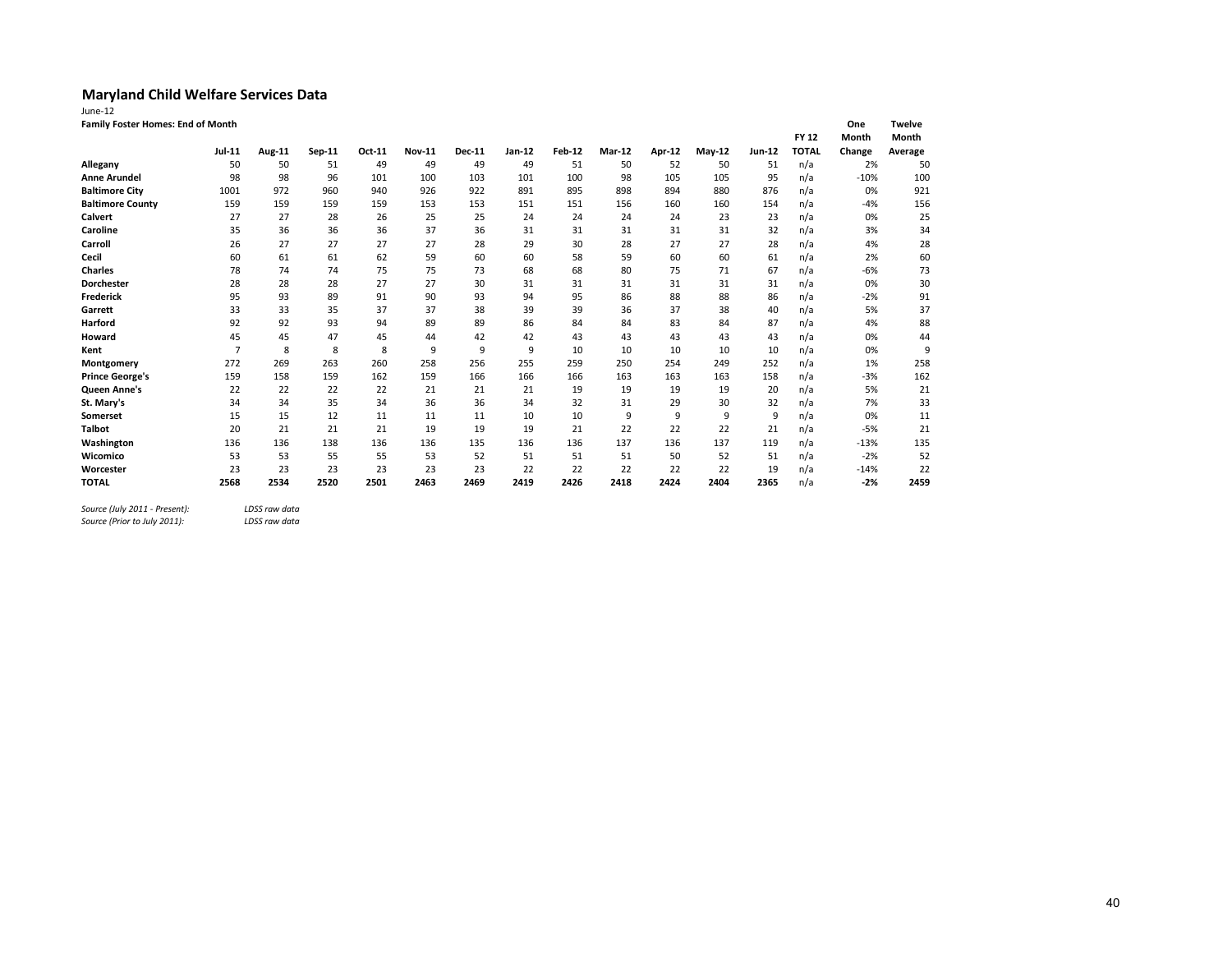| June-12                                          |                |        |                |                |               |        |        |        |               |        |               |        |              |        |               |
|--------------------------------------------------|----------------|--------|----------------|----------------|---------------|--------|--------|--------|---------------|--------|---------------|--------|--------------|--------|---------------|
| Family Foster Homes: End of Month - Unrestricted |                |        |                |                |               |        |        |        |               |        |               |        |              | One    | <b>Twelve</b> |
|                                                  |                |        |                |                |               |        |        |        |               |        |               |        | <b>FY 12</b> | Month  | Month         |
|                                                  | <b>Jul-11</b>  | Aug-11 | Sep-11         | Oct-11         | <b>Nov-11</b> | Dec-11 | Jan-12 | Feb-12 | <b>Mar-12</b> | Apr-12 | <b>May-12</b> | Jun-12 | <b>TOTAL</b> | Change | Average       |
| Allegany                                         | 48             | 47     | 49             | 47             | 47            | 47     | 48     | 50     | 50            | 52     | 50            | 50     | n/a          | 0%     | 49            |
| <b>Anne Arundel</b>                              | 89             | 88     | 86             | 90             | 90            | 92     | 90     | 89     | 89            | 94     | 94            | 86     | n/a          | $-9%$  | 90            |
| <b>Baltimore City</b>                            | 556            | 545    | 541            | 524            | 518           | 513    | 508    | 511    | 517           | 524    | 524           | 526    | n/a          | 0%     | 526           |
| <b>Baltimore County</b>                          | 132            | 37     | 132            | 134            | 128           | 131    | 129    | 130    | 132           | 134    | 134           | 26     | n/a          | $-81%$ | 115           |
| Calvert                                          | 22             | 25     | 25             | 23             | 22            | 22     | 21     | 21     | 21            | 21     | 19            | 18     | n/a          | $-5%$  | 22            |
| Caroline                                         | 33             | 34     | 34             | 34             | 35            | 34     | 29     | 29     | 29            | 29     | 29            | 30     | n/a          | 3%     | 32            |
| Carroll                                          | 24             | 27     | 27             | 27             | 27            | 28     | 29     | 30     | 28            | 27     | 27            | 28     | n/a          | 4%     | 27            |
| Cecil                                            | 53             | 54     | 54             | 54             | 53            | 54     | 54     | 54     | 56            | 56     | 56            | 57     | n/a          | 2%     | 55            |
| <b>Charles</b>                                   | 77             | 73     | 73             | 74             | 74            | 71     | 65     | 65     | 77            | 72     | 69            | 65     | n/a          | $-6%$  | 71            |
| Dorchester                                       | 27             | 27     | 27             | 26             | 26            | 28     | 29     | 29     | 29            | 29     | 29            | 29     | n/a          | 0%     | 28            |
| <b>Frederick</b>                                 | 85             | 83     | 78             | 79             | 78            | 80     | 82     | 83     | 74            | 77     | 77            | 75     | n/a          | $-3%$  | 79            |
| Garrett                                          | 29             | 29     | 32             | 34             | 34            | 34     | 35     | 36     | 34            | 33     | 34            | 34     | n/a          | 0%     | 33            |
| Harford                                          | 73             | 73     | 75             | 77             | 77            | 77     | 75     | 73     | 73            | 72     | 72            | 74     | n/a          | 3%     | 74            |
| Howard                                           | 42             | 42     | 44             | 42             | 41            | 39     | 39     | 40     | 40            | 40     | 40            | 42     | n/a          | 5%     | 41            |
| Kent                                             | $\overline{7}$ | 8      | $\overline{7}$ | $\overline{7}$ | 8             | 8      | 8      | 9      | 9             | 9      | 9             | 9      | n/a          | 0%     | 8             |
| Montgomery                                       | 228            | 228    | 223            | 220            | 219           | 218    | 218    | 218    | 214           | 220    | 215           | 216    | n/a          | 0%     | 220           |
| <b>Prince George's</b>                           | 122            | 120    | 121            | 124            | 121           | 128    | 128    | 124    | 122           | 122    | 163           | 112    | n/a          | $-31%$ | 126           |
| Queen Anne's                                     | 22             | 22     | 22             | 22             | 21            | 21     | 21     | 19     | 19            | 19     | 19            | 20     | n/a          | 5%     | 21            |
| St. Mary's                                       | 32             | 32     | 33             | 32             | 32            | 32     | 30     | 29     | 29            | 26     | 27            | 28     | n/a          | 4%     | 30            |
| Somerset                                         | 15             | 15     | 12             | 11             | 11            | 11     | 10     | 10     | 9             | 9      | 9             | 9      | n/a          | 0%     | 11            |
| <b>Talbot</b>                                    | 19             | 20     | 20             | 20             | 18            | 18     | 18     | 20     | 20            | 20     | 20            | 18     | n/a          | $-10%$ | 19            |
| Washington                                       | 129            | 120    | 121            | 119            | 119           | 118    | 119    | 127    | 128           | 127    | 128           | 107    | n/a          | $-16%$ | 122           |
| Wicomico                                         | 51             | 51     | 53             | 53             | 50            | 49     | 48     | 49     | 49            | 48     | 49            | 48     | n/a          | $-2%$  | 50            |
| Worcester                                        | 23             | 23     | 22             | 23             | 23            | 23     | 22     | 22     | 22            | 0      | 22            | 19     | n/a          | $-14%$ | 20            |
| <b>TOTAL</b>                                     | 1938           | 1823   | 1911           | 1896           | 1872          | 1876   | 1855   | 1867   | 1870          | 1860   | 1915          | 1726   | n/a          | $-10%$ | 1867          |

*Source (July 2011 - Present): LDSS raw data*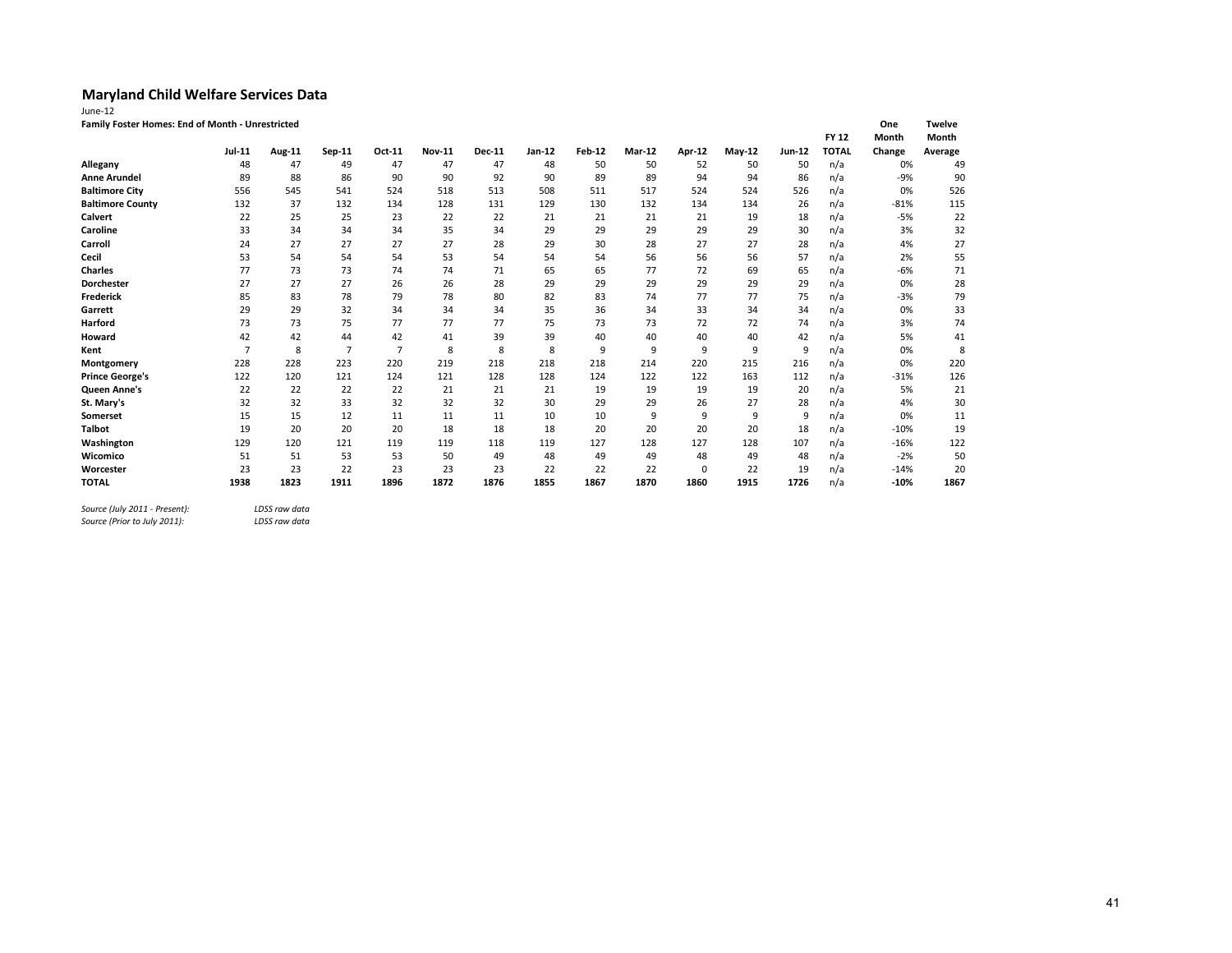| June-12                             |               |             |                |                |               |                |                |               |                |               |             |                |                |         |               |
|-------------------------------------|---------------|-------------|----------------|----------------|---------------|----------------|----------------|---------------|----------------|---------------|-------------|----------------|----------------|---------|---------------|
| Formal Kinship Providers: New Homes |               |             |                |                |               |                |                |               |                |               |             |                |                | One     | <b>Twelve</b> |
|                                     |               |             |                |                |               |                |                |               |                |               |             |                | <b>FY 12</b>   | Month   | Month         |
|                                     | <b>Jul-11</b> | Aug-11      | Sep-11         | Oct-11         | <b>Nov-11</b> | <b>Dec-11</b>  | $Jan-12$       | <b>Feb-12</b> | Mar-12         | <b>Apr-12</b> | $May-12$    | Jun-12         | <b>TOTAL</b>   | Change  | Average       |
| Allegany                            | 2             | $\mathbf 0$ | 2              | 2              | 1             | 0              | 0              | 1             | 1              | 0             | $\mathbf 0$ | 0              | 9              | N/A     |               |
| <b>Anne Arundel</b>                 | $\mathbf 0$   | 1           | $\overline{2}$ | 6              | 1             | $\overline{2}$ | $\overline{2}$ | 1             | $\overline{4}$ | $\mathbf 0$   | 1           | $\overline{2}$ | 22             | 100%    |               |
| <b>Baltimore City</b>               | TBD           | TBD         | <b>TBD</b>     | TBD            | <b>TBD</b>    | <b>TBD</b>     | <b>TBD</b>     | TBD           | TBD            | <b>TBD</b>    | <b>TBD</b>  | TBD            | 0              | N/A     | N/A           |
| <b>Baltimore County</b>             | 8             | 3           | $\overline{2}$ | $\overline{2}$ | 3             | 14             |                | 2             | 8              | 4             | 5           | 6              | 64             | 20%     |               |
| Calvert                             |               | 0           | 0              | 0              | -1            | 0              | $\overline{2}$ |               |                | 0             | $\Omega$    |                | 7              | N/A     |               |
| Caroline                            | $\Omega$      | $\Omega$    | 0              | 0              | $\Omega$      |                |                | ŋ             | $\Omega$       | 0             | $\Omega$    | $\Omega$       | 0              | N/A     | $\Omega$      |
| Carroll                             |               | O           | n              |                |               | 0              | n              | 0             | n              | $\Omega$      |             | ŋ              | 4              | $-100%$ | 0             |
| Cecil                               |               |             |                |                |               | $\overline{2}$ | 3              |               |                | ۵             |             |                | 17             | 200%    |               |
| <b>Charles</b>                      |               |             |                |                | n             | O              | ŋ              | 0             | n              | $\Omega$      | $\Omega$    |                | 4              | N/A     | 0             |
| <b>Dorchester</b>                   |               |             |                |                | በ             |                | ŋ              | 0             | n              | U             | n           |                | 1              | N/A     |               |
| Frederick                           |               |             |                |                | $\Omega$      | h              | 8              |               | n              |               |             |                | 34             | 200%    |               |
| Garrett                             |               |             | $\Omega$       | $\Omega$       | $\Omega$      |                | n              | 0             | $\Omega$       |               | $\Omega$    |                | 5              | N/A     | $\Omega$      |
| Harford                             |               |             | ŋ              | 0              |               |                |                | O             |                |               | $\Omega$    |                |                | N/A     |               |
| Howard                              |               |             | $\Omega$       | $\Omega$       | $\Omega$      | O              | ŋ              | 0             | n              |               | $\Omega$    |                |                | N/A     | $\Omega$      |
| Kent                                |               | $\Omega$    | 0              | 0              |               | $\Omega$       | 0              | Ω             | Ω              |               | $\Omega$    |                | 0              | N/A     |               |
| Montgomery                          |               | 8           |                |                |               | 6              | 5              |               | 6              |               |             |                | 50             | 200%    |               |
| <b>Prince George's</b>              |               |             | 6              | n              | n             | 2              | 24             |               | $\Omega$       | n             | n           |                | 33             | N/A     |               |
| Queen Anne's                        | O             | $\Omega$    | n              | n              | n             | <sup>0</sup>   | $\Omega$       |               | n              | n             | n           |                | 1              | N/A     | O             |
| St. Mary's                          | $\Omega$      |             | Δ              | U              | $\Omega$      | n              | n              |               |                |               |             |                | 16             | 0%      |               |
| Somerset                            |               | $\Omega$    | 0              | 0              |               | U              |                | 0             |                | C             |             |                | 0              | N/A     |               |
| <b>Talbot</b>                       |               | $\Omega$    | U              | U              |               | $\Omega$       | n              | 0             |                | n             | $\Omega$    | O              | $\overline{2}$ | N/A     |               |
| Washington                          |               | 6           | 3              | 0              |               | 2              |                |               |                |               | $\Omega$    |                | 22             | N/A     |               |
| Wicomico                            |               | $\Omega$    | $\Omega$       | ŋ              | n             | n              |                | 0             |                |               | $\Omega$    | ŋ              | $\overline{2}$ | N/A     | $\Omega$      |
| Worcester                           |               | O           |                |                |               |                | 0              | 0             | 0              | n             | n           | ŋ              | 1              | N/A     | 0             |
| <b>TOTAL</b>                        | 25            | 35          | 29             | 16             | 12            | 39             | 53             | 17            | 25             | 16            | 11          | 22             | 300            | 100%    | 25            |
|                                     |               |             |                |                |               |                |                |               |                |               |             |                |                |         |               |

*Source (July 2011 - Present): LDSS raw data*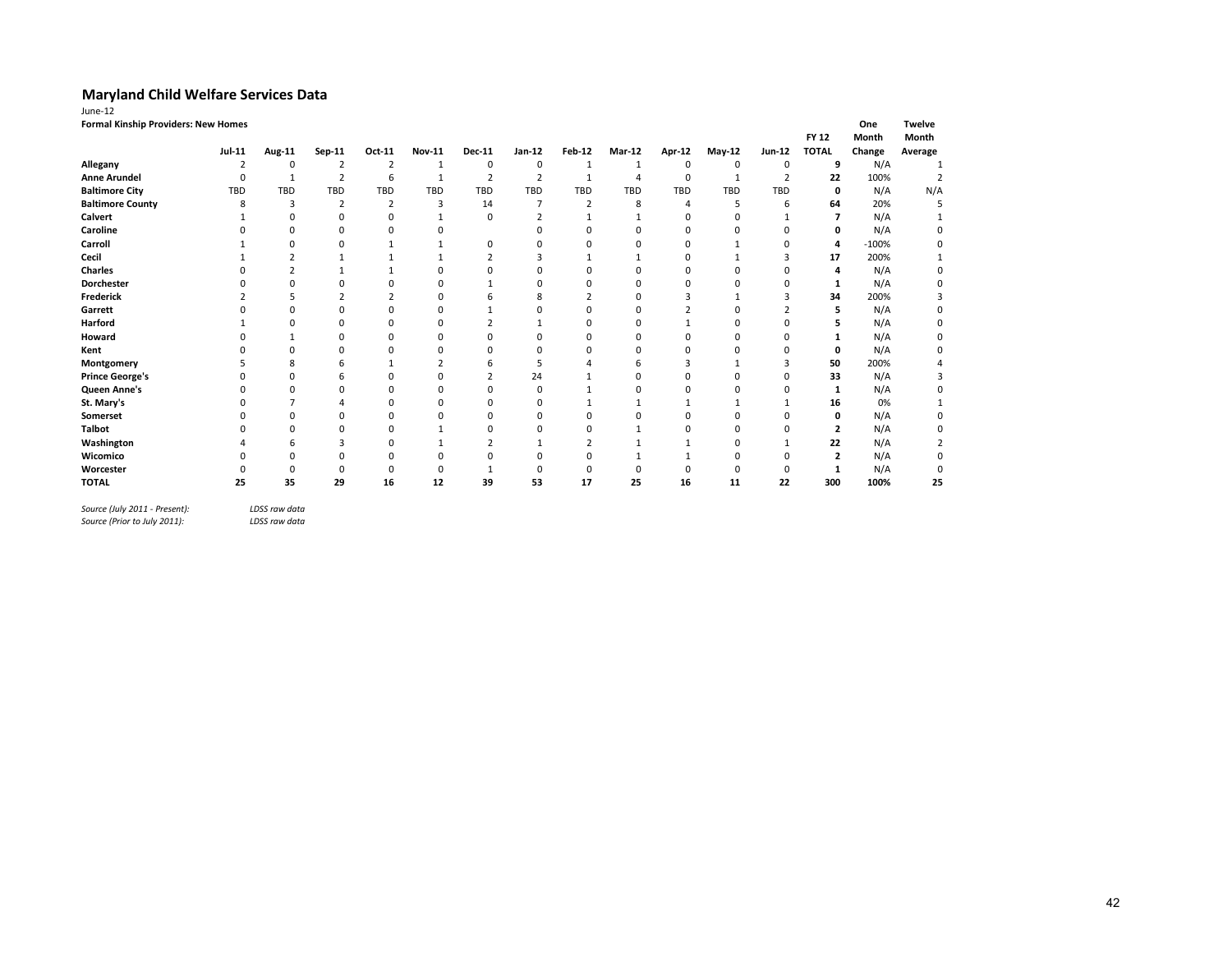| June-12                                |               |                |                |                |                |                |                         |                |                |                |                |               |              |         |               |
|----------------------------------------|---------------|----------------|----------------|----------------|----------------|----------------|-------------------------|----------------|----------------|----------------|----------------|---------------|--------------|---------|---------------|
| Formal Kinship Providers: Closed Homes |               |                |                |                |                |                |                         |                |                |                |                |               |              | One     | <b>Twelve</b> |
|                                        |               |                |                |                |                |                |                         |                |                |                |                |               | <b>FY 12</b> | Month   | Month         |
|                                        | <b>Jul-11</b> | Aug-11         | Sep-11         | Oct-11         | Nov-11         | Dec-11         | Jan-12                  | Feb-12         | <b>Mar-12</b>  | <b>Apr-12</b>  | $May-12$       | <b>Jun-12</b> | <b>TOTAL</b> | Change  | Average       |
| Allegany                               | 4             | $\overline{2}$ | 0              | 0              | 3              | 1              | 1                       | $\overline{2}$ | 1              | 1              | $\overline{2}$ | 0             | 17           | $-100%$ |               |
| <b>Anne Arundel</b>                    |               | $\mathbf 0$    | $\overline{2}$ | 3              | $\mathbf{1}$   | $\overline{2}$ | 0                       | $\overline{4}$ | 3              | 3              | 1              | 3             | 23           | 200%    | 2             |
| <b>Baltimore City</b>                  | <b>TBD</b>    | <b>TBD</b>     | TBD            | TBD            | TBD            | TBD            | TBD                     | TBD            | TBD            | <b>TBD</b>     | <b>TBD</b>     | TBD           | 0            | N/A     | N/A           |
| <b>Baltimore County</b>                | $\Omega$      | 4              | 3              | 4              | $\overline{4}$ | 1              | $\overline{2}$          | 6              | 4              | $\overline{7}$ | 8              | 8             | 51           | 0%      |               |
| Calvert                                | O             | $\Omega$       | ∠              |                |                | 0              |                         |                | 3              | $\Omega$       | n              |               | 10           | N/A     |               |
| Caroline                               |               | $\Omega$       |                |                |                |                |                         |                |                |                | $\Omega$       | O             | 3            | N/A     |               |
| Carroll                                |               |                |                |                |                |                | O                       |                |                |                | n              | O             | 4            | N/A     |               |
| Cecil                                  |               |                |                | $\overline{2}$ | $\Omega$       |                |                         | $\Omega$       |                |                |                |               | 17           | 0%      |               |
| <b>Charles</b>                         |               |                |                | 0              |                |                | $\mathbf{\overline{a}}$ |                |                |                |                | O             | 5            | N/A     |               |
| <b>Dorchester</b>                      |               |                |                | O              |                | O              | O                       |                |                |                | n              | O             | 0            | N/A     |               |
| <b>Frederick</b>                       |               |                |                | h              |                | э              |                         |                | $\overline{2}$ |                | 3              |               | 31           | $-67%$  |               |
| Garrett                                |               | $\Omega$       |                | ŋ              | n              | O              | O                       |                |                |                | n              | O             | 3            | N/A     |               |
| Harford                                |               | $\Omega$       |                |                | n              | n              |                         |                | ς              |                | 0              |               | 14           | N/A     |               |
| Howard                                 |               | $\Omega$       |                | 0              |                | O              | $\Omega$                |                |                |                |                | $\Omega$      | 2            | $-100%$ |               |
| Kent                                   |               | $\Omega$       |                | ŋ              | n              | O              | $\Omega$                |                | 0              |                | 0              | O             | 0            | N/A     |               |
| Montgomery                             |               | 8              | 8              | 8              | 3              |                | h                       | 8              | 5              |                | 6              |               | 68           | $-33%$  |               |
| <b>Prince George's</b>                 |               | n              |                | ŋ              |                | O              | $\Omega$                | 0              | 11             |                | $\Omega$       |               | 17           | N/A     |               |
| Queen Anne's                           |               | O              | ŋ              | ŋ              |                | n              | O                       | n              | 0              | n              | $\Omega$       | O             | 0            | N/A     |               |
| St. Mary's                             |               |                | O              |                |                |                |                         |                |                |                | n              | O             |              | N/A     |               |
| Somerset                               |               | O              |                | ŋ              |                |                | n                       |                | 0              |                | n              | O             | O            | N/A     |               |
| <b>Talbot</b>                          |               | $\Omega$       | 0              | $\Omega$       |                | 0              | $\Omega$                |                | 0              |                |                | $\Omega$      | 0            | N/A     |               |
| Washington                             |               | $\Omega$       | 8              |                |                |                |                         |                |                |                |                | O             | 27           | $-100%$ |               |
| Wicomico                               |               | O              | U              |                |                | n              | O                       |                |                |                | $\Omega$       |               |              | N/A     |               |
| Worcester                              |               | $\Omega$       | $\Omega$       | $\Omega$       |                | $\Omega$       | $\Omega$                |                | 0              |                | $\Omega$       |               |              | N/A     |               |
| <b>TOTAL</b>                           | 27            | 18             | 30             | 30             | 14             | 22             | 22                      | 35             | 39             | 18             | 24             | 24            | 303          | 0%      | 25            |

*Source (July 2011 - Present): LDSS raw data*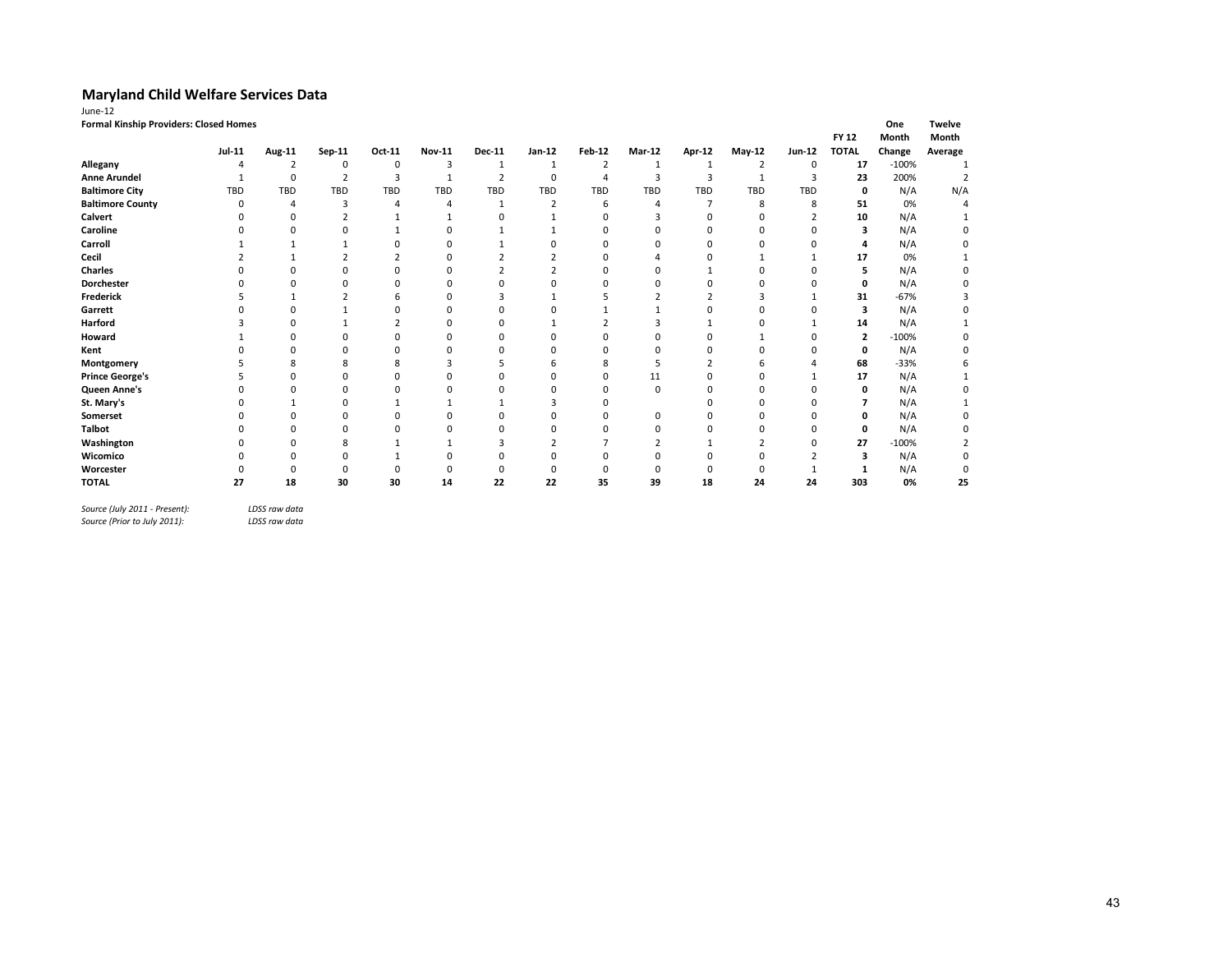| lune-1 |  |  |
|--------|--|--|
|        |  |  |

| June-12                                |  |
|----------------------------------------|--|
| Formal Kinship Providers: End of Month |  |

| Formal Kinship Providers: End of Month |          |                |             |                |                |               |                |               |                |                |                |                |              | One          | Twelve         |
|----------------------------------------|----------|----------------|-------------|----------------|----------------|---------------|----------------|---------------|----------------|----------------|----------------|----------------|--------------|--------------|----------------|
|                                        |          |                |             |                |                |               |                |               |                |                |                |                | <b>FY 12</b> | <b>Month</b> | Month          |
|                                        | Jul-11   | Aug-11         | Sep-11      | Oct-11         | <b>Nov-11</b>  | <b>Dec-11</b> | Jan-12         | <b>Feb-12</b> | Mar-12         | Apr-12         | $May-12$       | Jun-12         | <b>TOTAL</b> | Change       | Average        |
| Allegany                               | 12       | 10             | 12          | 14             | 12             | 11            | 10             | 9             | 9              | 8              | 6              | 6              | n/a          | 0%           | 10             |
| <b>Anne Arundel</b>                    | 13       | 14             | 14          | 17             | 17             | 17            | 19             | 16            | 17             | 14             | 14             | 13             | n/a          | $-7%$        | 15             |
| <b>Baltimore City</b>                  | TBD      | TBD            | <b>TBD</b>  | <b>TBD</b>     | <b>TBD</b>     | <b>TBD</b>    | <b>TBD</b>     | <b>TBD</b>    | <b>TBD</b>     | <b>TBD</b>     | <b>TBD</b>     | <b>TBD</b>     | n/a          | N/A          | N/A            |
| <b>Baltimore County</b>                | 37       | 36             | 35          | 33             | 32             | 45            | 50             | 46            | 50             | 47             | 44             | 42             | n/a          | $-5%$        | 41             |
| <b>Calvert</b>                         | 18       | 18             | 16          | 15             | 15             | 15            | 16             | 17            | 15             | 15             | 15             | 14             | n/a          | $-7%$        | 16             |
| Caroline                               |          | 3              | 3           | $\overline{2}$ | $\overline{2}$ | $\mathbf{1}$  | 0              | $\mathbf 0$   | 0              | $\mathbf 0$    | 0              | $\mathbf 0$    | n/a          | N/A          |                |
| Carroll                                |          | $\overline{2}$ |             | $\overline{2}$ | 3              |               | $\overline{2}$ |               | 2              | $\overline{2}$ | 3              | $\overline{3}$ | n/a          | 0%           | $\overline{2}$ |
| Cecil                                  | 12       | 13             | 12          | 11             | 12             | 12            | 13             | 14            | 11             | 11             | 11             | 13             | n/a          | 18%          | 12             |
| <b>Charles</b>                         | 3        | 5              | 6           | 7              | 7              | 5             | 3              | 3             | 3              | 3              | 3              | $\overline{3}$ | n/a          | 0%           |                |
| <b>Dorchester</b>                      |          |                |             | 1              |                |               |                |               | $\overline{2}$ |                |                | $\overline{2}$ | n/a          | 0%           | 2              |
| Frederick                              | 22       | 26             | 26          | 22             | 22             | 25            | 32             | 29            | 27             | 28             | 26             | 28             | n/a          | 8%           | 26             |
| Garrett                                | 4        | 4              | 3           | 3              | 3              | 4             | 4              | 3             | $\overline{2}$ | $\overline{4}$ | 4              | 6              | n/a          | 50%          |                |
| <b>Harford</b>                         | 29       | 29             | 28          | 26             | 26             | 28            | 28             | 26            | 23             | 23             | 23             | 22             | n/a          | $-4%$        | 26             |
| Howard                                 |          | 5              | 5           | 5              | 5              | 5             | 5              | 5             | 5              | 5              | $\Delta$       | $\overline{4}$ | n/a          | 0%           | 5              |
| Kent                                   |          | $\Omega$       | 0           | $\Omega$       | 0              | $\Omega$      | 0              | $\Omega$      | 0              | $\mathbf 0$    | 0              | $\mathbf 0$    | n/a          | N/A          | $\Omega$       |
| Montgomery                             | 65       | 65             | 63          | 56             | 55             | 56            | 55             | 51            | 52             | 53             | 48             | 47             | n/a          | $-2%$        | 56             |
| <b>Prince George's</b>                 | 25       | 25             | 31          | 31             | 31             | 33            | 57             | 58            | 47             | 47             | 47             | 46             | n/a          | $-2%$        | 40             |
| Queen Anne's                           | 0        | $\mathbf 0$    | $\mathbf 0$ | $\mathbf 0$    | 0              | $\mathbf 0$   | 0              | $\mathbf{1}$  | $\mathbf{1}$   | $\mathbf{1}$   | 1              | $\mathbf{1}$   | n/a          | 0%           | 0              |
| St. Mary's                             | 23       | 30             | 34          | 33             | 32             | 31            | 28             | 29            | 30             | 31             | 32             | 33             | n/a          | 3%           | 31             |
| <b>Somerset</b>                        | $\Omega$ | $\Omega$       | 0           | $\mathbf 0$    | 0              | $\Omega$      | $\Omega$       | $\Omega$      | 0              | $\mathbf 0$    | 0              | $\mathbf 0$    | n/a          | N/A          | $\Omega$       |
| <b>Talbot</b>                          |          | $\Omega$       | 0           | $\Omega$       |                |               |                |               | $\overline{2}$ | $\overline{2}$ | $\overline{2}$ | $\overline{2}$ | n/a          | 0%           |                |
| Washington                             | 19       | 25             | 20          | 19             | 19             | 18            | 17             | 12            | 11             | 11             | 9              | 10             | n/a          | 11%          | 16             |
| Wicomico                               |          | $\mathbf{1}$   | 1           | $\Omega$       | 0              | $\Omega$      | $\Omega$       | $\Omega$      | 1              | $\overline{2}$ | $\overline{2}$ | 0              | n/a          | $-100%$      |                |
| Worcester                              |          | 0              | $\Omega$    | $\Omega$       | 0              |               |                |               |                |                |                | $\mathbf 0$    | n/a          | $-100%$      |                |
| <b>TOTAL</b>                           | 294      | 312            | 311         | 297            | 295            | 312           | 343            | 325           | 311            | 310            | 297            | 295            | n/a          | $-1%$        | 309            |

*Source (July 2011 - Present): LDSS raw data*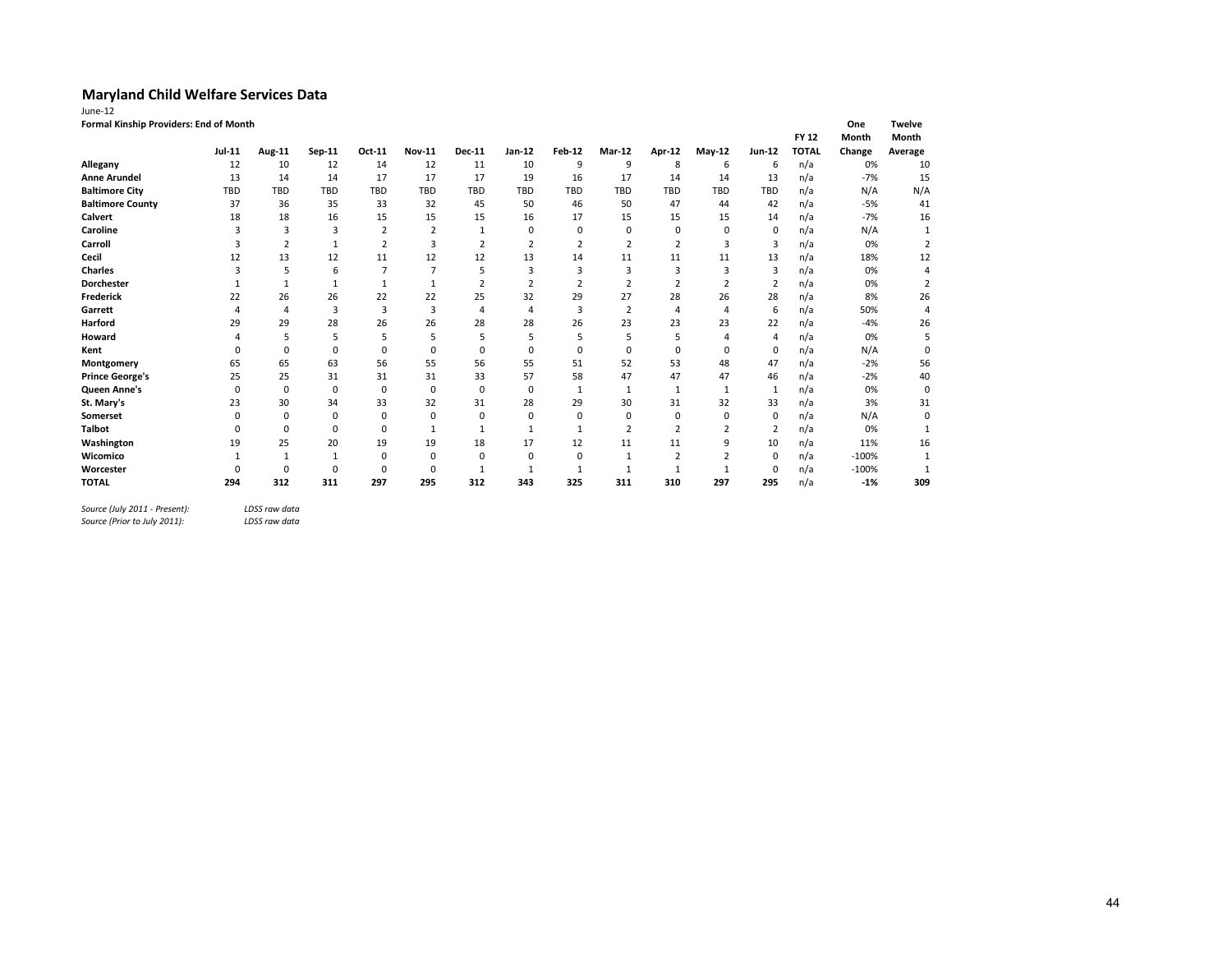|                         | <b>Finalized Adoptions during Month</b><br><b>FY 12</b> |                |                |        |               |               |                |          |                |        |               |                |              |         |         |
|-------------------------|---------------------------------------------------------|----------------|----------------|--------|---------------|---------------|----------------|----------|----------------|--------|---------------|----------------|--------------|---------|---------|
|                         | <b>Jul-11</b>                                           | Aug-11         | Sep-11         | Oct-11 | <b>Nov-11</b> | <b>Dec-11</b> | $Jan-12$       | Feb-12   | Mar-12         | Apr-12 | May-12        | Jun-12         | <b>TOTAL</b> | Change  | Average |
| Allegany                | 3                                                       | 0              | 1              | 0      | 1             | 1             | 0              |          | $\Omega$       | 3      | 3             | $\overline{2}$ |              | $-33%$  |         |
| <b>Anne Arundel</b>     |                                                         | 0              | $\Omega$       | 3      | 5             | 0             | 0              | 0        | 3              |        |               | 2              |              | 100%    |         |
| <b>Baltimore City*</b>  | 16                                                      | 21             | 17             | 16     | 28            | 22            | 11             | 17       | 10             | 22     | q             | 34             |              | 278%    | 19      |
| <b>Baltimore County</b> | $\Omega$                                                | $\overline{2}$ | $\overline{2}$ |        | л             | 8             | $\overline{2}$ | $\Omega$ | $\overline{2}$ |        | $\mathcal{I}$ |                |              | $-50%$  |         |
| Calvert                 |                                                         |                |                |        |               |               |                |          |                |        |               |                |              | N/A     |         |
| Caroline                |                                                         | ŋ              |                | n      |               | n             | ŋ              | n        |                | n      |               |                |              | -50%    |         |
| Carroll                 |                                                         |                |                |        |               |               |                |          |                |        |               |                |              | N/A     |         |
| Cecil                   |                                                         |                |                |        |               |               |                | n        |                |        |               |                |              | N/A     |         |
| <b>Charles</b>          |                                                         |                | U              | 3      |               |               | o              | ŋ        |                |        | O             |                |              | N/A     |         |
| <b>Dorchester</b>       |                                                         |                |                |        |               |               |                |          |                |        |               |                |              | N/A     |         |
| Frederick               |                                                         |                |                |        |               |               |                |          |                |        |               |                | Sum of       | -80%    |         |
| Garrett                 |                                                         |                |                |        | n             |               |                |          |                | n      |               | 0              | exits        | N/A     |         |
| Harford                 |                                                         |                |                | ٩      |               |               |                |          |                |        |               | 5              | pending      | 67%     |         |
| Howard                  |                                                         |                |                |        |               |               |                |          |                |        |               | 0              | revised      | $-100%$ |         |
| Kent                    |                                                         |                |                |        |               | n             | o              |          |                | n      | O             | 0              | data         | N/A     |         |
| Montgomery              |                                                         |                |                |        |               | 2             |                |          |                |        |               |                |              | $-67%$  |         |
| <b>Prince George's</b>  |                                                         |                |                |        |               | 3             |                |          |                |        |               |                |              | N/A     |         |
| Queen Anne's            |                                                         |                |                | n      | C             | n             | ŋ              | n        |                | n      | O             |                |              | N/A     |         |
| St. Mary's              |                                                         |                |                |        |               |               |                |          |                |        |               |                |              | N/A     |         |
| Somerset                |                                                         |                |                |        |               |               |                |          |                |        |               |                |              | N/A     |         |
| <b>Talbot</b>           |                                                         |                |                |        |               |               |                |          |                |        |               |                |              | N/A     |         |
| Washington              |                                                         |                |                |        |               |               |                |          |                |        |               |                |              | N/A     |         |
| Wicomico                |                                                         |                |                |        |               |               |                |          |                |        |               |                |              | N/A     |         |
| Worcester               |                                                         |                |                | 0      |               |               |                |          |                | 3      |               | 0              |              | N/A     |         |
| <b>TOTAL</b>            | 33                                                      | 37             | 25             | 40     | 65            | 46            | 25             | 24       | 33             | 46     | 29            | 62             |              | 114%    | 39      |

*Source (July 2011 - Present):<br>Source (Prior to July 2011):*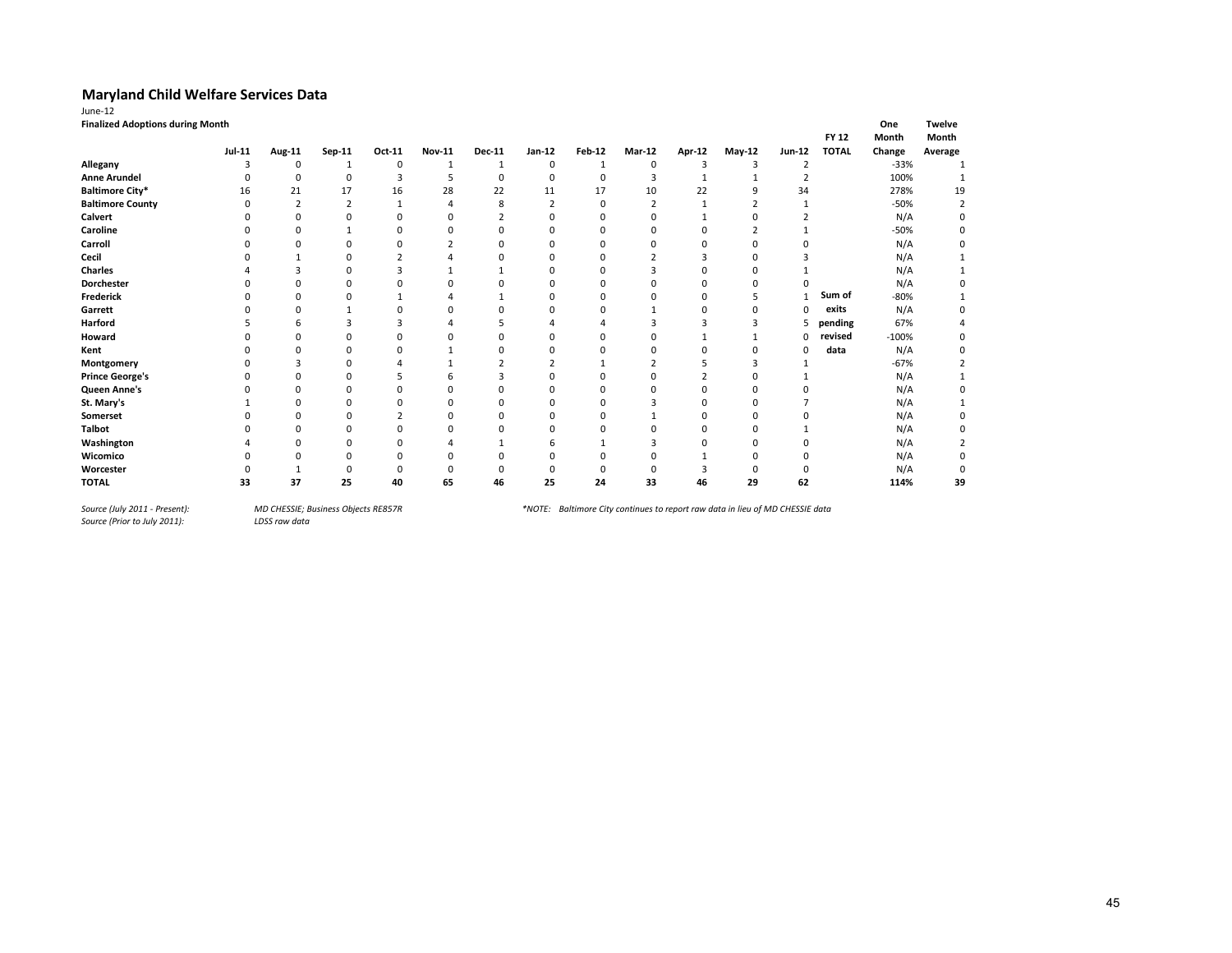| June-12                         |               |              |        |        |               |                |                |                |                |                |                |                |              |        |                |
|---------------------------------|---------------|--------------|--------|--------|---------------|----------------|----------------|----------------|----------------|----------------|----------------|----------------|--------------|--------|----------------|
| Plan of Adoption - End of Month |               |              |        |        |               |                |                |                |                |                |                |                |              | One    | <b>Twelve</b>  |
|                                 |               |              |        |        |               |                |                |                |                |                |                |                | <b>FY 12</b> | Month  | Month          |
|                                 | <b>Jul-11</b> | Aug-11       | Sep-11 | Oct-11 | <b>Nov-11</b> | <b>Dec-11</b>  | Jan-12         | <b>Feb-12</b>  | Mar-12         | <b>Apr-12</b>  | <b>May-12</b>  | Jun-12         | <b>TOTAL</b> | Change | Average        |
| Allegany                        | 12            | 12           | 13     | 18     | 19            | 19             | 18             | 17             | 17             | 15             | 12             | 9              | n/a          | $-25%$ | 15             |
| <b>Anne Arundel</b>             | 14            | 15           | 15     | 19     | 15            | 18             | 18             | 17             | 20             | 18             | 18             | 17             | n/a          | $-6%$  | 17             |
| <b>Baltimore City</b>           | 327           | 317          | 311    | 307    | 290           | 268            | 268            | 258            | 264            | 253            | 249            | 221            | n/a          | $-11%$ | 278            |
| <b>Baltimore County</b>         | 60            | 61           | 62     | 61     | 58            | 48             | 50             | 52             | 54             | 50             | 51             | 50             | n/a          | $-2%$  | 55             |
| Calvert                         | 11            | 12           | 14     | 14     | 14            | 13             | 12             | 12             | 12             | 11             | 12             | 10             | n/a          | $-17%$ | 12             |
| Caroline                        | Δ             | 4            | 6      | 11     | 10            | 9              | 12             | 13             | 13             | 13             | 11             | 10             | n/a          | $-9%$  | 10             |
| Carroll                         | 4             | 4            | 4      | 6      | 3             | $\Delta$       | $\overline{A}$ | $\overline{4}$ | $\overline{4}$ | 3              | $\overline{3}$ | 3              | n/a          | 0%     | 4              |
| Cecil                           | 27            | 26           | 28     | 30     | 30            | 30             | 30             | 30             | 28             | 25             | 25             | 24             | n/a          | $-4%$  | 28             |
| <b>Charles</b>                  | 20            | 20           | 18     | 16     | 15            | 16             | 20             | 20             | 20             | 18             | 17             | 14             | n/a          | $-18%$ | 18             |
| <b>Dorchester</b>               | $\mathbf{1}$  | $\mathbf{1}$ | 1      | 3      | 3             | $\overline{3}$ | $\overline{3}$ | 3              | 5              | 5              | 5              | $\overline{3}$ | n/a          | $-40%$ | 3              |
| Frederick                       | 13            | 14           | 14     | 14     | 10            | 11             | 11             | 9              | 10             | 10             | 9              | 10             | n/a          | 11%    | 11             |
| Garrett                         | 5             | 5            | 4      | 4      | 4             | 5              | 5              | 5              | $\overline{4}$ | $\overline{4}$ | $\overline{3}$ | 3              | n/a          | 0%     | 4              |
| Harford                         | 18            | 28           | 37     | 39     | 38            | 35             | 29             | 26             | 25             | 23             | 23             | 18             | n/a          | $-22%$ | 28             |
| Howard                          | 6             | 6            | 6      | 6      | 5             | 6              | 5              | 5              | 6              | 5              | $\overline{4}$ | 4              | n/a          | 0%     | 5              |
| Kent                            |               | 1            | 1      |        | $\mathbf 0$   | $\Omega$       | $\Omega$       | $\mathbf{1}$   | $\overline{2}$ | $\overline{2}$ | 1              | 1              | n/a          | 0%     | $\mathbf{1}$   |
| Montgomery                      | 59            | 59           | 55     | 61     | 52            | 46             | 49             | 49             | 53             | 51             | 45             | 46             | n/a          | 2%     | 52             |
| <b>Prince George's</b>          | 50            | 53           | 64     | 63     | 64            | 67             | 66             | 65             | 66             | 64             | 63             | 60             | n/a          | $-5%$  | 62             |
| Queen Anne's                    | 6             | 4            | 5      | 6      | 6             | 6              | 6              | 5              | 5              | 5              | 5              | 5              | n/a          | 0%     | 5              |
| St. Mary's                      | 23            | 23           | 23     | 23     | 22            | 25             | 26             | 26             | 24             | 28             | 27             | 20             | n/a          | $-26%$ | 24             |
| Somerset                        | 13            | 13           | 13     | 12     | 12            | 12             | 10             | 9              | 8              | 8              | 12             | 12             | n/a          | 0%     | 11             |
| <b>Talbot</b>                   | 4             | 5            | 5      | 5      | 5             | 5              | 9              | 9              | 9              | 9              | 9              | 8              | n/a          | $-11%$ | $\overline{7}$ |
| Washington                      | 17            | 16           | 18     | 19     | 19            | 19             | 15             | 14             | 13             | 13             | 14             | 17             | n/a          | 21%    | 16             |
| Wicomico                        | 10            | 10           | 11     | 11     | 9             | 9              | 9              | 9              | 9              | 8              | $\overline{7}$ | $\overline{7}$ | n/a          | 0%     | 9              |
| Worcester                       | 12            | 11           | 11     | 11     | 11            | 10             | 10             | 9              | 9              | 10             | 10             | 8              | n/a          | $-20%$ | 10             |
| <b>TOTAL</b>                    | 717           | 720          | 739    | 760    | 714           | 684            | 685            | 667            | 680            | 651            | 635            | 580            | n/a          | -9%    | 686            |

*Source (July 2011 - Present): LDSS raw data*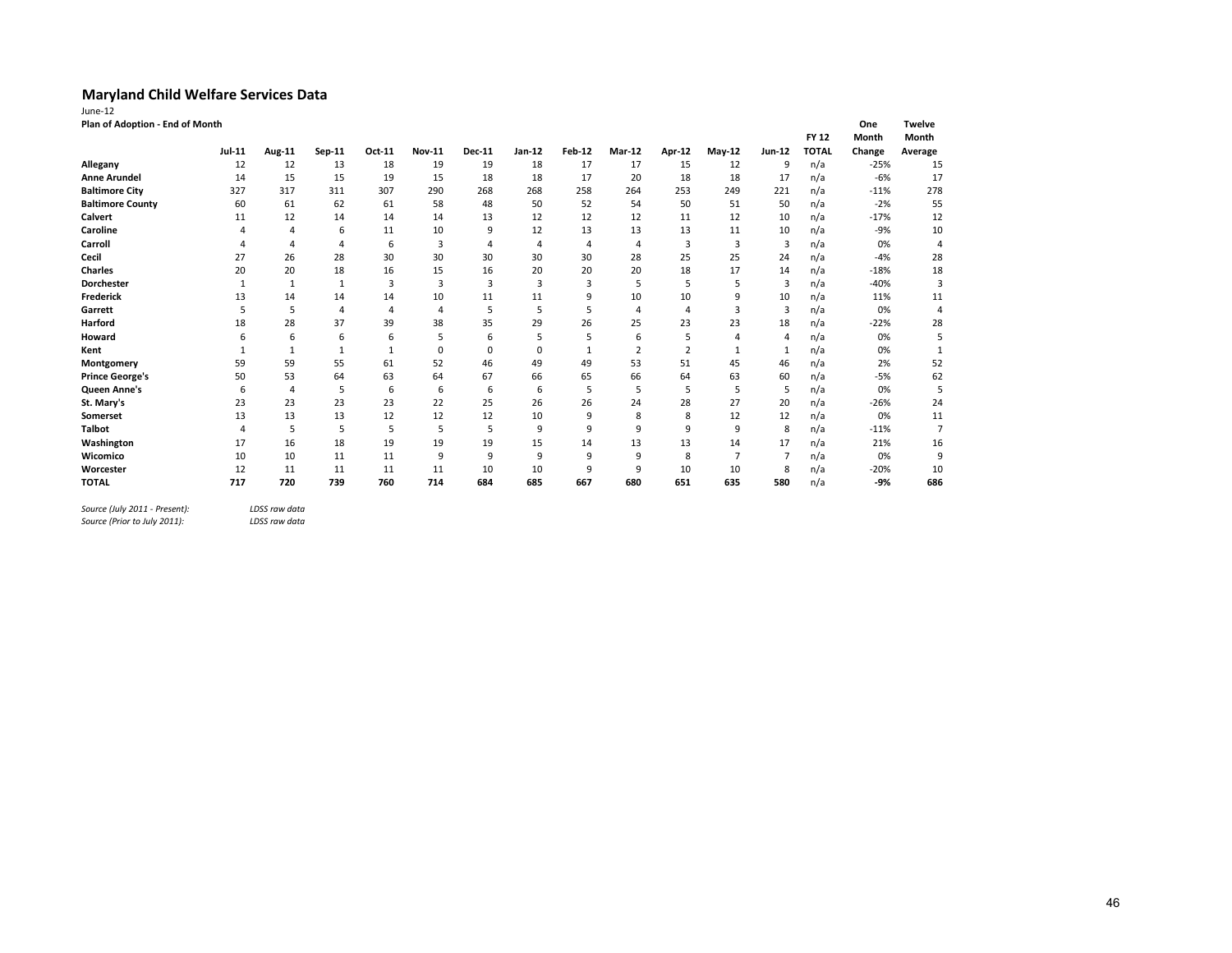| Legally Free - End Of Month<br>One<br><b>FY 12</b><br>Month<br>Jul-11<br>Jan-12<br><b>Feb-12</b><br>Mar-12<br>Apr-12<br><b>Jun-12</b><br><b>TOTAL</b><br>Change<br>Aug-11<br>Sep-11<br>Oct-11<br><b>Nov-11</b><br><b>Dec-11</b><br>May-12<br>Allegany<br>10<br>13<br>13<br>12<br>11<br>12<br>12<br>12<br>n/a<br>9<br>9<br>11<br>6<br>12<br>n/a<br><b>Anne Arundel</b><br>10<br>10<br>10<br>16<br>9<br>11<br>11<br>11<br>15<br>13<br>11<br><b>Baltimore City</b><br>181<br>137<br>128<br>94<br>n/a<br>170<br>175<br>181<br>157<br>150<br>116<br>141<br>141<br>13<br>13<br><b>Baltimore County</b><br>14<br>14<br>11<br>10<br>10<br>11<br>11<br>8<br>0<br>9<br>n/a<br>Calvert<br>8<br>10<br>10<br>10<br>8<br>8<br>10<br>n/a<br>6<br>Caroline<br>10<br>8<br>3<br>8<br>10<br>n/a<br>$\mathbf{r}$<br>3<br>8<br>Carroll<br>n/a<br>$\mathbf{1}$<br>4<br>1<br>1<br>18<br>Cecil<br>16<br>15<br>15<br>15<br>20<br>20<br>18<br>18<br>18<br>n/a<br>14<br>14<br>Charles<br>14<br>10<br>9<br>8<br>9<br>12<br>11<br>12<br>11<br>n/a<br>6<br>11<br>n/a<br>Dorchester<br>0<br>$\overline{2}$<br>0<br>0<br>0<br>$\Omega$<br>0<br>$\overline{\mathbf{c}}$<br>$\mathbf{1}$<br>n<br>Frederick<br>$\overline{2}$<br>n/a<br>6<br>6<br>6<br>Garrett<br>3<br>n/a<br>Δ<br>Harford<br>8<br>8<br>q<br>n/a<br>8<br>q<br>6<br>3<br>n/a<br>Howard<br>n/a<br>$\Omega$<br>$\Omega$<br>$\Omega$<br>$\Omega$<br>$\Omega$<br>0<br>Kent<br>$\mathbf{1}$<br>$\Omega$<br>$\Omega$<br>$\mathbf 1$<br>$\mathbf{1}$<br>32<br>30<br>37<br>33<br>32<br>30<br>36<br>31<br>30<br>33<br>34<br>32<br>Montgomery<br>n/a<br><b>Prince George's</b><br>26<br>22<br>26<br>23<br>21<br>20<br>20<br>22<br>18<br>22<br>25<br>n/a<br>45<br>$\overline{2}$<br>$\overline{2}$<br>Queen Anne's<br>$\overline{2}$<br>$\overline{2}$<br>$\overline{2}$<br>$\overline{2}$<br>n/a<br>3<br>$\mathbf{1}$<br>$\overline{2}$<br>1<br>St. Mary's<br>9<br>9<br>9<br>9<br>13<br>13<br>15<br>18<br>17<br>10<br>9<br>n/a<br>q<br>n/a<br>Somerset<br>$\Omega$<br>6<br>6<br>6<br>6<br>6<br>5<br>2<br>6<br>4<br><b>Talbot</b><br>n/a<br>5<br>5<br>5<br>4<br>Washington<br>n/a<br>9<br>3<br>3<br>$\overline{2}$<br>8<br>8<br>3<br>3<br>3<br>$\mathbf{1}$<br>10<br>12<br>10<br>10<br>Wicomico<br>12<br>8<br>9<br>9<br>10<br>10<br>11<br>n/a<br>5<br>Worcester<br>5<br>8<br>8<br>5<br>n/a<br>6<br>6<br>6<br>4<br>390<br>353<br>339<br>n/a<br><b>TOTAL</b><br>372<br>355<br>376<br>327<br>334<br>359<br>347<br>315<br>266 |                      |
|--------------------------------------------------------------------------------------------------------------------------------------------------------------------------------------------------------------------------------------------------------------------------------------------------------------------------------------------------------------------------------------------------------------------------------------------------------------------------------------------------------------------------------------------------------------------------------------------------------------------------------------------------------------------------------------------------------------------------------------------------------------------------------------------------------------------------------------------------------------------------------------------------------------------------------------------------------------------------------------------------------------------------------------------------------------------------------------------------------------------------------------------------------------------------------------------------------------------------------------------------------------------------------------------------------------------------------------------------------------------------------------------------------------------------------------------------------------------------------------------------------------------------------------------------------------------------------------------------------------------------------------------------------------------------------------------------------------------------------------------------------------------------------------------------------------------------------------------------------------------------------------------------------------------------------------------------------------------------------------------------------------------------------------------------------------------------------------------------------------------------------------------------------------------------------------------------------------------------------------------------------------------------------------------------------------------------------------------------------------------------------------------------------------------------------------------|----------------------|
|                                                                                                                                                                                                                                                                                                                                                                                                                                                                                                                                                                                                                                                                                                                                                                                                                                                                                                                                                                                                                                                                                                                                                                                                                                                                                                                                                                                                                                                                                                                                                                                                                                                                                                                                                                                                                                                                                                                                                                                                                                                                                                                                                                                                                                                                                                                                                                                                                                            | <b>Twelve</b>        |
|                                                                                                                                                                                                                                                                                                                                                                                                                                                                                                                                                                                                                                                                                                                                                                                                                                                                                                                                                                                                                                                                                                                                                                                                                                                                                                                                                                                                                                                                                                                                                                                                                                                                                                                                                                                                                                                                                                                                                                                                                                                                                                                                                                                                                                                                                                                                                                                                                                            | Month                |
|                                                                                                                                                                                                                                                                                                                                                                                                                                                                                                                                                                                                                                                                                                                                                                                                                                                                                                                                                                                                                                                                                                                                                                                                                                                                                                                                                                                                                                                                                                                                                                                                                                                                                                                                                                                                                                                                                                                                                                                                                                                                                                                                                                                                                                                                                                                                                                                                                                            | Average              |
|                                                                                                                                                                                                                                                                                                                                                                                                                                                                                                                                                                                                                                                                                                                                                                                                                                                                                                                                                                                                                                                                                                                                                                                                                                                                                                                                                                                                                                                                                                                                                                                                                                                                                                                                                                                                                                                                                                                                                                                                                                                                                                                                                                                                                                                                                                                                                                                                                                            | $-33%$<br>11         |
|                                                                                                                                                                                                                                                                                                                                                                                                                                                                                                                                                                                                                                                                                                                                                                                                                                                                                                                                                                                                                                                                                                                                                                                                                                                                                                                                                                                                                                                                                                                                                                                                                                                                                                                                                                                                                                                                                                                                                                                                                                                                                                                                                                                                                                                                                                                                                                                                                                            | 12<br>$-18%$         |
|                                                                                                                                                                                                                                                                                                                                                                                                                                                                                                                                                                                                                                                                                                                                                                                                                                                                                                                                                                                                                                                                                                                                                                                                                                                                                                                                                                                                                                                                                                                                                                                                                                                                                                                                                                                                                                                                                                                                                                                                                                                                                                                                                                                                                                                                                                                                                                                                                                            | 148<br>$-19%$        |
|                                                                                                                                                                                                                                                                                                                                                                                                                                                                                                                                                                                                                                                                                                                                                                                                                                                                                                                                                                                                                                                                                                                                                                                                                                                                                                                                                                                                                                                                                                                                                                                                                                                                                                                                                                                                                                                                                                                                                                                                                                                                                                                                                                                                                                                                                                                                                                                                                                            | $-100%$<br>10        |
|                                                                                                                                                                                                                                                                                                                                                                                                                                                                                                                                                                                                                                                                                                                                                                                                                                                                                                                                                                                                                                                                                                                                                                                                                                                                                                                                                                                                                                                                                                                                                                                                                                                                                                                                                                                                                                                                                                                                                                                                                                                                                                                                                                                                                                                                                                                                                                                                                                            | 0%<br>8              |
|                                                                                                                                                                                                                                                                                                                                                                                                                                                                                                                                                                                                                                                                                                                                                                                                                                                                                                                                                                                                                                                                                                                                                                                                                                                                                                                                                                                                                                                                                                                                                                                                                                                                                                                                                                                                                                                                                                                                                                                                                                                                                                                                                                                                                                                                                                                                                                                                                                            | 0%<br>6              |
|                                                                                                                                                                                                                                                                                                                                                                                                                                                                                                                                                                                                                                                                                                                                                                                                                                                                                                                                                                                                                                                                                                                                                                                                                                                                                                                                                                                                                                                                                                                                                                                                                                                                                                                                                                                                                                                                                                                                                                                                                                                                                                                                                                                                                                                                                                                                                                                                                                            | 0%<br>2              |
|                                                                                                                                                                                                                                                                                                                                                                                                                                                                                                                                                                                                                                                                                                                                                                                                                                                                                                                                                                                                                                                                                                                                                                                                                                                                                                                                                                                                                                                                                                                                                                                                                                                                                                                                                                                                                                                                                                                                                                                                                                                                                                                                                                                                                                                                                                                                                                                                                                            | 17<br>0%             |
|                                                                                                                                                                                                                                                                                                                                                                                                                                                                                                                                                                                                                                                                                                                                                                                                                                                                                                                                                                                                                                                                                                                                                                                                                                                                                                                                                                                                                                                                                                                                                                                                                                                                                                                                                                                                                                                                                                                                                                                                                                                                                                                                                                                                                                                                                                                                                                                                                                            | 10<br>0%             |
|                                                                                                                                                                                                                                                                                                                                                                                                                                                                                                                                                                                                                                                                                                                                                                                                                                                                                                                                                                                                                                                                                                                                                                                                                                                                                                                                                                                                                                                                                                                                                                                                                                                                                                                                                                                                                                                                                                                                                                                                                                                                                                                                                                                                                                                                                                                                                                                                                                            | $-50%$<br>1          |
|                                                                                                                                                                                                                                                                                                                                                                                                                                                                                                                                                                                                                                                                                                                                                                                                                                                                                                                                                                                                                                                                                                                                                                                                                                                                                                                                                                                                                                                                                                                                                                                                                                                                                                                                                                                                                                                                                                                                                                                                                                                                                                                                                                                                                                                                                                                                                                                                                                            | $-33%$               |
|                                                                                                                                                                                                                                                                                                                                                                                                                                                                                                                                                                                                                                                                                                                                                                                                                                                                                                                                                                                                                                                                                                                                                                                                                                                                                                                                                                                                                                                                                                                                                                                                                                                                                                                                                                                                                                                                                                                                                                                                                                                                                                                                                                                                                                                                                                                                                                                                                                            | 0%<br>4              |
|                                                                                                                                                                                                                                                                                                                                                                                                                                                                                                                                                                                                                                                                                                                                                                                                                                                                                                                                                                                                                                                                                                                                                                                                                                                                                                                                                                                                                                                                                                                                                                                                                                                                                                                                                                                                                                                                                                                                                                                                                                                                                                                                                                                                                                                                                                                                                                                                                                            | $-33%$<br>8          |
|                                                                                                                                                                                                                                                                                                                                                                                                                                                                                                                                                                                                                                                                                                                                                                                                                                                                                                                                                                                                                                                                                                                                                                                                                                                                                                                                                                                                                                                                                                                                                                                                                                                                                                                                                                                                                                                                                                                                                                                                                                                                                                                                                                                                                                                                                                                                                                                                                                            | 0%<br>5              |
|                                                                                                                                                                                                                                                                                                                                                                                                                                                                                                                                                                                                                                                                                                                                                                                                                                                                                                                                                                                                                                                                                                                                                                                                                                                                                                                                                                                                                                                                                                                                                                                                                                                                                                                                                                                                                                                                                                                                                                                                                                                                                                                                                                                                                                                                                                                                                                                                                                            | N/A<br>0             |
|                                                                                                                                                                                                                                                                                                                                                                                                                                                                                                                                                                                                                                                                                                                                                                                                                                                                                                                                                                                                                                                                                                                                                                                                                                                                                                                                                                                                                                                                                                                                                                                                                                                                                                                                                                                                                                                                                                                                                                                                                                                                                                                                                                                                                                                                                                                                                                                                                                            | 33<br>$-6%$          |
|                                                                                                                                                                                                                                                                                                                                                                                                                                                                                                                                                                                                                                                                                                                                                                                                                                                                                                                                                                                                                                                                                                                                                                                                                                                                                                                                                                                                                                                                                                                                                                                                                                                                                                                                                                                                                                                                                                                                                                                                                                                                                                                                                                                                                                                                                                                                                                                                                                            | 14%<br>24            |
|                                                                                                                                                                                                                                                                                                                                                                                                                                                                                                                                                                                                                                                                                                                                                                                                                                                                                                                                                                                                                                                                                                                                                                                                                                                                                                                                                                                                                                                                                                                                                                                                                                                                                                                                                                                                                                                                                                                                                                                                                                                                                                                                                                                                                                                                                                                                                                                                                                            | 0%<br>$\overline{2}$ |
|                                                                                                                                                                                                                                                                                                                                                                                                                                                                                                                                                                                                                                                                                                                                                                                                                                                                                                                                                                                                                                                                                                                                                                                                                                                                                                                                                                                                                                                                                                                                                                                                                                                                                                                                                                                                                                                                                                                                                                                                                                                                                                                                                                                                                                                                                                                                                                                                                                            | $-41%$<br>12         |
|                                                                                                                                                                                                                                                                                                                                                                                                                                                                                                                                                                                                                                                                                                                                                                                                                                                                                                                                                                                                                                                                                                                                                                                                                                                                                                                                                                                                                                                                                                                                                                                                                                                                                                                                                                                                                                                                                                                                                                                                                                                                                                                                                                                                                                                                                                                                                                                                                                            | 0%<br>5              |
|                                                                                                                                                                                                                                                                                                                                                                                                                                                                                                                                                                                                                                                                                                                                                                                                                                                                                                                                                                                                                                                                                                                                                                                                                                                                                                                                                                                                                                                                                                                                                                                                                                                                                                                                                                                                                                                                                                                                                                                                                                                                                                                                                                                                                                                                                                                                                                                                                                            | $-20%$<br>4          |
|                                                                                                                                                                                                                                                                                                                                                                                                                                                                                                                                                                                                                                                                                                                                                                                                                                                                                                                                                                                                                                                                                                                                                                                                                                                                                                                                                                                                                                                                                                                                                                                                                                                                                                                                                                                                                                                                                                                                                                                                                                                                                                                                                                                                                                                                                                                                                                                                                                            | 0%<br>4              |
|                                                                                                                                                                                                                                                                                                                                                                                                                                                                                                                                                                                                                                                                                                                                                                                                                                                                                                                                                                                                                                                                                                                                                                                                                                                                                                                                                                                                                                                                                                                                                                                                                                                                                                                                                                                                                                                                                                                                                                                                                                                                                                                                                                                                                                                                                                                                                                                                                                            | 10<br>0%             |
|                                                                                                                                                                                                                                                                                                                                                                                                                                                                                                                                                                                                                                                                                                                                                                                                                                                                                                                                                                                                                                                                                                                                                                                                                                                                                                                                                                                                                                                                                                                                                                                                                                                                                                                                                                                                                                                                                                                                                                                                                                                                                                                                                                                                                                                                                                                                                                                                                                            | $-33%$<br>6          |
|                                                                                                                                                                                                                                                                                                                                                                                                                                                                                                                                                                                                                                                                                                                                                                                                                                                                                                                                                                                                                                                                                                                                                                                                                                                                                                                                                                                                                                                                                                                                                                                                                                                                                                                                                                                                                                                                                                                                                                                                                                                                                                                                                                                                                                                                                                                                                                                                                                            | $-16%$<br>344        |

*Source (July 2011 - Present): LDSS raw data*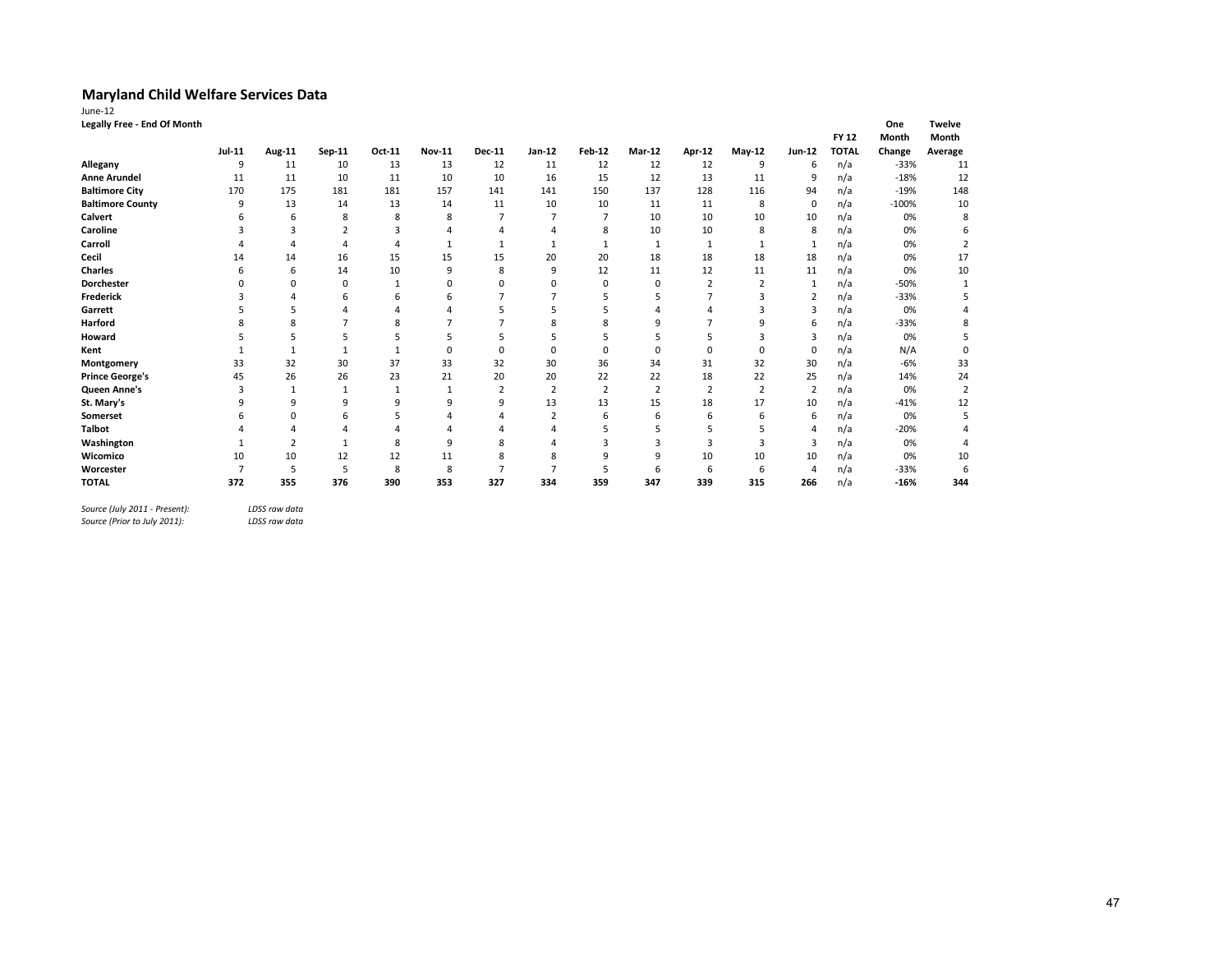# *Children/Youth in OOH Care, by Age and LDSS -- JUNE 2012 EOM*

|                         |                 |     |                |     |     |     |     |                          |     |                 | Age |                |     |     |     |                |     |     |     |                 |                 |                     |
|-------------------------|-----------------|-----|----------------|-----|-----|-----|-----|--------------------------|-----|-----------------|-----|----------------|-----|-----|-----|----------------|-----|-----|-----|-----------------|-----------------|---------------------|
| <b>JURIS</b>            | $\mathbf{0}$    |     |                | ર   |     |     | 6   |                          | 8   | 9               | 10  | 11             | 12  | 13  | 14  | 15             | 16  | 17  | 18  | 19              | 20              | <b>Grand Total*</b> |
| Allegany                | 6               |     |                |     |     |     |     |                          |     | 5               |     |                |     |     |     |                | 3   | 3   | h   |                 |                 | 78                  |
| <b>Anne Arundel</b>     | 8               | 8   |                |     |     |     |     | 3                        |     | $\Delta$        |     |                |     |     |     | q              | 12  | 25  | 17  | 10 <sup>1</sup> | 10              | 158                 |
| <b>Baltimore City*</b>  | 132             | 148 | 132            | 110 | 123 | 90  | 95  | 83                       | 76  | 81              | 83  | 81             | 109 | 124 | 159 | 202            | 198 | 255 | 330 | 381             | 417             | 3409                |
| <b>Baltimore County</b> | 24              | 27  | 18             | 20  | 16  | 20  | 18  | 11                       | 22  | 15              | 14  | 16             | 21  | 24  | 35  | 41             | 59  | 52  | 76  | 36              | 39              | 604                 |
| <b>Calvert</b>          | 6               | 6   |                |     |     |     |     | $\overline{\phantom{a}}$ |     | $\overline{2}$  |     | 5              |     |     | b   | -6             | 6   | 8   |     | $\vert$ 3       |                 | 92                  |
| <b>Caroline</b>         |                 |     |                |     |     |     | з   |                          |     | $\overline{2}$  |     | 3              |     |     |     |                |     |     | з   |                 |                 | 42                  |
| <b>Carroll</b>          |                 | 3   |                |     |     |     |     | $\overline{3}$           |     |                 |     | $\overline{2}$ |     |     |     |                |     |     |     | 2               |                 | 43                  |
| <b>Cecil</b>            | 13              | 12  | 10             |     |     |     |     |                          | 8   | $\overline{7}$  | 6   | 8              |     |     | h   | q              | 8   | 6   |     | $\vert$ 3       |                 | 143                 |
| <b>Charles</b>          | 10 <sup>1</sup> |     |                |     |     |     |     |                          |     | 3               |     | $\overline{2}$ |     |     |     |                |     | 10  |     |                 | 10 <sup>1</sup> | 102                 |
| <b>Dorchester</b>       |                 |     |                |     |     |     |     |                          |     |                 |     |                |     |     |     |                |     | 4   | з   | $\vert$ 3       |                 | 22                  |
| Frederick               | 9               | 10  | 12             | 11  |     | q   | 6   | $\overline{2}$           |     | $\overline{7}$  |     | $\overline{2}$ | 8   |     | 12  | 8 <sup>°</sup> | 11  | 12  | a   | $\overline{9}$  |                 | 161                 |
| Garrett                 |                 |     | $\mathfrak{p}$ |     |     |     |     |                          |     |                 |     |                |     |     |     |                | 3   | 5   |     | 3               |                 | 57                  |
| <b>Harford</b>          | 15 <sup>1</sup> | a   | 11             | 11  | 12  |     | 10  |                          | 8   | 8               |     | 10             | 10  |     | 10  | 19             | 15  | 27  | 19  | 17 <sup>1</sup> | 12              | 247                 |
| <b>Howard</b>           |                 |     | C.             |     | ς   |     |     |                          |     | $\overline{2}$  |     | 2              | h   |     |     |                | 10  | 6   | 6   |                 |                 | 62                  |
| Kent                    |                 |     |                |     |     |     |     |                          |     |                 |     |                |     |     |     |                |     |     |     |                 |                 | 6                   |
| <b>Montgomery</b>       | 8               | 25  | 27             | 26  | 22  | 20  | 8   | 10                       | 15  | $6 \mid$        | 19  | 11             | 23  | 23  | 34  | 31             | 41  | 39  | 25  | 27              | 38              | 478                 |
| <b>Prince George's</b>  | 15 <sub>l</sub> | 16  | 18             | 12  | 12  |     | 11  | 14                       | 16  | 10 <sup>1</sup> | 10  | 15             | 23  | 23  | 34  | 50             | 59  | 64  | 76  | 67              | 57              | 611                 |
| Queen Anne's            |                 |     |                |     |     |     |     |                          |     |                 |     |                |     |     |     |                |     |     |     | 4               |                 | 15                  |
| <b>Saint Mary's</b>     |                 | 16  | 9              |     | 15  | 10  | q   | q                        |     | $\vert 9 \vert$ | 11  | 9              |     | 8   |     |                |     | 5   |     | $\mathcal{P}$   |                 | 167                 |
| Somerset                |                 |     |                |     |     |     |     |                          |     | $\overline{3}$  |     |                |     |     |     |                |     |     |     |                 |                 | 47                  |
| <b>Talbot</b>           |                 |     |                |     |     |     |     |                          |     |                 |     | $\overline{2}$ |     |     |     |                |     |     |     |                 |                 | 25                  |
| <b>Washington</b>       |                 | 15  | 12             |     | 12  |     | 8   | 6                        |     | 6               | 8   | 6              | 11  | 13  | 12  | 15             | 16  | 19  |     | $\vert$ 3       |                 | 201                 |
| Wicomico                |                 |     |                |     |     |     |     |                          |     |                 |     |                |     |     |     |                |     | 3   |     |                 |                 | 40                  |
| Worcester               |                 |     |                |     |     |     |     |                          |     |                 |     |                |     |     |     |                |     |     |     | $\mathcal{P}$   |                 | 32                  |
| <b>Grand Total</b>      | 268             | 327 | 285            | 253 | 270 | 212 | 188 | 164                      | 179 | 175             | 187 | 184            | 247 | 252 | 359 | 428            | 463 | 560 | 618 | 593             | 630             | 6842                |

*Source: MD CHESSIE; Business Objects RE859R*

*\*Note - Baltimore City and Total are different than OOM EOM count reported on Trends tab, as Baltimore City Trends tab data is reported via LDSS raw data.*